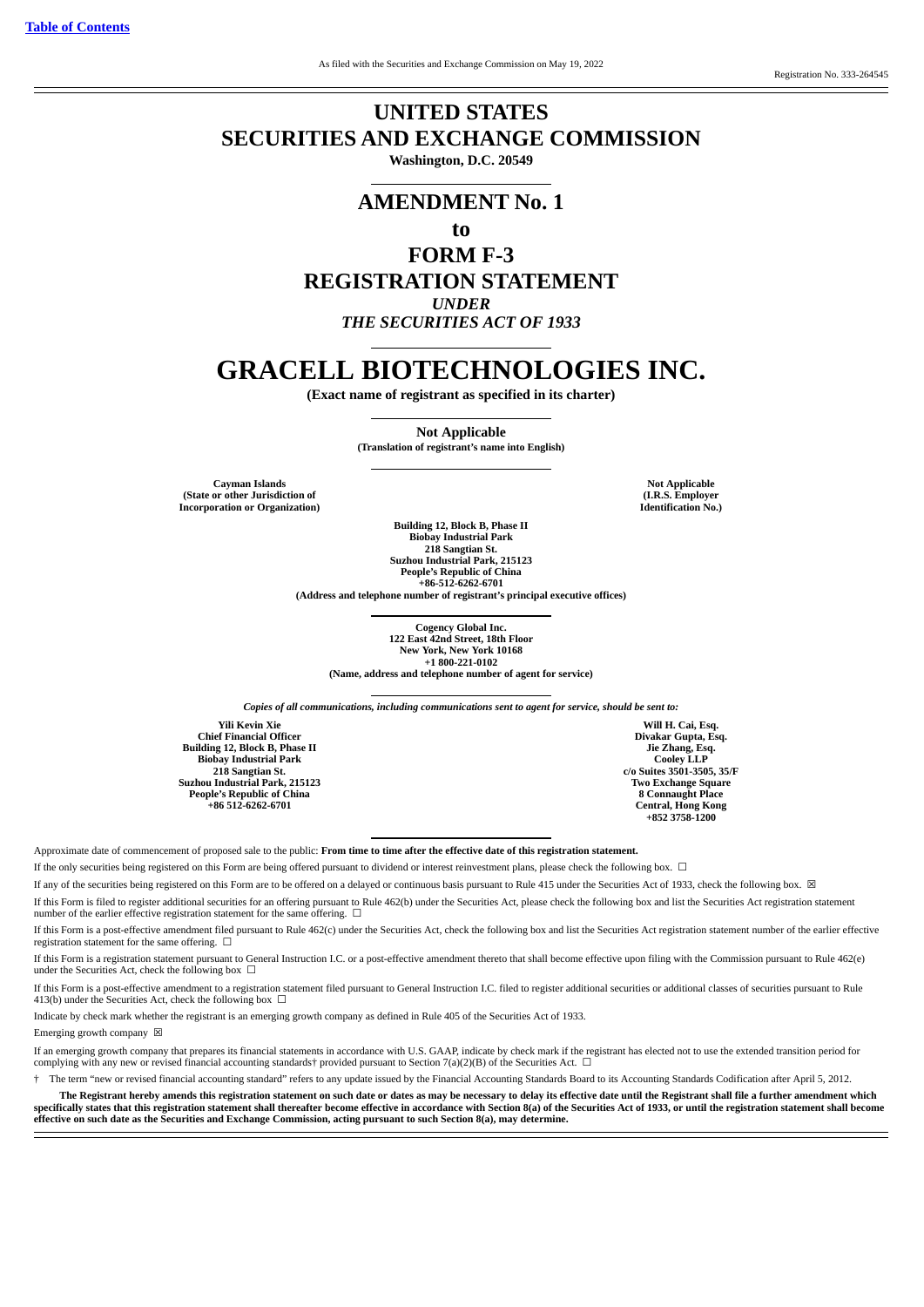# **EXPLANATORY NOTE**

This registration statement contains:

- a base prospectus which covers the offering, issuance and sale by us of up to \$200,000,000 in the aggregate of the securities identified therein from time to time in one or more offerings; and
- a sales agreement prospectus supplement covering the offering, issuance and sale by us of up to a maximum aggregate offering price of \$50,000,000 of American Depositary Shares, or ADS, (each representing five ordinary shares) that may be issued and sold under a sales agreement among us, Cantor Fitzgerald & Co. and BTIG, LLC.

The base prospectus immediately follows this explanatory note. The specific terms of any securities to be offered pursuant to the base prospectus will be specified in a prospectus supplement to the base prospectus. The sales agreement prospectus supplement immediately follows the base prospectus. The \$50,000,000 of ADSs that may be offered, issued and sold under the sales agreement prospectus supplement is included in the \$200,000,000 of securities that may be offered, issued and sold by us under the base prospectus. Upon termination of the sales agreement among us, Cantor Fitzgerald & Co. and BTIG, LLC, any portion of the \$50,000,000 included in the sales agreement prospectus supplement that is not sold pursuant to the sales agreement will be available for sale in other offerings pursuant to the base prospectus and a corresponding prospectus supplement, and if no ADSs are sold under the sales agreement, the full \$50,000,000 of securities may be sold in other offerings pursuant to the base prospectus and a corresponding prospectus supplement.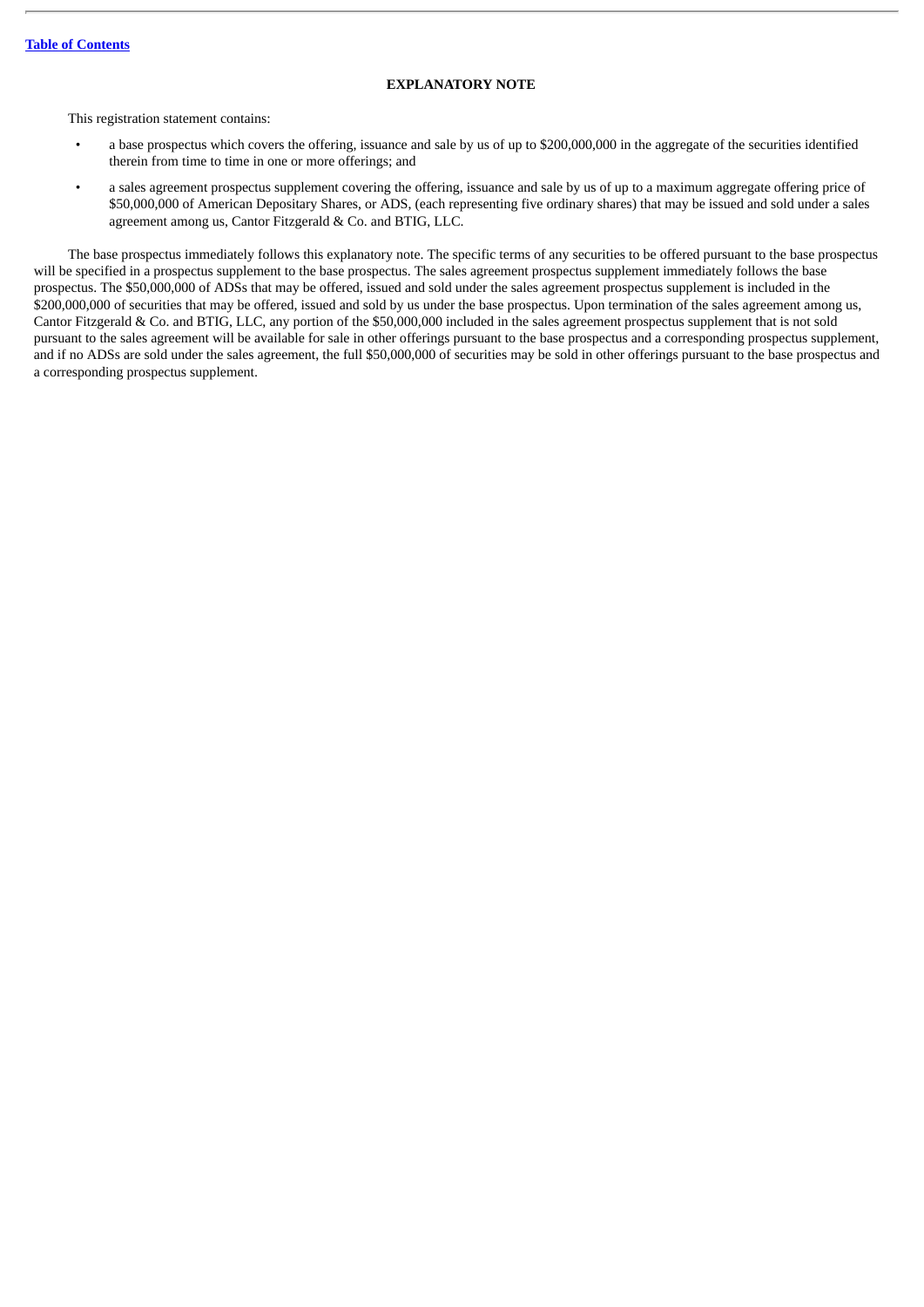The information in this preliminary prospectus is not complete and may be changed. These securities may not be sold until the registration statement filed with the Securities and Exchange Commission is effective. This preliminary prospectus is not an offer to sell nor does it seek an **offer to buy these securities in any jurisdiction where the offer or sale is not permitted.**

**Subject to Completion, dated May 19, 2022.**

# **PROSPECTUS**



**\$200,000,000 American Depositary Shares Representing Ordinary Shares**

We may offer and sell up to \$200,000,000 in the aggregate of the securities identified above from time to time in one or more offerings. This prospectus provides you with a general description of the securities.

Each time we offer and sell securities, we will provide a supplement to this prospectus that contains specific information about the offering and the amounts, prices and terms of the securities. The supplement may also add, update or change information contained in this prospectus with respect to that offering. You should carefully read this prospectus and the applicable prospectus supplement before you invest in any of our securities.

We may offer and sell the securities described in this prospectus and any prospectus supplement to or through one or more underwriters, dealers and agents, or directly to purchasers, or through a combination of these methods. If any underwriters, dealers or agents are involved in the sale of any of the securities, their names and any applicable purchase price, fee, commission or discount arrangement between or among them will be set forth, or will be calculable from the information set forth, in the applicable prospectus supplement. See the sections of this prospectus entitled "About this Prospectus" and "Plan of Distribution" for more information. No securities may be sold without delivery of this prospectus and the applicable prospectus supplement describing the method and terms of the offering of such securities.

ADSs representing our ordinary shares are listed on The Nasdaq Global Select Market under the symbol "GRCL." On May 18, 2022, the last reported sale price of ADSs on The Nasdaq Global Select Market was \$3.39 per ADS.

# **INVESTING IN OUR SECURITIES INVOLVES RISKS. SEE THE "RISK [FACTORS"](#page-21-0) SECTION ON PAGE 17 OF THIS PROSPECTUS AND ANY SIMILAR SECTION CONTAINED IN THE APPLICABLE PROSPECTUS SUPPLEMENT CONCERNING FACTORS YOU SHOULD CONSIDER BEFORE INVESTING IN OUR SECURITIES. ON MAY 4, 2022, WE WERE PROVISIONALLY IDENTIFIED BY THE U.S. SECURITIES AND EXCHANGE COMMISSION UNDER THE HOLDING FOREIGN COMPANIES ACCOUNTABLE ACT. WE ANTICIPATE BEING CONCLUSIVELY IDENTIFIED 15 BUSINESS DAYS AFTER MAY 4, 2022.**

Gracell Biotechnologies Inc., or Gracell Cayman, is a Cayman Islands holding company that conducts a significant portion of its operations through its wholly-owned subsidiaries in the United States, Hong Kong and China, as well as its variable interest entity, or VIE, and the VIE's subsidiary. Holders of the ADSs are not holding equity interest in the VIE or its subsidiary, but instead are holding equity interest in Gracell Cayman. The VIE structure is used to provide investors with exposure to foreign investment in China-based companies where PRC law prohibits direct foreign investment in the operating companies in China. PRC laws and regulations restrict and impose conditions on foreign investment in development and application of human stem cell or gene diagnostic and therapeutic technologies. Accordingly, these businesses are operated by the VIE and the VIE's subsidiary in China. Neither Gracell Cayman nor its subsidiaries own any equity interest or direct foreign investment in the VIE, Gracell Biotechnologies (Shanghai) Co., Ltd., or Shanghai Gracell Biotech, and the VIE's subsidiary, Suzhou Gracell Biotechnologies Co., Ltd., or Suzhou Gracell Biotech. Instead, Gracell Cayman relies on contractual arrangements among its PRC subsidiary, the VIE and the VIE's nominee shareholders, which allow Gracell Cayman to (i) exercise effective control over the VIE and the VIE's subsidiary; (ii) receive substantially all of the economic benefits of the VIE and the VIE's subsidiary; and (iii) have an exclusive option to purchase all or part of the equity interests in the VIE when and to the extent permitted by PRC law, to consolidate the financial results of the VIE and VIE's subsidiary in its consolidated financial statements in accordance with U.S. GAAP. For a detailed description of these contractual arrangements, see "Our Company—Contractual Arrangements with the VIE and Its Shareholders." As a result, investors in ADSs are not purchasing equity interest in the VIE or its subsidiary but instead are purchasing equity interest in Gracell Cayman, a Cayman Islands holding company, whose consolidated financial results include those of the VIE and its subsidiary under U.S. GAAP. As used in this prospectus, "Gracell Cayman" refers to Gracell Biotechnologies Inc., and "we," "us," "our company," or "our" refers to Gracell Biotechnologies Inc. and its subsidiaries, and, when describing our consolidated financial information, also includes the VIE and its subsidiary in China.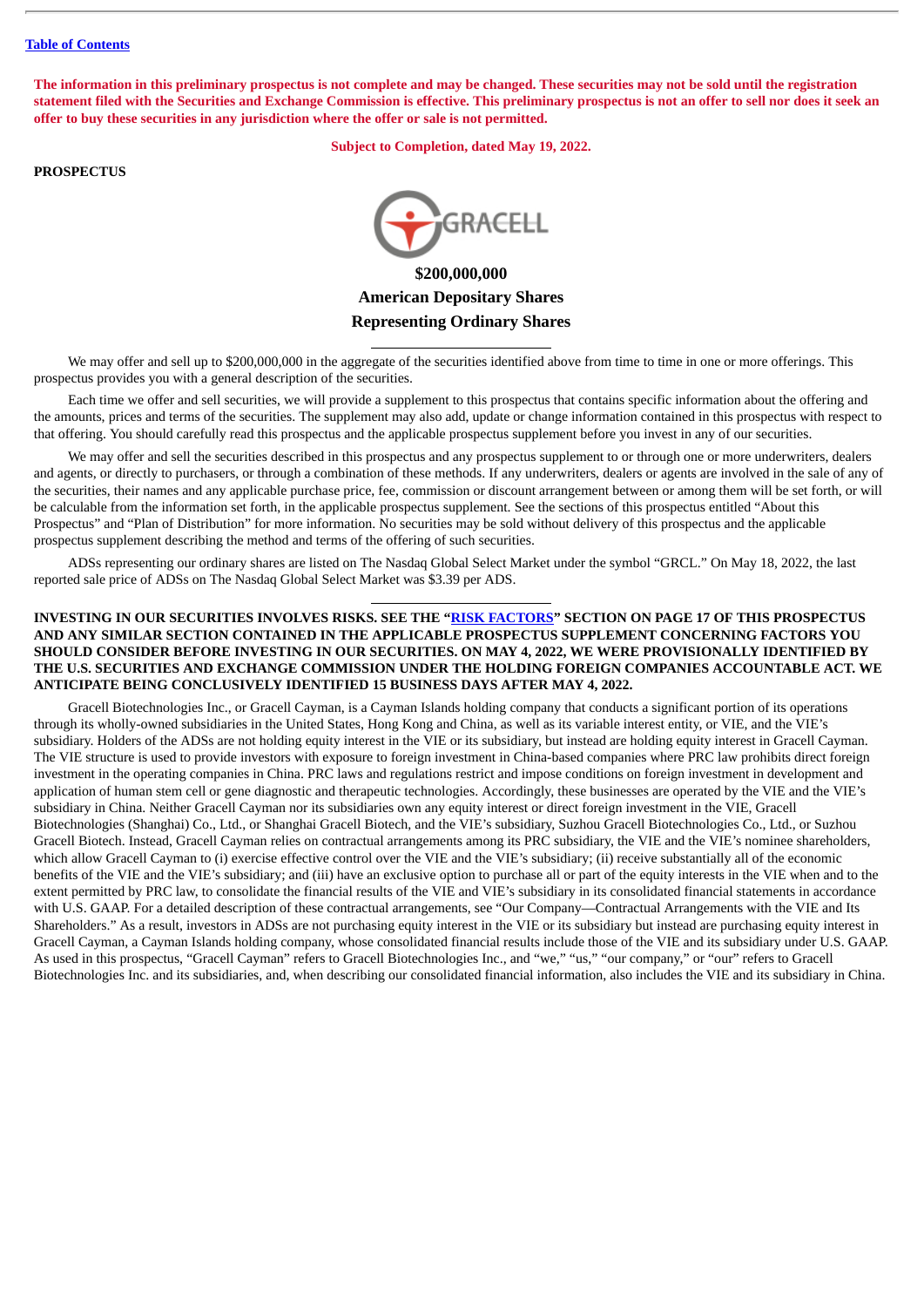Our corporate structure is subject to risks associated with our contractual arrangements with the VIE. These contractual arrangements have not been tested in a court of law in the PRC. If the PRC government finds that these contractual arrangements do not comply with PRC laws and regulations, or if these regulations or the interpretation of existing regulations change or are interpreted differently in the future, we and the VIE could be subject to severe penalties or be forced to relinquish our interests in the operations of the VIE and its subsidiary. This would result in the VIE and its subsidiary being deconsolidated. As of December 31, 2019, 2020 and 2021, 41%, 24%, 15% of our assets were held by the VIE, respectively. An event that results in the deconsolidation of the VIE would have a material adverse effect on our operations and result in the value of the securities diminish substantially or even become worthless. There are substantial uncertainties regarding potential future actions by the PRC government that could affect the enforceability of the contractual arrangements with the VIE and, consequently, significantly affect the financial performance of the VIE and our company as a whole. For a detailed description of the risks associated with our corporate structure, see risks disclosed under "Risk Factors—Risks Related to Our Corporate Structure."

We face various legal and operational risks and uncertainties related to doing business in China, including complex and evolving PRC laws and regulations. For example, we face risks associated with regulatory approvals on offshore offerings, the use of variable interest entities, anti-monopoly regulatory actions, and oversight on cybersecurity and data privacy, as well as the lack of inspection by the Public Company Accounting Oversight Board, or PCAOB, on our independent registered public accounting firm, which may impact our ability to conduct certain businesses, accept foreign investments, or list on a U.S. or other foreign exchange. These risks could result in a material adverse change in our operations and the value of the ADSs, significantly limit or completely hinder our ability to offer or continue to offer securities to investors and cause such securities to significantly decline in value or become worthless. For a detailed description of risks relating to doing business in China, see "Risk Factors—Risks Related to Doing Business in China."

Under our current corporate structure, we may rely on dividend payments from our subsidiaries, to fund any cash and financing requirements we may have. As of the date of this prospectus, none of our subsidiaries have ever issued any dividends or made other distributions to us or their respective holding companies nor have we or any of our subsidiaries ever paid dividends or made other distributions to U.S. investors. We currently intend to retain all future earnings to finance business operations. As a result, we do not expect to pay any cash dividends in the foreseeable future. Any limitation on the ability of our subsidiaries to distribute dividends to us or on the ability of the VIE to make payments to us may restrict our ability to satisfy our liquidity requirements. If any of our subsidiaries incurs debt on its own behalf in the future, the instruments governing such debt may restrict their ability to pay dividends to us. To the extent cash in the business is in the PRC or a PRC entity and may need to be used to fund operations outside of the PRC, the funds may not be available due to limitations placed by the government. For more details, see "Our Company—Restrictions and Limitations on Transfer of Cash." For more details regarding our condensed consolidated financial statements, see "Item 3. Key Information—Condensed Consolidated Balance Sheets Data," "Item 3. Key Information—Condensed Consolidated Statements of Operations Data" and "Item 3. Key Information—Condensed Consolidated Cash Flows Data" in our most recent annual report on Form 20-F, which is incorporated by reference in this prospectus.

Our auditor, an independent registered public accounting firm, is located in China, a jurisdiction where the Public Company Accounting Oversight Board, or the PCAOB, has determined on December 16, 2021 that it is unable to inspect or investigate completely PCAOB-registered public accounting firms without the approval of the Chinese authorities. In March 2022, the SEC issued its first "Conclusive list of issuers identified under the HFCAA" indicating that those companies are now formally subject to the delisting provisions if they remain on the list for three consecutive years. On May 4, 2022, we were provisionally identified by the U.S. Securities and Exchange Commission under the Holding Foreign Companies Accountable Act, or the HFCAA. See https://www.sec.gov/hfcaa. We anticipate being conclusively identified 15 business days after May 4, 2022. Pursuant to the HFCAA, our securities will be prohibited from trading on any national securities exchange and in the over-the-counter market in the United States in 2024 if our auditor cannot be fully inspected by the PCAOB for three consecutive years, or in 2023 if the Accelerating Holding Foreign Companies Accountable Act passed by the U.S. Senate on June 22, 2021 is passed by the U.S. House of Representatives and signed into law, which would reduce the time period under the HFCAA to two consecutive years. The termination in or any restriction on the trading of our securities will significantly limit or completely hinder our ability to offer securities to investors or cause such securities to significantly decline in value or become worthless. For a detailed description of risks relating to doing business in China, see "Risk Factors—Risks Related to Doing Business in China."

This prospectus may not be used to offer or sell any securities unless accompanied by a prospectus supplement.

Neither the Securities and Exchange Commission nor any state securities commission has approved or disapproved of these securities or passed upon the adequacy or accuracy of this prospectus. Any representation to the contrary is a criminal offense.

**The date of this prospectus is , 2022.**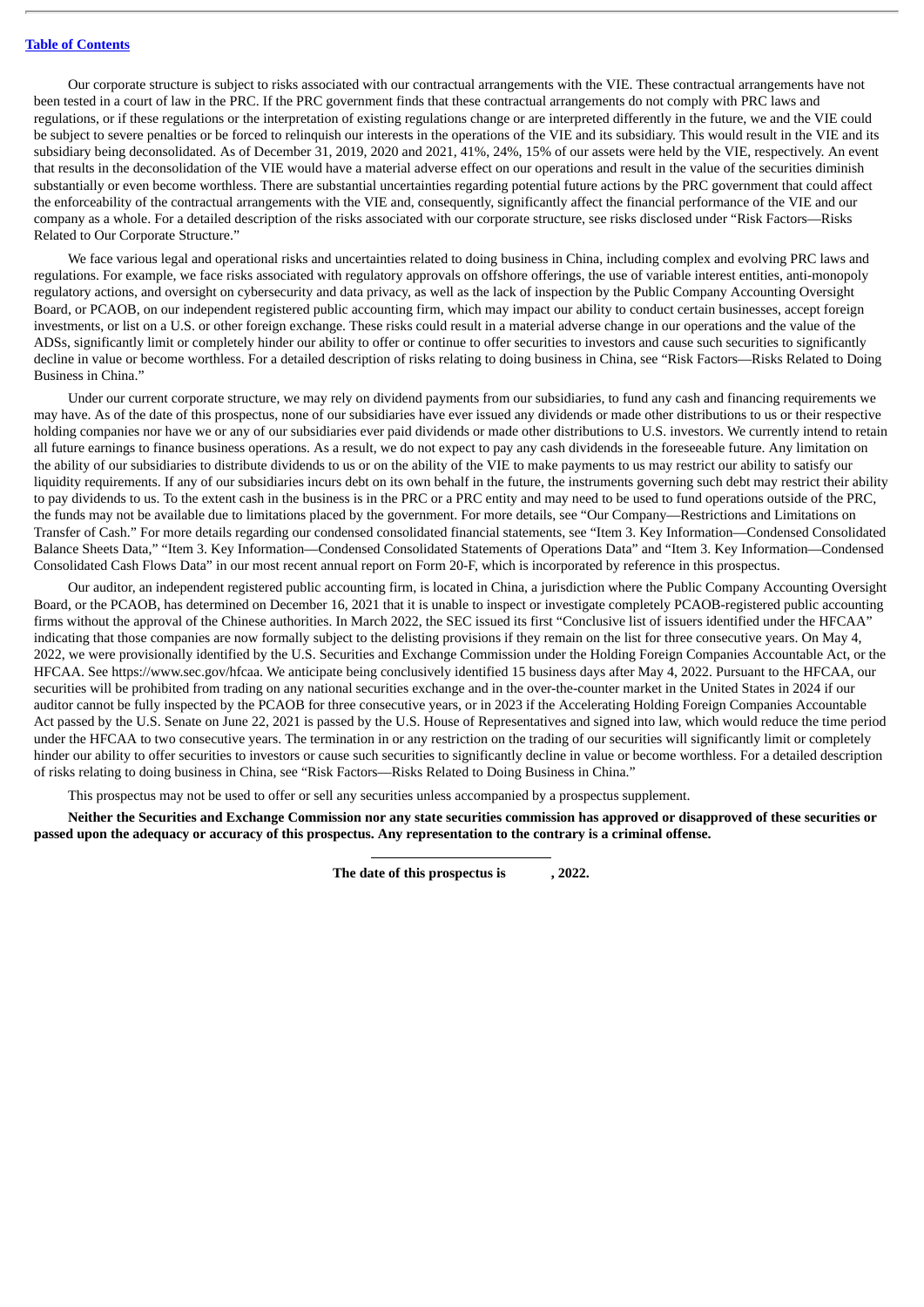ł.

# **TABLE OF CONTENTS**

<span id="page-4-0"></span>

|                                                                 | Page |
|-----------------------------------------------------------------|------|
| <b>ABOUT THIS PROSPECTUS</b>                                    |      |
| WHERE YOU CAN FIND MORE INFORMATION; INCORPORATION BY REFERENCE | ר    |
| <b>OUR COMPANY</b>                                              | 4    |
| <b>RISK FACTORS</b>                                             | 17   |
| <b>USE OF PROCEEDS</b>                                          | 30   |
| PRINCIPAL SHAREHOLDERS                                          | 31   |
| <b>DESCRIPTION OF SHARE CAPITAL</b>                             | 34   |
| <b>DESCRIPTION OF AMERICAN DEPOSITARY SHARES</b>                | 38   |
| <b>TAXATION</b>                                                 | 46   |
| <b>PLAN OF DISTRIBUTION</b>                                     | 47   |
| <b>ENFORCEABILITY OF CIVIL LIABILITIES</b>                      | 49   |
| <b>EXPENSES</b>                                                 | 51   |
| <b>LEGAL MATTERS</b>                                            | 52   |
| <b>EXPERTS</b>                                                  | 53   |
|                                                                 |      |

i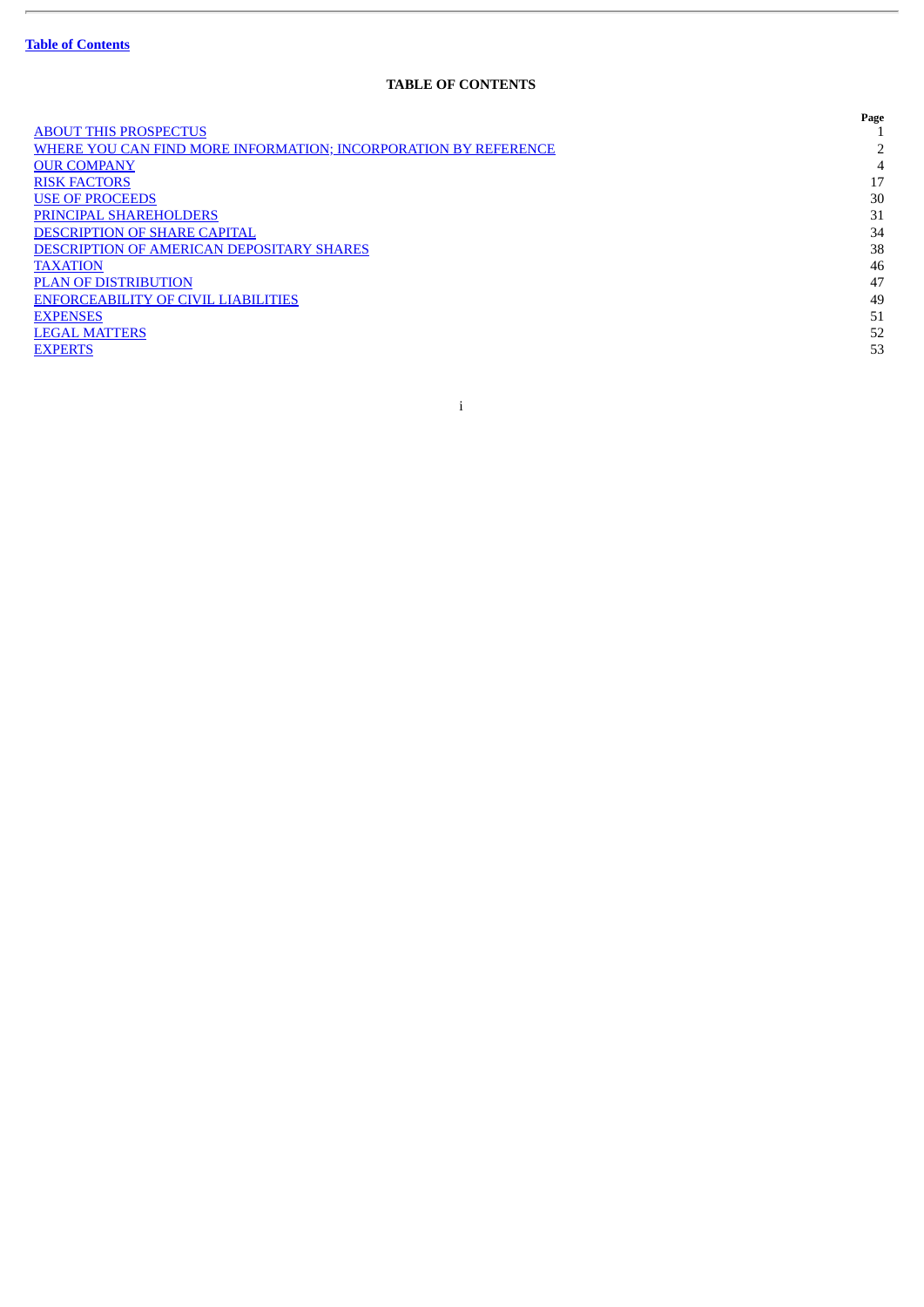# **ABOUT THIS PROSPECTUS**

<span id="page-5-0"></span>This prospectus is part of a registration statement that we filed with the U.S. Securities and Exchange Commission, or the SEC, using a "shelf" registration process. By using a shelf registration statement, we may offer and sell securities from time to time and in one or more offerings up to a total dollar amount of \$200,000,000 as described in this prospectus. Each time that we offer and sell securities, we will provide a prospectus supplement to this prospectus that contains specific information about the securities being offered and sold and the specific terms of that offering. We may also authorize one or more free writing prospectuses to be provided to you that may contain material information relating to these offerings. The prospectus supplement or free writing prospectus may also add, update or change information contained in this prospectus with respect to that offering. If there is any inconsistency between the information in this prospectus and the applicable prospectus supplement or free writing prospectus, you should rely on the prospectus supplement or free writing prospectus, as applicable. Before purchasing any securities, you should carefully read both this prospectus and the applicable prospectus supplement (and any applicable free writing prospectuses), together with the additional information described under the heading "Where You Can Find More Information; Incorporation by Reference."

We have not authorized anyone to provide you with any information or to make any representations other than those contained in this prospectus, any applicable prospectus supplement or any free writing prospectuses prepared by or on behalf of us or to which we have referred you. We take no responsibility for, and can provide no assurance as to the reliability of, any other information that others may give you. We will not make an offer to sell these securities in any jurisdiction where the offer or sale is not permitted. You should assume that the information appearing in this prospectus and the applicable prospectus supplement to this prospectus is accurate only as of the date on its respective cover, that the information appearing in any applicable free writing prospectus is accurate only as of the date of that free writing prospectus, and that any information incorporated by reference is accurate only as of the date of the document incorporated by reference, unless we indicate otherwise. Our business, financial condition, results of operations and prospects may have changed since those dates. This prospectus incorporates by reference, and any prospectus supplement or free writing prospectus may contain and incorporate by reference, market data and industry statistics and forecasts that are based on independent industry publications and other publicly available information. Although we believe these sources are reliable, we do not guarantee the accuracy or completeness of this information and we have not independently verified this information. In addition, the market and industry data and forecasts that may be included or incorporated by reference in this prospectus, any prospectus supplement or any applicable free writing prospectus may involve estimates, assumptions and other risks and uncertainties and are subject to change based on various factors, including those discussed under the heading "Risk Factors" contained in this prospectus, the applicable prospectus supplement and any applicable free writing prospectus, and under similar headings in other documents that are incorporated by reference into this prospectus. Accordingly, investors should not place undue reliance on this information.

Unless the context otherwise requires, references to "Gracell Cayman" are to Gracell Biotechnologies Inc., a Cayman Islands exempted company; and references in this prospectus to "Gracell," "we," "us," "our company" and "our" are to Gracell Cayman and its subsidiaries, and in the context of describing our consolidated financial information, also include the VIE and its subsidiary.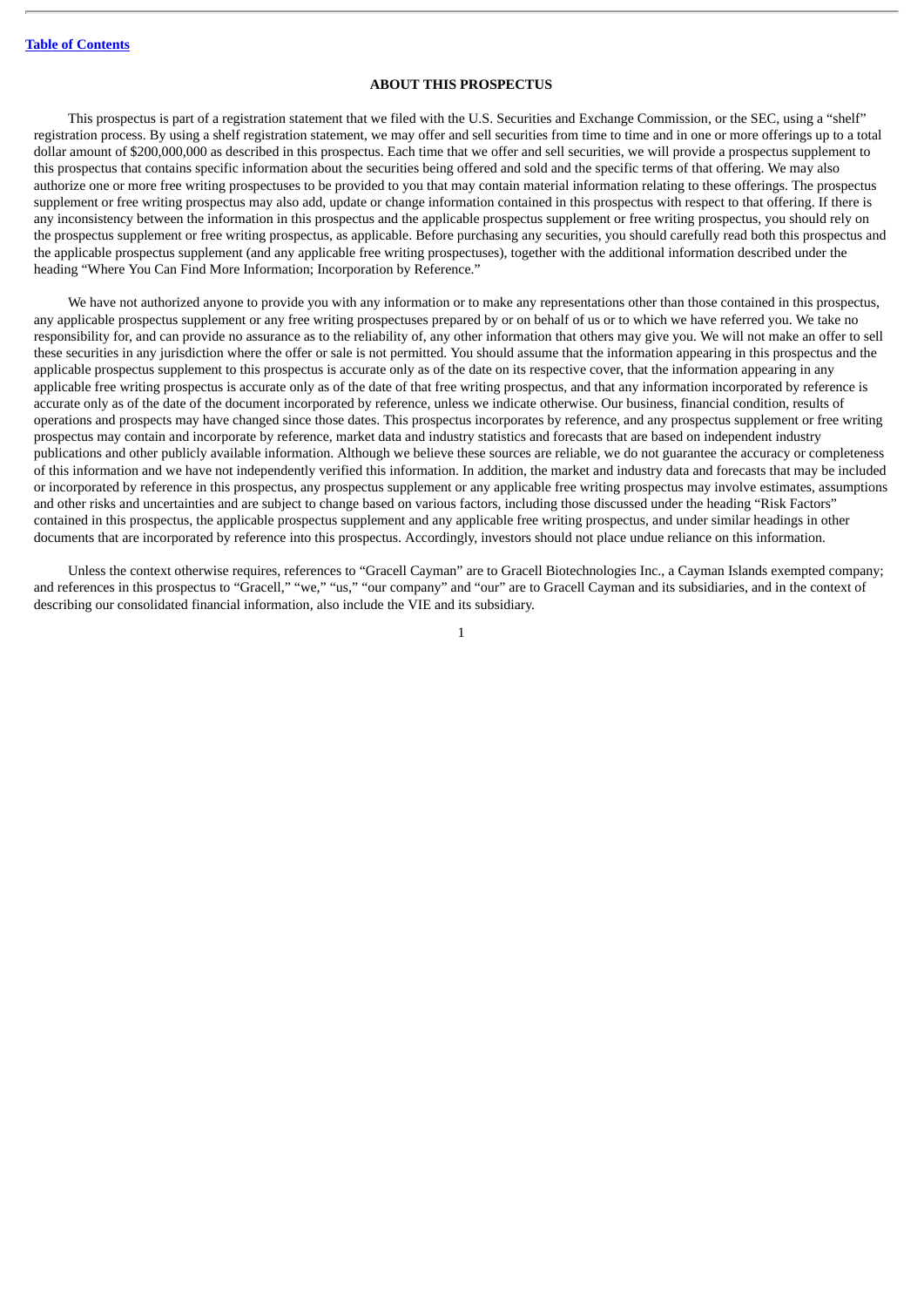# **WHERE YOU CAN FIND MORE INFORMATION; INCORPORATION BY REFERENCE**

# <span id="page-6-0"></span>**Available Information**

We file reports and other information with the SEC. The SEC maintains a website that contains reports and other information about issuers, such as us, who file electronically with the SEC. The address of that website is *www.sec.gov*.

Our website address is *www.gracellbio.com*. The information on our website, however, is not, and should not be deemed to be, a part of this prospectus.

This prospectus and any prospectus supplement are part of a registration statement that we filed with the SEC and do not contain all of the information in the registration statement. The full registration statement may be obtained from the SEC or us, as provided below. Forms of the documents establishing the terms of the offered securities are or may be filed as exhibits to the registration statement or documents incorporated by reference in the registration statement. Statements in this prospectus or any prospectus supplement about these documents are summaries and each statement is qualified in all respects by reference to the document to which it refers. You should refer to the actual documents for a more complete description of the relevant matters. You may inspect a copy of the registration statement through the SEC's website, as provided above.

### **Incorporation by Reference**

The SEC's rules allow us to "incorporate by reference" information into this prospectus, which means that we can disclose important information to you by referring you to another document filed separately with the SEC. The information incorporated by reference is deemed to be part of this prospectus, and subsequent information that we file with the SEC will automatically update and supersede that information. Any statement contained in this prospectus or a previously filed document incorporated by reference will be deemed to be modified or superseded for purposes of this prospectus to the extent that a statement contained in this prospectus or a subsequently filed document incorporated by reference modifies or replaces that statement.

This prospectus and any accompanying prospectus supplement incorporate by reference the documents set forth below that have previously been filed with the SEC (other than those documents or the portions of those documents not deemed to be filed):

- our annual report on [Form](http://www.sec.gov/ix?doc=/Archives/edgar/data/1826492/000119312522115083/d273170d20f.htm) 20-F for the year ended December 31, 2021, filed with the SEC on April 22, 2022; and
- the description of the securities contained in our registration statement on [Form](http://www.sec.gov/Archives/edgar/data/1826492/000119312521000456/d86180d8a12b.htm) 8-A filed on January 4, 2021, pursuant to Section 12 of the Exchange Act, together with all amendments and reports filed for the purpose of updating that description.

All reports and other documents we subsequently file pursuant to Section 13(a), 13(c), 14 or 15(d) of the Securities Exchange Act of 1934, as amended, which we refer to as the "Exchange Act" in this prospectus, prior to the termination of this offering, including all such documents we may file with the SEC after the date of the initial registration statement and prior to the effectiveness of the registration statement, will also be incorporated by reference into this prospectus and deemed to be part of this prospectus from the date of the filing of such reports and documents. We also incorporate by reference future reports on Form 6-K that we subsequently furnish to the SEC after the date of the initial registration statement and prior to the effectiveness of the registration statement that are identified in such reports as being incorporated by reference in this prospectus.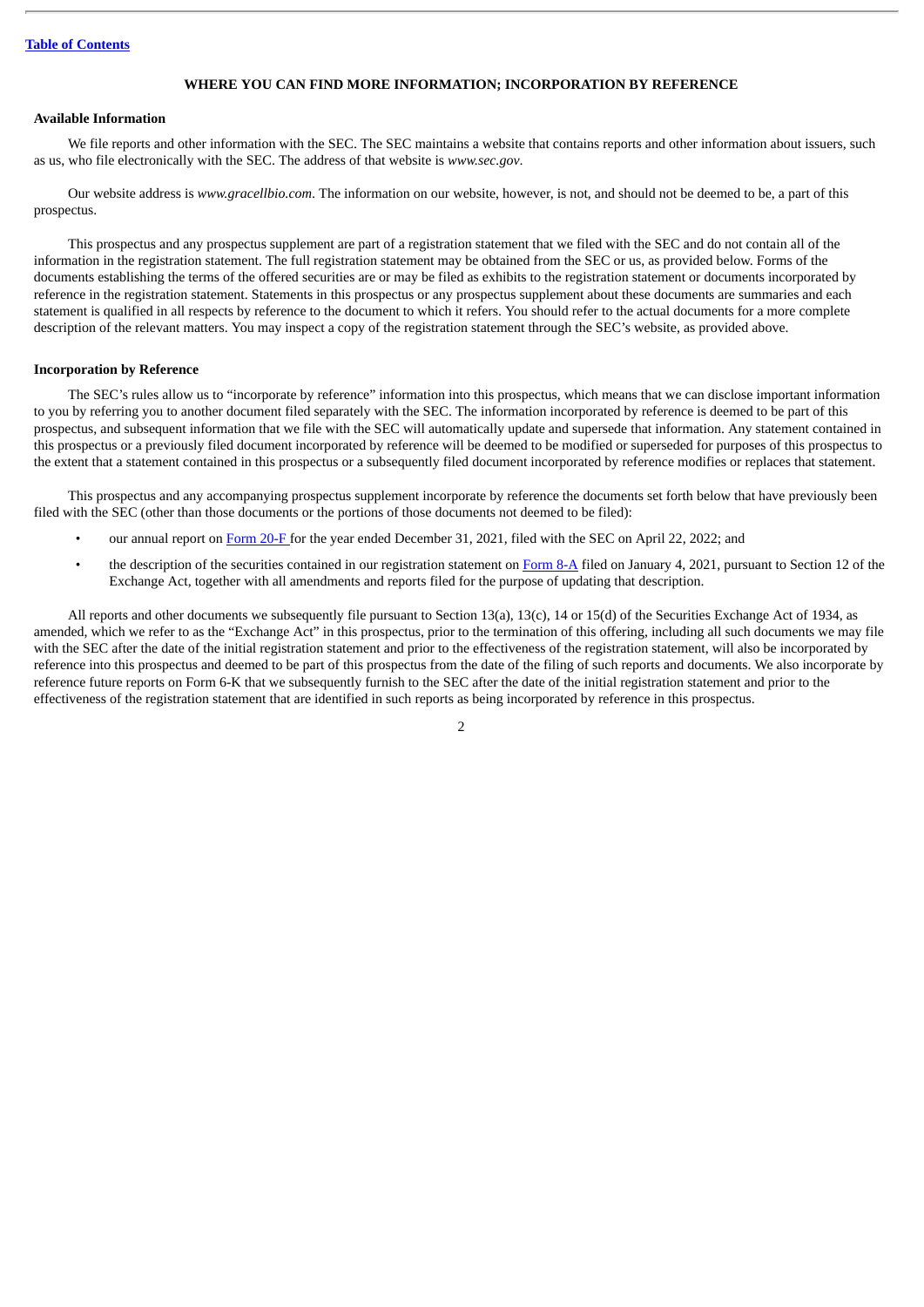You may request a free copy of any of the documents incorporated by reference in this prospectus by writing or telephoning us at the following address:

> Building 12, Block B, Phase II Biobay Industrial Park 218 Sangtian St. Suzhou Industrial Park, 215123 People's Republic of China +86 512-6262-6701

Exhibits to the filings will not be sent, however, unless those exhibits have specifically been incorporated by reference in this prospectus or any accompanying prospectus supplement.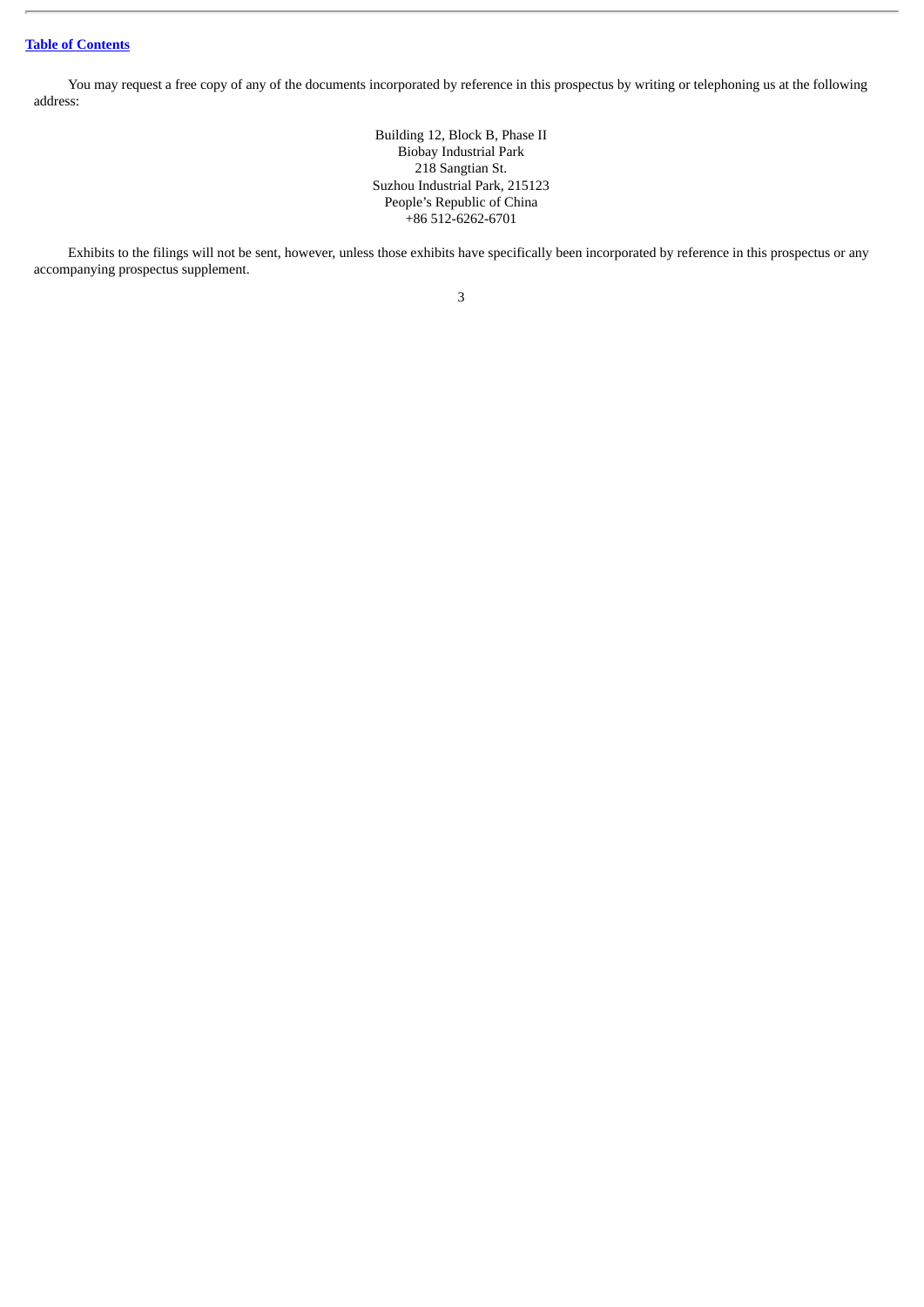# **OUR COMPANY**

## <span id="page-8-0"></span>**Overview**

We are a global clinical-stage biopharmaceutical company dedicated to discovering and developing breakthrough cell therapies to address major industry challenges and fulfill unmet medical needs in the treatment of cancer. We aim to disrupt conventional approaches to CAR-T cell therapies with our proprietary technology platforms—FasTCAR and TruUCAR.

- With FasTCAR, we are able to deliver younger, less exhausted T cells for autologous cell therapies with enhanced activities and next-day manufacturing versus the industry norm of two to six weeks. Our lead FasTCAR-enabled autologous product candidate, GC012F, has achieved high percentage of negative minimal residual disease, or MRD-, stringent complete responses, or sCR, in relapsed or refractory multiple myeloma, or r/r MM, patients in an ongoing investigator-initiated Phase 1 trial in China.
- With TruUCAR, we are able to derive T cells from non-HLA-matched healthy donors to generate allogeneic CAR-T cell therapies that are readily available off-the-shelf at lower cost for a broad patient base, including those less suitable for autologous CAR-T cell therapies. Our lead TruUCAR-enabled allogeneic product candidate, GC027, has achieved high percentage of complete responses, or CR, in relapsed or refractory T cell acute lymphoblastic leukemia, or r/r T-ALL, patients in an ongoing investigator-initiated Phase 1 trial in China.

In addition to our technology platforms, we utilize our proprietary technology modules, Dual CAR, and SMART CARTTM, to generate enhanced product candidates. With unique construct to take advantage of the suppressive tumor microenvironment, or TME, and effectively combat solid tumors, SMART CARTTM is designed to enhance CAR-T cell proliferation and duration of killing, and to resist exhaustion with improved persistence of CAR-T cells. Leveraging our pioneering platforms, technology modules, know-how and experience, we are developing a rich clinical-stage pipeline of multiple autologous and allogeneic product candidates that we believe will unlock the long-held promise of CAR-T cell therapies for a broad range of patients with advanced hematologic malignancies and solid tumors.

# **Our Corporate Structure and Operation in China**

Holders of the ADSs are not holding equity interest in the VIE or its subsidiary but instead are holding equity interest in Gracell Biotechnologies Inc., or Gracell Cayman, a Cayman Islands holding company whose consolidated financial results include those of the VIE and its subsidiary under U.S. GAAP.

Gracell Cayman is a Cayman Islands holding company that conducts a significant portion of its operations through its wholly-owned subsidiaries in the United States, Hong Kong and China, as well as a VIE and the VIE's subsidiary. Neither Gracell Cayman nor its subsidiaries own any equity interest or direct foreign investment in the VIE, Gracell Biotechnologies (Shanghai) Co., Ltd., or Shanghai Gracell Biotech, and the VIE's subsidiary, Suzhou Gracell Biotechnologies Co., Ltd., or Suzhou Gracell Biotech. Instead, Gracell Cayman relies on contractual arrangements among its PRC subsidiary, the VIE and the VIE's nominee shareholders, which allow Gracell Cayman to (i) exercise effective control over the VIE and the VIE's subsidiary; (ii) receive substantially all of the economic benefits of the VIE and the VIE's subsidiary; and (iii) have an exclusive option to purchase all or part of the equity interests in the VIE when and to the extent permitted by PRC law, to consolidate the financial results of the VIE and VIE's subsidiary in its consolidated financial statements in accordance with U.S. GAAP.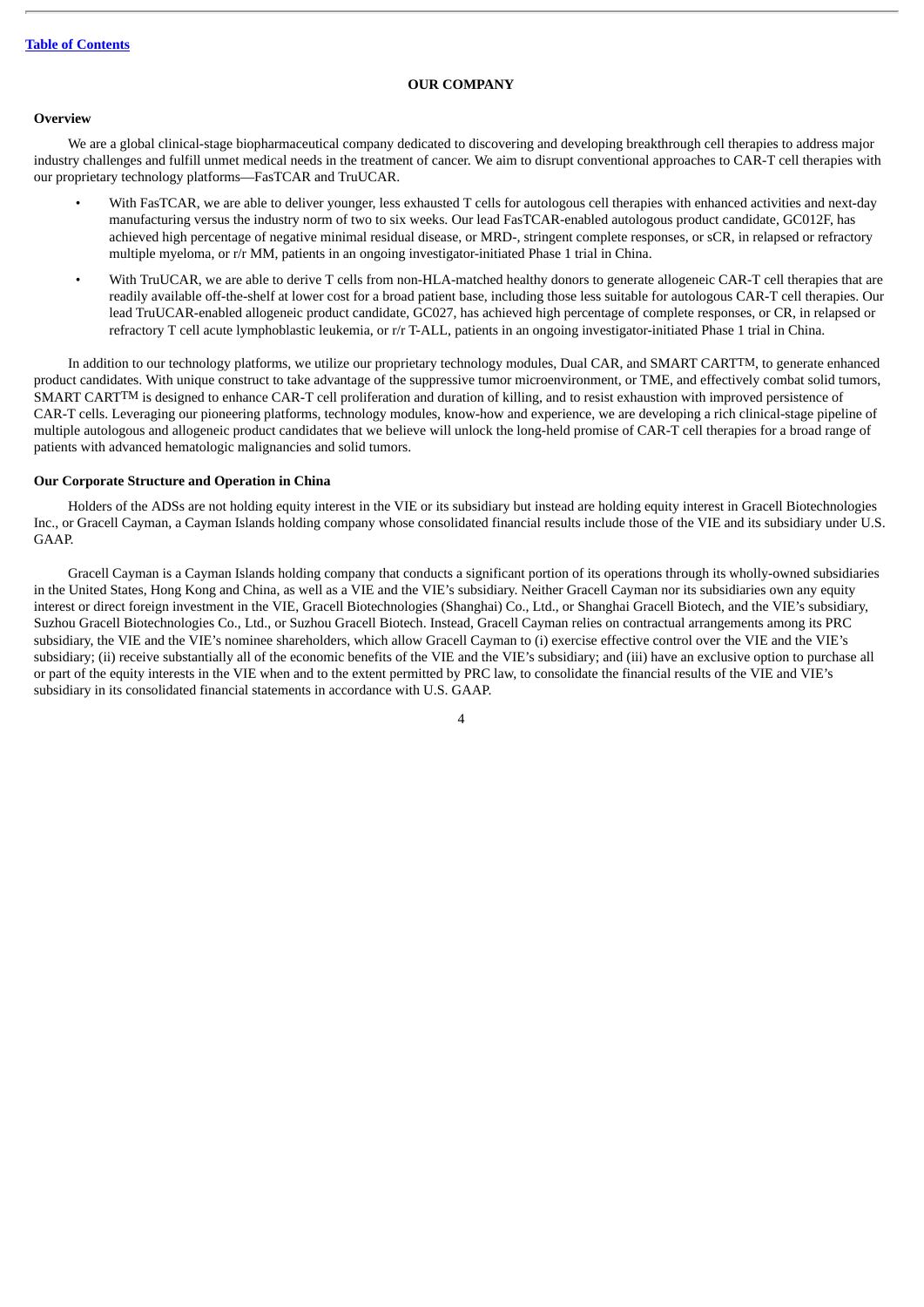The following diagram illustrates our corporate structure as of the date of this prospectus, including our significant subsidiaries and other entities that are material to our business:



#### Note:

(1) Shareholders of Shanghai Gracell Biotech are Dr. William Wei Cao and Xiaomi Hua holding 99.9% and 0.1%, respectively, of the equity interest in the VIE. Dr. Cao is our Founder, Chairman of board of directors and Chief Executive Officer.

#### **Contractual Arrangements with the VIE and Its Shareholders**

The following is a summary of the currently effective contractual arrangements by and among Gracell Bioscience (Shanghai) Co., Ltd., or the WFOE, the VIE and its shareholders. These contractual arrangements enable us to (i) exercise effective control over the VIE and its subsidiary; (ii) receive substantially all of the economic benefits of the VIE and its subsidiary; and (iii) have an exclusive option to purchase all or part of the equity interests in and assets of the VIE and its subsidiary when and to the extent permitted by PRC law.

#### *Agreements That Provide Us Effective Control over the VIE*

#### *Voting Rights Proxy Agreement and Power of Attorney*

On November 10, 2020, Dr. William Wei Cao, a shareholder of the VIE, entered into an amendment to voting rights proxy agreement with the WFOE and the VIE and executed a power of attorney, superseding the voting right proxy agreement and the power of attorney he previously executed on January 3, 2019, to irrevocably authorize the WFOE to act as his attorney-in-fact to exercise all of his rights as a shareholder of the VIE, including, but not limited to, the right to (i) propose to hold and attend shareholders' meetings, (ii) vote on any resolution that requires a shareholder vote pursuant to the applicable laws and article of association of the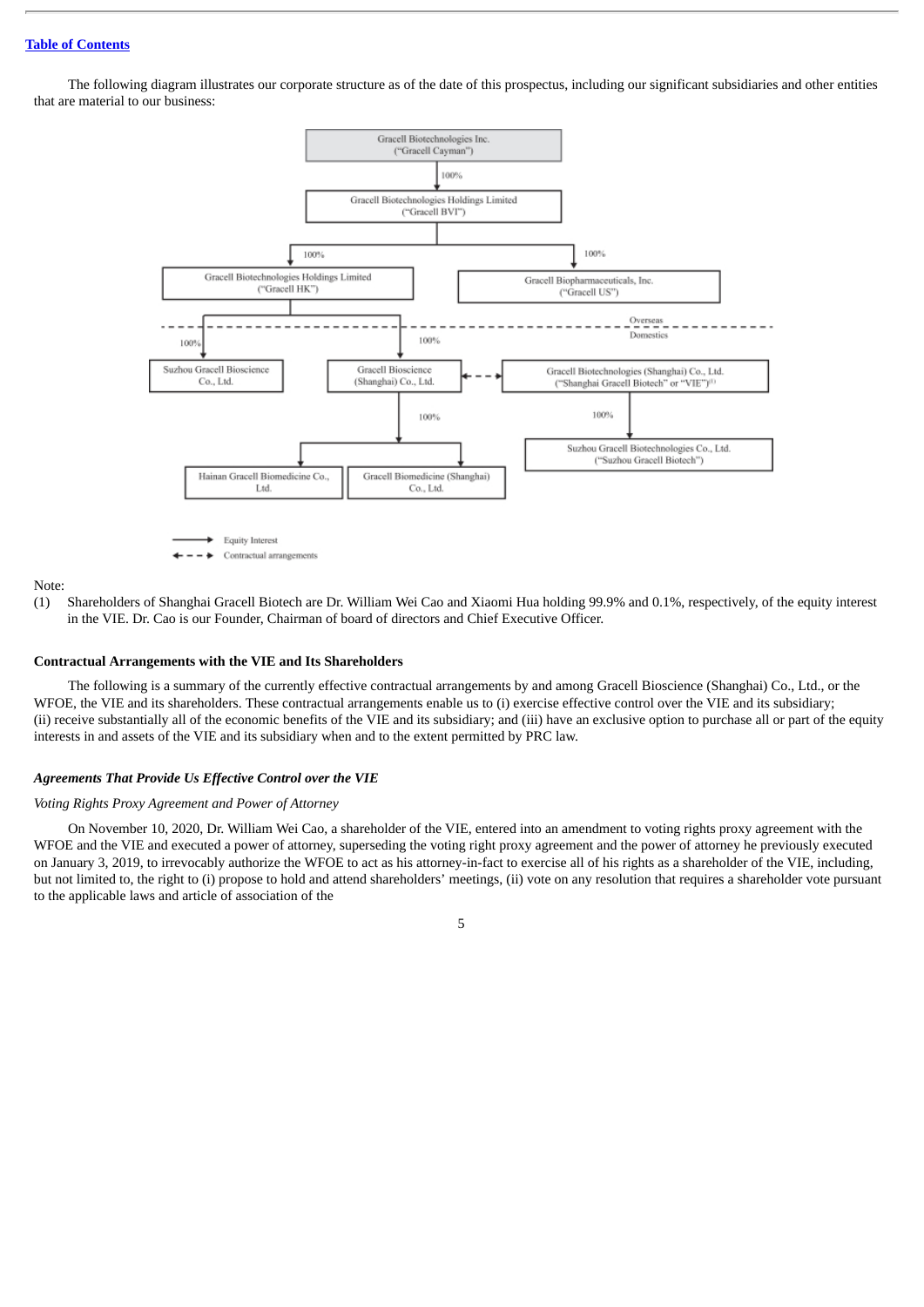VIE, such as designation and appointment of directors, the chief executive officer and other senior management members of the VIE, and (iii) exercise other shareholder's rights, such as the sale or transfer of all or part of the equity interests owned by such shareholder. The voting rights proxy agreement will remain effective for 20 years. Prior to the expiration of the term, the WFOE may extend the term through written notification at its sole discretion.

On November 10, 2020, Xiaomi Hua, a shareholder of the VIE, entered into a voting rights proxy agreement and a power of attorney, each contains terms substantially similar to the amendment to voting rights proxy agreement and power of attorney executed by Dr. Cao respectively, as described above.

#### *Equity Pledge Agreements*

On November 10, 2020, Dr. Cao, a shareholder of the VIE, entered into an equity pledge supplementary agreement with the WFOE and the VIE, superseding the equity pledge agreement he previously executed on March 6, 2020, pursuant to which Dr. Cao pledges all of his equity interest in the VIE to the WFOE to guarantee the performance by Dr. Cao and the VIE of their obligations under the contractual arrangements, including the technical consultation and service agreement, the business cooperation agreement, the call option agreement, the voting rights proxy agreement and the power of attorney. In the event of a breach by any of the VIE's shareholders of their contractual obligations under these agreements, the WFOE, as pledgee, will have the right to dispose of the pledged equity interests in the VIE. Dr. Cao agrees that, during the term of the equity pledge agreement, he will not dispose of the pledged equity interests or create or allow any encumbrance on the pledged equity interests without the prior written consent of the WFOE, except for the performance of the call option agreement. The equity pledge agreements will remain effective until the VIE and its shareholders discharge all of their obligations under the contractual arrangements. On November 10, 2020, Xiaomi Hua, a shareholder of the VIE, entered into an equity pledge agreement, which contains terms substantially similar to the equity pledge supplementary agreement executed by Dr. Cao, as described above. We have registered the equity pledge with the local branches of the Administration for Market Regulation in accordance with applicable PRC law.

#### *Spouse Consent Letter*

On November 10, 2020, the spouse of Dr. Cao, a shareholder of the VIE, unconditionally and irrevocably agreed that the equity interest in the VIE held by Dr. Cao will be disposed of pursuant to the equity pledge agreement, the voting rights proxy agreement and the call option agreement. The spouse agreed not to make any assertions in connection with the equity interest in the VIE held by Dr. Cao.

#### *Agreements That Allow Us to Receive Economic Benefits from the VIE*

#### *Technical Consultation and Service Agreement*

Pursuant to the technical consultation and service agreement between the WFOE and the VIE, dated January 3, 2019, the WFOE has the exclusive right to provide to the VIE consultation and services related to, among other things, training and technical support, marketing, management and operation. Without the WFOE's written consent, the VIE shall not accept any consultation or services covered by this agreement from any third party. The WFOE has the sole and exclusive ownership of intellectual property rights created as a result of the performance of this agreement. The VIE agrees to pay the WFOE an annual service fee at an amount agreed by the WFOE. This agreement will remain effective for a 20-year term and then can be renewed at the WFOE's sole discretion.

# *Business Cooperation Agreement*

Pursuant to the business corporation agreement between the WFOE and the VIE, dated January 3, 2019, the WFOE has the exclusive right to provide to the VIE technical support, business support and related consulting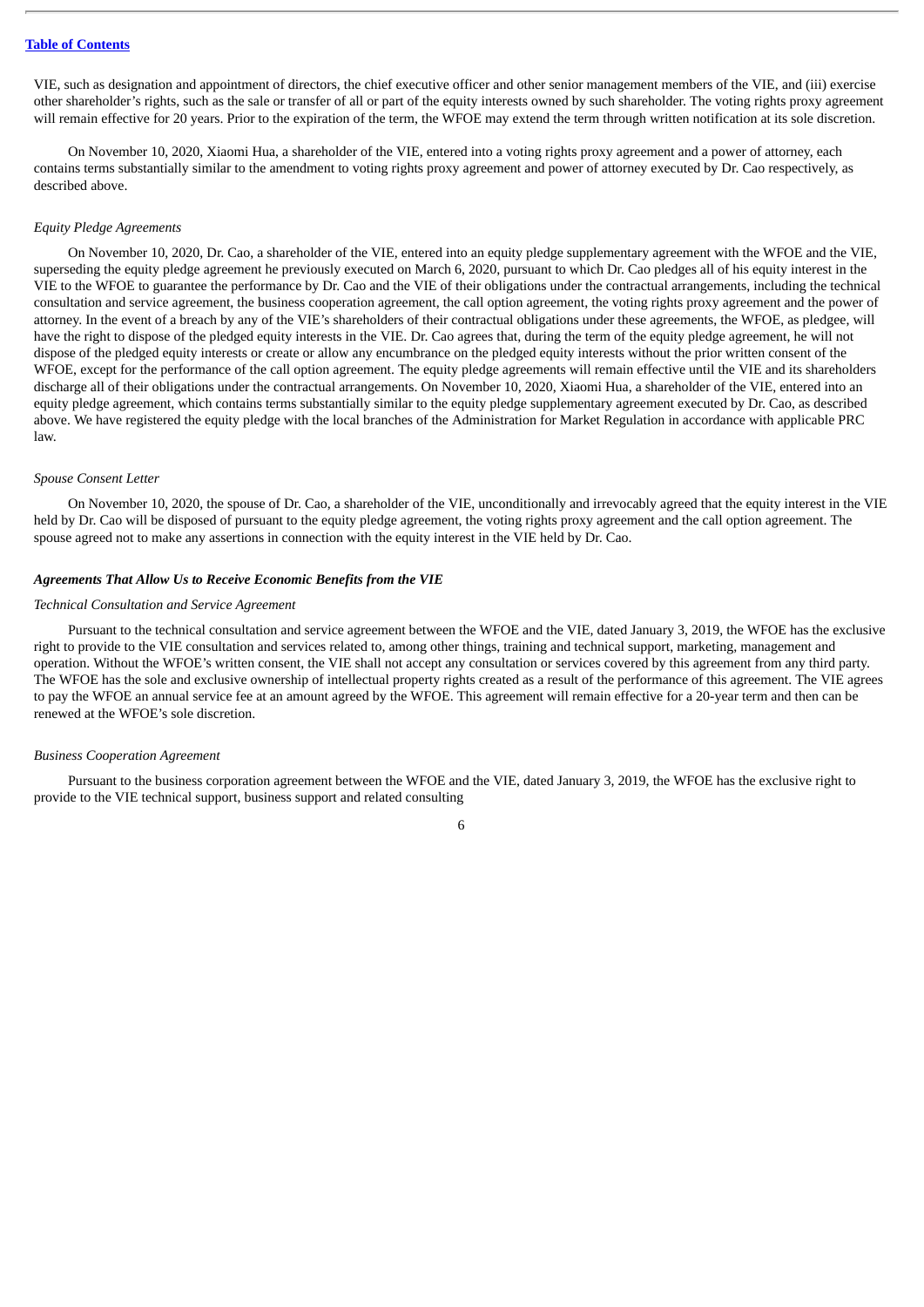services. The WFOE has exclusive right and interests in all intellectual properties arising out of or created during the performance of this agreement. The VIE agrees to pay the WFOE a monthly service fee at an amount agreed by the WFOE. The VIE has no right of early termination while the WFOE may terminate this agreement upon a 30-day prior written notice at any time.

# *Agreements That Provide Us the Option to Purchase the Equity Interests in the VIE*

#### *Call Option Agreement*

The WFOE, the VIE and Dr. Cao, a shareholder of the VIE, entered into an amendment to call option agreement on November 10, 2020, superseding the call option agreement Dr. Cao previously executed on January 3, 2019, pursuant to which he irrevocably grants the WFOE an exclusive option to purchase, or have its designated person or persons to purchase, at its discretion, to the extent permitted by PRC law, all or part of his equity interests in the VIE, and such option may be exercised at the lowest price permitted by applicable PRC law. Any proceeds received by Dr. Cao from the exercise of the option shall be remitted to the WFOE or its designated party, to the extent permitted by applicable PRC law. Dr. Cao undertakes that without the WFOE's prior written consent, he shall not take any actions that may have material effects on the VIE's assets, businesses and liabilities, nor shall they appoint or replace any directors of the VIE.

On November 10, 2020, Xiaomi Hua, a shareholder of the VIE, entered into a call option agreement, which contains terms substantially similar to the amendment to call option agreement executed by Dr. Cao, as described above.

We rely on the performance by the VIE and its shareholders of their obligations under the contracts to exercise control over the VIE. The shareholders of the VIE may not act in the best interests of us or may not perform their obligations under these contracts. Such risks exist throughout the period in which we intend to operate certain portion of our business through the contractual arrangements with the VIE. In addition, our corporate structure is subject to risks associated with our contractual arrangements with the VIE. These contractual arrangements have not been tested in a court of law in the PRC. If the PRC government finds that these contractual arrangements do not comply with PRC laws and regulations, or if these regulations or the interpretation of existing regulations change or are interpreted differently in the future, we and the VIE could be subject to severe penalties or be forced to relinquish our interests in the operations of the VIE and its subsidiary. This would result in the VIE and its subsidiary being deconsolidated. As of December 31, 2019, 2020 and 2021, 41%, 24%, 15% of our assets were held by the VIE, respectively. An event that results in the deconsolidation of the VIE would have a material adverse effect on our operations and result in the value of the securities diminish substantially or even become worthless. There are substantial uncertainties regarding potential future actions by the PRC government that could affect the enforceability of the contractual arrangements with the VIE and consequently, significantly affect the financial performance of the VIE and our company as a whole. For a detailed description of the risks associated with our corporate structure, see "Risk Factors—Risks Related to Our Corporate Structure."

# **The Holding Foreign Companies Accountable Act**

Our auditor, an independent registered public accounting firm, is located in China, a jurisdiction where the PCAOB has determined on December 16, 2021 that it is unable to inspect or investigate completely PCAOB-registered public accounting firms. Pursuant to the Holding Foreign Companies Accountable Act, or the HFCA Act, our securities will be prohibited from trading on any national securities exchange and in the over-thecounter market in the United States if our auditor cannot be fully inspected by the PCAOB for three consecutive years, which could be reduced to two consecutive years if the Accelerating Holding Foreign Companies Accountable Act passed by the U.S. Senate on June 22, 2021 is passed by the U.S. House of Representatives and signed into law. The termination in or any restriction on the trading of our securities will significantly limit or completely hinder our ability to offer securities to investors, or cause such securities to significantly decline in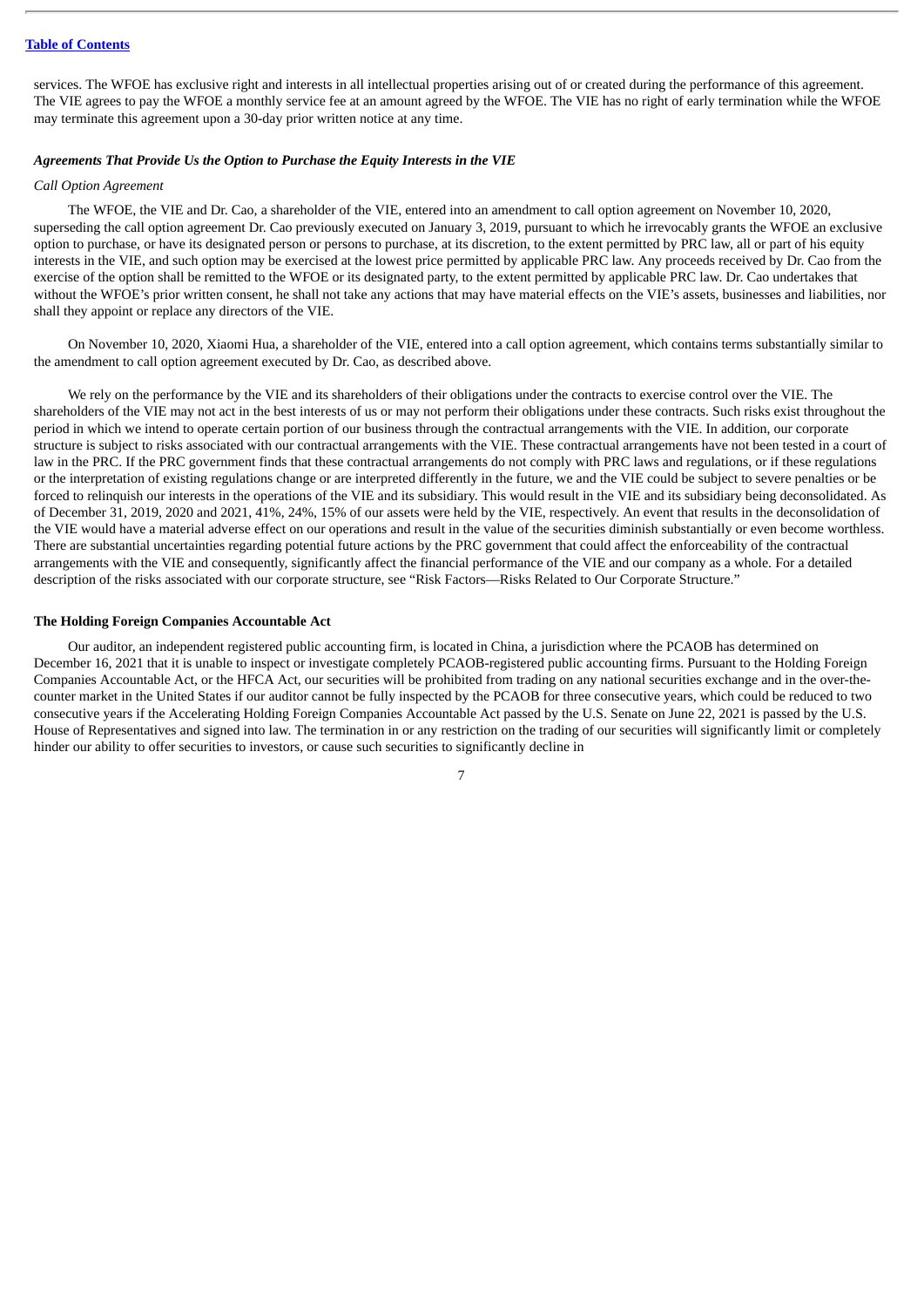value or become worthless. See "Risk Factors—Risks Related to Doing Business in China—Our ADSs will be prohibited from trading in the United States under the HFCAA in 2024 if the PCAOB is unable to inspect or fully investigate auditors located in China, or 2023 if proposed changes to the law are enacted. The delisting of our ADSs, or the threat of their being delisted, may materially and adversely affect the value of your investment."

# **Summary of Risk Factors**

We face various legal and operational risks and uncertainties related to doing business in China, including complex and evolving PRC laws and regulations. For example, we face risks associated with regulatory approvals on offshore offerings, the use of variable interest entities, anti-monopoly regulatory actions, and oversight on cybersecurity and data privacy, as well as the lack of inspection by the PCAOB on our independent registered public accounting firm, which may impact our ability to conduct certain businesses, accept foreign investments, or list on a U.S. or other foreign exchange. These risks could result in a material adverse change in our operations and the value of the ADSs, significantly limit or completely hinder our ability to offer or continue to offer securities to investors and cause such securities to significantly decline in value or become worthless, as further explained below:

- The PRC government has significant authority to regulate or intervene in the China operations of an offshore holding company, such as us, at any time. Therefore, investors in the ADSs and our business face potential uncertainty from the PRC government's policy. The Chinese government may intervene or influence our operations at any time, or may exert more control over offerings conducted overseas and/or foreign investment in China-based issuers, which could result in a material change in our operations and/or the value of our ADSs. Any actions by the Chinese government to exert more oversight and control over offerings that are conducted overseas and/or foreign investment in China-based issuers could significantly limit or completely hinder our ability to offer or continue to offer securities to investors and cause the value of such securities to significantly decline. See "Risk Factors—Risks Related to Doing Business in China— The PRC government has significant authority to regulate or intervene in the China operations of an offshore holding company, such as us, at any time. Therefore, investors in the ADSs and our business face potential uncertainty from the PRC government's policy";
- We believe that our corporate structure and contractual arrangements with the VIE comply with the current applicable PRC laws and regulations. As of the date of this prospectus, we believe that our PRC subsidiaries and the VIE are not required to obtain permission or approval from the Chinese Securities Regulatory Commission, or the CSRC, or the Cyberspace Administration of China, or the CAC, to operate their respective business in China or to approve our contractual arrangements with the VIE and its shareholders. However, PRC laws and regulations governing the conditions and the requirements of such approval are uncertain and the relevant government authorities have broad discretion in interpreting these laws and regulations. Accordingly, the PRC regulatory authorities may take a different view. There can be no assurance that the PRC government authorities would agree that our corporate structure or any of the above contractual arrangements comply with PRC licensing, registration or other regulatory requirements, with existing policies or with requirements or policies that may be adopted in the future. As of the date of this prospectus, we have not received any inquiry, notice, warning, or sanctions regarding our corporate structure and contractual arrangements from the CSRC, CAC or any other PRC governmental agency. If we, our subsidiaries or the VIE (i) do not receive or maintain such permissions or approvals if required, (ii) inadvertently conclude that such permissions or approvals are not required, or (iii) if applicable laws, regulations, or interpretations change and we are required to obtain such permissions or approvals in the future, ADSs may significantly decline in value or become worthless if we are unable to assert our contractual control rights over the economic benefits and assets of the VIE and its subsidiaries. See "Risk Factors—Risks Related to Our Corporate Structure"; and
- Recently, the PRC government initiated a series of regulatory actions and released guidelines to regulate business operations in China with little advance notice, including those related to data security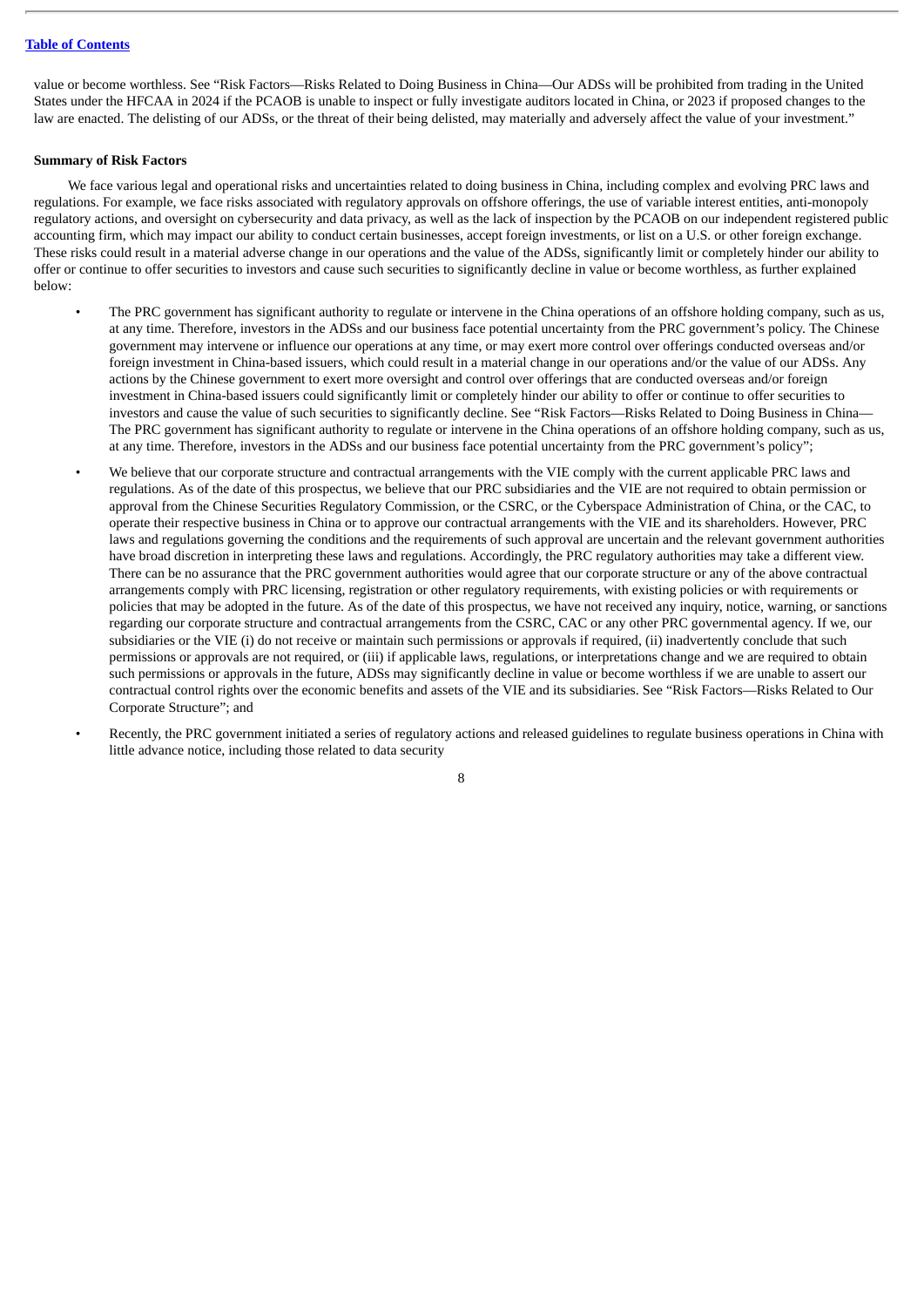or anti-monopoly concerns, which may have an impact on our ability to conduct certain business in China, accept foreign investments, or list on a U.S. or other foreign exchange. For a detailed description of risks and regulations related to doing business in China, see "Risk Factors—Risks Related to Doing Business in China."

Below please find a summary of the principal risks we face, organized under relevant headings. These risks are discussed more fully in the section titled "Risk Factors."

# *Risks Related to Doing Business in China*

- The PRC government has significant authority to regulate or intervene in the China operations of an offshore holding company, such as us, at any time. Therefore, investors in the ADSs and our business face potential uncertainty from the PRC government's policy.
- You may experience difficulties in effecting service of legal process, enforcing foreign judgments or bringing actions in China against us or our management based on foreign laws. It may also be difficult for overseas regulators or you to conduct investigations or collect evidence within China.
- Changes in U.S. and international trade policies, particularly with regard to China, may adversely impact our business and operating results.
- The approval, filing or other requirements of the CSRC, the CAC or other PRC government authorities may be required under PRC law in connection with our issuance of securities overseas.
- We and our shareholders face uncertainty with respect to indirect transfers of equity interests in PRC resident enterprises, assets attributed to a PRC establishment of a non-PRC company or immovable properties located in China owned by non-PRC companies.
- The PCAOB is currently unable to inspect our auditor in relation to their audit work performed for our financial statements and the inability of the PCAOB to conduct inspections over our auditor deprives our investors with the benefits of such inspections.
- Our ADSs will be prohibited from trading in the United States under the HFCAA in 2024 if the PCAOB is unable to inspect or fully investigate auditors located in China, or 2023 if proposed changes to the law are enacted. The delisting of our ADSs, or the threat of their being delisted, may materially and adversely affect the value of your investment.
- On June 22, 2021, the U.S. Senate passed a bill which would reduce the number of consecutive non-inspection years required for triggering the prohibitions under the HFCAA from three years to two. On February 4, 2022, the U.S. House of Representatives passed the America Competes Act of 2022 which includes the exact same amendments as the bill passed by the Senate. The America Competes Act however includes a broader range of legislation not related to the HFCAA in response to the U.S. Innovation and Competition Act passed by the Senate in 2021. The U.S. House of Representatives and U.S. Senate will need to agree on amendments to these respective bills to align the legislation and pass their amended bills before the President can sign into law. It is unclear when the U.S. Senate and U.S. House of Representatives will resolve the differences in the U.S. Innovation and Competition Act and the America Competes Act of 2022 bills currently passed, or when the U.S. President will sign on the bill to make the amendment into law, or at all.
- Various proceedings and legislative and regulatory developments due to political tensions between the U.S. and China may have an adverse impact on our listing and trading in the U.S., including adverse impact on the market prices of the ADSs.
- Proceedings instituted by the SEC against the "big four" PRC-based accounting firms, including our independent registered public accounting firm, could result in financial statements being determined to not be in compliance with the requirements of the Exchange Act, adverse impact on the trading prices of the ADSs, or possible delisting.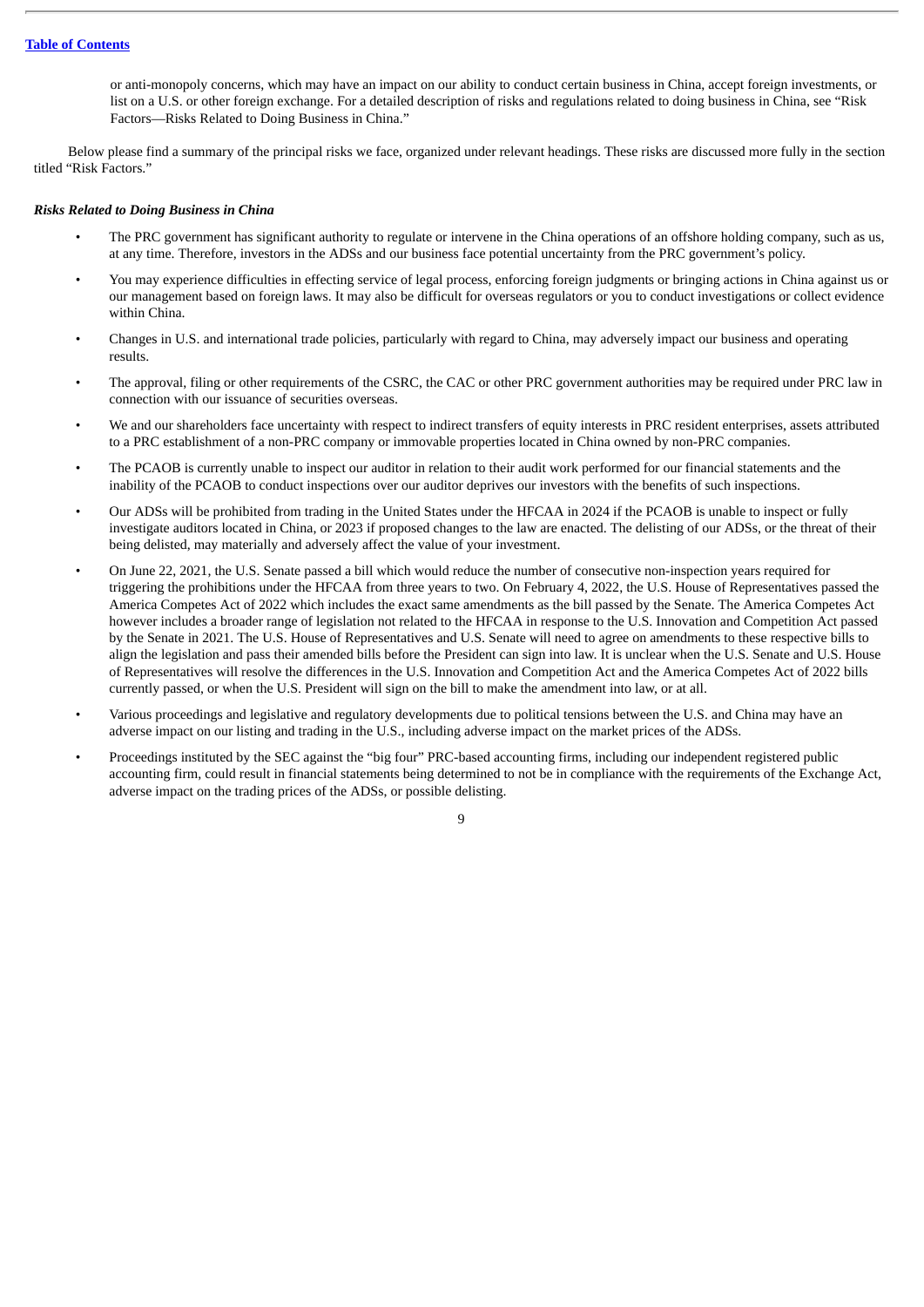# *Risks Related to Our Corporate Structure*

- The uncertainties in the PRC legal system may subject our contractual arrangements to different interpretations or enforcement challenges, or subject us to severe penalties or force us to relinquish our interests in our operations.
- We rely on contractual arrangements with the VIE and its shareholders to exercise control over our business, which may not be as effective as direct ownership in providing operational control.

# *Risks Related to Our Limited Operating History, Financial Position and Need for Additional Capital*

- We are a clinical-stage biopharmaceutical company with limited operating history, which may make it difficult for you to evaluate the success of our business to date and to assess our future viability.
- We have incurred significant losses in every year since our inception. We expect to continue to incur losses over the next several years and may never achieve or maintain profitability.
- We will need to obtain funding from time to time to complete the development and any commercialization of our product candidates, which may not be available on acceptable terms, or at all. If we are unable to raise capital when needed, we may be forced to delay, reduce or eliminate our product development programs or other operations.
- Raising additional capital may cause dilution to holders of the ADSs or other securities of our company, restrict our operations or require us to relinquish rights to our technologies or product candidates.

# *Risks Related to the Development of Our Product Candidates*

- All of our product candidates are in early stages of development. If we are unable to advance our product candidates through clinical development, obtain regulatory approval and ultimately commercialize our product candidates, or experience significant delays in doing so, our business will be materially harmed.
- Our product candidates are based on novel technologies, which make it difficult to predict the timing, results and cost of product candidate development and likelihood of obtaining regulatory approval.
- Our future success is highly dependent on the regulatory approval of GC012F, GC027, GC502 and our other pipeline programs. All of our product candidates will require significant preclinical study and clinical trial before we can seek regulatory approval for and launch a product commercially.
- We may not be successful in our efforts to extend our pipeline of product candidates, including identifying or discovering additional product candidates in the future.
- Our preclinical programs may experience delays or may never advance to clinical trials, which would adversely affect our ability to obtain regulatory approvals or commercialize these product candidates on a timely basis or at all, which would have an adverse effect on our business.
- Adverse effects or other safety risks associated with our product candidates could delay or preclude approval, cause us to suspend or discontinue clinical trials, cause us to abandon product candidates, limit the commercial profile of an approved label or result in significant negative consequences following any potential marketing approval.
- We have derived and plan to continue to derive results from investigator-initiated trials of our product candidates to expedite our global clinical development activities. Investigator-initiated trials are sponsored and conducted by principal investigators. As a result, our role and access to the clinical results and data are limited and there is no assurance that the clinical data from these trials will be accepted or considered by the FDA, the NMPA, or other comparable regulatory authorities.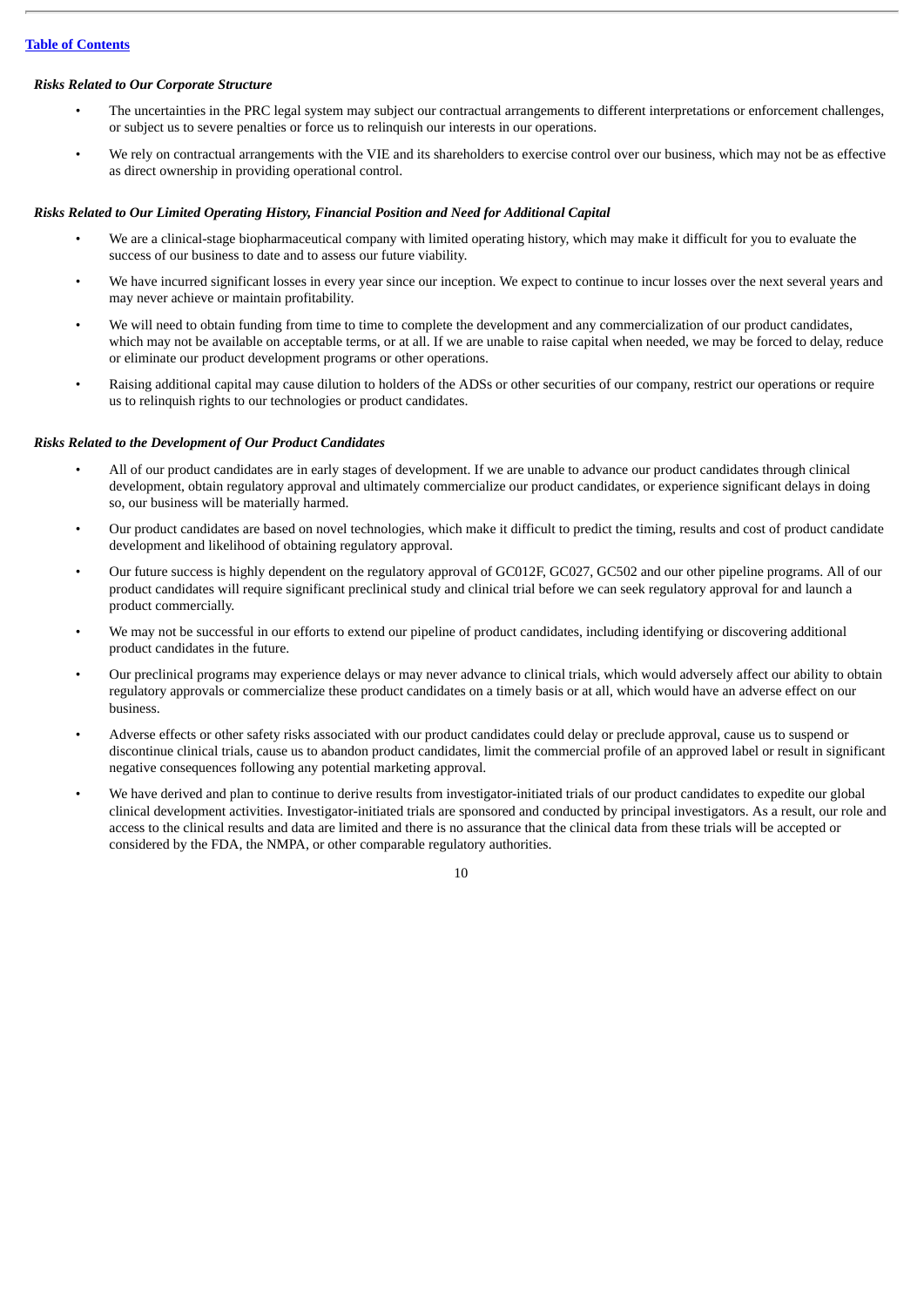# *Risks Related to Our Business Operations*

- As a company currently with substantial operations outside of the United States, our business is subject to economic, political, regulatory and other risks associated with international operations.
- We are a fast-growing emerging company and may experience difficulties in managing this growth.

# *Risks Related to Regulatory Approval of Our Product Candidates and Other Legal Compliance Matters*

- Even if we complete the necessary preclinical studies and clinical trials, the regulatory approval process is expensive, time-consuming and uncertain and may prevent us from obtaining approvals for the commercialization of some or all of our product candidates. As a result, we cannot predict when or if, and in which territories, we will obtain marketing approval to commercialize a product candidate.
- Obtaining and maintaining regulatory approval of our product candidates in one jurisdiction does not mean that we will be successful in obtaining regulatory approval of our product candidates in other jurisdictions.

# *Risks Related to the Commercialization of Our Product Candidates*

- If we are unable to establish sales, marketing and distribution capabilities for our product candidates, or enter into sales, marketing and distribution agreements with third parties, we may not be successful in commercializing our product candidates, if and when they are approved.
- We operate in a rapidly changing industry and face significant competition, which may result in others discovering, developing or commercializing products before or more successfully than we do.

# *Risks Related to Our Intellectual Property*

- If we are unable to obtain, maintain, defend and enforce patent and other intellectual property rights for our technologies and product candidates, or if the scope of the patent and other intellectual property rights obtained is not sufficiently broad, our competitors and other third parties could develop and commercialize technology and biologics similar or identical to ours, and our ability to successfully commercialize our technology and product candidates may be impaired.
- The intellectual property landscape around technology involving cellular therapies, including CAR-T cell therapies, is highly dynamic, and third parties may initiate legal proceedings alleging that we are infringing, misappropriating or otherwise violating their intellectual property rights, the outcome of which would be uncertain and could significantly harm our business.

# *Risks Related to the ADSs*

- If we fail to maintain effective internal controls over financial reporting, our ability to produce accurate financial statements on a timely basis could be impaired.
- Holders of the ADSs have fewer rights than our shareholders and must act through the depositary to exercise their rights.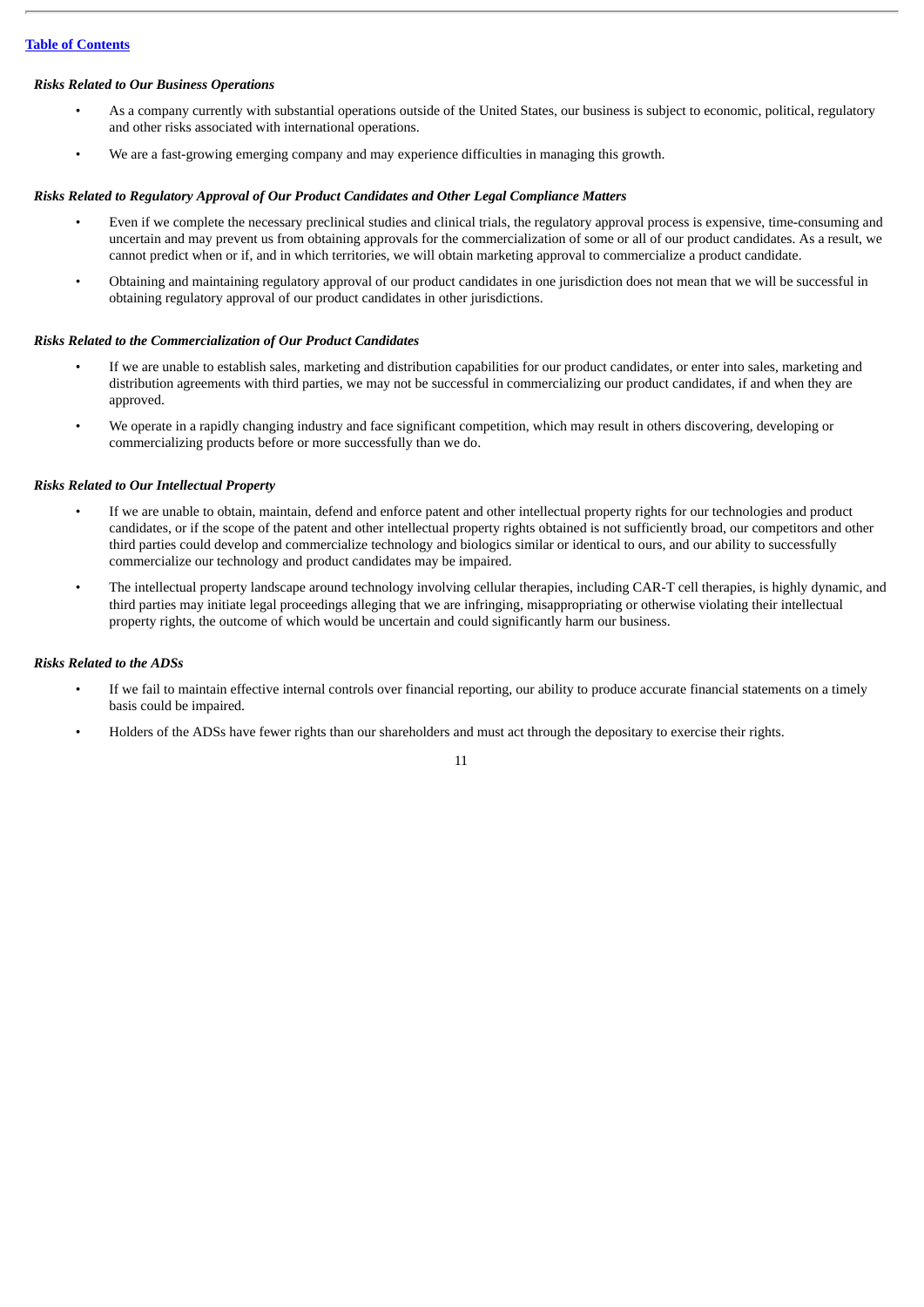#### **Transfer of Cash Through Our Organization**

Although we consolidate the results of the VIE and its subsidiaries under U.S. GAAP, we only have access to the assets or earnings of the VIE and its subsidiaries through our contractual arrangements with the VIE and its shareholders. The cash flows that have occurred between Gracell Cayman, its subsidiaries and the VIE and its subsidiaries are summarized as follows:

|                                                        | For the vears ended December 31. |            |        |       |
|--------------------------------------------------------|----------------------------------|------------|--------|-------|
|                                                        | 2019                             | 2020       | 2021   |       |
|                                                        | <b>RMB</b>                       | <b>RMB</b> | RMB    | US\$  |
|                                                        | (in thousands)                   |            |        |       |
| Fees paid for services to the VIE and its subsidiaries | 6.604                            | 16,906     | 16,226 | 2,546 |

#### **Restrictions and Limitations on Transfer of Cash**

Gracell Cayman is incorporated in the Cayman Islands and its businesses in China are conducted mainly through its PRC subsidiaries and partly through the VIE and its subsidiary. While we currently do not have cash management policies and procedures on the transfer of funds within our group, we face various restrictions and limitations on foreign exchange, our ability to transfer cash between entities, across borders and to U.S. investors, and our ability to distribute earnings from our subsidiaries and/or the VIE and its subsidiaries, to Gracell Cayman and holders of the ADSs as well as the ability to settle amounts owed under the contractual arrangements with the VIE.

Uncertainties regarding the interpretation and implementation of the contractual arrangements with the VIE could limit our ability to enforce such agreements. If the PRC authorities determine that the contractual arrangements constituting part of the VIE structure do not comply with PRC regulations, or if current regulations change or are interpreted differently in the future, our ability to settle amount owed by the VIE under the VIE agreements may be seriously hindered.

Current PRC regulations permit our PRC subsidiaries, including the WFOE, to pay dividends to us only out of their accumulated profits, if any, determined in accordance with PRC accounting standards and regulations. In addition, each of our PRC subsidiaries, the VIE and its PRC subsidiaries are required to set aside at least 10% of their respective accumulated profits each year, if any, to fund certain reserve funds until the total amount set aside reaches 50% of their respective registered capital. Our PRC subsidiaries and the VIE and its subsidiaries may also allocate a portion of their after-tax profits based on PRC accounting standards to employee welfare and bonus funds at their discretion. These reserves are not distributable as cash dividends. Furthermore, if the WFOE incurs debt on its own behalf in the future, the instruments governing the debt may restrict its ability to pay dividends or make other payments to us. In addition, the PRC tax authorities may require us to adjust our taxable income under the contractual arrangements we currently have in place in a manner that would materially and adversely affect the WFOE's ability to pay dividends and other distributions to us. Any limitation on the ability of our PRC subsidiaries, including the WFOE, to distribute dividends to us or on the ability of the VIE to make payments to the WFOE may restrict our ability to satisfy our liquidity requirements. See "Item 4. Information on the Company—B. Business Overview—Regulation—PRC Regulation—Other PRC National- and Provincial-Level Laws and Regulations – Regulations Relating to Dividend Distributions" in our most recent annual report on Form 20-F, which is incorporated by reference in this prospectus.

Gracell HK may be considered a non-resident enterprise for tax purposes, so that any dividends paid by our PRC subsidiaries to Gracell HK may be regarded as China-sourced income and, as a result, may be subject to PRC withholding tax at a rate of up to 10%. If we are required under the PRC Enterprise Income Tax Law to pay income tax for any dividends we receive from PRC subsidiaries, or if Gracell HK is determined by PRC government authority as receiving benefits from reduced income tax rate due to a structure or arrangement that is primarily tax-driven, it would materially and adversely affect the amount of dividends, if any, we may pay to our shareholders and ADS holders. If the PRC tax authorities determine that Gracell Cayman is a PRC resident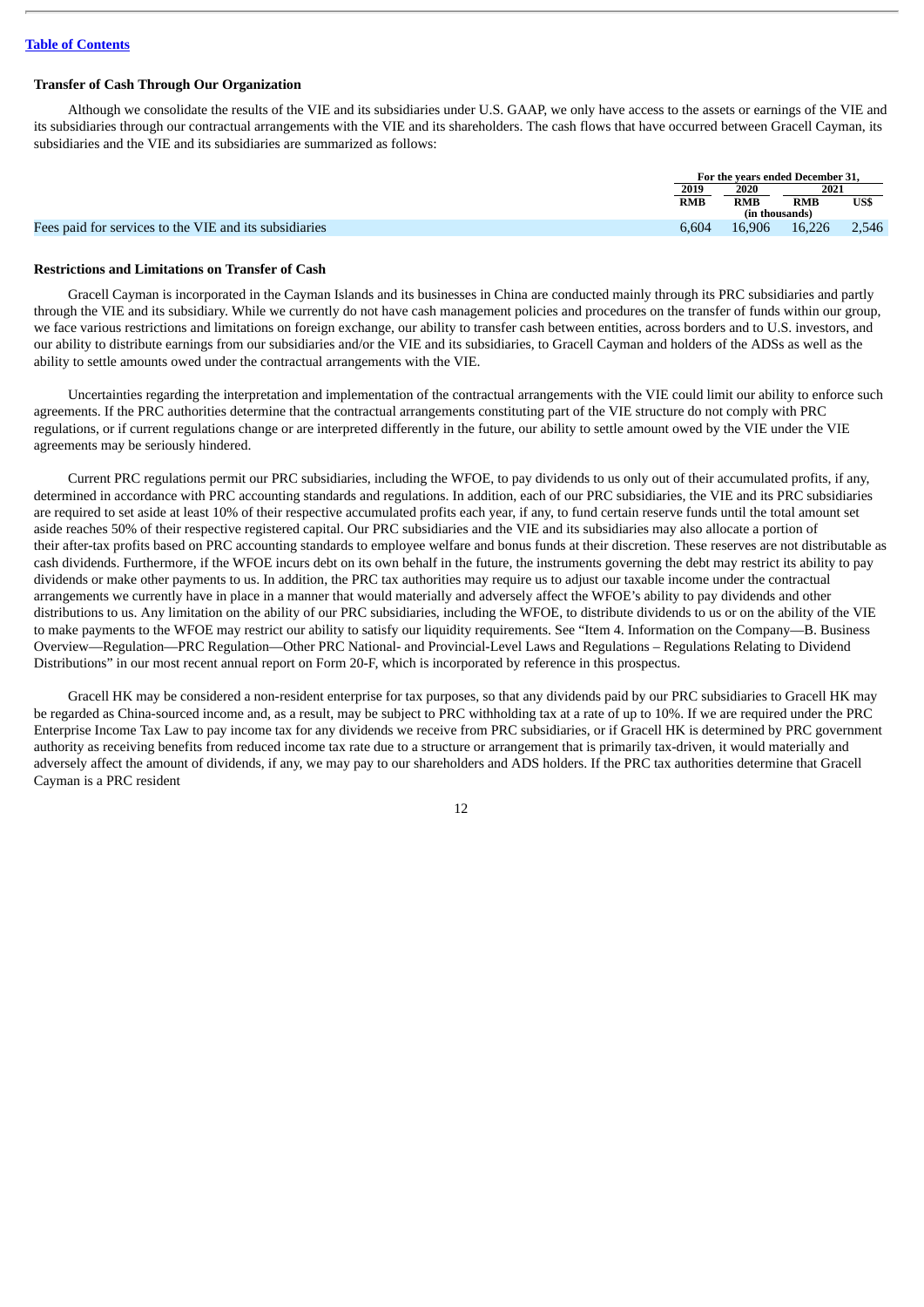enterprise for enterprise income tax purposes, we may be required to withhold a 10% tax from dividends we pay to our shareholders and ADS holders, in each case that are non-resident enterprises. See "Risk Factors—Risks Relating to Doing Business in China—Dividends we receive from our subsidiaries located in the PRC may be subject to PRC withholding tax, which could materially and adversely affect the amount of dividends, if any, we may pay our shareholders."

In addition, non-resident enterprise shareholders, including our ADS holders, may be subject to PRC tax at a rate of 10% on gains realized on the sale or other disposition of ADSs or ordinary shares if such income is treated as sourced from within the PRC. Furthermore, if Gracell Cayman were deemed to be a PRC resident enterprise, dividends paid to our non-PRC individual shareholders, including our ADS holders, and any gain realized on the transfer of ADSs or ordinary shares by such holders may be subject to PRC tax at a rate of 20% which in the case of dividends may be withheld at source. Any such tax may reduce the returns on your investment in the ADSs or ordinary shares. See "Risk Factors—Risks Relating to Doing Business in China—If we are classified as a "resident enterprise" of China under the PRC Enterprise Income Tax Law, we and our non-PRC shareholders could be subject to unfavorable tax consequences, and our business, financial condition and results of operations could be materially and adversely affected."

Our offshore entities are permitted under PRC laws and regulations to provide funding to our PRC subsidiaries only through loans or capital contributions, subject to the approval of government authorities and limits on the amount of capital contributions and loans. This may delay or prevent us from using the proceeds from our offshore capital raising activities to make loans or capital contribution to our PRC subsidiaries. See "Risk Factors— Risks Related to Doing Business in China—PRC regulation of loans and direct investment by offshore holding companies to PRC entities may delay or prevent us from making loans or additional capital contributions to our PRC operating subsidiary."

Additionally, the PRC government imposes controls on the convertibility of the RMB into foreign currencies and, in certain cases, the remittance of currency out of China. Under existing PRC foreign exchange regulations, payments of current account items, such as profit distributions and trade and service-related foreign exchange transactions, can be made in foreign currencies without prior approval from the State Administration of Foreign Exchange of the PRC, or the SAFE, by complying with certain procedural requirements. Dividends payments to us by Gracell HK in foreign currencies are subject to the condition that the remittance of such dividends outside of the PRC complies with certain procedures under PRC foreign exchange regulations, such as the overseas investment registrations by our shareholders or the ultimate shareholders of our corporate shareholders who are PRC residents. Approvals by or registration with appropriate government authorities is required where RMB is to be converted into foreign currency and remitted out of China to pay capital expenses such as the repayment of loans denominated in foreign currencies. The PRC government may also at its discretion restrict access in the future to foreign currencies for current account transactions. If the foreign exchange control system prevents us from obtaining sufficient foreign currencies to satisfy our foreign currency demands, our PRC subsidiaries, including the WFOE, may not be able to pay dividends in foreign currencies to us and our access to cash generated from its operations will be restricted. See "Risk Factors—Risks Related to Doing Business in China—Governmental control of currency conversion may affect the value of your investment" and "Risk Factors—Risks Related to Doing Business in China—Fluctuation in exchange rates could have a negative effect on our results of operations and the value of your investment."

#### **Taxation on Dividends or Distributions**

Gracell Cayman' source of dividend partly comes from dividends paid by its PRC subsidiaries, including the WFOE, which in part depends on payments received from the VIE under the contractual arrangements with the VIE. None of our subsidiaries has declared or paid any dividend or distribution to us. We have never declared or paid any dividend on our ordinary shares and we have no current intention to pay dividends to shareholders or holders of ADSs. We currently intend to retain most, if not all, of our available funds and any future earnings to fund the research and development of our product candidates and the development and growth of our business. As a result, we do not expect to pay any cash dividends in the foreseeable future.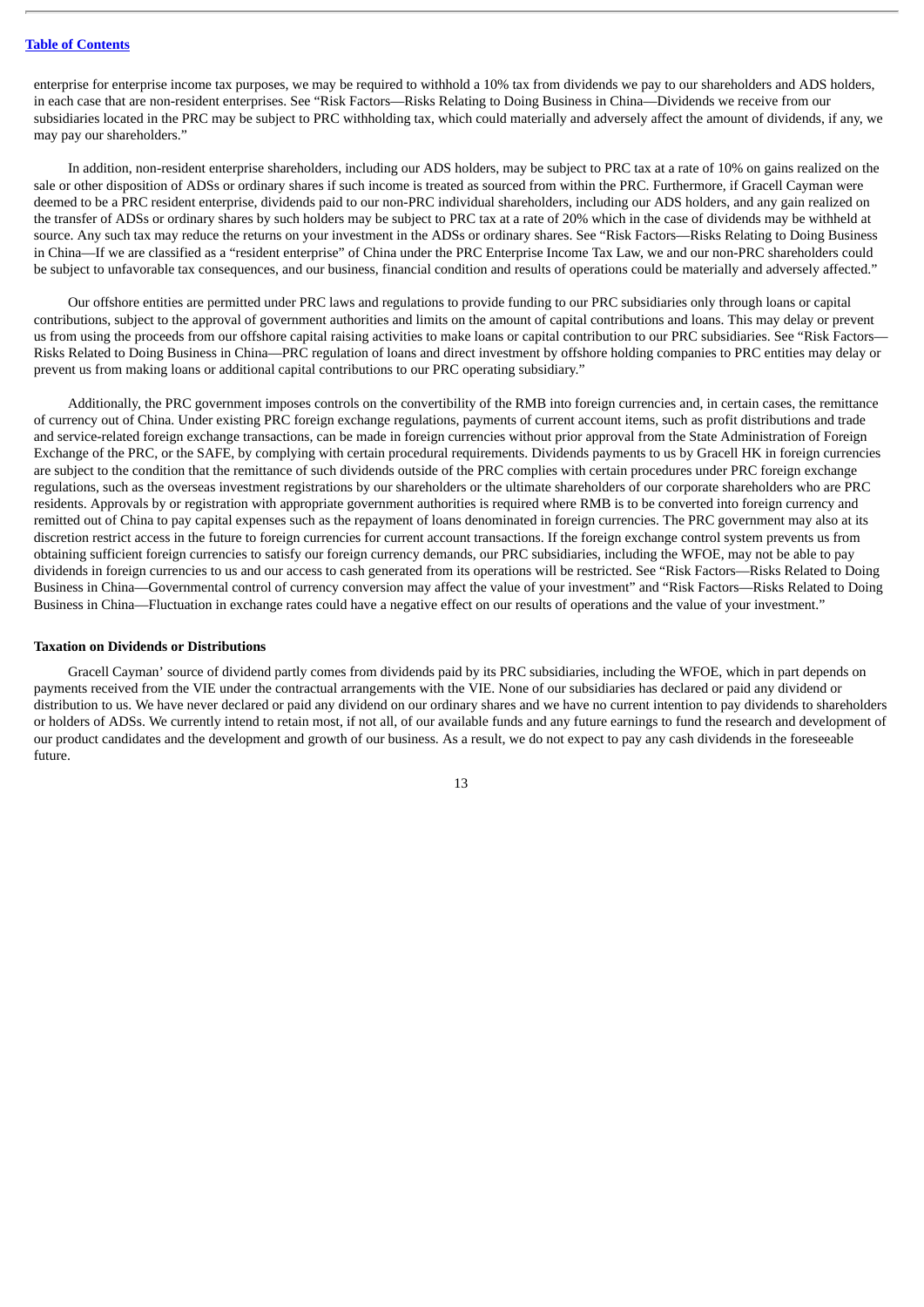Under the current laws of the Cayman Islands, Gracell Cayman is not subject to tax on income or capital gains. Upon payments of dividends to our shareholders, no Cayman Islands withholding tax will be imposed. For purposes of illustration, the following discussion reflects the hypothetical taxes that might be required to be paid in Mainland China and Hong Kong, assuming that: (i) we have taxable earnings in the VIE, and (ii) we determine to pay a dividend in the future:

| Hypothetical pre-tax earnings in the VIE                                                        | 100%       |
|-------------------------------------------------------------------------------------------------|------------|
| Tax on earnings at statutory rate of 25% at WFOE level                                          | (25)%      |
| Amount to be distributed as dividend from WFOE to Gracell HK                                    | 75%        |
| Withholding tax at tax treaty rate of 5%                                                        | $(3.75)\%$ |
| Amount to be distributed as dividend at Gracell HK level and net distribution to Gracell Cayman | 71.25%     |

#### Notes:

- (1) For purposes of this example, the tax calculation has been simplified. The hypothetical book pre-tax earnings amount is assumed to equal Chinese taxable income.
- (2) China's Enterprise Income Tax Law imposes a withholding income tax of 10% on dividends distributed by a Foreign Invested Enterprise to its immediate holding company outside of Mainland China. A lower withholding income tax rate of 5% is applied if the Foreign Invested Enterprise's immediate holding company is registered in Hong Kong or other jurisdictions that have a tax treaty arrangement with Mainland China, subject to a qualification review at the time of the distribution. There is no incremental tax at Gracell HK level for any dividend distribution to Gracell Cayman.
- (3) If a 10% withholding income tax rate is imposed, the withholding tax will be 7.5 and the amount to be distributed as dividend at Gracell HK level and net distribution to Gracell Cayman will be 67.5.

### **Condensed Consolidated Financial Statements**

For more details regarding our condensed consolidated financial statements, see "Item 3. Key Information—Condensed Consolidated Balance Sheets Data," "Item 3. Key Information—Condensed Consolidated Statements of Operations Data" and "Item 3. Key Information—Condensed Consolidated Cash Flows Data" in our most recent annual report on Form 20-F, which is incorporated by reference in this prospectus.

#### **Corporate Information**

In May 2018, we incorporated Gracell Biotechnologies Inc., or Gracell Cayman, under the laws of the Cayman Islands as our offshore holding company. Our principal executive offices are located at Building 12, Block B, Phase II, Biobay Industrial Park, 218 Sangtian St., Suzhou Industrial Park, People's Republic of China. Our telephone number at this address is +86-512-6262-6701. Our registered office in the Cayman Islands is located at 4th Floor, Harbour Place, 103 South Church Street, P.O. Box 10240, Grand Cayman, KY1-1002, Cayman Islands. We have appointed Cogency Global Inc., located at 122 East 42nd Street, 18th Floor, New York, NY 10168, as our agent upon whom process may be served in any action brought against us under the securities laws of the United States in connection with offerings of securities registered by the registration statement of which this prospectus is a part. Investors should submit any inquiries to the address and telephone number of our principal executive offices.

#### **Implications of Being a Foreign Private Issuer**

Because we qualify as a foreign private issuer under the Exchange Act, we are exempt from certain provisions of the Exchange Act that are applicable to U.S. domestic public companies, including:

• the sections of the Exchange Act regulating the solicitation of proxies, consents or authorizations in respect of a security registered under the Exchange Act;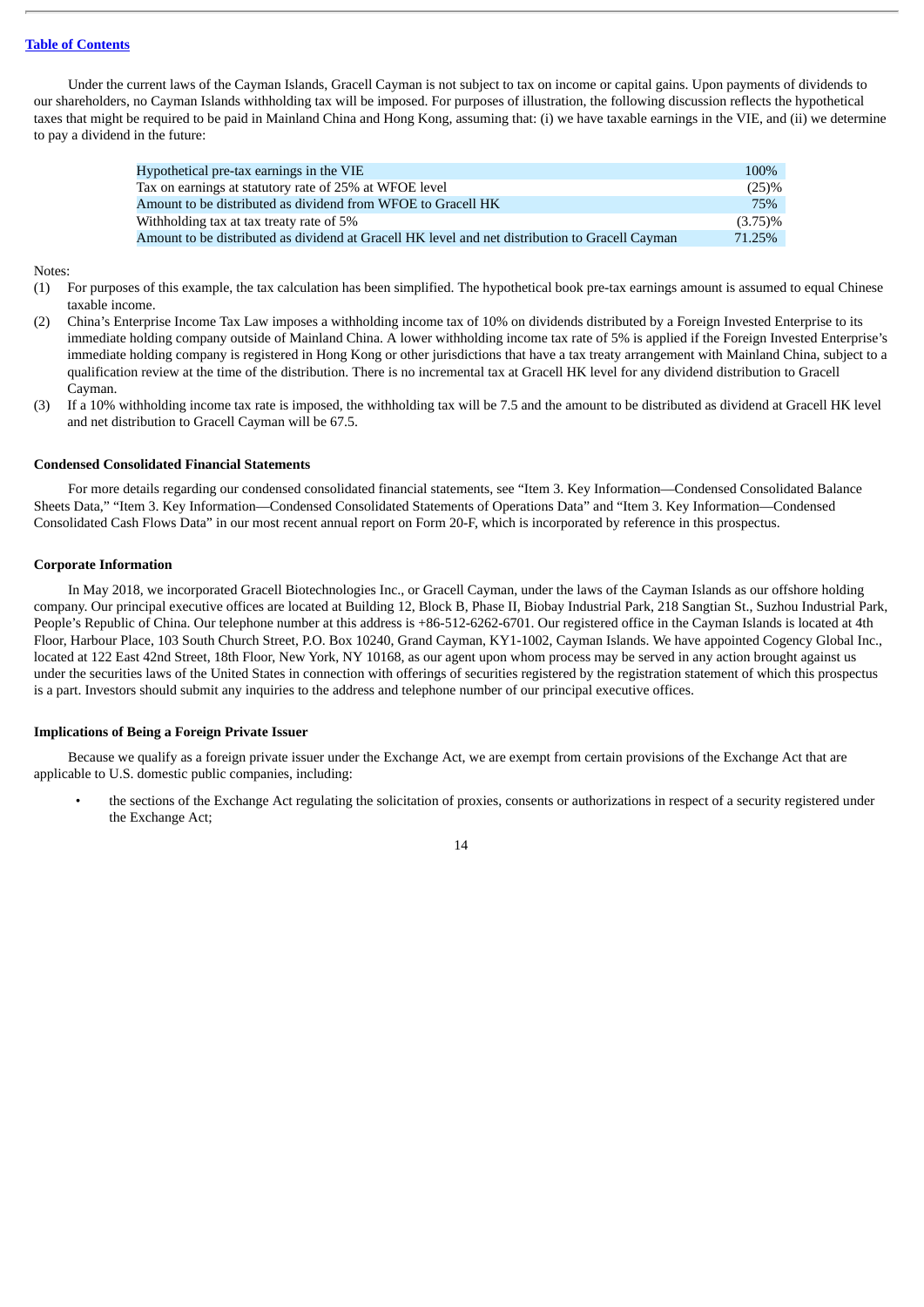- the sections of the Exchange Act requiring insiders to file public reports of their share ownership and trading activities and liability for insiders who profit from trades made in a short period of time;
- the rules under the Exchange Act requiring the filing with the SEC of quarterly reports on Form 10-Q containing unaudited financial and other specified information, or current reports on Form 8-K, upon the occurrence of specified significant events; and
- the selective disclosure rules by issuers of material nonpublic information under Regulation FD.

We are required to file an annual report on Form 20-F within four months of the end of each fiscal year. The information we are required to file with or furnished to the SEC will be less extensive and less timely compared to that required to be filed with the SEC by U.S. domestic issuers. Foreign private issuers are also exempt from certain more stringent executive compensation disclosure rules. Thus, as long as we remain a foreign private issuer, we will continue to be exempt from the more stringent compensation disclosures required of companies that are neither an emerging growth company nor a foreign private issuer.

# **Implications of Being an Emerging Growth Company**

As a company with less than \$1.07 billion in revenue for the last fiscal year, we qualify as an "emerging growth company" pursuant to the Jumpstart Our Business Startups Act of 2012, or the JOBS Act. An emerging growth company may take advantage of specified reduced reporting and other requirements that are otherwise applicable generally to public companies. These provisions include exemption from the auditor attestation requirement under Section 404 of the Sarbanes-Oxley Act of 2002, or Section 404, related to the assessment of the effectiveness of the emerging growth company's internal control over financial reporting. We have elected to take advantage of such exemptions.

We will remain an emerging growth company until the earliest of (a) the last day of our fiscal year during which we have total annual gross revenues of at least \$1.07 billion; (b) the last day of our fiscal year following the fifth anniversary of the completion of this offering; (c) the date on which we have, during the previous three-year period, issued more than \$1.0 billion in non-convertible debt; or (d) the date on which we are deemed to be a "large accelerated filer" under the Securities Exchange Act of 1934, as amended, or the Exchange Act, which would occur if the market value of ADSs representing our ordinary shares that are held by non-affiliates exceeds \$700 million as of the last business day of our most recently completed second fiscal quarter. Once we cease to be an emerging growth company, we will not be entitled to the exemptions provided in the JOBS Act discussed above.

#### **Permissions Required from the PRC Authorities for Our Issuance of Securities to Foreign Investors**

The PRC government has recently indicated an intent to exert more oversight and control over offerings that are conducted overseas by and/or foreign investments in China-based issuers. For example, on December 24, 2021, the CSRC published the draft Administrative Provisions of the State Council on the Overseas Issuance and Listing of Securities by Domestic Companies (Draft for Comments), or the Draft Overseas Listing Regulations, and the draft Measures for the Overseas Issuance and Listing of Securities Record- filings by Domestic Companies (Draft for Comments), or the Draft Overseas Listing Measures, for public comments. These drafts stipulate that PRC domestic companies that seek to offer and list securities in overseas markets directly or indirectly shall complete the filing procedures with and report relevant information to the CSRC. For more detailed information, see "Risk Factors – Risks Related to Doing Business in China – The approval, filing or other requirements of the CSRC, the CAC or other PRC government authorities may be required under PRC law in connection with our issuance of securities overseas."

In connection with our issuance of securities to foreign investors, under current PRC laws, regulations, and rules, as of the date of this prospectus, based on the legal advice of our PRC legal counsel, AllBright Law Offices, we, our PRC subsidiaries, the VIE, and the VIE's subsidiary, (i) are not required to obtain any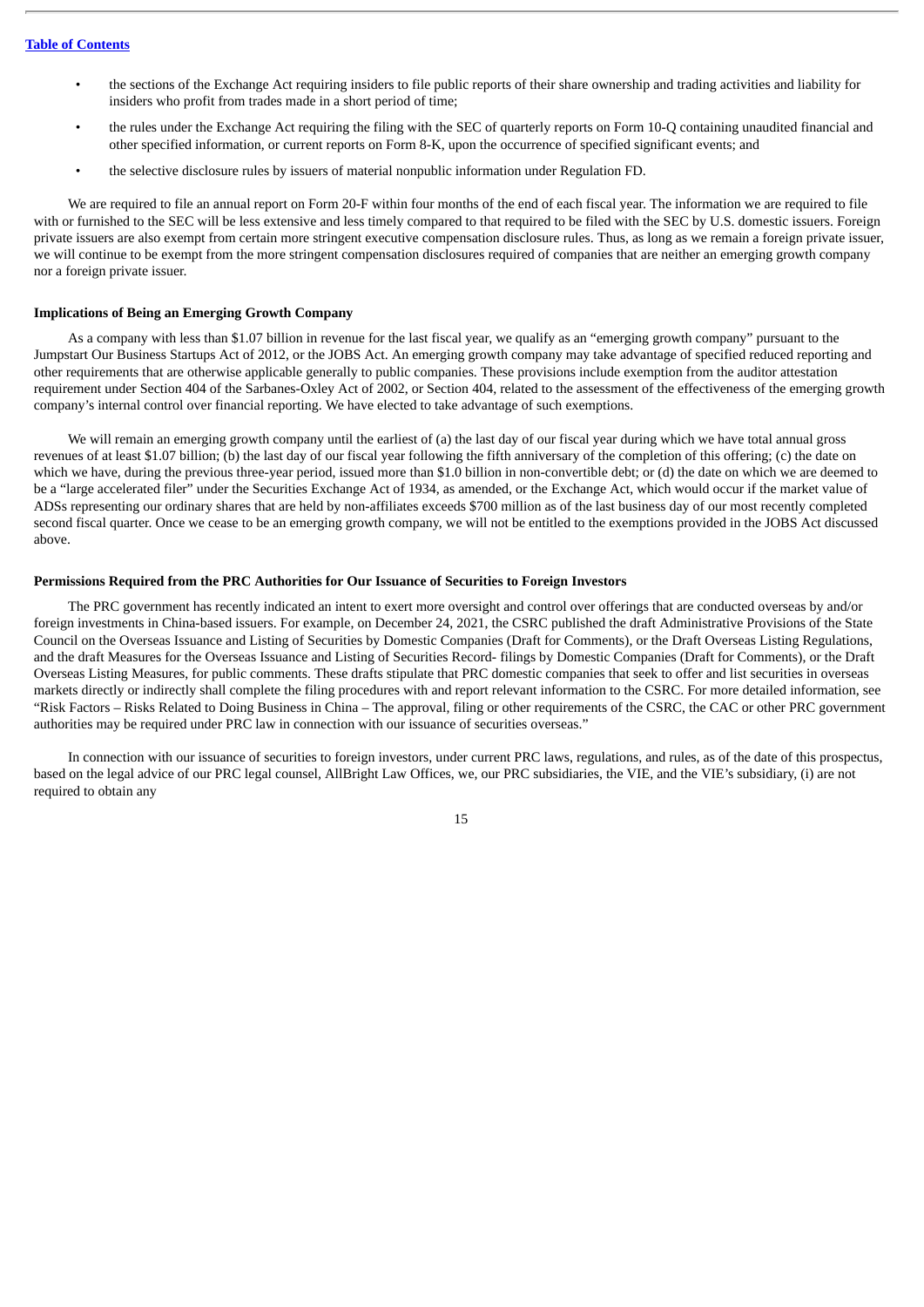permissions or approvals from the CSRC; and (ii) are not required to go through cybersecurity review by the CAC. However, there are substantial uncertainties regarding the interpretation and application of current and future PRC laws. Accordingly, a PRC government agency may take a view that is contrary to the above conclusion. In addition, we, our PRC subsidiaries, the VIE, and VIE's subsidiary have not been asked to obtain or denied such permissions by any PRC authority. In addition, as of the date of this prospectus, we have not received any inquiry, notice, warning, or sanctions regarding our corporate structure and contractual arrangements from the CSRC, CAC or any other PRC governmental agency.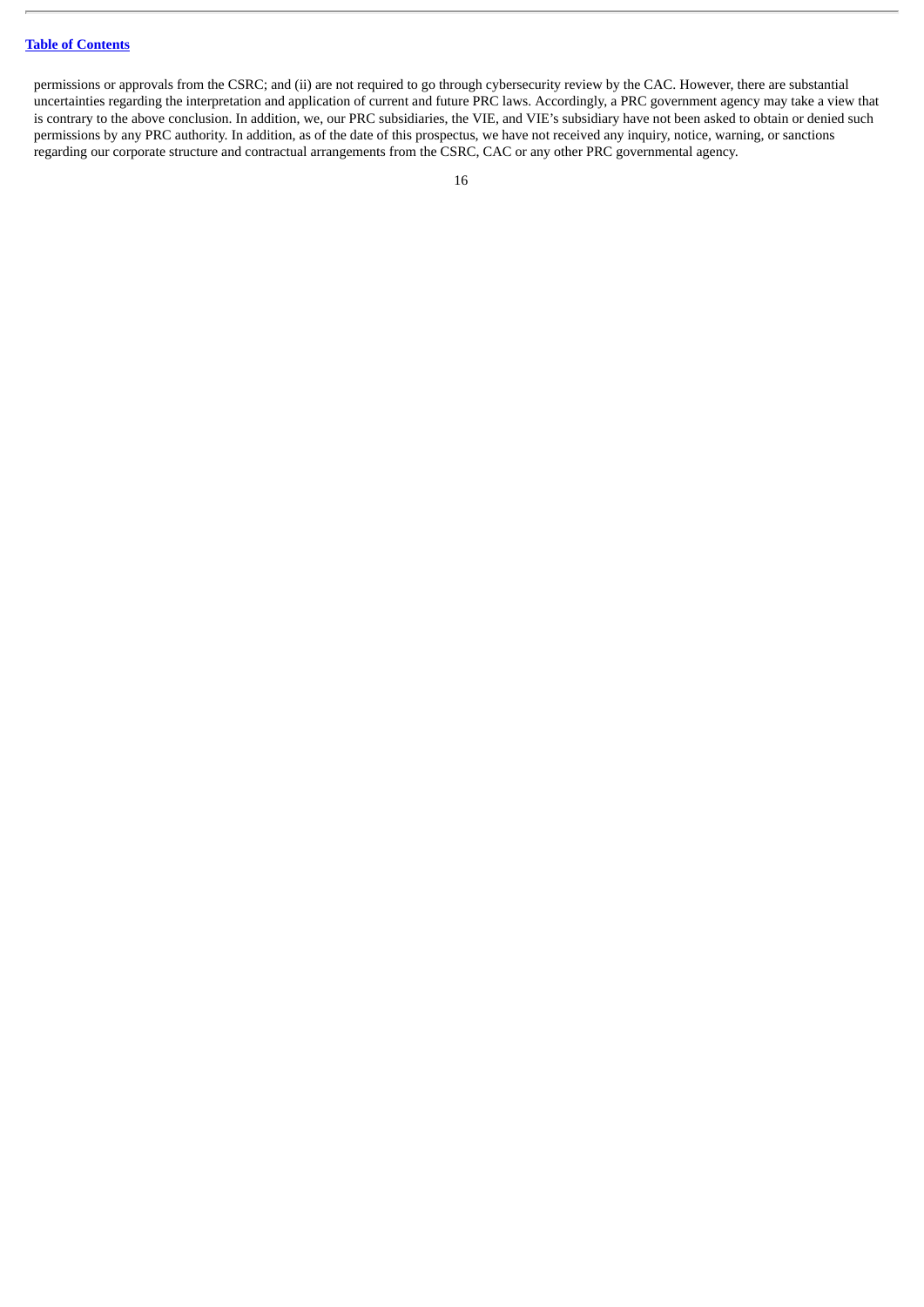# **RISK FACTORS**

<span id="page-21-0"></span>Investment in any securities offered pursuant to this prospectus and the applicable prospectus supplement involves risks. You should carefully consider the risk factors incorporated by reference to our most recent annual report on Form 20-F and all other information contained or incorporated by reference into this prospectus, as updated by our subsequent filings under the Exchange Act, and the risk factors and other information contained in the applicable prospectus supplement and any applicable free writing prospectus before acquiring any of such securities. The occurrence of any of these risks might cause you to lose all or part of your investment in the offered securities.

### **Risks Related to Doing Business in China**

# The PRC government has significant authority to regulate or intervene in the China operations of an offshore holding company, such as us, at any time. Therefore, investors in the ADSs and our business face potential uncertainty from the PRC aovernment's policy.

We conduct our operations in China through our PRC subsidiaries and the VIE and its subsidiary. Our operations in China are governed by PRC laws and regulations. The PRC government's significant oversight over our business operation could result in a material adverse change in our operations and the value of our ADSs. The Chinese government may intervene or influence our operations at any time, or may exert more control over offerings conducted overseas and/or foreign investment in China-based issuers, which could result in a material change in our operations and/or the value of our ADSs. Any actions by the Chinese government to exert more oversight and control over offerings that are conducted overseas and/or foreign investment in China-based issuers could significantly limit or completely hinder our ability to offer or continue to offer securities to investors and cause the value of such securities to significantly decline or become worthless.

The new, stricter regulations or interpretations of existing regulations imposed by the central or local governments may require additional expenditures and efforts on our part to ensure our compliance with such regulations or interpretations, and if relevant regulations are issued and become effective in a short notice, we may not be able to take the required actions in a timely manner without allocating significant resource.

# You may experience difficulties in effecting service of legal process, enforcing foreign judgments or bringing actions in China against us or our management based on foreian laws. It may also be difficult for overseas regulators or you to conduct investigations or collect evidence within Ching.

We are an exempted company incorporated under the laws of the Cayman Islands. We conduct a material portion of our operations in China and a material portion of our assets are located in China. In addition, many of our senior executive officers and directors reside within China for a significant portion of the time and some of them are PRC nationals. As a result, it may be difficult for you to effect service of process upon us or those persons inside China. It may also be difficult for you to enforce in U.S. courts judgments obtained in U.S. courts based on the civil liability provisions of the U.S. federal securities laws against us and our officers and directors. In addition, there is uncertainty as to whether the courts of the Cayman Islands or the PRC would (i) recognize or enforce judgments of U.S. courts against us or our directors or officers that are predicated upon the civil liability provisions of the securities laws of the United States or any state in the United States, or (ii) entertain original actions brought in the Cayman Islands against us or our directors or officers that are predicated upon the federal securities laws of the United States or the securities laws of any state in the United States.

The recognition and enforcement of foreign judgments are provided for under the PRC Civil Procedures Law. PRC courts may recognize and enforce foreign judgments in accordance with the requirements of the PRC Civil Procedures Law and other applicable laws, regulations and interpretations based either on treaties between China and the country where the judgment is made or on principles of reciprocity between jurisdictions. China does not have any treaties or other forms of written arrangement with the United States that provide for the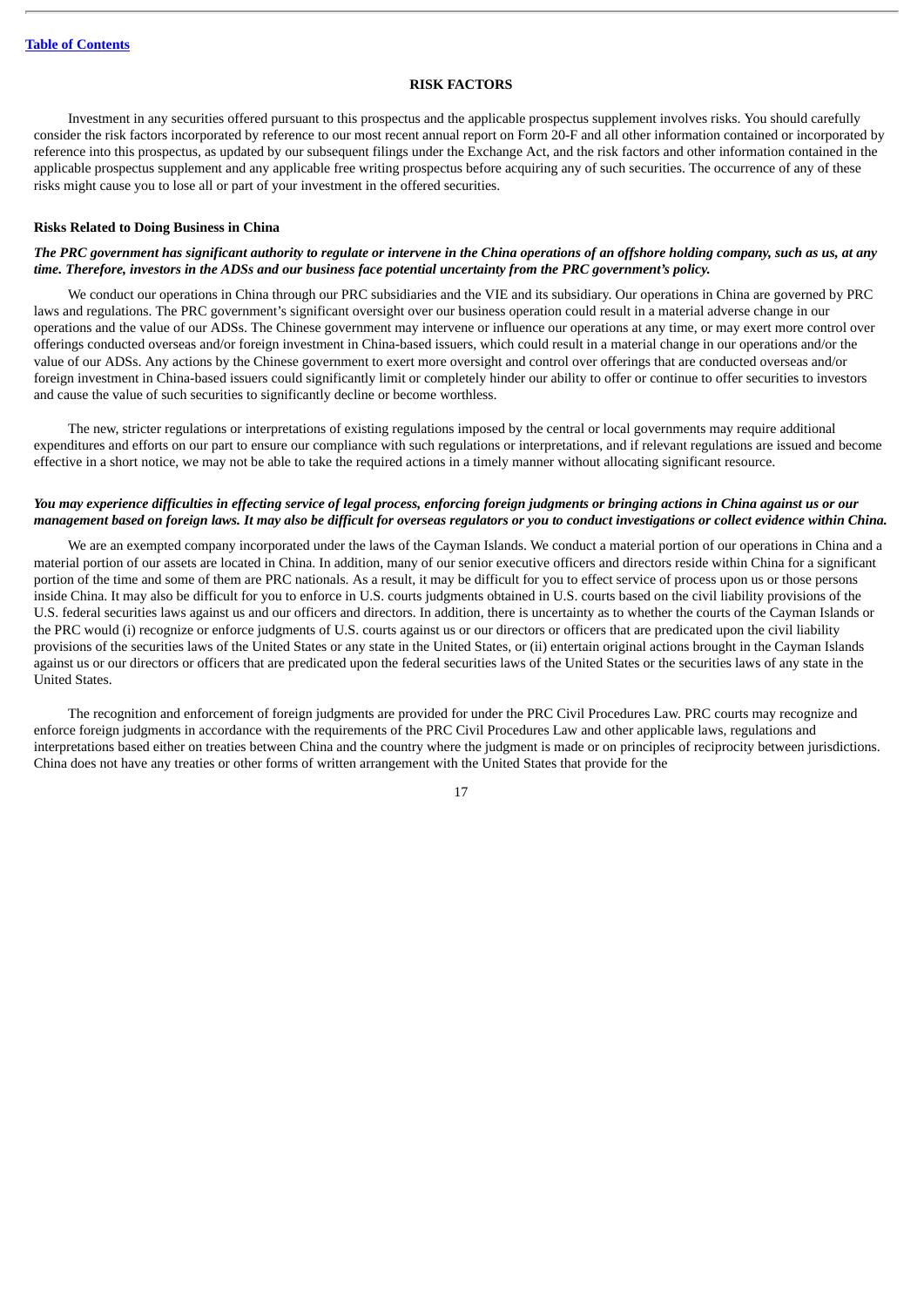reciprocal recognition and enforcement of foreign judgments. In addition, according to the PRC Civil Procedures Law, the PRC courts will not enforce a foreign judgment against us or our directors and officers if they decide that the judgment violates the basic principles of PRC laws or national sovereignty, security or the public interest. As a result, it is uncertain whether and on what basis a PRC court would enforce a judgment rendered by a court in the United States.

It may also be difficult for you or overseas regulators to conduct investigations or collect evidence within China. For example, in China, there are significant legal and other obstacles to obtaining information, documents and materials needed for regulatory investigations or litigation outside China or otherwise with respect to foreign entities. Although the authorities in China may establish a regulatory cooperation mechanism with the securities regulatory authorities of another country or region to implement cross-border supervision and administration, such regulatory cooperation with the securities regulatory authorities in the Unities States may not be efficient in the absence of mutual and practical cooperation mechanism. Furthermore, according to Article 177 of the PRC Securities Law, which became effective in March 2020, no overseas securities regulator is allowed to directly conduct investigation or evidence collection activities within the territory of the PRC. Accordingly, without the consent of the competent PRC securities regulators and relevant authorities, no entity or individual may provide the documents and materials relating to securities business activities to overseas parties. While detailed interpretation of or implementing rules under Article 177 have yet to be promulgated, the inability for an overseas securities regulator to directly conduct investigation or evidence collection activities within China may further increase difficulties faced by you in protecting your interests. On April 2, 2022, CSRC, MoF, National Administration of State Secrets Protection, and National Archives Administration jointly issued a draft of the revision on Provisions on Strengthening Confidentiality and Archives Administration of Overseas Securities Offering and Listing by Domestic Companies for public comments, or Confidentiality Provision Revision Draft, pursuant to which, a PRC domestic company that plans to, either directly or through its overseas listed entity, publicly disclose or provide to relevant entities or individuals including securities companies, securities service providers, and overseas regulators, documents and materials that contain state secrets or government work secrets, shall first obtain approval from competent authorities according to law, and file with the secrecy administrative department at the same level. Where there is ambiguity or dispute over the identification of a state secret, a request shall be submitted to the competent secrecy administrative department for determination; where there is ambiguity or dispute over the identification of a government work secret, a request shall be submitted to the competent government authority for determination. In addition, Confidentiality Provision Revision Draft also provides that overseas securities regulators and competent overseas authorities may request to investigate, including to collect evidence for investigation purpose, or inspect a domestic company that has been listed or offered securities in an overseas market or securities companies and securities service providers that undertake securities business for such domestic companies. Such investigation and inspection shall be conducted under a cross-border regulatory cooperation mechanism, and the CSRC and competent authorities of the Chinese government will provide necessary assistance pursuant to bilateral and multilateral cooperation mechanisms. Before cooperating with the investigation and inspection by, or providing documents and materials to overseas securities regulators or other competent overseas authorities, such domestic companies, securities companies and securities service providers shall report to the CSRC or other competent authorities.

#### Changes in U.S. and international trade policies, particularly with regard to China, may adversely impact our business and operating results.

The U.S. government has recently made statements and taken certain actions that may lead to potential changes to U.S. and international trade policies, including imposing several rounds of tariffs affecting certain products manufactured in China. In March 2018, U.S. President Donald J. Trump announced the imposition of tariffs on steel and aluminum entering the United States and in June 2018 announced further tariffs targeting goods imported from China. Recently both China and the United States have each imposed tariffs indicating the potential for further trade barriers. It is unknown whether and to what extent new tariffs (or other new laws or regulations) will be adopted, or the effect that any such actions would have on us or our industry. While we have not started commercialization of drug candidates, any unfavorable government policies on international trade,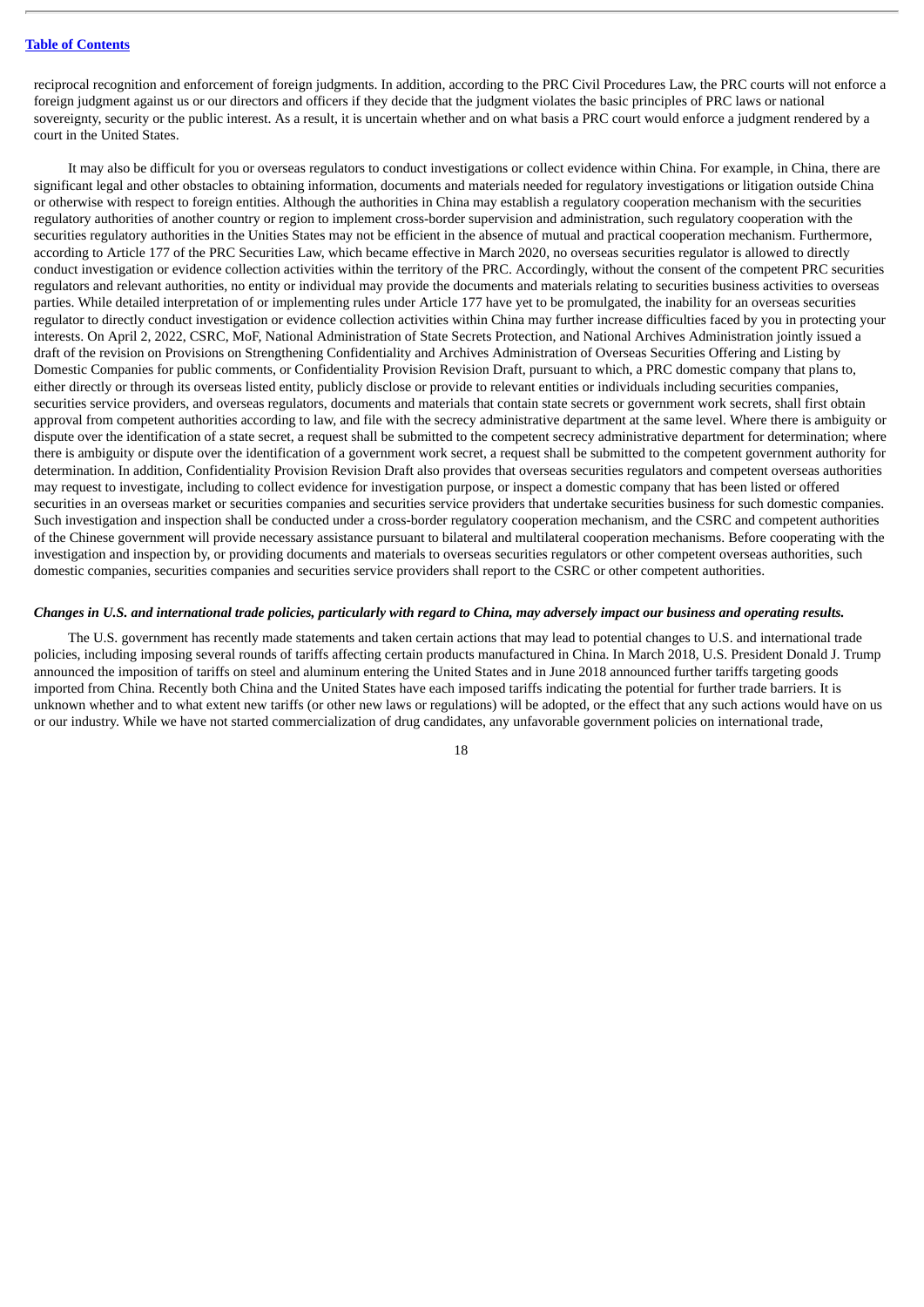such as capital controls or tariffs, may affect the demand for our drug products, the competitive position of our drug products, the hiring of scientists and other research and development personnel, and import or export of raw materials in relation to drug development, or prevent us from selling our drug products in certain countries. If any new tariffs, legislation and/or regulations are implemented, or if existing trade agreements are renegotiated or, in particular, if the U.S. government takes retaliatory trade actions due to the recent U.S.-China trade tension, such changes could have an adverse effect on our business, financial condition and results of operations.

# Dividends we receive from our subsidiaries located in the PRC may be subject to PRC withholding tax, which could materially and adversely affect *the amount of dividends, if any, we may pay our shareholders.*

The PRC Enterprise Income Tax Law classifies enterprises as resident enterprises and non-resident enterprises. The PRC Enterprise Income Tax Law provides that an income tax rate of 20% may be applicable to dividends payable to non-resident investors, which (i) do not have an establishment or place of business in the PRC, or (ii) have an establishment or place of business in the PRC but the relevant income is not effectively connected with the establishment or place of business, to the extent such dividends are derived from sources within the PRC. The State Council of the PRC reduced such rate to 10% through the implementation regulations of the PRC Enterprise Income Tax Law. Further, pursuant to the Double Tax Avoidance Arrangement between Hong Kong and Mainland China, or the Double Tax Avoidance Arrangement, and the Notice on Certain Issues with Respect to the Enforcement of Dividend Provisions in Tax Treaties issued in February 2009 by the State Administration of Taxation of the PRC, or the SAT, if a Hong Kong resident enterprise owns more than 25% of the equity interest in a company in China at all times during the 12-month period immediately prior to obtaining a dividend from such company, the 10% withholding tax on dividends is reduced to 5% provided that certain other conditions and requirements under the Double Tax Avoidance Arrangement and other applicable PRC laws are satisfied at the discretion of relevant PRC tax authority.

If our British Virgin Island subsidiary and our Hong Kong subsidiary are considered as non-resident enterprises and our Hong Kong subsidiary is considered as a Hong Kong resident enterprise under the Double Tax Avoidance Arrangement and is determined by the competent PRC tax authority to have satisfied relevant conditions and requirements, then the dividends paid to our Hong Kong subsidiary by its PRC subsidiary may be subject to the reduced income tax rate of 5% under the Double Tax Avoidance Arrangement. However, based on the Notice on Certain Issues with Respect to the Enforcement of Dividend Provisions in Tax Treaties, if the relevant PRC tax authorities determine, in their discretion, that a company benefits from such reduced income tax rate due to a structure or arrangement that is primarily tax-driven, such PRC tax authorities may adjust the preferential tax treatment. In addition, based on the Announcement of the State Administration of Taxation on Issues Relating to Beneficial Owner in Tax Treaties, effective from April 1, 2018, under certain conditions a company cannot be defined as a beneficial owner under the treaty and thus are not entitled to the abovementioned reduced income tax rate of 5% under the Double Tax Avoidance Arrangement. If we are required under the PRC Enterprise Income Tax Law to pay income tax for any dividends we receive from our subsidiaries in China, or if our Hong Kong subsidiary is determined by PRC government authority as receiving benefits from reduced income tax rate due to a structure or arrangement that is primarily tax-driven, it would materially and adversely affect the amount of dividends, if any, we may pay to our shareholders and may also have an adverse impact on the value of the ADSs or ordinary shares.

# If we are classified as a "resident enterprise" of China under the PRC Enterprise Income Tax Law, we and our non-PRC shareholders could be subject to unfavorable tax consequences, and our business, financial condition and results of operations could be materially and adversely affected.

Under the PRC Enterprise Income Tax Law and its implementation rules, an enterprise established outside the PRC with "de facto management body" within the PRC is considered a "resident enterprise" and will be subject to the enterprise income tax on its global income at the rate of 25%. The implementation rules define the term "de facto management body" as the body that exercises full and substantial control and overall management over the business, productions, personnel, accounts and properties of an enterprise. In 2009, SAT issued a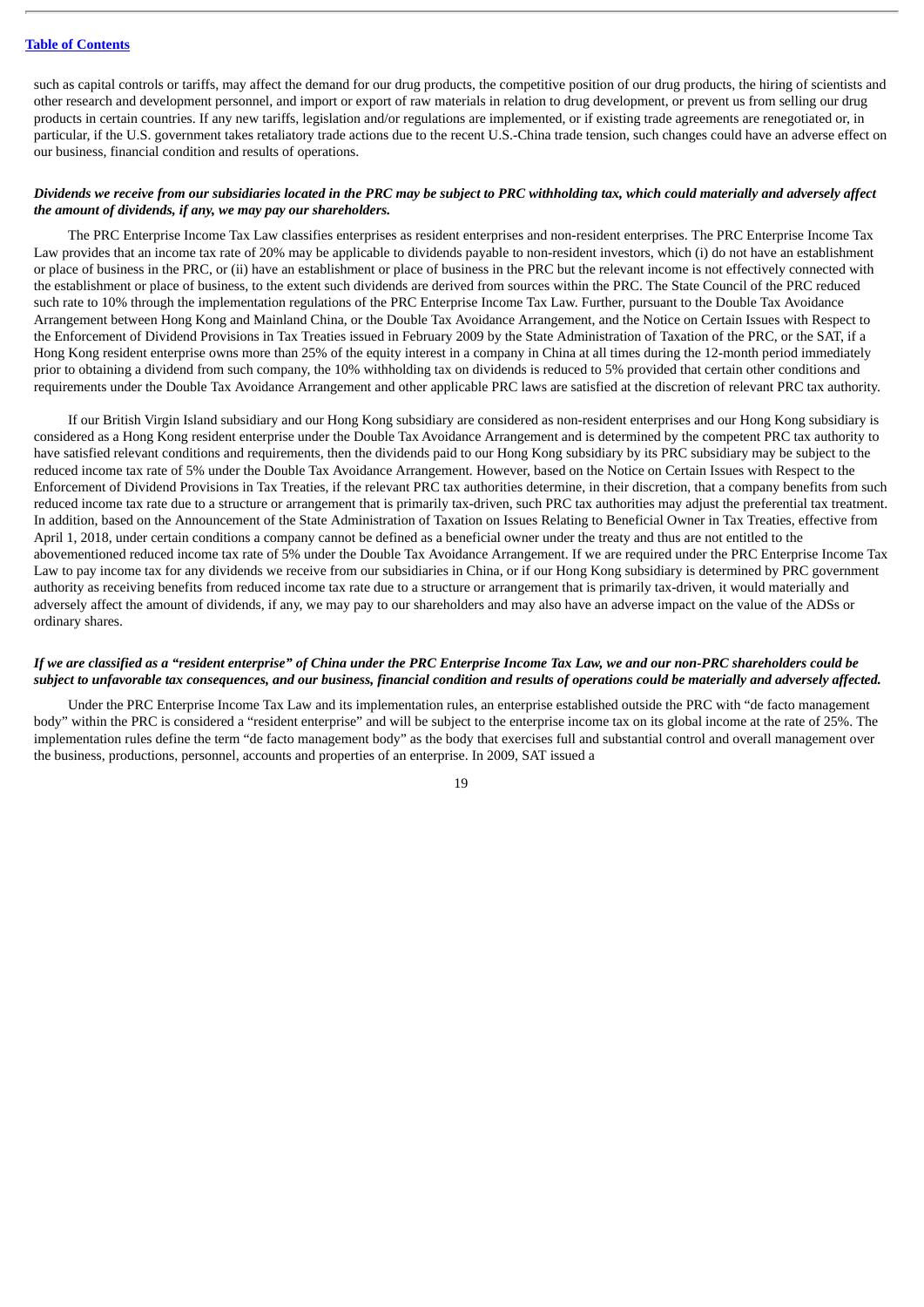circular, known as SAT Circular 82, which provides certain specific criteria for determining whether the "de facto management body" of a PRC-controlled enterprise that is incorporated offshore is located in China. Although this circular only applies to offshore enterprises controlled by PRC enterprises or PRC enterprise groups, not those controlled by PRC individuals or foreigners, the criteria set forth in the circular may reflect the SAT's general position on how the "de facto management body" text should be applied in determining the tax resident status of all offshore enterprises. According to SAT Circular 82, an offshore incorporated enterprise controlled by a PRC enterprise or a PRC enterprise group will be regarded as a PRC tax resident by virtue of having its "de facto management body" in China and will be subject to PRC enterprise income tax on its global income only if all of the following conditions are met: (i) the primary location of the day-to-day operational management is in the PRC; (ii) decisions relating to the enterprise's financial and human resource matters are made or are subject to approval by organizations or personnel in the PRC; (iii) the enterprise's primary assets, accounting books and records, company seals, and board and shareholder resolutions, are located or maintained in the PRC; and (iv) at least 50% of board members with voting rights or senior executives habitually reside in the PRC.

As advised by our PRC counsel, we will not be considered as a PRC resident enterprise for PRC tax purposes. However, the tax resident status of an enterprise is subject to determination by the PRC tax authorities and uncertainties remain with respect to the interpretation of the term "de facto management body." If the PRC tax authorities determine that we are a PRC resident enterprise for enterprise income tax purposes, we may be required to withhold a 10% tax from dividends we pay to our shareholders that are non-resident enterprises, including the holders of the ADSs. In addition, non-resident enterprise shareholders, including the ADS holders, may be subject to PRC tax at a rate of 10% on gains realized on the sale or other disposition of ADSs or ordinary shares, if such income is treated as sourced from within the PRC. Furthermore, if we are deemed a PRC resident enterprise, dividends paid to our non-PRC individual shareholders, including the ADS holders, and any gain realized on the transfer of ADSs or ordinary shares by such shareholders may be subject to PRC tax at a rate of 20%, which in the case of dividends may be withheld at source. Any PRC tax liability may be reduced by an applicable tax treaty. However, it is unclear whether non-PRC shareholders of our company would be able to claim the benefits of any tax treaties between their country of tax residence and the PRC in the event that we are treated as a PRC resident enterprise. Any such tax may reduce the returns on your investment in the ADSs or ordinary shares.

SAT Public Notice 7 further clarifies that, if a non-resident enterprise derives income by acquiring and selling shares in an offshore listed enterprise in the public market, such income will not be subject to PRC tax. However, there is uncertainty as to the application of SAT Bulletin 37 and SAT Public Notice 7, we and our non-PRC resident shareholders may be required to file a return and being taxed under SAT Bulletin 37 and SAT Public Notice 7.

In addition to the uncertainty as to the application of the "resident enterprise" classification, we cannot assure you that the PRC government will not amend or revise the taxation laws, rules and regulations to impose stricter tax requirements or higher tax rates. Any of such changes could materially and adversely affect our financial condition and results of operations.

# *Governmental control of currency conversion may affect the value of your investment*

Currently, the RMB cannot be freely converted into any foreign currency. The PRC government imposes controls on the convertibility of RMB into foreign currencies and, in certain cases, the remittance of currency out of China. Shortages in the availability of foreign currency may restrict the ability of our PRC subsidiary to remit sufficient foreign currency to pay dividends or other payments to us, or otherwise satisfy their foreign currency dominated obligations. Under existing PRC foreign exchange regulations, payments of current account items, including profit distributions, interest payments and expenditures from trade-related transactions, can be made in foreign currencies without prior approval from the PRC State Administration of Foreign Exchange, or SAFE, by complying with certain procedural requirements. However, for most capital account items, approval from or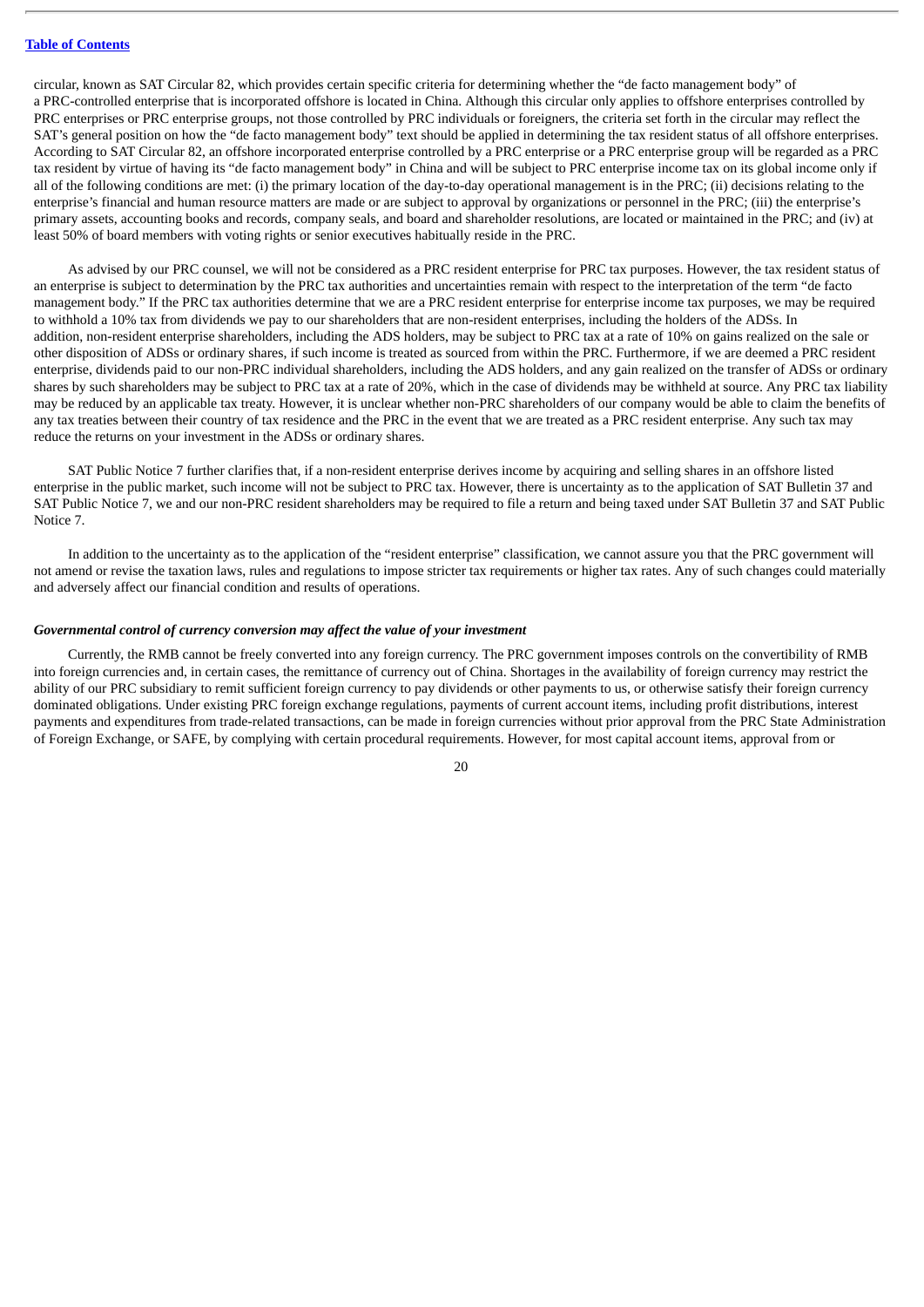registration with appropriate government authorities is required where RMB is to be converted into foreign currency and remitted out of China to pay capital expenses such as the repayment of bank loans denominated in foreign currencies. The PRC government may also at its discretion restrict access in the future to foreign currencies for current account transactions. If the foreign exchange control system prevents us from obtaining sufficient foreign currency to satisfy our currency demands, we may not be able to pay dividends in foreign currencies to our shareholders, including holders of the ADSs.

#### Fluctuation in exchange rates could have a negative effect on our results of operations and the value of your investment

The value of the RMB against the U.S. dollar and other currencies may fluctuate and is affected by, among other things, changes in political and economic conditions in China and by China's foreign exchange policies. Since June 2010, the RMB has fluctuated against the U.S. dollar, at times significantly and unpredictably. On November 30, 2015, the Executive Board of the International Monetary Fund completed the regular five-year review of the basket of currencies that make up the Special Drawing Right, or the SDR, and decided that with effect from October 1, 2016, the RMB is determined to be a freely usable currency and will be included in the SDR basket as a fifth currency, along with the U.S. dollar, the euro, the Japanese yen and the British pound. Since the fourth quarter of 2016, the RMB has depreciated significantly in the backdrop of a surging U.S. dollar and persistent capital outflows of China. With the development of the foreign exchange market and progress toward interest rate liberalization and RMB internationalization, the PRC government may in the future announce further changes to the exchange rate system, and we cannot assure you that the RMB will not appreciate or depreciate significantly in value against the U.S. dollar in the future. It is difficult to predict how market forces or PRC or U.S. government policy may impact the exchange rate between the RMB and the U.S. dollar in the future.

Significant revaluation of the RMB may have a negative effect on your investment. For example, to the extent that we need to convert U.S. dollars we receive into RMB for our operations, appreciation of the RMB against the U.S. dollar would have an adverse effect on the RMB amount we would receive from the conversion. Conversely, if we decide to convert our RMB into U.S. dollars for the purpose of making payments for dividends on our ordinary shares or ADSs or for other business purposes, appreciation of the U.S. dollar against the RMB would have a negative effect on the U.S. dollar amount available to us.

Very limited hedging options are available in China to reduce our exposure to exchange rate fluctuations. As of the date of this prospectus, we have not entered into any hedging transactions in an effort to reduce our exposure to foreign currency exchange risk. While we may decide to enter into hedging transactions in the future, the availability and effectiveness of these hedges may be limited and we may not be able to adequately hedge our exposure or at all. In addition, our currency exchange losses may be magnified by PRC exchange control regulations that restrict our ability to convert RMB into foreign currency or to convert foreign currency into RMB.

# PRC regulation of loans and direct investment by offshore holding companies to PRC entities may delay or prevent us from making loans or *additional capital contributions to our PRC operating subsidiary*

As an offshore holding company of our PRC operating subsidiary, we may make loans or additional capital contributions to our PRC subsidiary, subject to satisfaction of applicable governmental registration and approval requirements.

Any loans we extend to our PRC subsidiary, which is treated as a foreign-invested enterprise under PRC law, cannot exceed the statutory limit and must be registered with the local counterpart of the SAFE.

We may also decide to finance our PRC subsidiary by means of capital contributions. According to the relevant PRC regulations on foreigninvested enterprises in China, these capital contributions are subject to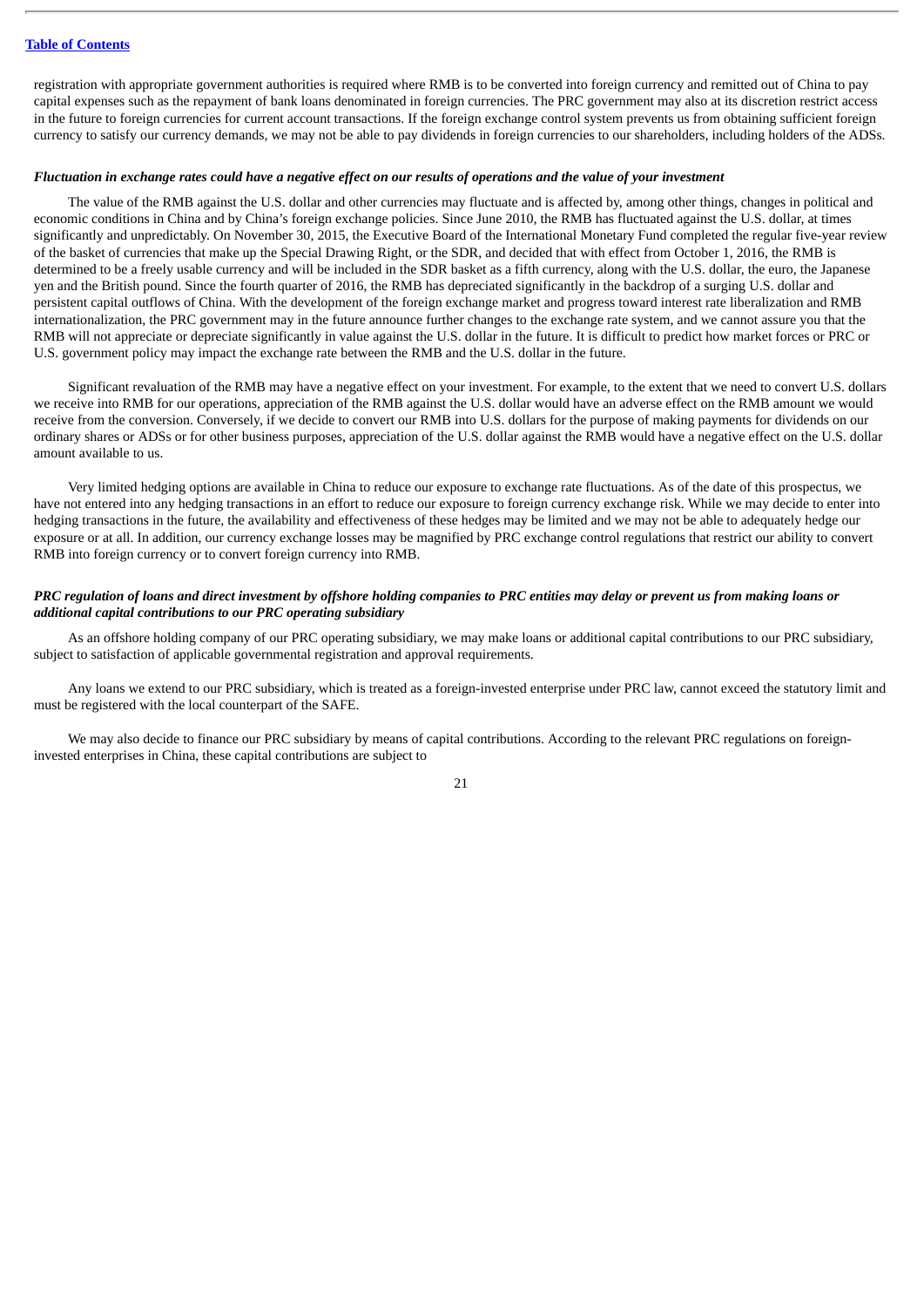registration with State Administration for Market Regulation or its local counterparts. In addition, the PRC government also restricts the convertibility of foreign currencies into RMB and use of the proceeds. On March 30, 2015, SAFE promulgated the Notice on Reforming the Management Method for the Settlement of Foreign Exchange Capital of Foreign-invested Enterprises, or SAFE Circular 19, which took effect and replaced certain previous SAFE regulations from June 1, 2015. SAFE further promulgated the Circular on Reforming and Regulating Policies on the Management of Foreign Exchange Settlement of Capital Accounts, or SAFE Circular 16, effective on June 9, 2016, which, among other things, amends certain provisions of SAFE Circular 19. According to SAFE Circular 19 and SAFE Circular 16, the flow and use of the RMB capital converted from foreign currency denominated registered capital of a foreign-invested company is regulated such that RMB capital may not be used for business beyond its business scope or to provide loans to persons other than affiliates unless otherwise permitted under its business scope. Violations of the applicable circulars and rules may result in severe penalties, including substantial fines as set forth in the Foreign Exchange Administration Regulations. These circulars may limit our ability and speed to transfer any offering proceeds we receive to our PRC subsidiary. On October 23, 2019, SAFE promulgated the Circular to Further Facilitating Cross-border Trade and Investment, or SAFE Circular 28, which took effect on the same day. SAFE Circular 28 cancels restrictions on domestic equity investments made with capital funds by non-investing foreign-funded enterprises. If a non-investing foreign-funded enterprise makes domestic equity investment with capital funds obtained from foreign exchange settlement, the investee shall undergo registration formalities for accepting domestic reinvestment and open the "capital account—account for settled foreign exchange to be paid" to receive the corresponding funds according to relevant provisions. However, it still remains unclear how SAFE and competent banks will carry this out in practice. Despite the restrictions and procedural requirements under these SAFE circulars, our PRC subsidiary may use RMB funds converted from foreign currency registered capital to carry out any activities within their normal course of business and business scope, including to fund operational needs, and to make equity investments in domestic companies.

In light of the various requirements imposed by PRC regulations on loans to, and direct investment in, PRC entities by offshore holding companies, we cannot assure you that we have completed or will be able to complete the necessary government registrations, meet the relevant government requirements or obtain the necessary government approvals on a timely basis, or at all, with respect to existing or future loans to our PRC subsidiary or future capital contributions by us to our PRC subsidiary. If we fail to complete such registrations or obtain such approvals, our ability to use any offering proceeds we receive to fund our PRC operations may be negatively affected, which could materially and adversely affect our liquidity and our ability to fund and expand our business.

# The approval, filing or other requirements of the CSRC, the CAC or other PRC government authorities may be required under PRC law in *connection with our issuance of securities overseas.*

The M&A Rules purport to require offshore special purpose vehicles that are controlled by PRC companies or individuals and that have been formed for the purpose of seeking a public listing on an overseas stock exchange through acquisitions of PRC domestic companies or assets to obtain approval from the CSRC prior to publicly listing their securities on an overseas stock exchange. The interpretation and application of the regulations remain unclear. If CSRC's approval under the M&A Rules is required, it is uncertain whether it would be possible for us to obtain the approval, and any failure to obtain or delay in obtaining CSRC approval for our future issuance of securities overseas would subject us to sanctions imposed by the CSRC and other PRC regulatory agencies.

Furthermore, the recently issued Opinions on Strictly Cracking Down on Illegal Securities Activities emphasized the need to strengthen the administration over "illegal securities activities" and the supervision on overseas listings by China-based companies, and proposed to take effective measures, such as promoting the construction of relevant regulatory systems to deal with the risks and incidents faced by China-based overseas-listed companies, although such opinions did not specify the definition of "illegal securities activities." On December 24, 2021, the CSRC published the draft Administrative Provisions of the State Council on the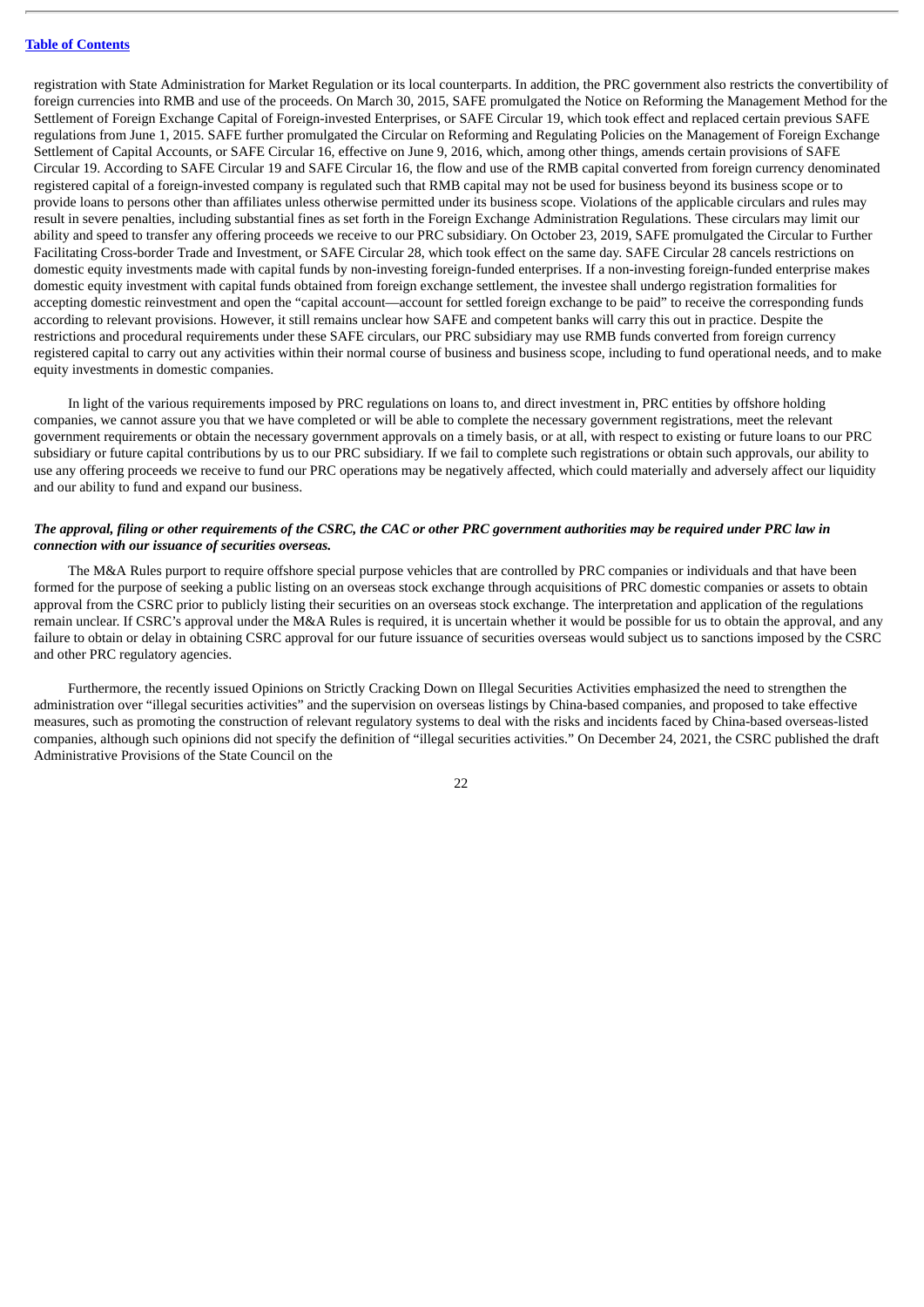Overseas Issuance and Listing of Securities by Domestic Companies (Draft for Comments), or the Draft Overseas Listing Regulations, and the draft Measures for the Overseas Issuance and Listing of Securities Record-filings by Domestic Companies (Draft for Comments), or the Draft Overseas Listing Measures, for public comments. These drafts stipulate that PRC domestic companies that seek to offer and list securities in overseas markets directly or indirectly shall complete the filing procedures with and report relevant information to the CSRC. Pursuant to these drafts, if the issuer meets the following conditions, its offering and listing will be deemed as an "indirect overseas offering and listing by a PRC domestic company" and is therefore subject to the filing requirement: (i) the revenues, profits, total assets or net assets of the Chinese operating entities in the most recent financial year accounts for more than 50% of the corresponding data in the issuer's audited consolidated financial statements for the same period; (ii) the majority of senior management in charge of business operation are Chinese citizens or have domicile in PRC, and its principal place of business is located in PRC or main business activities are conducted in PRC. In addition, these drafts prescribe that the domestic enterprises should submit filing documents to the CSRC within three business days after the submission of the application for overseas initial public offering, and after completing the filing procedures for an overseas initial public offering and listing, for the purposes of implementing and strengthening the CSRC's supervision, the issuer will need to comply with continuous filing and reporting requirements after such offering and listing, among others, including the following: (i) reporting material events which arose prior to such offering and listing, (ii) filing for follow-on offerings after the initial offering and listing, (iii) filing for transactions in which the issuer issues securities for acquiring assets, and (iv) reporting material events after the initial offering and listing. However, the Draft Overseas Listing Regulations and the Draft Overseas Listing Measures were released for public comment only, there remains substantial uncertainty, including but not limited to its final content, adoption timeline, effective date or relevant implementation rules. As of the date of this prospectus, we cannot predict the impact of these regulations on maintain the listing status of our ADSs and/or other securities, or any of our future offerings of securities overseas in a foreign country.

In addition, on December 28, 2021, the CAC, and several other regulatory authorities in China jointly promulgated the Cybersecurity Review Measures, which came into effect on February 15, 2022. Pursuant to the Cybersecurity Review Measures, (i) where the relevant activity affects or may affect national security, a CIIO that purchases network products and services, or an internet platform operator that conducts data process activities, shall be subject to the cybersecurity review, (ii) an application for cybersecurity review shall be made by an issuer who is an internet platform operator holding personal information of more than one million users before such issuer applies to list its securities on a foreign stock exchange, and (iii) relevant governmental authorities in the PRC may initiate cybersecurity review if they determine an operator's network products or services or data processing activities affect or may affect national security. As the Cybersecurity Review Measures was newly issued, there remain uncertainties as to how it would be interpreted and enforced, and to what extent it may affect us.

On July 30, 2021, State Council of the PRC promulgated Regulations on the Security Protection of Critical Information Infrastructure, effective on September 1, 2021, which stipulates the obligations and liabilities of the regulators, society and critical information infrastructure operators, or the CIIOs, in protecting the security of critical information infrastructure, or the CII. In addition, drafts of some of these measures have now been published, including the draft rules on the Measures for the Security Assessment of Personal Information and Important Data to be Transmitted Abroad, which may, upon enactment, require security review before transferring human health-related data out of China. On October 29, 2021, the CAC published the Measures on Security Assessment of Cross-border Transfer of Data (Draft for Comments), which provides that data processors are required to make self-assessment of the risks before transferring data cross-border, and are required to apply for security assessment for cross-border data transfer in any of the certain circumstances.

On December 14, 2021, CAC published the draft Regulations for the Administration of Cyber Data Security, or the Draft Data Security Regulations, for public comments which provides that a data processor who processes personal information of more than 1 million individuals shall go through the cyber security review if it intends to be listed in a foreign country, and if a data processor conducts any data processing activities that affect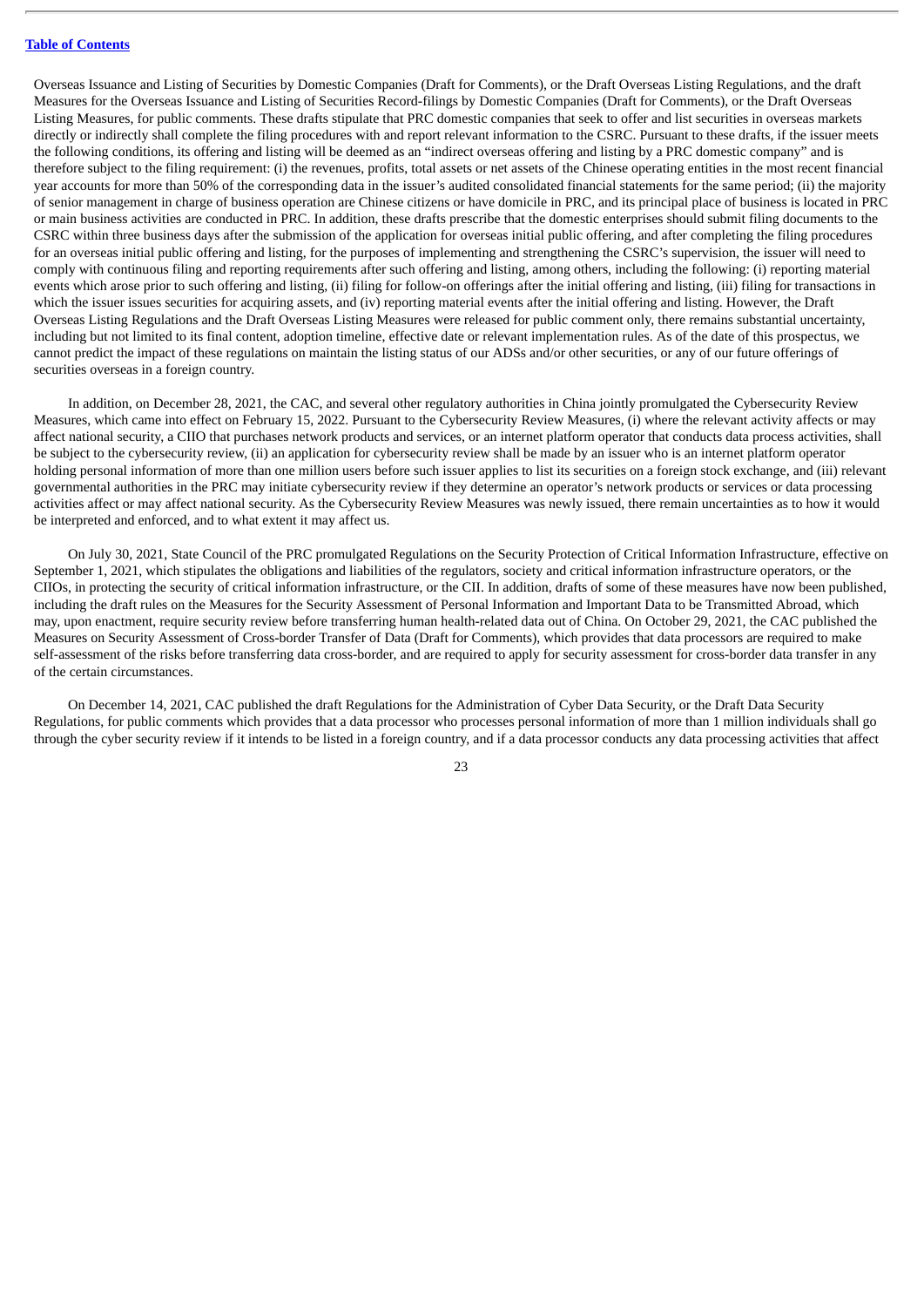or may affect national security, an application for cyber security review shall also be made by such processor. And the Draft Data Security Regulations require data processors processing important data or being listed outside China shall carry out data security assessment annually by itself or through a third party data security service provider and submit assessment report to local agency of the CAC. The Draft Data Security Regulations provide a broad definition of data processing activities, including collection, storage, usage, processing, transfer, provision, publication, deletion and other activities, and the Draft Data Security Regulations also provide a broad definition of data processor as individuals and entities which autonomously determine the purpose and method during data processing activities. However, the Draft Data Security Regulations provide no further elaboration on what constitutes a situation that "affects or may affect national security" and are subject to further changes before being formally adopted and coming into effect.

On December 27, 2021, the NDRC and the MOFCOM, jointly issued the Special Administrative Measures for Entry of Foreign Investment (Negative List) (2021 Version), or the Negative List, which became effective and replaced the previous version on January 1, 2022. Pursuant to Article 6 of the Negative List, if a PRC company, which engages in any business where foreign investment is prohibited under the Negative List, or prohibited businesses, seeks to issue shares overseas and list and trade shares overseas, it must obtain the approval from competent governmental authorities. Additionally, foreign investors in such PRC company must not take part in the company's operation or management, and their shareholding ratio should be subject to regulations relating to the management of PRC securities investments by foreign investors. According to a set of Q&A published on the NDRC's official website, a NDRC official indicated that after a PRC company submits its application for overseas listing to the CSRC and where matters relating to prohibited businesses under the Negative List are implicated, the CSRC will consult the regulatory authorities having jurisdiction over the relevant industries and fields.

As of the date of this prospectus, we believe that our PRC subsidiaries and the VIE are not required to obtain permission or approval from the CSRC or the CAC for us to maintain our listing status on the Nasdaq Global Select Market. In addition, as of the date of this prospectus, we have not received any inquiry, notice, warning, or sanctions regarding our corporate structure and contractual arrangements from the CSRC, CAC or any other PRC governmental agency. If the CSRC, the CAC or other relevant PRC regulatory agencies subsequently determine that prior approval is required for any of our future offerings of securities overseas or to maintain the listing status of our ADSs, we cannot guarantee that we will be able to obtain such approval in a timely manner, or at all. The CSRC, the CAC or other PRC regulatory agencies also may take actions requiring us, or making it advisable for us, not to proceed with such offering or maintain the listing status of our ADSs. If we proceed with any of such offering or maintain the listing status of our ADSs without obtaining these regulatory agencies' approval to the extent it is required, or if we are unable to comply with any new approval requirements which might be adopted for offerings that we have completed prior to the publication of the above-referenced opinions, we may face regulatory actions or other sanctions from these regulatory agencies. These regulatory agencies may impose fines and penalties on our operations in China, limit our ability to pay dividends outside of China, limit our operating privileges in China, delay or restrict the repatriation of the proceeds from offering of securities overseas into China or take other actions that could have a material adverse effect on our business, financial condition, results of operations and prospects, as well as the trading price of the ADSs.

Furthermore, if there are any other approvals, filings and/or other administration procedures to be obtained from or completed with the CSRC, the CAC or other PRC regulatory agencies as required by any new laws and regulations for any of our future proposed offering of securities overseas or the listing of the ADSs, we cannot assure you that we can obtain the required approval or complete the required filings or other regulatory procedures in a timely manner, or at all. Any failure to obtain the relevant approvals or complete the filings and other relevant regulatory procedures may subject us to regulatory actions or other sanctions from the CSRC or other PRC regulatory agencies, which may have a material adverse effect on our business, financial condition or results of operations.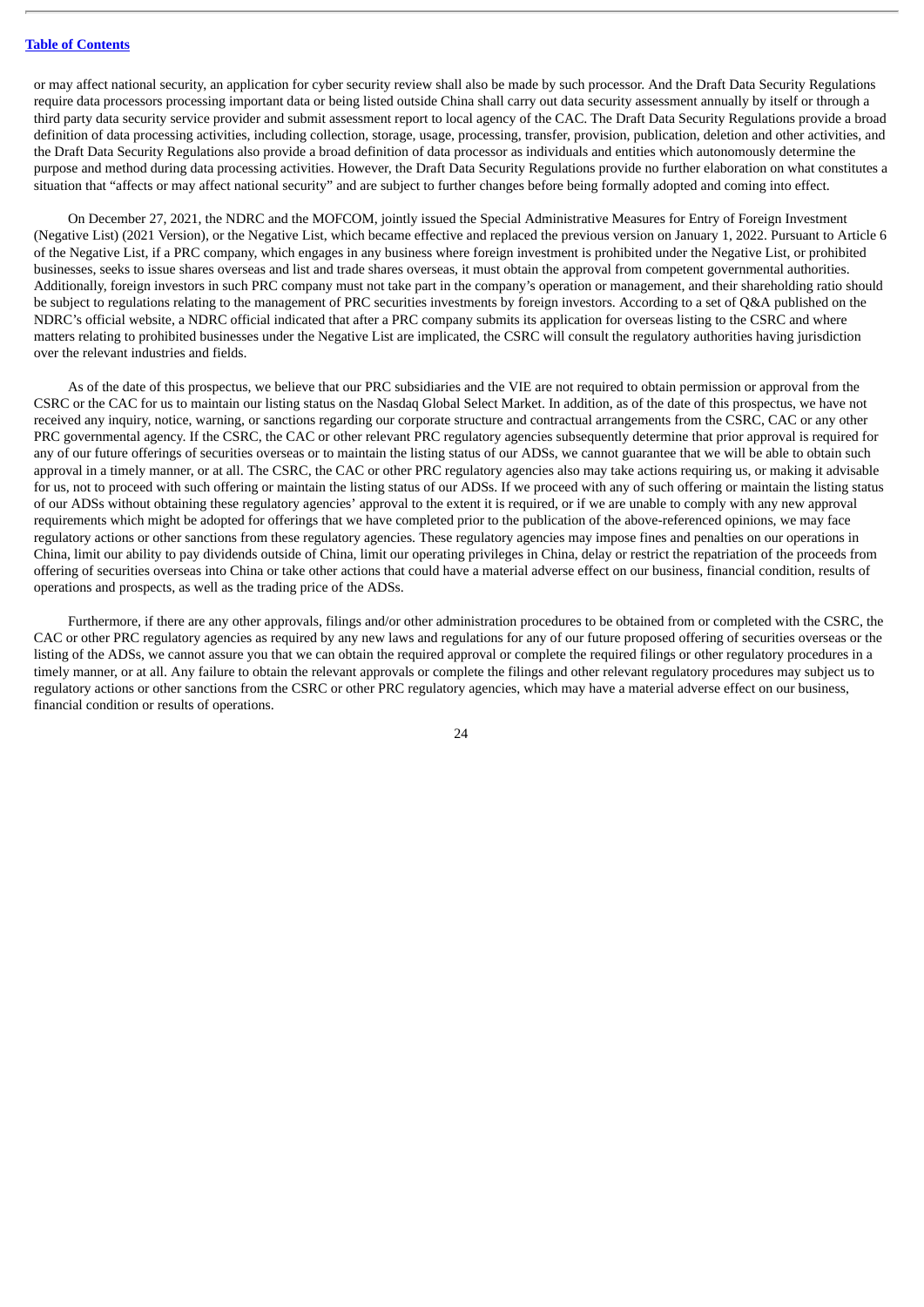### We and our shareholders face uncertainty with respect to indirect transfers of equity interests in PRC resident enterprises, assets attributed to a PRC *establishment of a non-PRC company or immovable properties located in China owned by non-PRC companies.*

In February 2015, SAT issued a Public Notice Regarding Certain Corporate Income Tax Matters on Indirect Transfer of Properties by Non-Tax Resident Enterprises, or SAT Public Notice 7. SAT Public Notice 7 extends its tax jurisdiction to transactions involving transfer of other taxable assets through offshore transfer of a foreign intermediate holding company. In addition, SAT Public Notice 7 provides clear criteria for assessment of reasonable commercial purposes and has introduced safe harbors for internal group restructurings and the purchase and sale of equity through a public securities market. SAT Public Notice 7 also brings challenges to both foreign transferor and transferee (or other person who is obligated to pay for the transfer) of taxable assets. In October 2017, SAT issued the Announcement of the State Administration of Taxation on Issues Concerning the Withholding of Non-resident Enterprise Income Tax at Source, or SAT Bulletin 37, which came into effect on December 1, 2017. The Bulletin 37 further clarifies the practice and procedure of the withholding of nonresident enterprise income tax. Where a non-resident enterprise transfers taxable assets indirectly by disposing of the equity interests of an overseas holding company, which is an indirect transfer, the non-resident enterprise as either transferor or transferee, or the PRC entity that directly owns the taxable assets, may report such Indirect Transfer to the relevant tax authority. Using a "substance over form" principle, the PRC tax authority may disregard the existence of the overseas holding company if it lacks a reasonable commercial purpose and was established for the purpose of reducing, avoiding or deferring PRC tax. As a result, gains derived from such indirect transfer other than transfer of shares of ADSs acquired and sold on public markets may be subject to PRC enterprise income tax, and the transferee or other person who is obligated to pay for the transfer is obligated to withhold the applicable taxes, currently at a rate of 10% for the transfer of equity interests in a PRC resident enterprise. Both the transferor and the transferee may be subject to penalties under PRC tax laws if the transferee fails to withhold the taxes and the transferor fails to pay the taxes.

We face uncertainties as to the reporting and other implications of certain past and future transactions that involve PRC taxable assets, such as offshore restructuring, sale of the shares in our offshore subsidiaries and investments. Our company may be subject to filing obligations or taxed if our company is the transferor in such transactions, and may be subject to withholding obligations if our company is the transferee in such transactions, under SAT Public Notice 7 or Bulletin 37, or both.

# The PCAOB is currently unable to inspect our auditor in relation to their audit work performed for our financial statements and the inability of the *PCAOB to conduct inspections over our auditor deprives our investors with the benefits of such inspections.*

Our auditor, the independent registered public accounting firm that issues the audit report included in our most recent annual report on Form 20-F, which is incorporated by reference in this prospectus, as an auditor of companies that are traded publicly in the United States and a firm registered with the Public Company Accounting Oversight Board (United States), or the PCAOB, is subject to laws in the United States pursuant to which the PCAOB conducts regular inspections to assess its compliance with the applicable professional standards. Since our auditor is located in China, a jurisdiction where the PCAOB has been unable to conduct inspections without the approval of the Chinese authorities, our auditor is not currently inspected by the PCAOB. As a result, we and investors in our ADSs are deprived of the benefits of such PCAOB inspections. The inability of the PCAOB to conduct inspections of auditors in China makes it more difficult to evaluate the effectiveness of our independent registered public accounting firm's audit procedures or quality control procedures as compared to auditors outside of China that are subject to the PCAOB inspections, which could cause investors and potential investors in our ADSs to lose confidence in our audit procedures and reported financial information and the quality of our financial statements.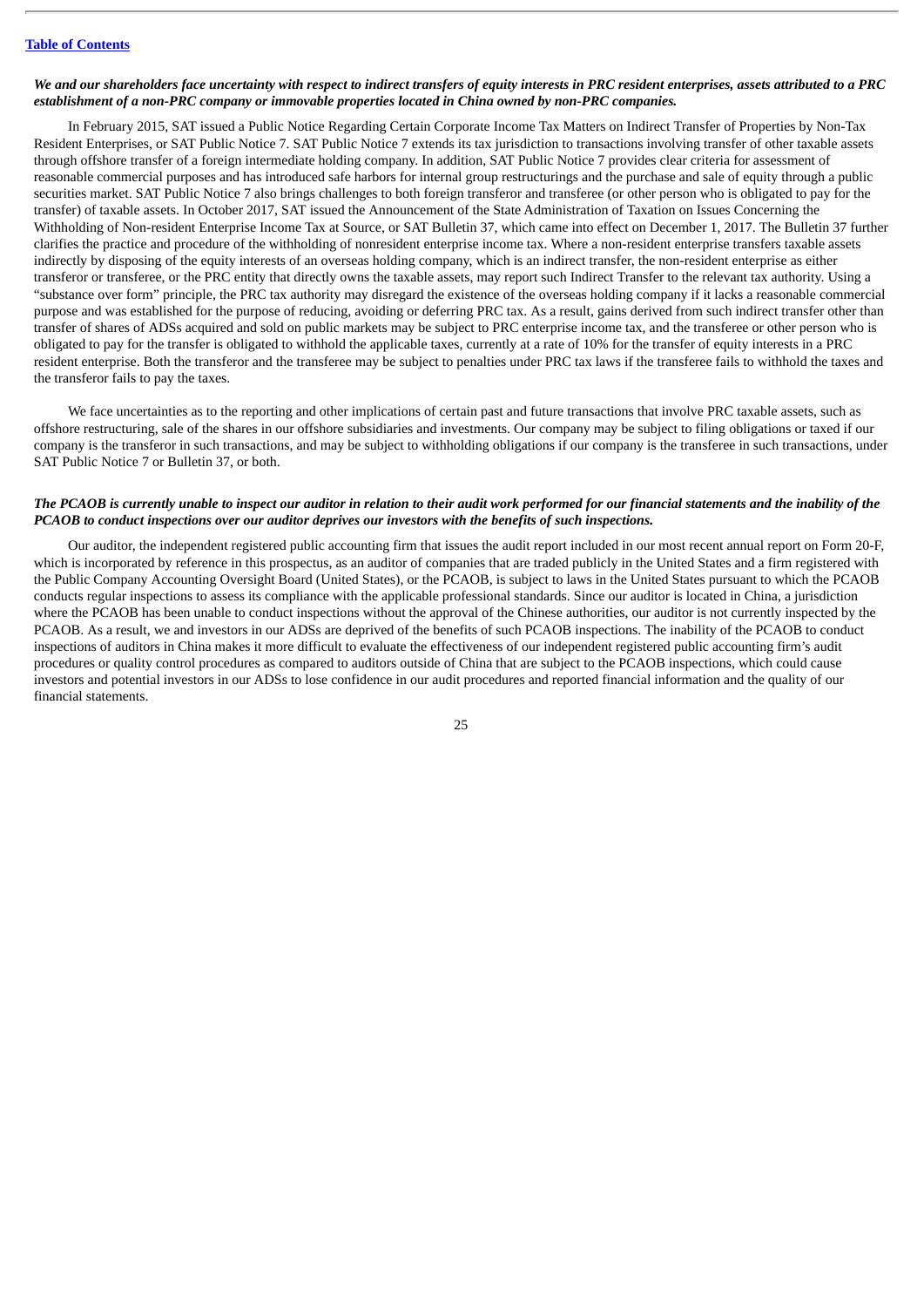# Our ADSs will be prohibited from trading in the United States under the HFCAA in 2024 if the PCAOB is unable to inspect or fully investigate auditors located in China, or 2023 if proposed changes to the law are enacted. The delisting of our ADSs, or the threat of their being delisted, may *materially and adversely affect the value of your investment.*

The Holding Foreign Companies Accountable Act, or the HFCAA, was signed into law on December 18, 2020. The HFCAA states if the SEC determines that we have filed audit reports issued by a registered public accounting firm that has not been subject to inspection for the PCAOB for three consecutive years beginning in 2021, the SEC shall prohibit our shares or ADSs from being traded on a national securities exchange or in the over-the-counter trading market in the United States. On December 16, 2021, the PCAOB issued a report to notify the SEC of its determination that the PCAOB is unable to inspect or investigate completely registered public accounting firms headquartered in mainland China and Hong Kong. The PCAOB identified our auditor as one of the registered public accounting firms that the PCAOB is unable to inspect or investigate completely.

Whether the PCAOB will be able to conduct inspections of our auditor before the issuance of our financial statements on Form 20-F for the year ending December 31, 2023 which is due by April 30, 2024, or at all, is subject to substantial uncertainty and depends on a number of factors out of our, and our auditor's, control. If our shares and ADSs are prohibited from trading in the United States, there is no certainty that we will be able to list on a non-U.S. exchange or that a market for our shares will develop outside of the United States. Such a prohibition would substantially impair your ability to sell or purchase our ADSs when you wish to do so, and the risk and uncertainty associated with delisting would have a negative impact on the price of our ADSs. Also, such a prohibition would significantly affect our ability to raise capital on terms acceptable to us, or at all, which would have a material adverse impact on our business, financial condition, and prospects.

On June 22, 2021, the U.S. Senate passed a bill which would reduce the number of consecutive non-inspection years required for triggering the prohibitions under the HFCAA from three years to two. On February 4, 2022, the U.S. House of Representatives passed the America Competes Act of 2022 which includes the exact same amendments as the bill passed by the Senate. The America Competes Act however includes a broader range of legislation not related to the HFCAA in response to the U.S. Innovation and Competition Act passed by the Senate in 2021. The U.S. House of Representatives and U.S. Senate will need to agree on amendments to these respective bills to align the legislation and pass their amended bills before the President can sign into law. It is unclear when the U.S. Senate and U.S. House of Representatives will resolve the differences in the U.S. Innovation and Competition Act and the America Competes Act of 2022 bills currently passed, or when the U.S. President will sign on the bill to *make the amendment into law, or at all.*

In the case that the bill becomes the law, it will reduce the time period before our ADSs could be delisted from the exchange and prohibited from over-the-counter trading in the U.S. from 2024 to 2023. In March 2022, the SEC issued its first "Conclusive list of issuers identified under the HFCAA" indicating that those companies are now formally subject to the delisting provisions if they remain on the list for three consecutive years. On May 4, 2022, we were provisionally identified by the SEC under the HFCAA.

# Various proceedings and legislative and regulatory developments due to political tensions between the U.S. and China may have an adverse impact *on our listing and trading in the U.S., including adverse impact on the market prices of the ADSs.*

Political tensions between the United States and China have escalated due to, among other things, trade disputes, the COVID-19 outbreak, sanctions imposed by the U.S. Department of Treasury on certain officials of the Hong Kong Special Administrative Region and the central government of the PRC and the executive orders issued by the former U.S. President Donald J. Trump in August 2020 that prohibit certain transactions with certain Chinese companies and their applications. Rising political tensions could reduce levels of trade, investment, technological exchange and other economic activities between the two major economies, which would have a material adverse effect on global economic conditions and the stability of global financial markets.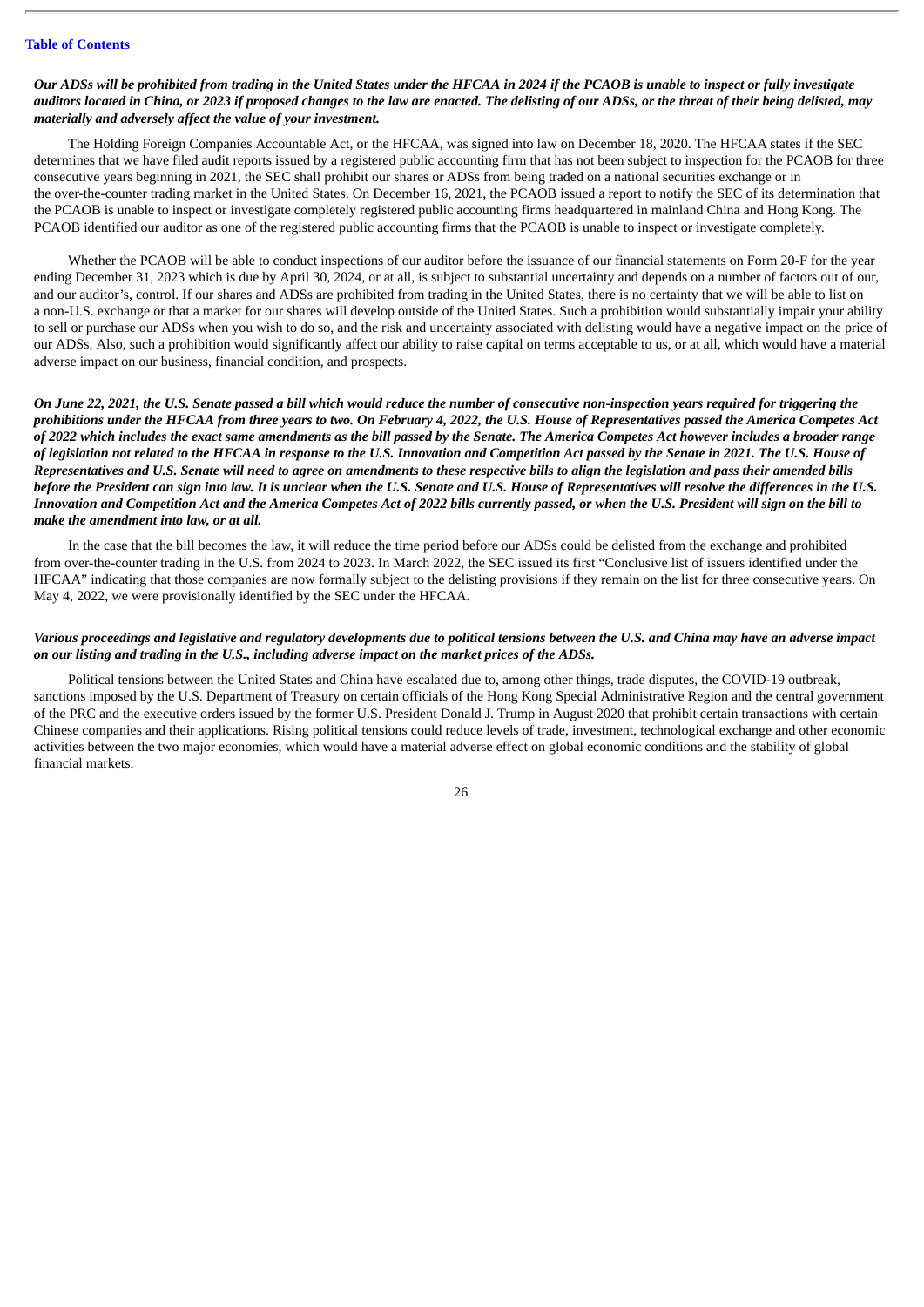Any of these factors could have a material adverse effect on our business, prospects, financial condition and results of operations.

# Proceedings instituted by the SEC against the "big four" PRC-based accounting firms, including our independent registered public accounting firm, could result in financial statements being determined to not be in compliance with the requirements of the Exchange Act, adverse impact on the *trading prices of the ADSs, or possible delisting.*

In late 2012, the SEC commenced administrative proceedings under Rule 102(e) of its Rules of Practice and also under the Sarbanes-Oxley Act of 2002 against the "big four" PRC-based accounting firms (including our auditors). The Rule 102(e) proceedings initiated by the SEC relate to these firms' inability to produce documents, including audit work papers, in response to the request of the SEC pursuant to Section 106 of the Sarbanes-Oxley Act of 2002, as the auditors located in China are not in a position lawfully to produce documents directly to the SEC because of restrictions under PRC laws and specific directives issued by the China Securities Regulatory Commission, or the CSRC. The issues raised by the proceedings are not specific to our auditors or to us, but affect equally all audit firms based in China and all China-based businesses with securities listed in the United States.

In January 2014, the administrative judge reached an initial decision that each of these firms should be barred from practicing before the SEC for six months. Thereafter, the accounting firms filed a petition for review of the initial decision, prompting the SEC commissioners to review the initial decision, determine whether there had been any violation and, if so, determine the appropriate remedy to be placed on these audit firms.

In February 2015, "big four" PRC-based accounting firms (including our auditors) each agreed to censure and pay a fine to the SEC to settle the dispute and avoid suspension of their ability to practice before the SEC and audit U.S. listed companies. The settlement requires the firms to follow detailed procedures and to seek to provide the SEC with access to the Chinese firms' audit documents via the CSRC. Under the terms of the settlement, the underlying proceeding against the four China-based accounting firms was deemed dismissed with prejudice four years after entry of the settlement. The four-year mark occurred on February 6, 2019.

While we cannot predict if the SEC will further challenge the four China-based accounting firms' compliance with U.S. law in connection with U.S. regulatory requests for audit work papers or if the results of such a challenge would result in the SEC imposing penalties such as suspensions, if the accounting firms are subject to additional remedial measures, our ability to file our financial statements in compliance with SEC requirements could be impacted. A determination that we have not timely filed financial statements in compliance with SEC requirements could ultimately lead to the delisting of the ADSs or the termination of the registration of the ADSs under the Exchange Act, or both, which would substantially reduce or effectively terminate the trading of the ADSs in the United States.

In the event that the SEC restarts the administrative proceedings, depending upon the final outcome, listed companies in the United States with major PRC operations may find it difficult or impossible to retain auditors in respect of their operations in China, which could result in financial statements being determined to not be in compliance with the requirements of the Exchange Act, and could result in delisting. Moreover, any negative news about the proceedings against these audit firms may cause investor uncertainty regarding China-based, United States-listed companies and the market price of our shares may be adversely affected. If our independent registered public accounting firm was denied, temporarily, the ability to practice before the SEC and we were unable to timely find another registered public accounting firm to audit and issue an opinion on our financial statements, our financial statements could be determined to not be in compliance with the requirements of the Exchange Act.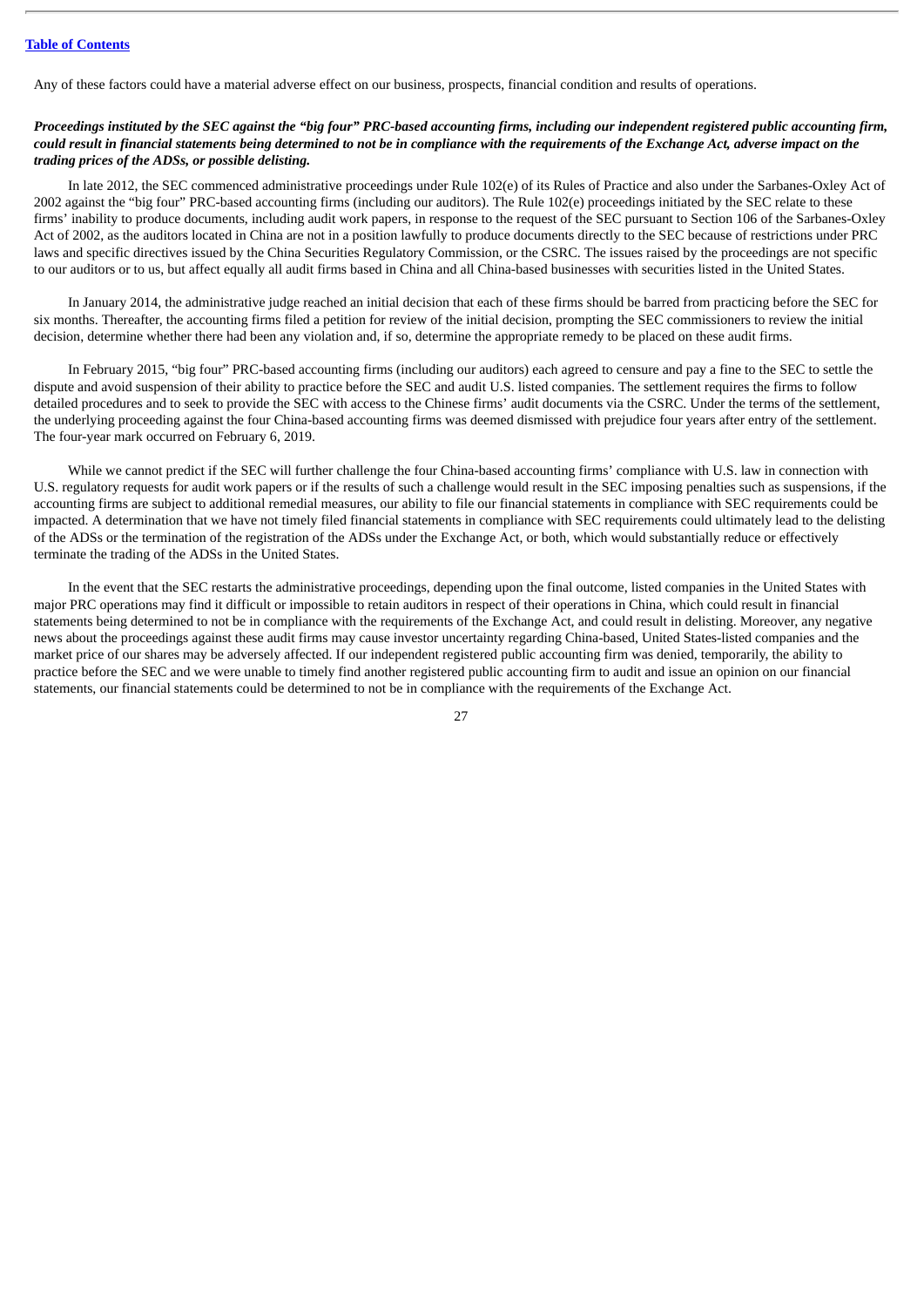#### **Risks Related to Our Corporate Structure**

# The uncertainties in the PRC legal system may subject our contractual arrangements to different interpretations or enforcement challenges, or *subject us to severe penalties or force us to relinquish our interests in our operations.*

We are a Cayman Islands exempted company and we obtain control over the VIE, Gracell Biotechnologies (Shanghai) Co., Ltd., or Shanghai Gracell Biotech, through our wholly owned PRC subsidiary, Gracell Bioscience (Shanghai) Co., Ltd., or Gracell Bioscience or the WFOE, by entering into a series of contractual arrangements by and among the WFOE, the VIE, and its shareholders, which enable us to (i) exercise effective control over the VIE, (ii) receive economic benefits from the VIE that potentially could be significant to the VIE, and (iii) have an exclusive option to purchase all or part of the equity interests and assets in the VIE, when and to the extent permitted by PRC laws. As a result of these contractual arrangements, we have control over and are the primary beneficiary of the VIE and hence consolidate its financial results under U.S. GAAP. See "Our Company—Our Corporate Structure and Operation in China" for further details.

Our PRC legal counsel, AllBright Law Offices, based on its understanding of the relevant laws and regulations, is of the opinion that (i) the ownership structure of the WFOE, the VIE and its subsidiary are in compliance with applicable PRC laws or regulations and (ii) such contractual arrangements constitute valid, legal and binding obligations enforceable against each party of such agreements in accordance with the terms of each agreement, and will not result in any violation of PRC laws or regulations currently in effect. However, our PRC legal counsel has also advised us that there are substantial uncertainties regarding the interpretation and application of current and future PRC laws, regulations and rules. Accordingly, the PRC regulatory authorities may take a view that is contrary to the opinion of our PRC legal counsel.

If we or the VIE are found to be in violation of any existing or future PRC laws or regulations, or fail to obtain or maintain any of the required permits or approvals, the relevant PRC regulatory authorities would have broad discretion to take action in dealing with such violations or failures, including:

- revoking the business licenses and/or operating licenses of such entities;
- discontinuing or placing restrictions or onerous conditions on our operation through any transactions between the WFOE and the VIE;
- imposing fines, confiscating the income from the WFOE or the VIE, or imposing other requirements with which we or the VIE may not be able to comply;
- requiring us to restructure our ownership structure or operations, including terminating the contractual arrangements with the VIE and deregistering the equity pledges of the VIE, which in turn would affect our ability to consolidate, derive economic interests from, or exert effective control over the VIE;
- restricting or prohibiting use of any of our offering proceeds to finance our business and operations in China, and taking other regulatory or enforcement actions that could be harmful to our business;
- confiscating any of our income deemed to be obtained through illegal operations;
- discontinuing or placing restrictions or onerous conditions on our operations;
- imposing additional conditions or requirements with which we may not be able to comply; or
- taking other regulatory or enforcement actions against us that could be harmful to our business.

The imposition of any of these penalties would result in a material and adverse effect on our ability to conduct our business. In addition, it is unclear what impact the PRC government actions would have on us and on our ability to consolidate the financial results of the VIE in our consolidated financial statements, if the PRC government authorities were to find our legal structure and contractual arrangements to be in violation of PRC laws and regulations. If the imposition of any of these government actions causes us to lose our right to direct the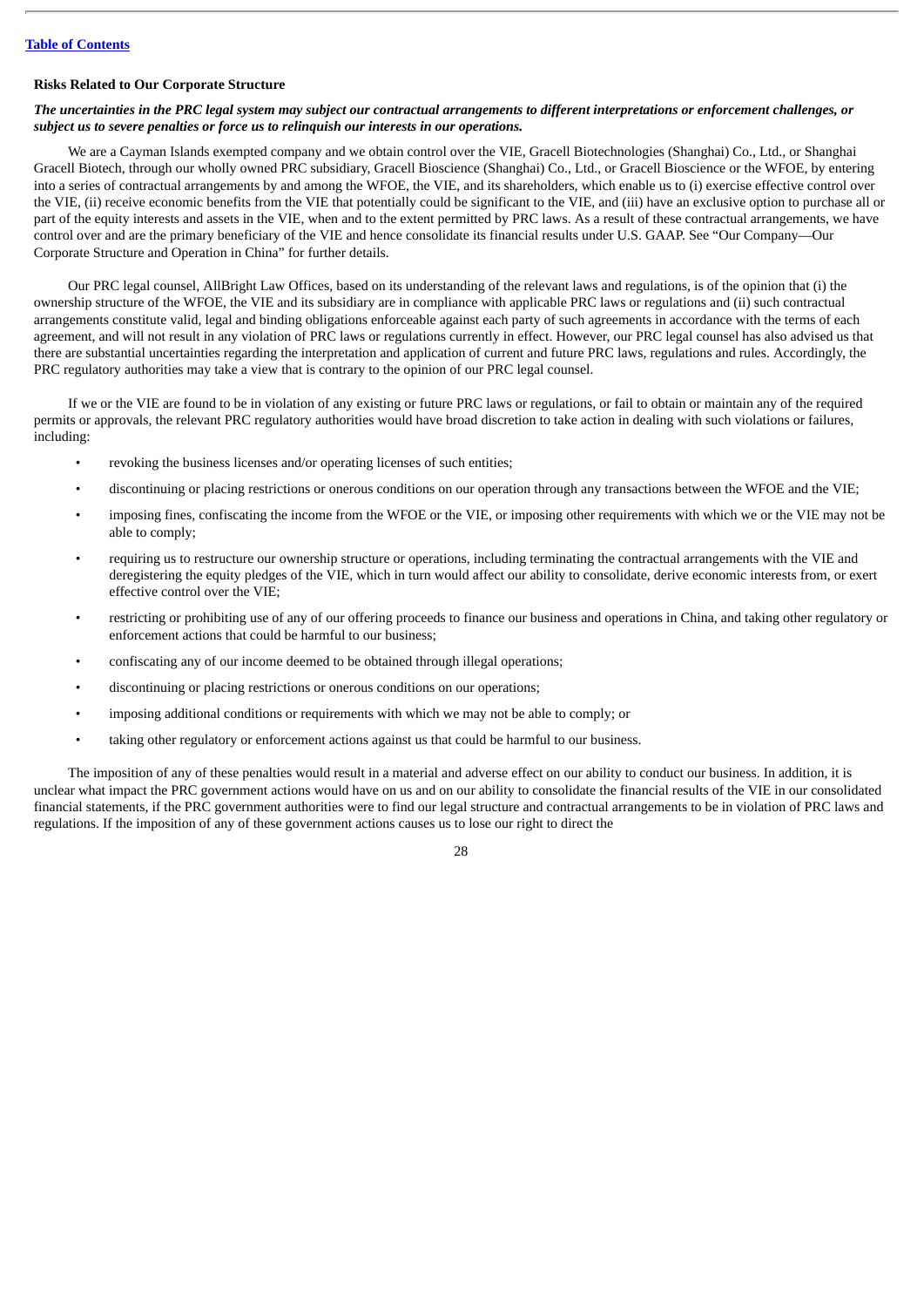activities of the VIE or our right to receive substantially all the economic benefits and residual returns from the VIE and we are not able to restructure our ownership structure and operations in a satisfactory manner, we would no longer be able to exert effective control over or consolidate the financial results of the VIE in our consolidated financial statements. Either of these results, or any other significant penalties that might be imposed on us in this event, would have a material adverse effect on our financial condition and results of operations.

# We rely on contractual arrangements with the VIE and its shareholders to exercise control over our business, which may not be as effective as direct *ownership in providing operational control.*

We have relied and expect to continue to rely on contractual arrangements with Shanghai Gracell Biotech, the VIE, and its shareholders, and its subsidiary to operate our business in China. These contractual arrangements may not be as effective as direct ownership in providing us with control over the VIE. For example, the VIE and its shareholders could breach their contractual arrangements with us by, among other things, failing to conduct their operations in an acceptable manner or taking other actions that are detrimental to our interests.

If we had direct ownership of the VIE, we would be able to exercise our rights as a shareholder to effect changes in the board of directors of the VIE, which in turn could implement changes, subject to any applicable fiduciary obligations, at the management and operational level. However, under the current contractual arrangements, we rely on the performance by the VIE and its shareholders of their respective obligations under the contracts to exercise control over the VIE. The shareholders of the VIE may not act in the best interests of our company or may not perform their obligations under these contracts. Such risks exist throughout the period in which we intend to operate certain portion of our business through the contractual arrangements with the VIE. If any dispute relating to these contracts remains unresolved, we will have to enforce our rights under these contracts through arbitration, litigation or other legal proceedings and therefore will be subject to uncertainties in the PRC legal system. Therefore, our contractual arrangements with the VIE may not be as effective in controlling our business operations as direct ownership.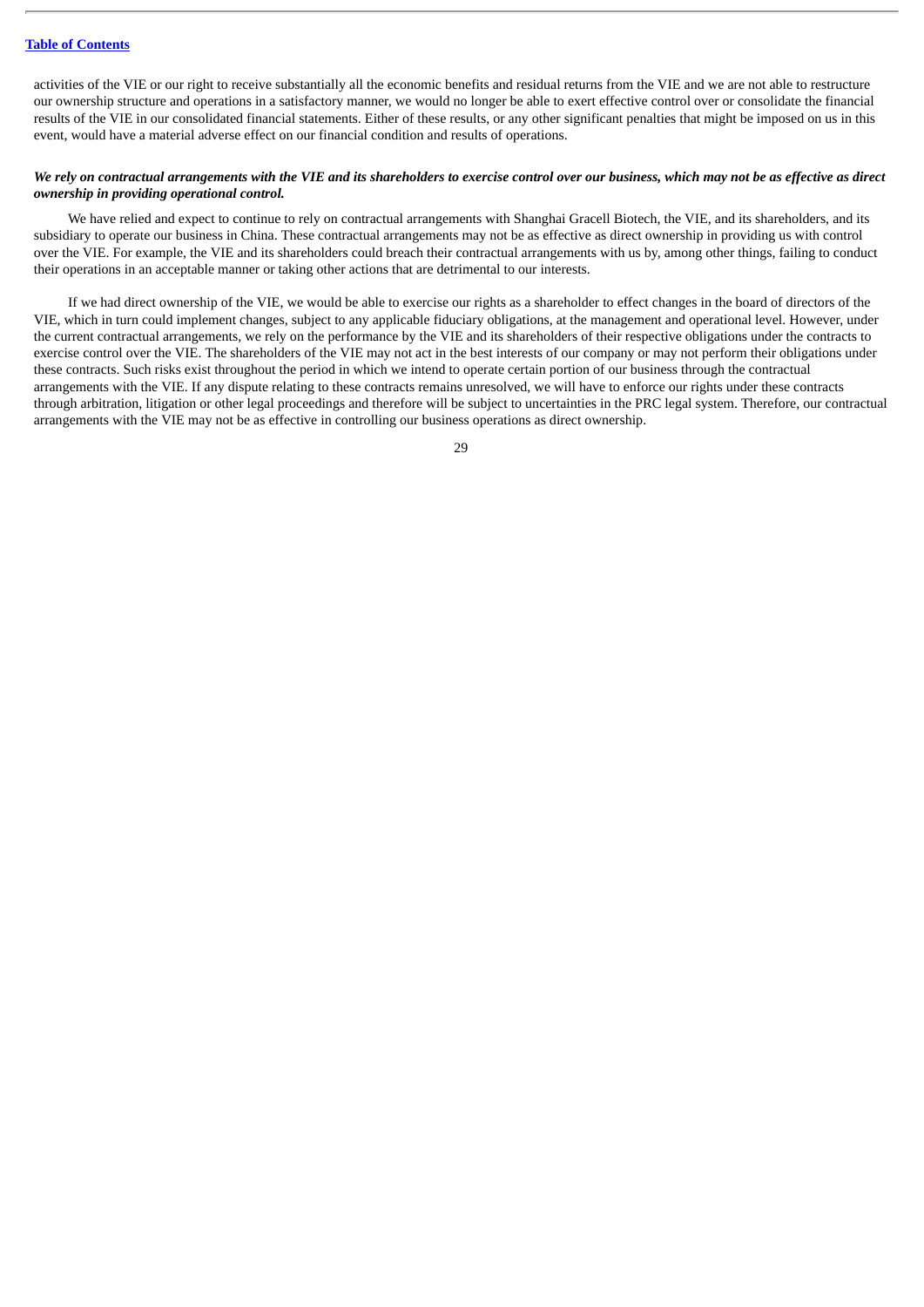# **USE OF PROCEEDS**

<span id="page-34-0"></span>We intend to use the net proceeds from the sale of the securities as set forth in the applicable prospectus supplement.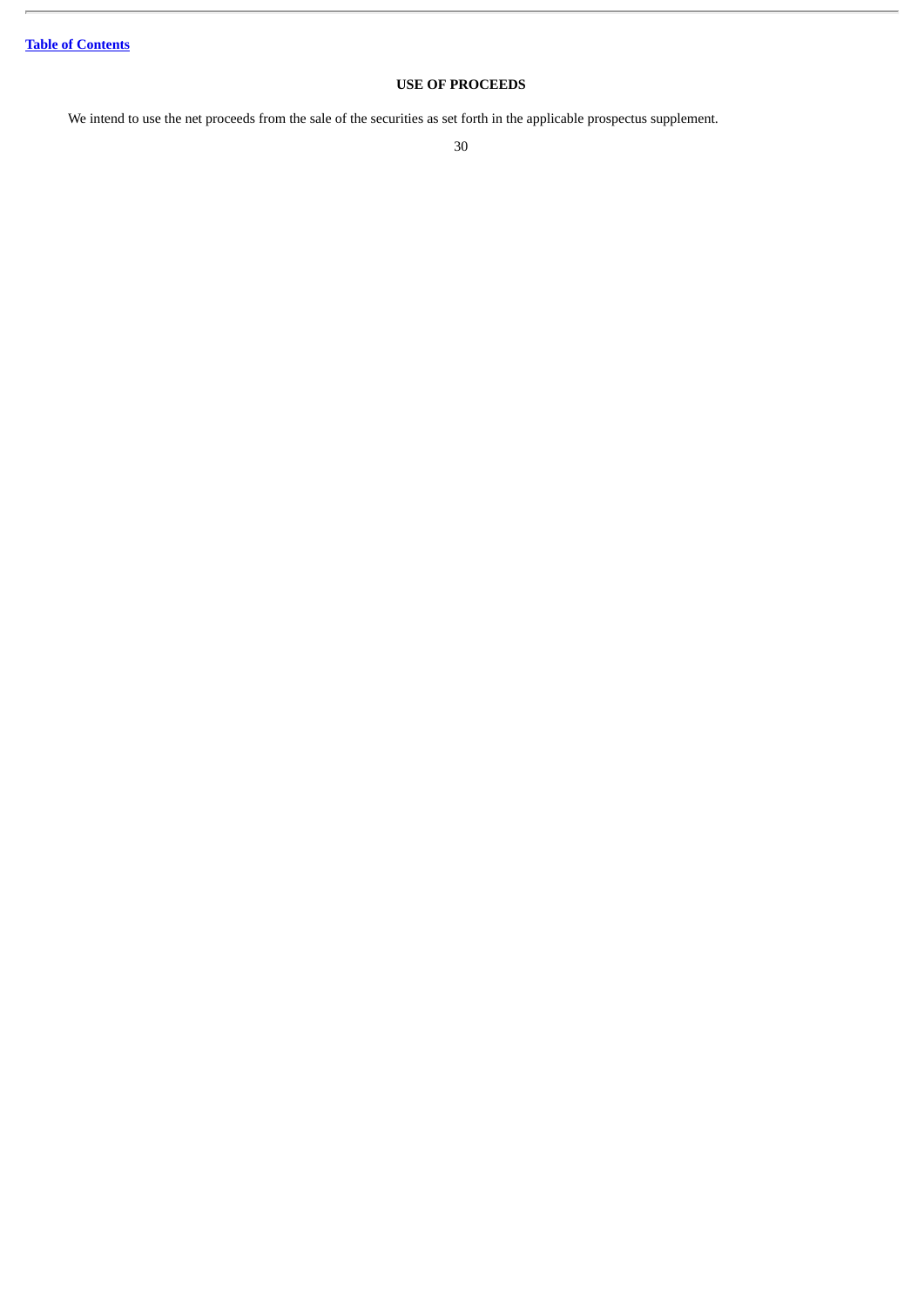# **PRINCIPAL SHAREHOLDERS**

<span id="page-35-0"></span>Except as specifically noted, the following table sets forth information with respect to the beneficial ownership of our ordinary shares as of March 31, 2022:

- each of our directors and executive officers;
- all of our directors and executive officers as a group; and
- each person known to us to beneficially own more than 5% of our ordinary shares.

The calculations in the table below are based on 346,282,226 ordinary shares outstanding as of March 31, 2022.

Beneficial ownership is determined in accordance with the rules and regulations of the SEC. In computing the number of shares beneficially owned by a person and the percentage ownership of that person, we have included shares that the person has the right to acquire within 60 days, including through the exercise of any option, warrant or other right or the conversion of any other security. These shares, however, are not included in the computation of the percentage ownership of any other person.

|                                                 |               | <b>Ordinary Shares</b><br><b>Beneficially Owned</b> |  |
|-------------------------------------------------|---------------|-----------------------------------------------------|--|
|                                                 | <b>Number</b> | %                                                   |  |
| <b>Directors and Executive Officers**:</b>      |               |                                                     |  |
| William Wei Cao(1)                              | 95,096,137    | 27.5                                                |  |
| David Guowei Wang                               |               |                                                     |  |
| Guotong Xu                                      | $*$           | $\ast$                                              |  |
| <b>Wendy Hayes</b>                              | $*$           | $\ast$                                              |  |
| Christophe Kin Ping Lee                         | $*$           | $\ast$                                              |  |
| Martina Sersch                                  | $\ast$        | $\ast$                                              |  |
| Yili Kevin Xie                                  | $*$           | $\ast$                                              |  |
| Jenny Yajin Ni                                  | $*$           | $\ast$                                              |  |
| All Directors and Executive Officers as a Group | 96,867,184    | 28.0                                                |  |
| <b>Principal Shareholders:</b>                  |               |                                                     |  |
| Gracell Venture Holdings Limited(1)             | 92,347,450    | 26.7                                                |  |
| TLS Beta Pte. Ltd. <sup>(2)</sup>               | 49,509,702    | 14.3                                                |  |
| Entities affiliated with $LAV(3)$               | 25,406,680    | 7.3                                                 |  |
| Entities affiliated with OrbiMed(4).            | 39,424,350    | 11.4                                                |  |
| Entities affiliated with Wellington(5)          | 21,460,705    | 6.2                                                 |  |
| Capital International Investors(6)              | 20,318,820    | 5.9                                                 |  |

Less than 1% of our total outstanding ordinary shares.

\*\* Business address of Dr. William Wei Cao, Dr. Martina Sersch and Dr. Yili Kevin Xie is Building 12, Block B, Phase ll, Biobay Industrial Park, 218 Sangtian St., Suzhou Industrial Park, Jiangsu Province, China. Dr. David Guowei Wang's business address is Unit 4706, Raffles City Shanghai Office Tower, 268 Middle Xizang Road, Huangpu District, Shanghai, China. Ms. Lili Shen's business address is 320 Wuyuan Road, Xuhui District, Shanghai, China. Dr. Guotong Xu's business address is Room 102, No.18, Lane 29, Lingling Road, XuHui District, Shanghai, China. Ms. Wendy Hayes's business address is 2370 Roanoke Trail, Reno, NV 89523.

Notes:

<sup>(1)</sup> Represents 92,090,000 ordinary shares and 257,450 ordinary shares (in the form of ADSs) held by Gracell Venture Holdings Limited, a company incorporated in the British Virgin Islands, and 2,748,687 ordinary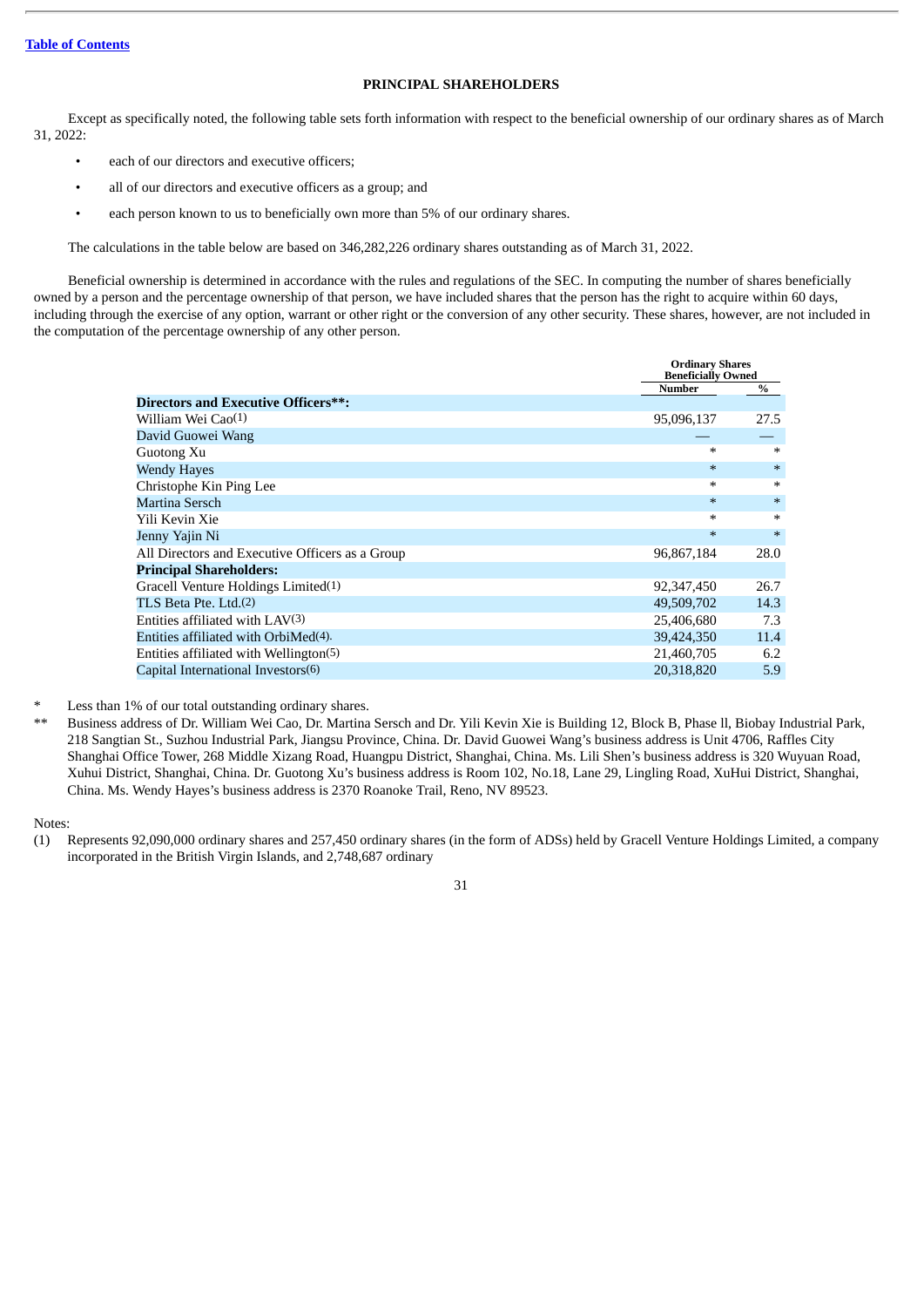shares that William Wei Cao has the rights to acquire within 60 days. Gracell Venture Holdings Limited is wholly owned by Land Blossom Limited, a company incorporated in the British Virgin Islands. Land Blossom Limited, under The Cao Family Trust, or the Trust, established under the law of Republic of Singapore and managed by VISTRA Trust (Singapore) Pte. Limited, or the Trustee, is wholly owned and managed by the Trustee. Dr. William Wei Cao is the Settlor of the Trust and Dr. Cao and his family members are the Trust's beneficiaries. Under the terms of the Trust, Dr. Cao has the power to direct the Trustee with respect to the retention or disposal of, and the exercise of any voting and other rights attached to the shares held by Gracell Venture Holdings Limited in our company. The registered address of Gracell Venture Holdings Limited is Sertus Chambers, P.O. Box 905, Quastisky Building, Road Town, Tortola, British Virgin Islands.

- (2) Represents 49,509,702 ordinary shares (in the form of ADSs) held by TLS Beta Pte. Ltd., a company incorporated in Singapore. TLS Beta Pte. Ltd. is a direct wholly-owned subsidiary of Temasek Life Sciences Private Limited. Temasek Life Sciences Private Limited, is a direct whollyowned subsidiary of Fullerton Management Pte Ltd, or FMPL, which in turn is a direct wholly-owned subsidiary of Temasek Holdings (Private) Limited, or Temasek. Temasek is wholly owned by the Singapore Minister for Finance. Under the Singapore Minister for Finance (Incorporation) Act (Chapter 183), the Minister for Finance is a body corporate. As a commercial investment company, Temasek has its own Board of Directors and a professional management team. Temasek owns and manages its portfolio with full commercial discretion and flexibility under the guidance of its Board. The Singapore Government is not involved in Temasek's investment, divestment, or any other business or operational decisions. The principal business address of TLS Beta Pte. Ltd. is 60B Orchard Road #06-18 Tower 2, The Atrium@Orchard, Singapore 238891.
- (3) Represents (i) 10,049,125 ordinary shares (in the form of ADSs) held by LAV Biosciences Fund V, L.P., a Cayman Islands exempted limited partnership, (ii) 14,981,730 ordinary shares (in the form of ADSs) held by LAV Granite Limited, a British Virgin Island company, and (iii) 375,825 ordinary shares (in the form of ADSs) held by LAV Biosciences Fund V Sub A, L.P., a United States limited partnership, as reported on Schedule 13G filed by LAV Granite Limited, among others, on February 9, 2022. LAV Corporate V GP, Ltd. is the general partner of LAV GP V, L.P., which is the general partner of LAV Biosciences Fund V, L.P. Dr. Yi Shi is a Managing Partner of LAV Corporate V GP, Ltd and has voting power and investment discretion with regard to the shares held of record by LAV Biosciences Fund V, L.P. LAV Granite Limited is wholly owned by LAV Biosciences Fund IV, LP. Dr. Yi Shi is the managing partner of LAV Corporate IV GP, Ltd the general partner of LAV GP IV, L.P., which is the general partner of LAV Biosciences Fund IV, LP. The voting and investment power of shares held by LAV Granite Limited is exercised by Dr. Yi Shi. The registered address of LAV Biosciences Fund V, L.P. is 75 Fort Street, PO Box 1350, Grand Cayman KY1-1108, Cayman Islands. The registered address of LAV Granite Limited is PO Box 4301, Road Town, Tortola, British Virgin Islands.
- (4) Represents 39,424,350 ordinary shares (in the form of ADSs) held by OrbiMed Capital LLC, a Delaware corporation, OrbiMed Advisors LLC, a Delaware corporation, and OrbiMed Asia GP III, L.P., on behalf of other persons who have the right to receive or the power to direct the receipt of dividends from, or proceeds from the sale of, such securities, as reported on Schedule 13G filed by OrbiMed Capital LLP on February 11, 2022. OrbiMed Asia GP III, L.P. is the general partner of OrbiMed Asia Partners III, L.P., or OAP III. OrbiMed Advisors LLC, or Advisors, and OrbiMed Capital LLC, or Capital, are investment advisors in accordance with ss.240.13d-1(b)(1)(ii)(E). Advisors is the investment manager to OrbiMed Asia GP III, L.P.. Advisors and Capital exercise investment and voting power over the shares through a management committee comprised of Carl L. Gordon, Sven H. Borho, and W. Carter Neild, each of whom disclaims beneficial ownership of the shares. The principal business address of OrbiMed Capital LLC and OrbiMed Advisors LLC is 601 Lexington Avenue, 54th Floor, New York, NY 10022.
- (5) Represents 21,460,705 ordinary shares (in the form of ADSs) held by Wellington Investment Advisors Holdings LLP, a Delaware limited partnership, as reported on Schedule 13G filed by Wellington Group Holdings LLP, among others, on February 4, 2022. Wellington Management Group LLP is the parent holding company of certain holding companies and the Wellington Investment Advisers. The securities are owned of record by clients of the Wellington Investment Advisers. Wellington Investment Advisors Holdings LLP controls directly, or indirectly through Wellington Management Global Holdings, Ltd., the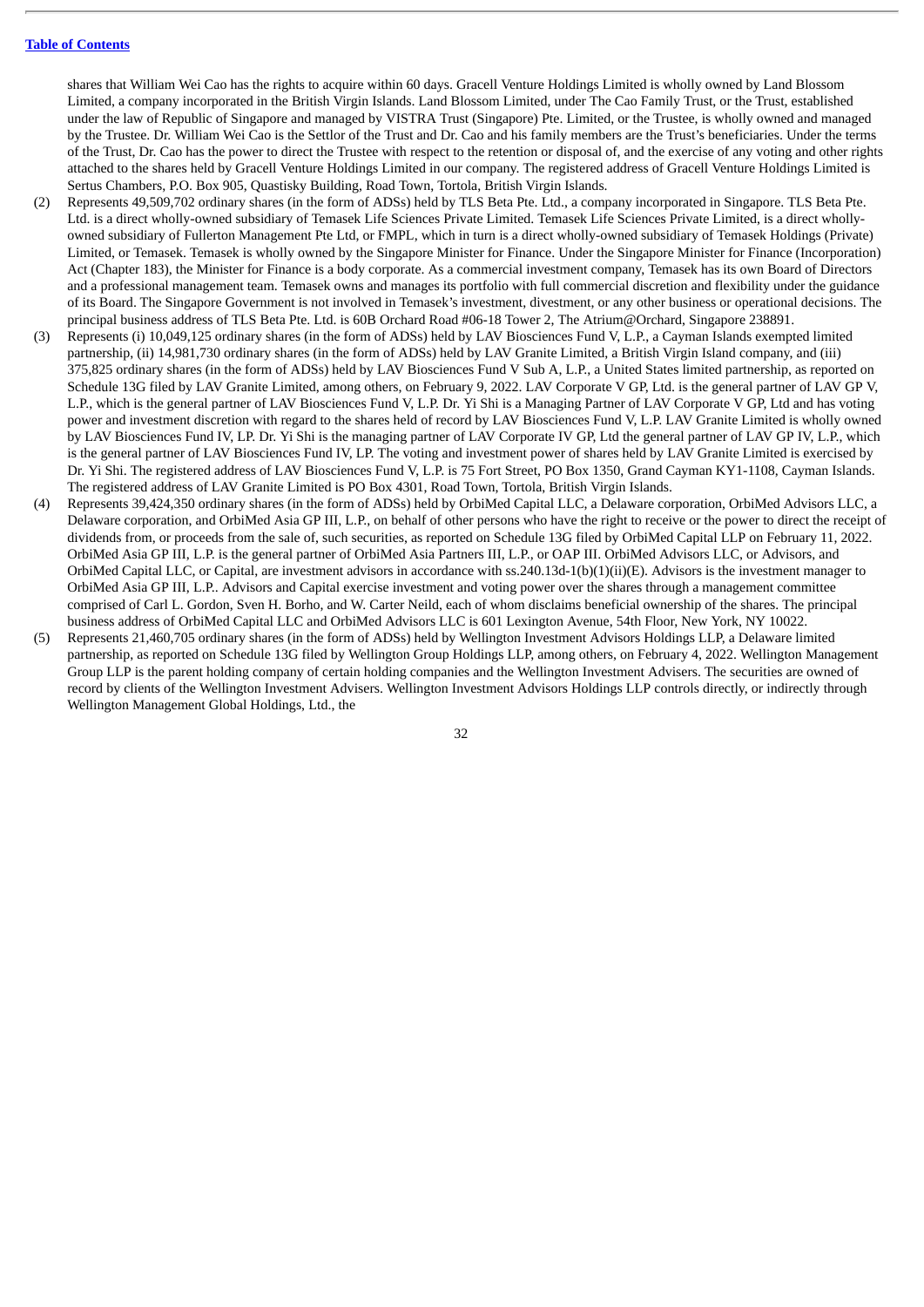Wellington Investment Advisers. Wellington Investment Advisors Holdings LLP is owned by Wellington Group Holdings LLP. Wellington Group Holdings LLP is owned by Wellington Management Group LLP. The principal business address is 280 Congress Street, Boston, MA 02210.

(6) Represents 20,318,820 ordinary shares (in the form of ADSs) held by Capital International Investors, a Delaware corporation, as reported on Schedule 13G filed by Capital International Investors on February 11, 2022. Capital International Investors is a division of Capital Research and Management Company, as well as its investment management subsidiaries and affiliates Capital Bank and Trust Company, Capital International, Inc., Capital International Limited, Capital International Sarl, Capital International K.K., and Capital Group Private Client Services, Inc. Capital International Investors' divisions of each of the aforementioned investment management entities collectively provide investment management services under the name "Capital International Investors." Capital International Investors is deemed to be the beneficial owner of 20,318,820 shares. The principal business address is 333 South Hope Street, 55th Fl, Los Angeles, CA 90071.

To our knowledge, as of March 31, 2022, a total of 323,200,065 ordinary shares were held by one record holder in the United States, representing approximately 93.33% of our total outstanding shares. The holder is The Bank of New York Mellon, the depositary of the ADS program.

We are not aware of any arrangement that may, at a subsequent date, result in a change of control of our company.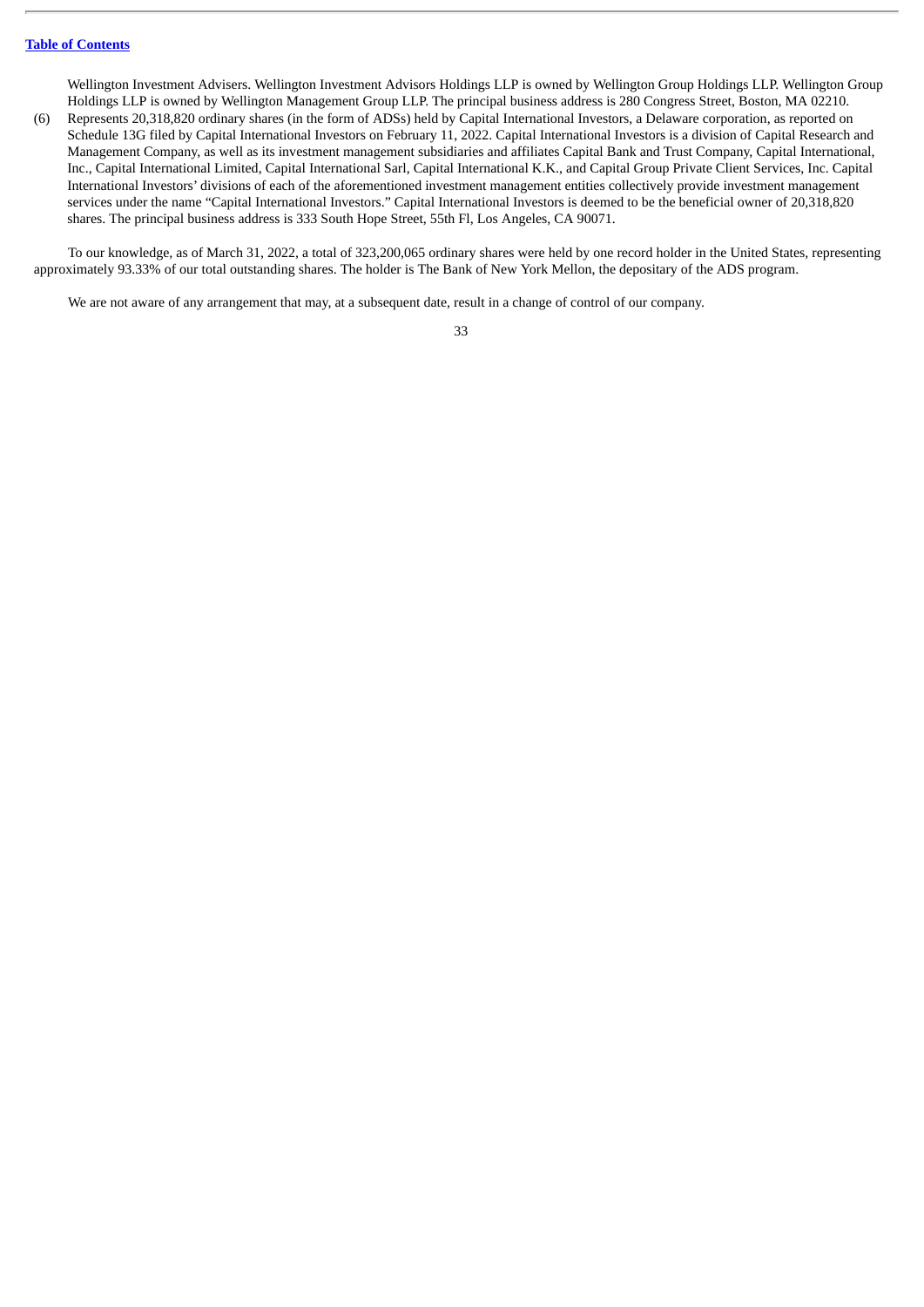# **DESCRIPTION OF SHARE CAPITAL**

We are a Cayman Islands exempted company incorporated with limited liability and our affairs are governed by our memorandum and articles of association, the Companies Act (as amended) of the Cayman Islands, which we refer to as the Companies Act below and the common law of the Cayman Islands.

As of the date of this prospectus, our authorized share capital will be \$50,000 divided into 500,000,000 shares, comprising of (i) 400,000,000 ordinary shares of a par value of \$0.0001 each, and (ii) 100,000,000 undesignated shares of a par value of \$0.0001 each of such class or classes (however designated) as our board of directors may determine in accordance with our current memorandum and articles of association, or Memorandum and Articles of Association.

The following are summaries of material provisions of our Memorandum and Articles of Association, insofar as they relate to the material terms of our ordinary shares.

*Objects of Our Company.* Under our amended and restated memorandum and articles of association, the objects of our company are unrestricted and we have the full power and authority to carry out any object not prohibited by the law of the Cayman Islands.

*Ordinary Shares.* Our ordinary shares are issued in registered form and are issued when registered in our register of shareholders. We may not issue shares to bearer. Our shareholders who are nonresidents of the Cayman Islands may freely hold and vote their shares.

*Dividends.* The holders of our ordinary shares are entitled to such dividends as may be declared by our board of directors. In addition, our shareholders may declare dividends by ordinary resolution, but no dividend shall exceed the amount recommended by our directors. Our amended and restated memorandum and articles of association provide that the directors may, before recommending or declaring any dividend, set aside out of the funds legally available for distribution such sums as they think proper as a reserve or reserves which shall, in the absolute discretion of the directors, be applicable for meeting contingencies or for equalizing dividends or for any other purpose to which those funds may be properly applied. Under the laws of the Cayman Islands, our company may pay a dividend out of either profit or the credit standing in our company's share premium account, provided that in no circumstances may a dividend be paid if this would result in our company being unable to pay its debts as they fall due in the ordinary course of business immediately following the date on which the distribution or dividend is paid.

*Voting Rights.* Holders of our ordinary shares shall be entitled to one vote per ordinary share. Voting at any shareholders' meeting is by show of hands unless a poll is demanded (before or on the declaration of the result of the show of hands). A poll may be demanded by the chairman of such meeting or any one or more shareholders who together hold not less than 10% of the votes attaching to the total shares which are present in person or by proxy at the meeting.

An ordinary resolution to be passed at a meeting by the shareholders requires the affirmative vote of a simple majority of the votes attaching to the ordinary shares cast at a meeting, while a special resolution requires the affirmative vote of no less than two-thirds of the votes cast attaching to the outstanding ordinary shares at a meeting. A special resolution will be required for important matters such as a change of name or making changes to our amended and restated memorandum and articles of association. Holders of the ordinary shares may, among other things, divide or combine their shares by ordinary resolution.

*General Meetings of Shareholders.* As a Cayman Islands exempted company, we are not obliged by the Companies Act to call shareholders' annual general meetings. Our amended and restated memorandum and articles of association provide that we may (but are not obliged to) in each year hold a general meeting as our annual general meeting in which case we shall specify the meeting as such in the notices calling it, and the annual general meeting shall be held at such time and place as may be determined by our directors.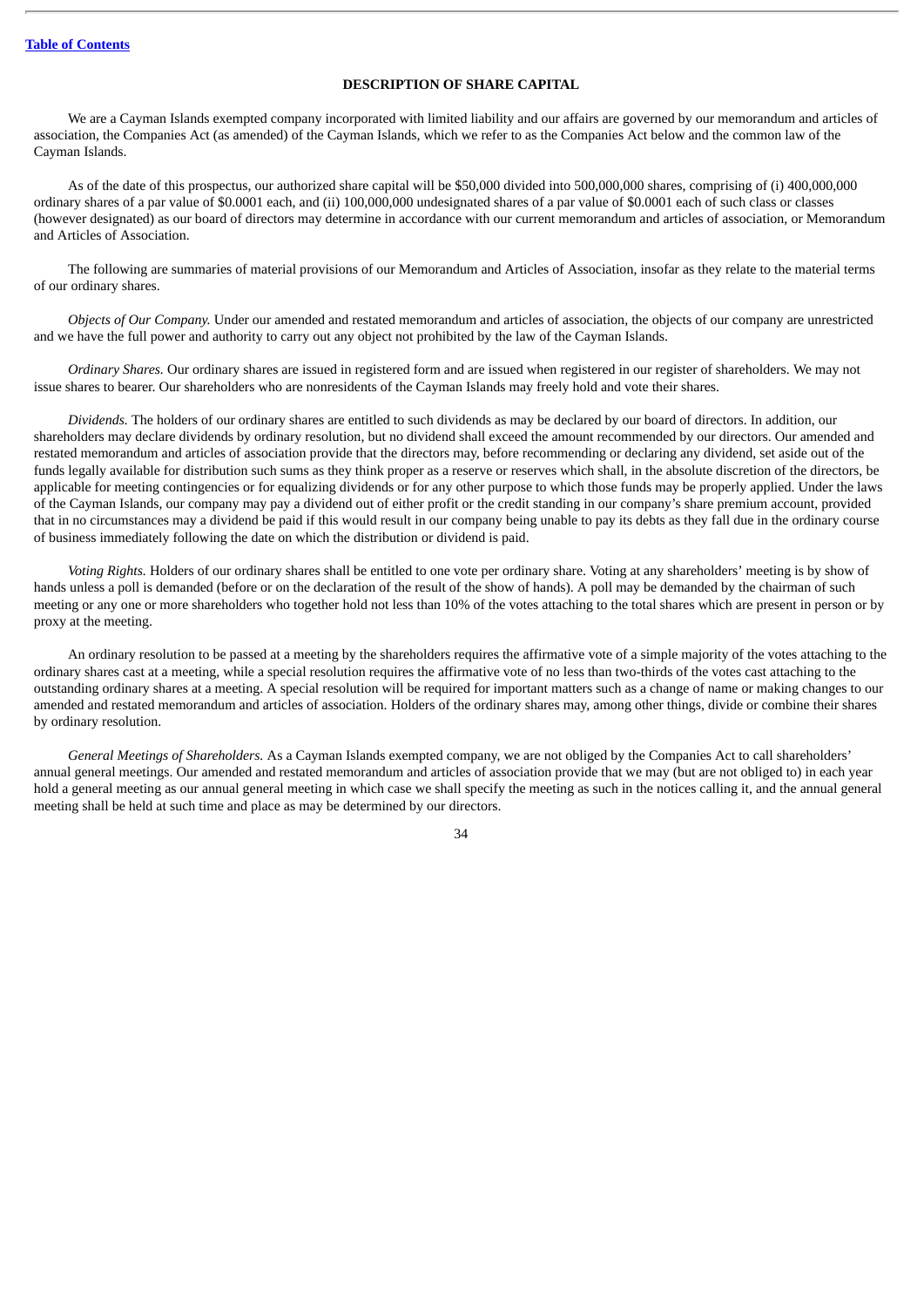Shareholders' general meetings may be convened by a majority of our board of directors. Advance notice of at least ten calendar days is required for the convening of our annual general shareholders' meeting (if any) and any other general meeting of our shareholders. A quorum required for any general meeting of shareholders consists of at least two holders of shares being not less than an aggregate of fifty percent (50%) of all votes attaching to all shares in issue and entitled to vote.

The Companies Act only provides shareholders with limited rights to requisition a general meeting, and does not provide shareholders with any right to put any proposal before general meeting. However, the Companies Act may provide shareholders with limited rights to requisition a general meeting, but such rights must be stipulated in the articles of association of our company.

*Transfer of Ordinary Shares.* Subject to the restrictions set out in our amended and restated memorandum and articles of association as set out below, any of our shareholders may transfer all or any of his or her ordinary shares by an instrument of transfer in the usual or common form or any other form approved by our board of directors.

Our board of directors may, in its absolute discretion, decline to register any transfer of any ordinary share which is not fully paid up or on which we have a lien. Our board of directors may also decline to register any transfer of any ordinary share unless:

- the instrument of transfer is lodged with us, accompanied by the certificate for the ordinary shares to which it relates and such other evidence as our board of directors may reasonably require to show the right of the transferor to make the transfer;
- the instrument of transfer is in respect of only one class of ordinary shares;
- the instrument of transfer is properly stamped, if required;
- in the case of a transfer to joint holders, the number of joint holders to whom the ordinary share is to be transferred does not exceed four;
- the ordinary shares transferred are free of any lien in favor of our company; and
- a fee of such maximum sum as The Nasdaq Global Select Market may determine to be payable or such lesser sum as our directors may from time to time require is paid to us in respect thereof.

If our directors refuse to register a transfer they shall, within three months after the date on which the instrument of transfer was lodged, send to each of the transferor and the transferee notice of such refusal.

The registration of transfers may, after compliance with any notice required of The Nasdaq Global Select Market, be suspended and our register of members closed at such times and for such periods as our board of directors may from time to time determine, provided, however, that the registration of transfers shall not be suspended nor the register of members closed for more than 30 days in any year as our board may determine.

*Liquidation.* On the winding up of our company, if the assets available for distribution amongst our shareholders shall be more than sufficient to repay the whole of the share capital at the commencement of the winding up, the surplus shall be distributed amongst our shareholders in proportion to the capital paid up at the commencement of the winding up on the shares held by them, respectively at the commencement of the winding up, subject to a deduction from those shares in respect of which there are monies due, of all monies payable to our company for unpaid calls or otherwise. If our assets available for distribution are insufficient to repay the whole of the share capital, the assets will be distributed so that the losses are borne by our shareholders in proportion to the capital paid up at the commencement of the winding up on the shares held by them, respectively.

*Calls on Shares and Forfeiture of Shares.* Our board of directors may from time to time make calls upon shareholders for any amounts unpaid on their shares in a notice served to such shareholders at least 14 days prior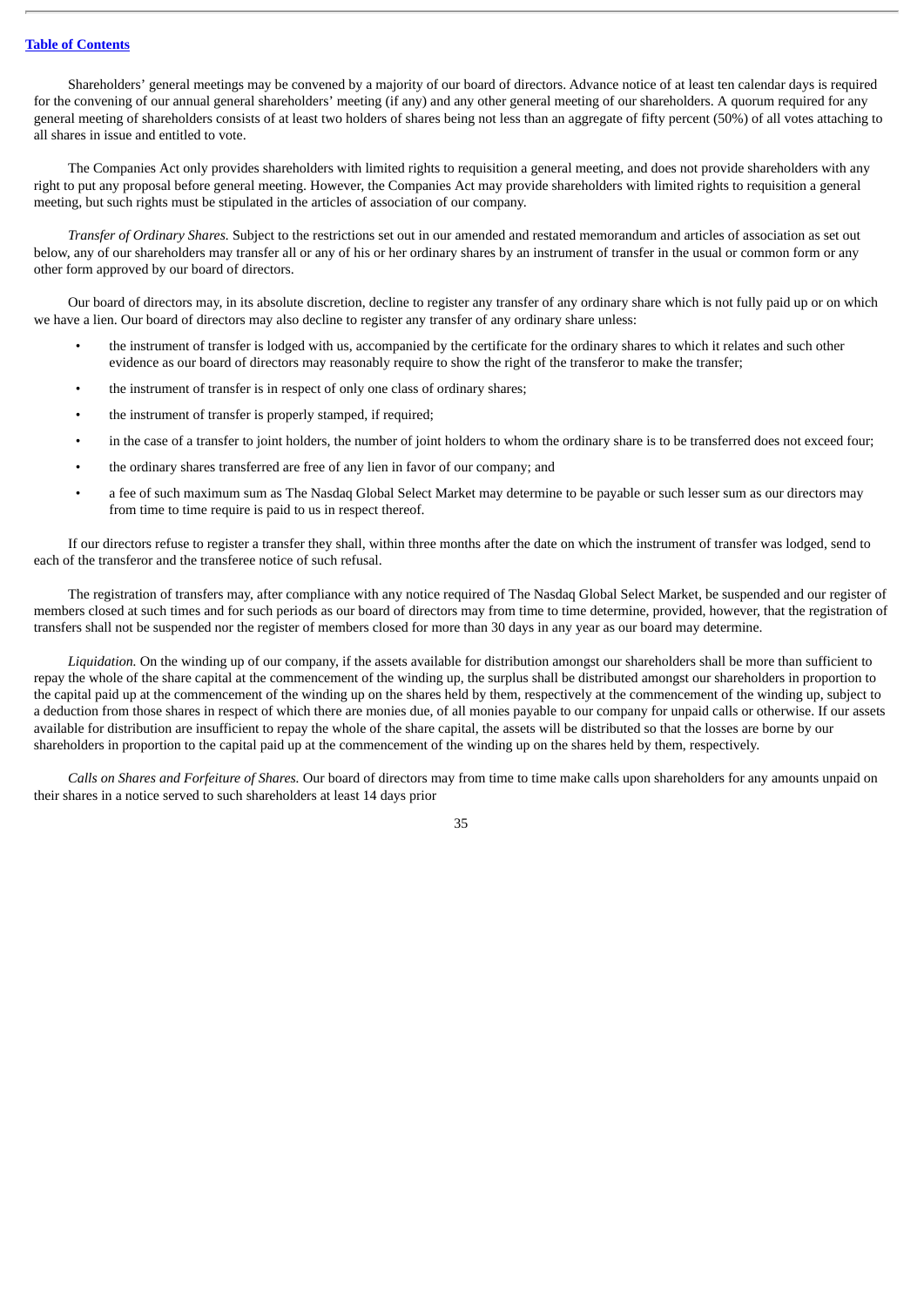to the specified time and place of payment. The shares that have been called upon and remain unpaid are subject to forfeiture.

*Redemption, Repurchase and Surrender of Shares.* Subject to the Companies Act, our amended and restated memorandum and articles of association and to any applicable requirements imposed from time to time by the Nasdaq, the Securities and Exchange Commission, or by any other recognized stock exchange on which our securities are listed, we may issue shares on terms that such shares are subject to redemption, at our option or at the option of the holders of these shares, on such terms and in such manner as may be determined, before the issue of such shares, by our board of directors. Our company may also repurchase any of our shares on such terms and in such manner as have been approved by our board of directors or by an ordinary resolution of our shareholders. Under the Companies Act, the redemption or repurchase of any share may be paid out of our company's profits or out of the proceeds of a fresh issue of shares made for the purpose of such redemption or repurchase, or out of capital (including share premium account and capital redemption reserve) if our company can, immediately following such payment, pay its debts as they fall due in the ordinary course of business. In addition, under the Companies Act no such share may be redeemed or repurchased (a) unless it is fully paid up, (b) if such redemption or repurchase would result in there being no shares outstanding or (c) if the company has commenced liquidation. In addition, our company may accept the surrender of any fully paid share for no consideration.

*Variations of Rights of Shares.* Whenever the capital of our company is divided into different classes, the rights attached to any such class or series of shares (unless otherwise provided by the terms of issue of the shares of that class or series), whether or not our company is being wound-up, may be varied with the consent in writing of the holders of three-fourths of the issued shares of that class or series or with the sanction of a special resolution passed at a separate meeting of the holders of the shares of the class or series. The rights conferred upon the holders of the shares of any class issued shall not, unless otherwise expressly provided by the terms of issue of the shares of that class, be deemed to be varied by the creation or issue of further shares ranking *pari passu* with such existing class of shares.

*Issuance of Additional Shares.* Our amended and restated memorandum of association authorizes our board of directors to issue additional ordinary shares from time to time as our board of directors shall determine, to the extent of available authorized but unissued shares, without the need for any approval or consent from our shareholders.

Our amended and restated memorandum of association also authorizes our board of directors, without the need for any approval or consent from our shareholders, to establish from time to time one or more series of preferred shares and to determine, with respect to any series of preferred shares, the terms and rights of that series, including:

- the designation of the series:
- the number of shares of the series:
- the dividend rights, dividend rates, conversion rights, voting rights;
- the rights and terms of redemption and liquidation preferences; and
- any other powers, preferences and relative, participating, optional and other special rights.

Our board of directors may issue preferred shares without the need for any approval or consent from, or other action by our shareholders to the extent authorized but unissued. Issuance of these shares may dilute the voting power of holders of ordinary shares.

*Inspection of Books and Records.* Holders of our ordinary shares will have no general right under Cayman Islands law to inspect or obtain copies of list of shareholders or our corporate records (save for our memorandum and articles of association and our register of mortgages and charges). However, we will provide our shareholders with annual audited financial statements. See "Where You Can Find More Information; Incorporation by Reference."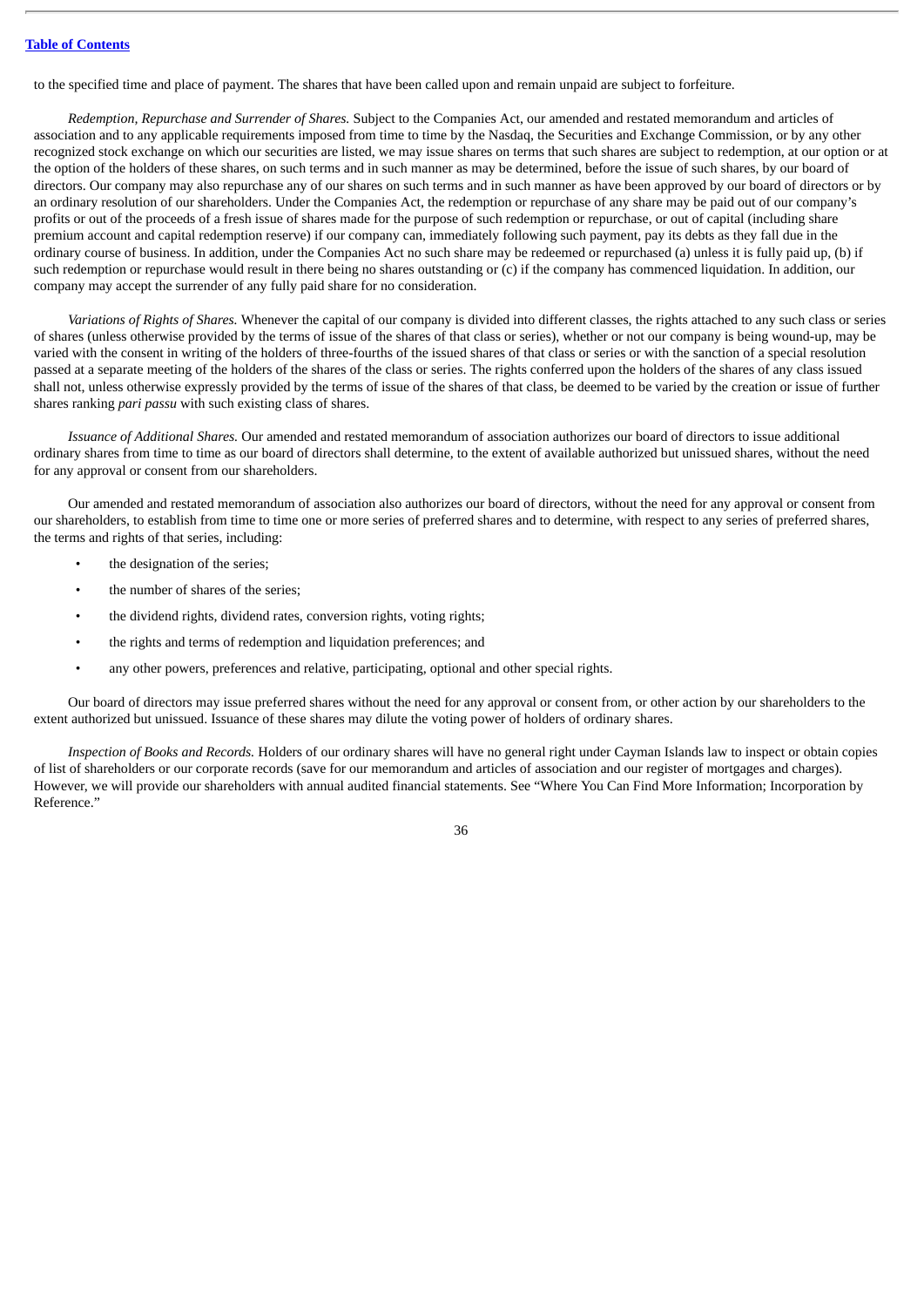*Anti-Takeover Provisions.* Some provisions of our amended and restated memorandum and articles of association may discourage, delay or prevent a change of control of our company or management that shareholders may consider favorable, including provisions that:

- authorize our board of directors to issue preferred shares in one or more series and to designate the price, rights, preferences, privileges and restrictions of such preferred shares without any further vote or action by our shareholders; and
- limit the ability of shareholders to requisition and convene general meetings of shareholders.

However, under Cayman Islands law, our directors may only exercise the rights and powers granted to them under our amended and restated memorandum and articles of association for a proper purpose and for what they believe in good faith to be in the best interests of our company.

*Exempted Company.* We are an exempted company with limited liability incorporated under the Companies Act. The Companies Act distinguishes between ordinary resident companies and exempted companies. Any company that is registered in the Cayman Islands but conducts business mainly outside of the Cayman Islands may apply to be registered as an exempted company. The requirements for an exempted company are essentially the same as for an ordinary company except that an exempted company:

- does not have to file an annual return of its shareholders with the Registrar of Companies;
- is not required to open its register of members for inspection;
- does not have to hold an annual general meeting;
- may issue negotiable or bearer shares or shares with no par value;
- may obtain an undertaking against the imposition of any future taxation (such undertakings are usually given for 20 years in the first instance);
- may register by way of continuation in another jurisdiction and be deregistered in the Cayman Islands;
- may register as a limited duration company; and
- may register as a segregated portfolio company.

"Limited liability" means that the liability of each shareholder is limited to the amount unpaid by the shareholder on the shares of the company (except in exceptional circumstances, such as involving fraud, the establishment of an agency relationship or an illegal or improper purpose or other circumstances in which a court may be prepared to pierce or lift the corporate veil).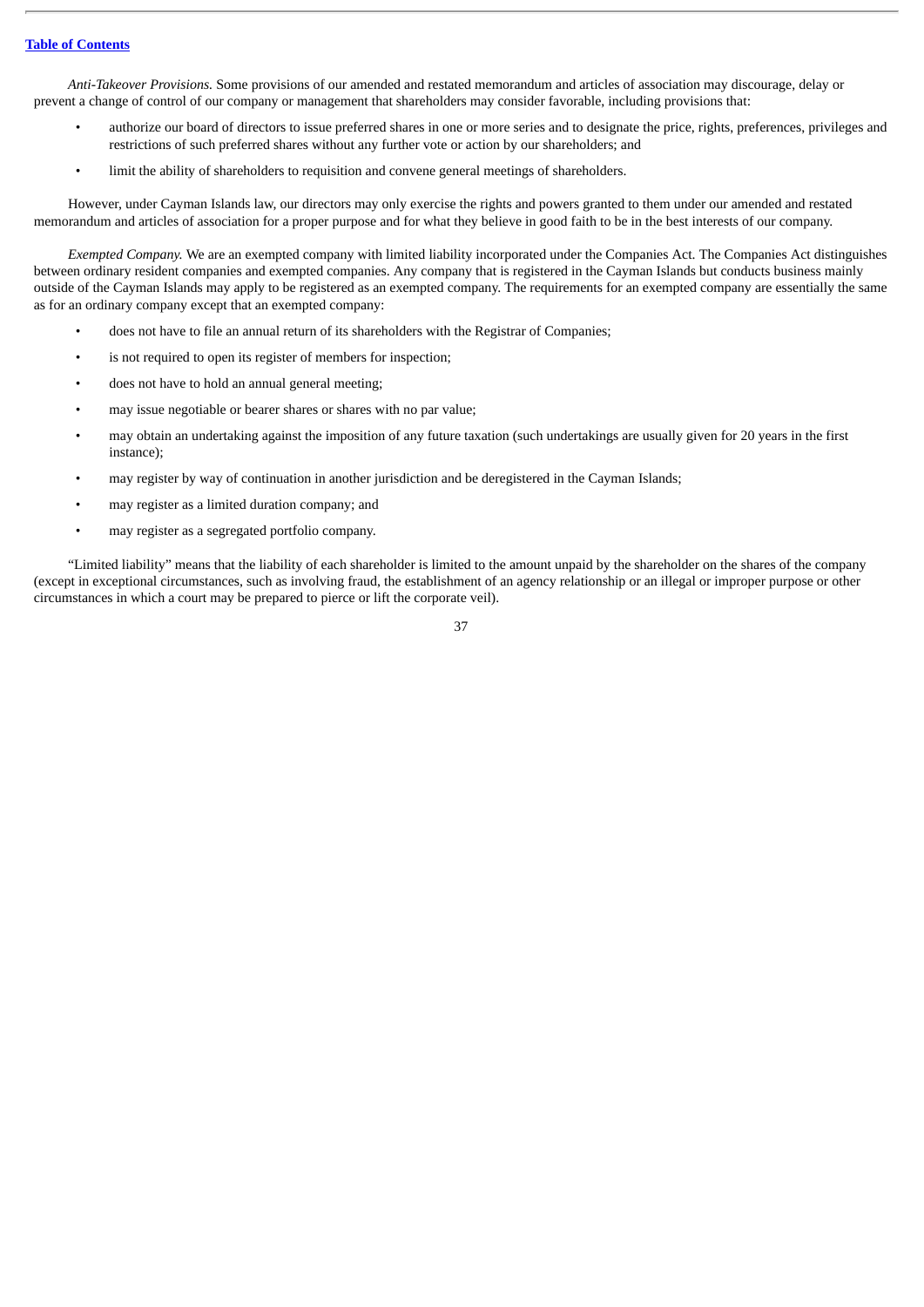# **DESCRIPTION OF AMERICAN DEPOSITARY SHARES**

### **American Depositary Shares**

The Bank of New York Mellon, as depositary, will register and deliver American Depositary Shares, also referred to as ADSs. Each ADS will represent five ordinary shares (or a right to receive five ordinary shares) deposited with The Hongkong and Shanghai Banking Corporation Limited, as custodian for the depositary in Hong Kong. Each ADS will also represent any other securities, cash or other property that may be held by the depositary. The deposited shares together with any other securities, cash or other property held by the depositary are referred to as the deposited securities. The depositary's office at which the ADSs will be administered and its principal executive office are located at 240 Greenwich Street, New York, New York 10286.

You may hold ADSs either (A) directly (i) by having an American Depositary Receipt, also referred to as an ADR, which is a certificate evidencing a specific number of ADSs, registered in your name, or (ii) by having uncertificated ADSs registered in your name, or (B) indirectly by holding a security entitlement in ADSs through your broker or other financial institution that is a direct or indirect participant in The Depository Trust Company, also called DTC. If you hold ADSs directly, you are a registered ADS holder, also referred to as an ADS holder. This description assumes you are an ADS holder. If you hold the ADSs indirectly, you must rely on the procedures of your broker or other financial institution to assert the rights of ADS holders described in this section. You should consult with your broker or financial institution to find out what those procedures are.

Registered holders of uncertificated ADSs will receive statements from the depositary confirming their holdings.

As an ADS holder, we will not treat you as one of our shareholders and you will not have shareholder rights. Cayman Islands law governs shareholder rights. The depositary will be the holder of the shares underlying your ADSs. As a registered holder of ADSs, you will have ADS holder rights. A deposit agreement among us, the depositary, ADS holders and all other persons indirectly or beneficially holding ADSs sets out ADS holder rights as well as the rights and obligations of the depositary. New York law governs the deposit agreement and the ADSs.

The following is a summary of the material provisions of the deposit agreement. For more complete information, you should read the entire deposit agreement and the form of ADR.

#### **Dividends and Other Distributions**

### *How will you receive dividends and other distributions on the shares?*

The depositary has agreed to pay or distribute to ADS holders the cash dividends or other distributions it or the custodian receives on shares or other deposited securities, upon payment or deduction of its fees and expenses. You will receive these distributions in proportion to the number of shares your ADSs represent.

• *Cash*. The depositary will convert any cash dividend or other cash distribution we pay on the shares into U.S. dollars, if it can do so on a reasonable basis and can transfer the U.S. dollars to the United States. If that is not possible or if any government approval is needed and cannot be obtained, the deposit agreement allows the depositary to distribute the foreign currency only to those ADS holders to whom it is possible to do so. It will hold the foreign currency it cannot convert for the account of the ADS holders who have not been paid. It will not invest the foreign currency and it will not be liable for any interest.

Before making a distribution, any withholding taxes, or other governmental charges that must be paid will be deducted. The depositary will distribute only whole U.S. dollars and cents and will round fractional cents to the nearest whole cent. If the exchange rates fluctuate during a time when the depositary cannot convert the foreign currency, you may lose some of the value of the distribution.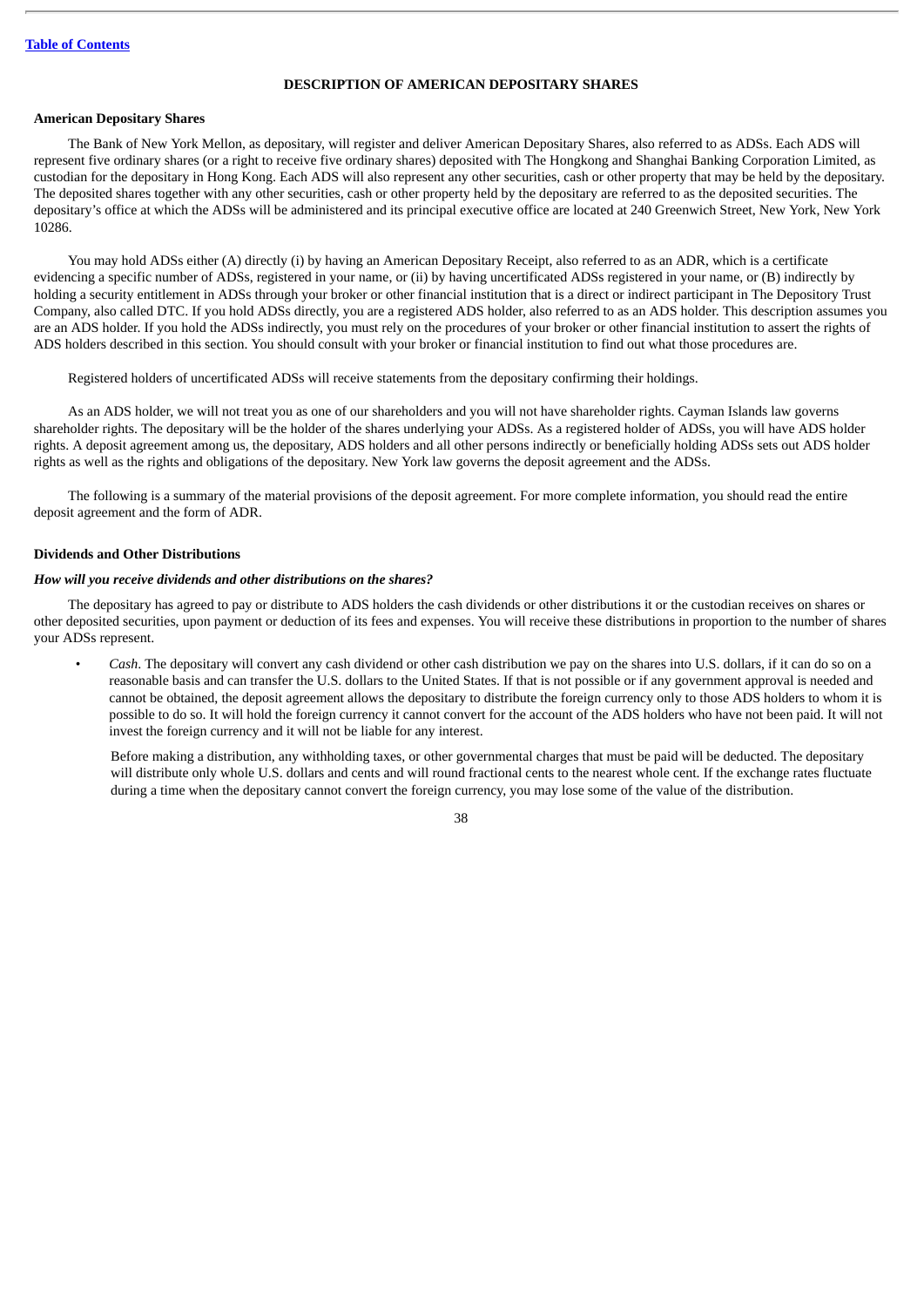- *Shares*. The depositary may distribute additional ADSs representing any shares we distribute as a dividend or free distribution. The depositary will only distribute whole ADSs. It will sell shares which would require it to deliver a fraction of an ADS (or ADSs representing those shares) and distribute the net proceeds in the same way as it does with cash. If the depositary does not distribute additional ADSs, the outstanding ADSs will also represent the new shares. The depositary may sell a portion of the distributed shares (or ADSs representing those shares) sufficient to pay its fees and expenses in connection with that distribution.
- *Rights to purchase additional shares*. If we offer holders of our securities any rights to subscribe for additional shares or any other rights, the depositary may (i) exercise those rights on behalf of ADS holders, (ii) distribute those rights to ADS holders or (iii) sell those rights and distribute the net proceeds to ADS holders, in each case after deduction or upon payment of its fees and expenses. To the extent the depositary does not do any of those things, it will allow the rights to lapse. In that case, you will receive no value for them. The depositary will exercise or distribute rights only if we ask it to and provide satisfactory assurances to the depositary that it is legal to do so. If the depositary will exercise rights, it will purchase the securities to which the rights relate and distribute those securities or, in the case of shares, new ADSs representing the new shares, to subscribing ADS holders, but only if ADS holders have paid the exercise price to the depositary. U.S. securities laws may restrict the ability of the depositary to distribute rights or ADSs or other securities issued on exercise of rights to all or certain ADS holders, and the securities distributed may be subject to restrictions on transfer.
- *Other Distributions*. The depositary will send to ADS holders anything else we distribute on deposited securities by any means it thinks is legal, fair and practical. If it cannot make the distribution in that way, the depositary has a choice. It may decide to sell what we distributed and distribute the net proceeds, in the same way as it does with cash. Or, it may decide to hold what we distributed, in which case ADSs will also represent the newly distributed property. However, the depositary is not required to distribute any securities (other than ADSs) to ADS holders unless it receives satisfactory evidence from us that it is legal to make that distribution. The depositary may sell a portion of the distributed securities or property sufficient to pay its fees and expenses in connection with that distribution. U.S. securities laws may restrict the ability of the depositary to distribute securities to all or certain ADS holders, and the securities distributed may be subject to restrictions on transfer.

The depositary is not responsible if it decides that it is unlawful or impractical to make a distribution available to any ADS holders. We have no obligation to register ADSs, shares, rights or other securities under the Securities Act. We also have no obligation to take any other action to permit the distribution of ADSs, shares, rights or anything else to ADS holders. This means that you may not receive the distributions we make on our shares or any value for them if it is illegal or impractical for us to make them available to you.

#### **Deposit, Withdrawal and Cancellation**

### *How are ADSs issued?*

The depositary will deliver ADSs if you or your broker deposits shares or evidence of rights to receive shares with the custodian. Upon payment of its fees and expenses and of any taxes or charges, such as stamp taxes or stock transfer taxes or fees, the depositary will register the appropriate number of ADSs in the names you request and will deliver the ADSs to or upon the order of the person or persons that made the deposit.

#### *How can ADS holders withdraw the deposited securities?*

You may surrender your ADSs to the depositary for the purpose of withdrawal. Upon payment of its fees and expenses and of any taxes or charges, such as stamp taxes or stock transfer taxes or fees, the depositary will deliver the shares and any other deposited securities underlying the ADSs to the ADS holder or a person the ADS holder designates at the office of the custodian. Or, at your request, risk and expense, the depositary will deliver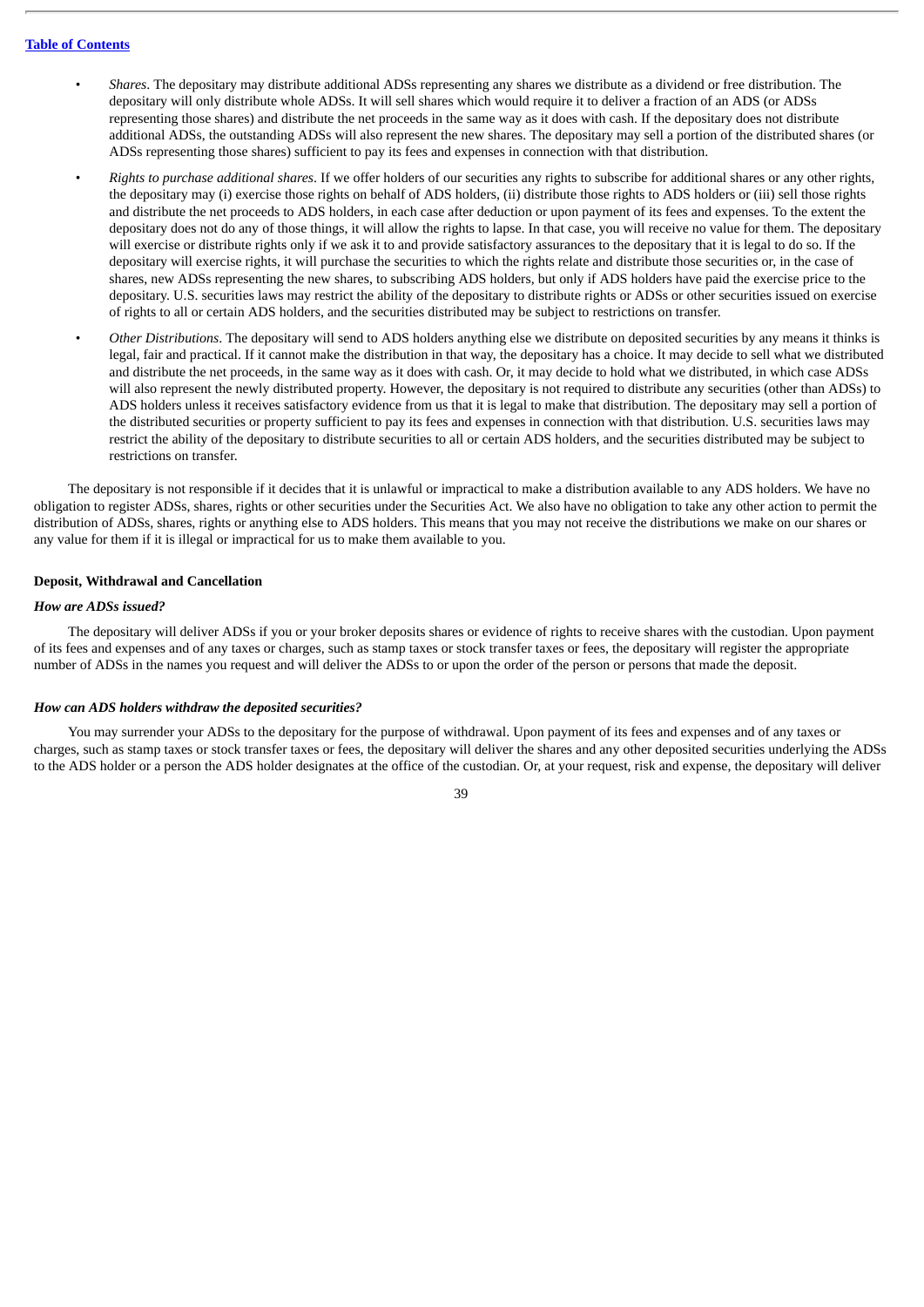the deposited securities at its office, if feasible. However, the depositary is not required to accept surrender of ADSs to the extent it would require delivery of a fraction of a deposited share or other security. The depositary may charge you a fee and its expenses for instructing the custodian regarding delivery of deposited securities.

### *How do ADS holders interchange between certificated ADSs and uncertificated ADSs?*

You may surrender your ADR to the depositary for the purpose of exchanging your ADR for uncertificated ADSs. The depositary will cancel that ADR and will send to the ADS holder a statement confirming that the ADS holder is the registered holder of uncertificated ADSs. Upon receipt by the depositary of a proper instruction from a registered holder of uncertificated ADSs requesting the exchange of uncertificated ADSs for certificated ADSs, the depositary will execute and deliver to the ADS holder an ADR evidencing those ADSs.

### **Voting Rights**

#### *How do you vote?*

ADS holders may instruct the depositary how to vote the number of deposited shares their ADSs represent. If we request the depositary to solicit your voting instructions (and we are not required to do so), the depositary will notify you of a shareholders' meeting and send or make voting materials available to you. Those materials will describe the matters to be voted on and explain how ADS holders may instruct the depositary how to vote. For instructions to be valid, they must reach the depositary by a date set by the depositary. The depositary will try, as far as practical, subject to the laws of the Cayman Islands and the provisions of our articles of association or similar documents, to vote or to have its agents vote the shares or other deposited securities as instructed by ADS holders. If we do not request the depositary to solicit your voting instructions, you can still send voting instructions, and, in that case, the depositary may try to vote as you instruct, but it is not required to do so.

Except by instructing the depositary as described above, you won't be able to exercise voting rights unless you surrender your ADSs and withdraw the shares. However, you may not know about the meeting enough in advance to withdraw the shares. In any event, the depositary will not exercise any discretion in voting deposited securities and it will only vote or attempt to vote as instructed, or as described in the following sentence. If (i) we ask the depositary to solicit your instructions at least 30 days before the meeting date, (ii) the depositary does not receive voting instructions from you by the specified date and (iii) we confirm to the depositary that:

- we wish to receive a proxy to vote uninstructed shares;
- we reasonably do not know of any substantial shareholder opposition to a particular question; and
- the particular question is not materially adverse to the interests of shareholders,

the depositary will consider you to have authorized and directed it to give, and it will give, a discretionary proxy to a person designated by us to vote the number of deposited securities represented by your ADSs as to that question.

We cannot assure you that you will receive the voting materials in time to ensure that you can instruct the depositary to vote your shares. In addition, the depositary and its agents are not responsible for failing to carry out voting instructions or for the manner of carrying out voting instructions. This means that you may not be able to exercise voting rights and there may be nothing you can do if your shares are not voted as you requested.

In order to give you a reasonable opportunity to instruct the depositary as to the exercise of voting rights relating to Deposited Securities, if we request the depositary to act, we agree to give the depositary notice of any such meeting and details concerning the matters to be voted upon at least 30 days in advance of the meeting date.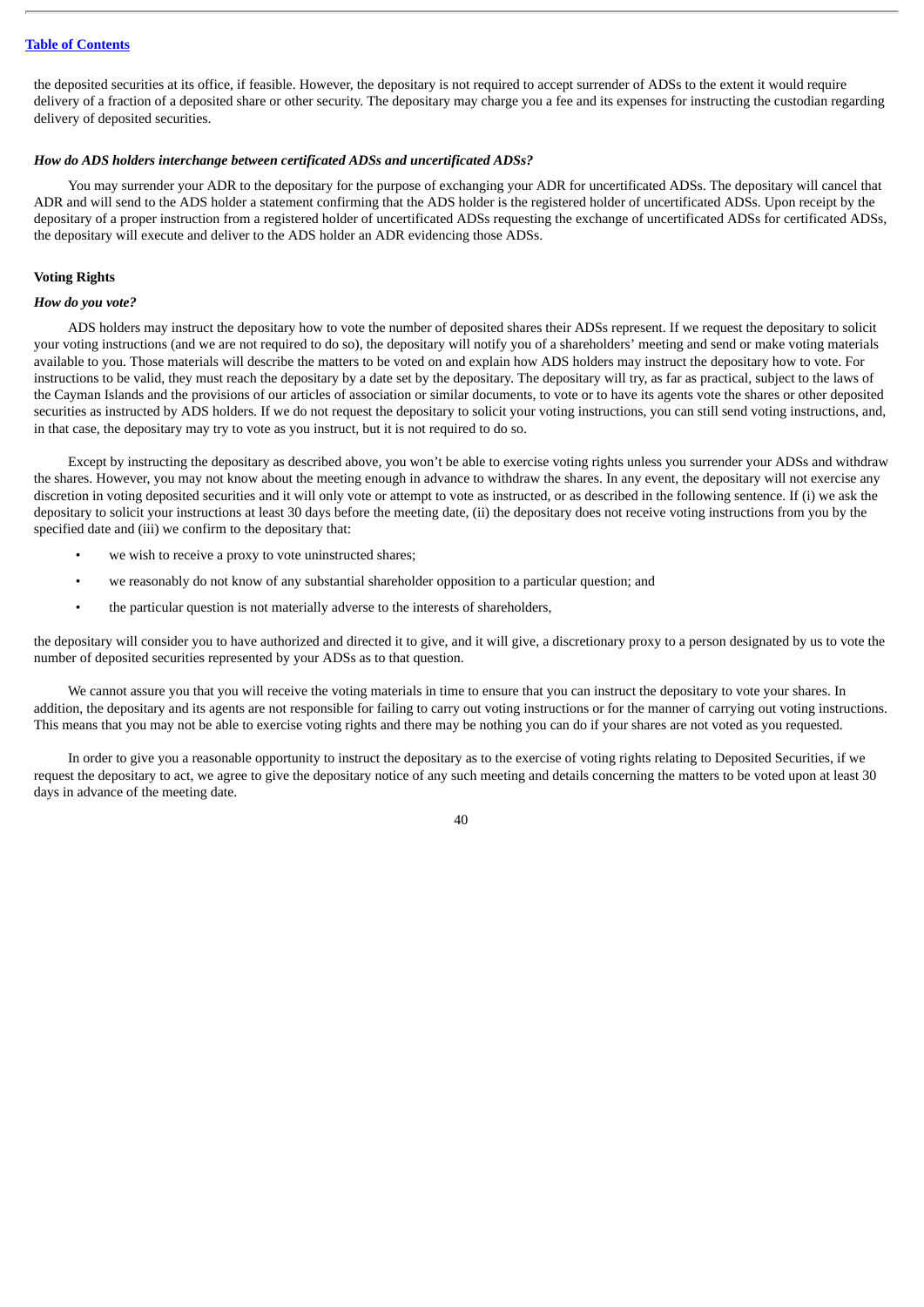#### **Fees and Expenses**

An ADS holder will be required to pay the following service fees to the depositary bank and certain taxes and governmental charges (in addition to any applicable fees, expenses, taxes and other governmental charges payable on the deposited securities represented by any of the ADSs):

| Persons depositing or withdrawing shares or ADS<br>holders must pay:                                                                                                                       | For                                                                                                                                                    |
|--------------------------------------------------------------------------------------------------------------------------------------------------------------------------------------------|--------------------------------------------------------------------------------------------------------------------------------------------------------|
| \$5.00 (or less) per 100 ADSs (or portion of 100 ADSs)                                                                                                                                     | Issuance of ADSs, including issuances resulting from a distribution of<br>shares or rights or other property                                           |
|                                                                                                                                                                                            | Cancellation of ADSs for the purpose of withdrawal, including if the<br>deposit agreement terminates                                                   |
| \$0.05 (or less) per ADS                                                                                                                                                                   | Any cash distribution to ADS holders                                                                                                                   |
| A fee equivalent to the fee that would be payable if securities distributed to<br>you had been shares and the shares had been deposited for issuance of ADSs                               | Distribution of securities distributed to holders of deposited securities<br>(including rights) that are distributed by the depositary to ADS holders  |
| \$0.05 (or less) per ADS per calendar year                                                                                                                                                 | Depositary services                                                                                                                                    |
| Registration or transfer fees                                                                                                                                                              | Transfer and registration of shares on our share register to or from the<br>name of the depositary or its agent when you deposit or withdraw<br>shares |
| Expenses of the depositary                                                                                                                                                                 | Cable (including SWIFT) and facsimile transmissions (when expressly<br>provided in the deposit agreement)                                              |
|                                                                                                                                                                                            | Converting foreign currency to U.S. dollars                                                                                                            |
| Taxes and other governmental charges the depositary or the custodian has to<br>pay on any ADSs or shares underlying ADSs, such as stock transfer taxes,<br>stamp duty or withholding taxes | As necessary                                                                                                                                           |
| Any charges incurred by the depositary or its agents for servicing the<br>deposited securities                                                                                             | As necessary                                                                                                                                           |

The depositary collects its fees for delivery and surrender of ADSs directly from investors depositing shares or surrendering ADSs for the purpose of withdrawal or from intermediaries acting for them. The depositary collects fees for making distributions to investors by deducting those fees from the amounts distributed or by selling a portion of distributable property to pay the fees. The depositary may collect its annual fee for depositary services by deduction from cash distributions or by directly billing investors or by charging the book-entry system accounts of participants acting for them. The depositary may collect any of its fees by deduction from any cash distribution payable (or by selling a portion of securities or other property distributable) to ADS holders that are obligated to pay those fees. The depositary may generally refuse to provide fee-attracting services until its fees for those services are paid.

From time to time, the depositary may make payments to us to reimburse us for costs and expenses generally arising out of establishment and maintenance of the ADS program, waive fees and expenses for services provided to us by the depositary or share revenue from the fees collected from ADS holders. In performing its duties under the deposit agreement, the depositary may use brokers, dealers, foreign currency dealers or other service providers that are owned by or affiliated with the depositary and that may earn or share fees, spreads or commissions.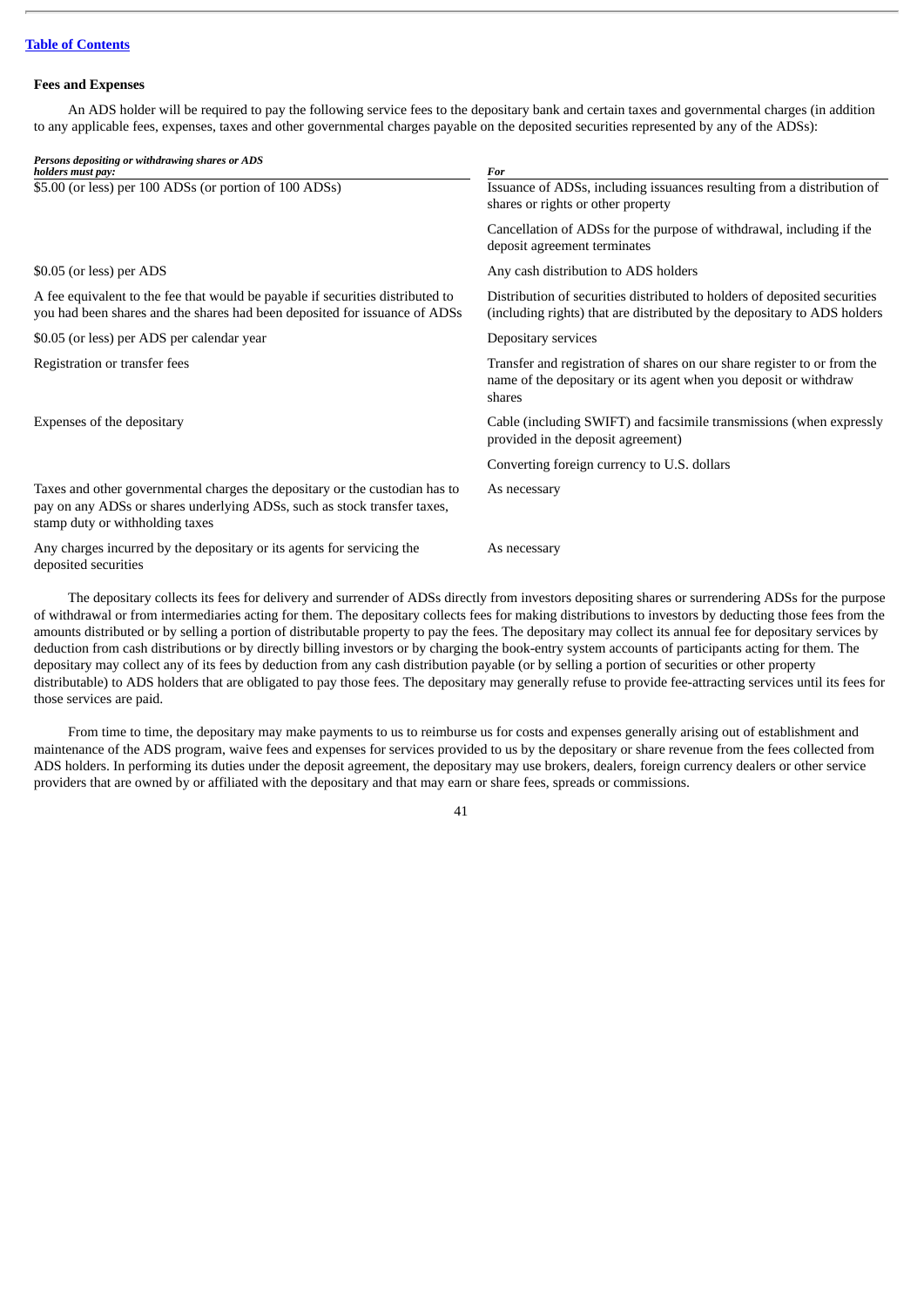The depositary may convert currency itself or through any of its affiliates, or the custodian or we may convert currency and pay U.S. dollars to the depositary. Where the depositary converts currency itself or through any of its affiliates, the depositary acts as principal for its own account and not as agent, advisor, broker or fiduciary on behalf of any other person and earns revenue, including, without limitation, transaction spreads, that it will retain for its own account. The revenue is based on, among other things, the difference between the exchange rate assigned to the currency conversion made under the deposit agreement and the rate that the depositary or its affiliate receives when buying or selling foreign currency for its own account. The depositary makes no representation that the exchange rate used or obtained by it or its affiliate in any currency conversion under the deposit agreement will be the most favorable rate that could be obtained at the time or that the method by which that rate will be determined will be the most favorable to ADS holders, subject to the depositary's obligation to act without negligence or bad faith. The methodology used to determine exchange rates used in currency conversions made by the depositary is available upon request. Where the custodian converts currency, the custodian has no obligation to obtain the most favorable rate that could be obtained at the time or to ensure that the method by which that rate will be determined will be the most favorable to ADS holders, and the depositary makes no representation that the rate is the most favorable rate and will not be liable for any direct or indirect losses associated with the rate. In certain instances, the depositary may receive dividends or other distributions from us in U.S. dollars that represent the proceeds of a conversion of foreign currency or translation from foreign currency at a rate that was obtained or determined by us and, in such cases, the depositary will not engage in, or be responsible for, any foreign currency transactions and neither it nor we make any representation that the rate obtained or determined by us is the most favorable rate and neither it nor we will be liable for any direct or indirect losses associated with the rate.

#### **Payment of Taxes**

You will be responsible for any taxes or other governmental charges payable on your ADSs or on the deposited securities represented by any of your ADSs. The depositary may refuse to register any transfer of your ADSs or allow you to withdraw the deposited securities represented by your ADSs until those taxes or other charges are paid. It may apply payments owed to you or sell deposited securities represented by your ADSs to pay any taxes owed and you will remain liable for any deficiency. If the depositary sells deposited securities, it will, if appropriate, reduce the number of ADSs to reflect the sale and pay to ADS holders any proceeds, or send to ADS holders any property, remaining after it has paid the taxes.

#### **Tender and Exchange Offers; Redemption, Replacement or Cancellation of Deposited Securities**

The depositary will not tender deposited securities in any voluntary tender or exchange offer unless instructed to do so by an ADS holder surrendering ADSs and subject to any conditions or procedures the depositary may establish.

If deposited securities are redeemed for cash in a transaction that is mandatory for the depositary as a holder of deposited securities, the depositary will call for surrender of a corresponding number of ADSs and distribute the net redemption money to the holders of called ADSs upon surrender of those ADSs.

If there is any change in the deposited securities such as a sub-division, combination or other reclassification, or any merger, consolidation, recapitalization or reorganization affecting the issuer of deposited securities in which the depositary receives new securities in exchange for or in lieu of the old deposited securities, the depositary will hold those replacement securities as deposited securities under the deposit agreement. However, if the depositary decides it would not be lawful and practical to hold the replacement securities because those securities could not be distributed to ADS holders or for any other reason, the depositary may instead sell the replacement securities and distribute the net proceeds upon surrender of the ADSs.

If there is a replacement of the deposited securities and the depositary will continue to hold the replacement securities, the depositary may distribute new ADSs representing the new deposited securities or ask you to surrender your outstanding ADRs in exchange for new ADRs identifying the new deposited securities.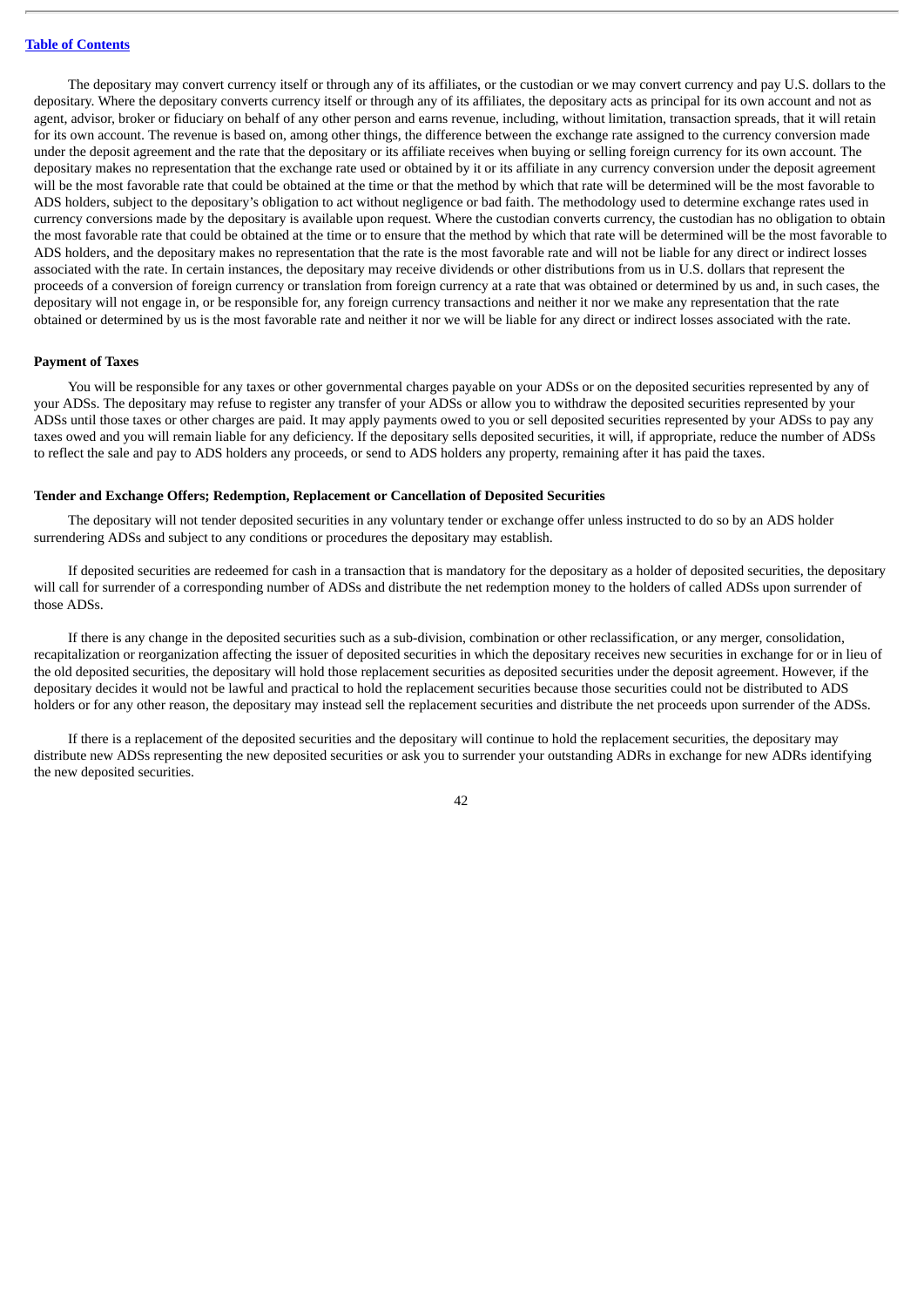If there are no deposited securities underlying ADSs, including if the deposited securities are cancelled, or if the deposited securities underlying ADSs have become apparently worthless, the depositary may call for surrender of those ADSs or cancel those ADSs upon notice to the ADS holders.

## **Amendment and Termination**

#### *How may the deposit agreement be amended?*

We may agree with the depositary to amend the deposit agreement and the ADRs without your consent for any reason. If an amendment adds or increases fees or charges, except for taxes and other governmental charges or expenses of the depositary for registration fees, facsimile costs, delivery charges or similar items, or prejudices a substantial right of ADS holders, it will not become effective for outstanding ADSs until 30 days after the depositary notifies ADS holders of the amendment. At the time an amendment becomes effective, you are considered, by continuing to hold your ADSs, to agree to the amendment and to be bound by the ADRs and the deposit agreement as amended.

#### *How may the deposit agreement be terminated?*

The depositary will initiate termination of the deposit agreement if we instruct it to do so. The depositary may initiate termination of the deposit agreement if

- 60 days have passed since the depositary told us it wants to resign but a successor depositary has not been appointed and accepted its appointment;
- we delist the ADSs from an exchange in the United States on which they were listed and do not list the ADSs on another exchange in the United States or make arrangements for trading of ADSs on the U.S. over-the-counter market;
- we delist our shares from an exchange outside the United States on which they were listed and do not list the shares on another exchange outside the United States;
- the depositary has reason to believe the ADSs have become, or will become, ineligible for registration on Form F-6 under the Securities Act of 1933;
- we appear to be insolvent or enter insolvency proceedings;
- all or substantially all the value of the deposited securities has been distributed either in cash or in the form of securities;
- there are no deposited securities underlying the ADSs or the underlying deposited securities have become apparently worthless; or
- there has been a replacement of deposited securities.

If the deposit agreement will terminate, the depositary will notify ADS holders at least 90 days before the termination date. At any time after the termination date, the depositary may sell the deposited securities. After that, the depositary will hold the money it received on the sale, as well as any other cash it is holding under the deposit agreement, unsegregated and without liability for interest, for the pro rata benefit of the ADS holders that have not surrendered their ADSs. Normally, the depositary will sell as soon as practicable after the termination date.

After the termination date and before the depositary sells, ADS holders can still surrender their ADSs and receive delivery of deposited securities, except that the depositary may refuse to accept a surrender for the purpose of withdrawing deposited securities or reverse previously accepted surrenders of that kind that have not settled if it would interfere with the selling process. The depositary may refuse to accept a surrender for the purpose of withdrawing sale proceeds until all the deposited securities have been sold. The depositary will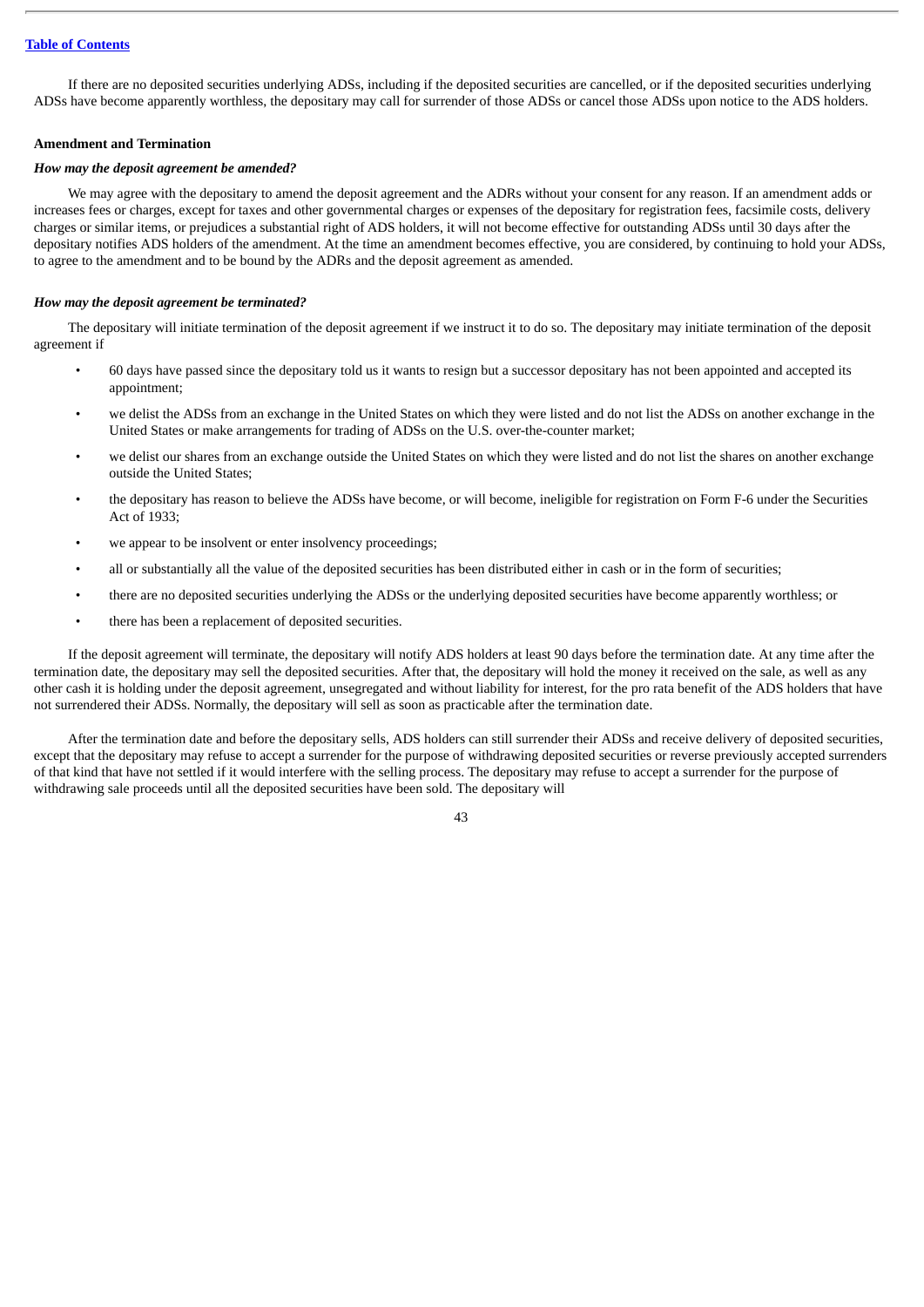continue to collect distributions on deposited securities, but, after the termination date, the depositary is not required to register any transfer of ADSs or distribute any dividends or other distributions on deposited securities to the ADSs holder (until they surrender their ADSs) or give any notices or perform any other duties under the deposit agreement except as described in this paragraph.

## **Limitations on Obligations and Liability**

## *Limits on our Obligations and the Obligations of the Depositary; Limits on Liability to Holders of ADSs*

The deposit agreement expressly limits our obligations and the obligations of the depositary. It also limits our liability and the liability of the depositary. We and the depositary:

- are only obligated to take the actions specifically set forth in the deposit agreement without negligence or bad faith, and the depositary will not be a fiduciary or have any fiduciary duty to holders of ADSs;
- are not liable if we are or it is prevented or delayed by law or by events or circumstances beyond our or its ability to prevent or counteract with reasonable care or effort from performing our or its obligations under the deposit agreement;
- are not liable if we or it exercises discretion permitted under the deposit agreement;
- are not liable for the inability of any holder of ADSs to benefit from any distribution on deposited securities that is not made available to holders of ADSs under the terms of the deposit agreement, or for any special, consequential or punitive damages for any breach of the terms of the deposit agreement;
- have no obligation to become involved in a lawsuit or other proceeding related to the ADSs or the deposit agreement on your behalf or on behalf of any other person;
- may rely upon any documents we believe or it believes in good faith to be genuine and to have been signed or presented by the proper person;
- are not liable for the acts or omissions of any securities depository, clearing agency or settlement system; and
- the depositary has no duty to make any determination or provide any information as to our tax status, or any liability for any tax consequences that may be incurred by ADS holders as a result of owning or holding ADSs or be liable for the inability or failure of an ADS holder to obtain the benefit of a foreign tax credit, reduced rate of withholding or refund of amounts withheld in respect of tax or any other tax benefit.

In the deposit agreement, we and the depositary agree to indemnify each other under certain circumstances.

# **Requirements for Depositary Actions**

Before the depositary will deliver or register a transfer of ADSs, make a distribution on ADSs, or permit withdrawal of shares, the depositary may require:

- payment of stock transfer or other taxes or other governmental charges and transfer or registration fees charged by third parties for the transfer of any shares or other deposited securities;
- satisfactory proof of the identity and genuineness of any signature or other information it deems necessary; and
- compliance with regulations it may establish, from time to time, consistent with the deposit agreement, including presentation of transfer documents.

The depositary may refuse to deliver ADSs or register transfers of ADSs when the transfer books of the depositary or our transfer books are closed or at any time if the depositary or we think it advisable to do so.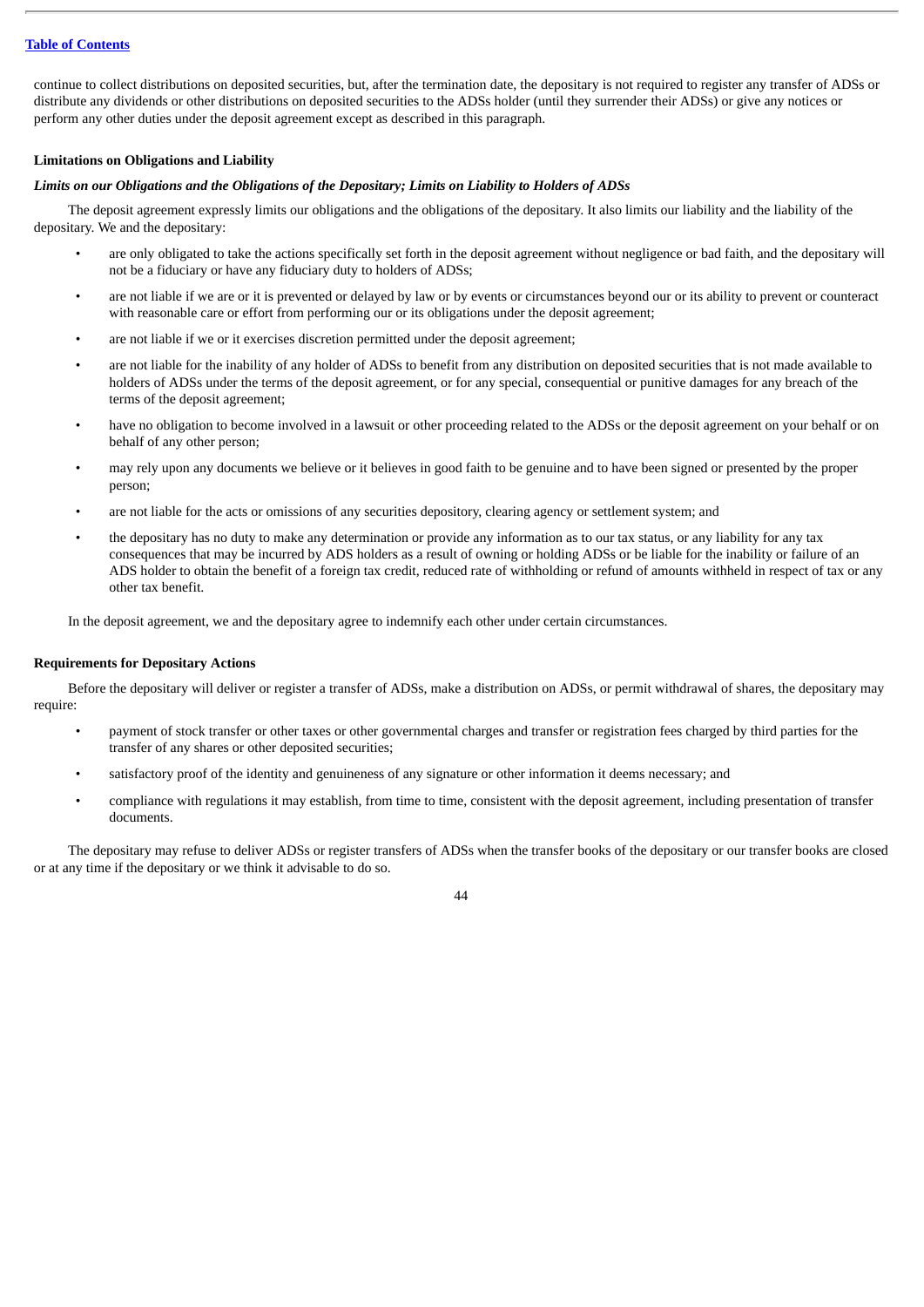#### **Your Right to Receive the Shares Underlying your ADSs**

ADS holders have the right to cancel their ADSs and withdraw the underlying shares at any time except:

- when temporary delays arise because: (i) the depositary has closed its transfer books or we have closed our transfer books; (ii) the transfer of shares is blocked to permit voting at a shareholders' meeting; or (iii) we are paying a dividend on our shares;
- when you owe money to pay fees, taxes and similar charges; or
- when it is necessary to prohibit withdrawals in order to comply with any laws or governmental regulations that apply to ADSs or to the withdrawal of shares or other deposited securities.

This right of withdrawal may not be limited by any other provision of the deposit agreement.

### **Direct Registration System**

In the deposit agreement, all parties to the deposit agreement acknowledge that the Direct Registration System, also referred to as DRS, and Profile Modification System, also referred to as Profile, will apply to the ADSs. DRS is a system administered by DTC that facilitates interchange between registered holding of uncertificated ADSs and holding of security entitlements in ADSs through DTC and a DTC participant. Profile is a feature of DRS that allows a DTC participant, claiming to act on behalf of a registered holder of uncertificated ADSs, to direct the depositary to register a transfer of those ADSs to DTC or its nominee and to deliver those ADSs to the DTC account of that DTC participant without receipt by the depositary of prior authorization from the ADS holder to register that transfer.

In connection with and in accordance with the arrangements and procedures relating to DRS/Profile, the parties to the deposit agreement understand that the depositary will not determine whether the DTC participant that is claiming to be acting on behalf of an ADS holder in requesting registration of transfer and delivery as described in the paragraph above has the actual authority to act on behalf of the ADS holder (notwithstanding any requirements under the Uniform Commercial Code). In the deposit agreement, the parties agree that the depositary's reliance on and compliance with instructions received by the depositary through the DRS/Profile system and in accordance with the deposit agreement will not constitute negligence or bad faith on the part of the depositary.

#### **Shareholder communications; inspection of register of holders of ADSs**

The depositary will make available for your inspection at its office all communications that it receives from us as a holder of deposited securities that we make generally available to holders of deposited securities. The depositary will send you copies of those communications or otherwise make those communications available to you if we ask it to. You have a right to inspect the register of holders of ADSs, but not for the purpose of contacting those holders about a matter unrelated to our business or the ADSs.

#### **Jury Trial Waiver**

The deposit agreement provides that, to the extent permitted by law, ADS holders waive the right to a jury trial of any claim they may have against us or the depositary arising out of or relating to our shares, the ADSs or the deposit agreement, including any claim under the U.S. federal securities laws. If we or the depositary opposed a jury trial demand based on the waiver, the court would determine whether the waiver was enforceable in the facts and circumstances of that case in accordance with applicable case law. You will not, by agreeing to the terms of the deposit agreement, be deemed to have waived our or the depositary's compliance with U.S. federal securities laws or the rules and regulations promulgated thereunder.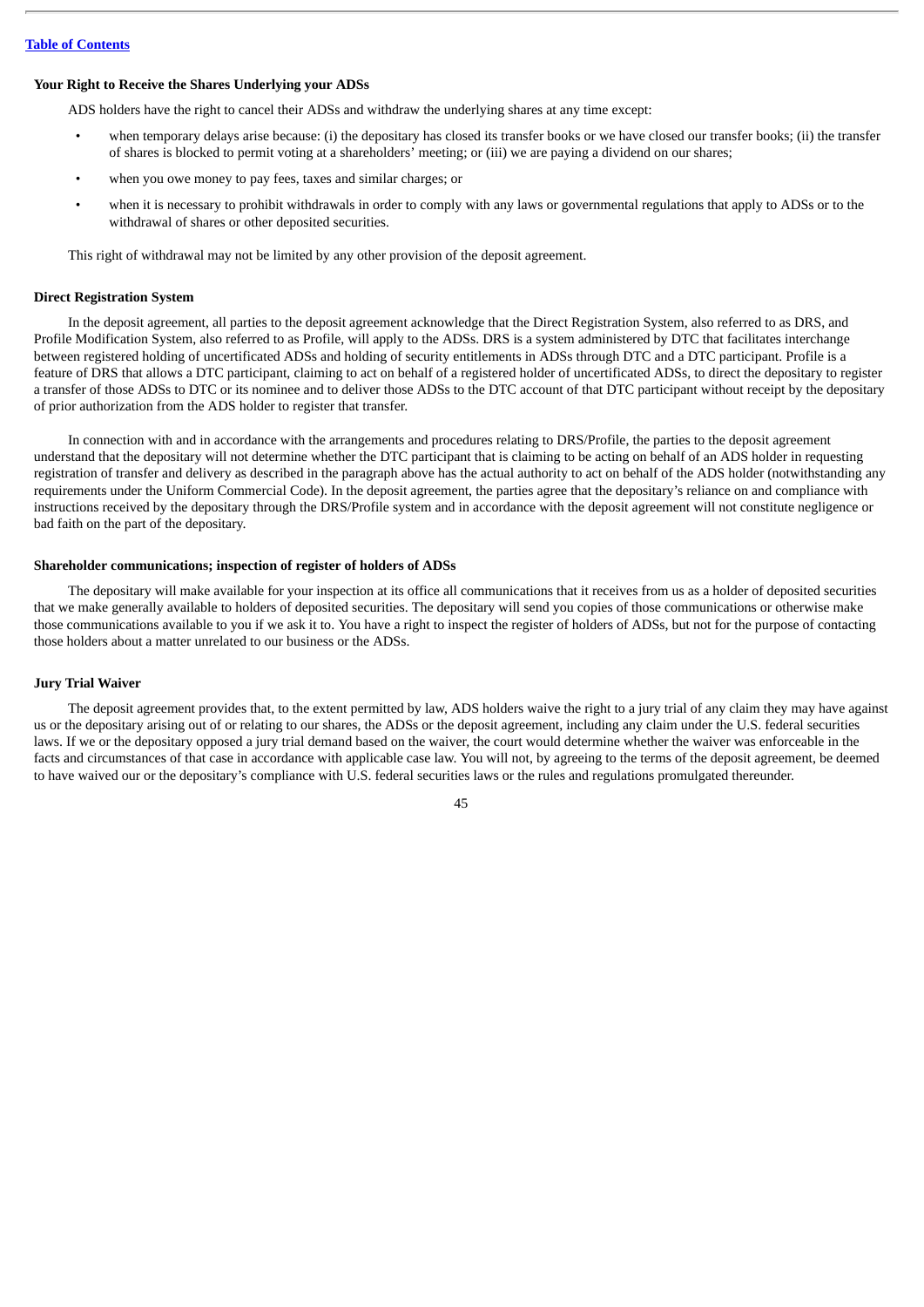# **TAXATION**

Certain tax considerations relating to the purchase, ownership and disposition of any of the securities offered by this prospectus will be set forth in the applicable prospectus supplement relating to the offering of those securities.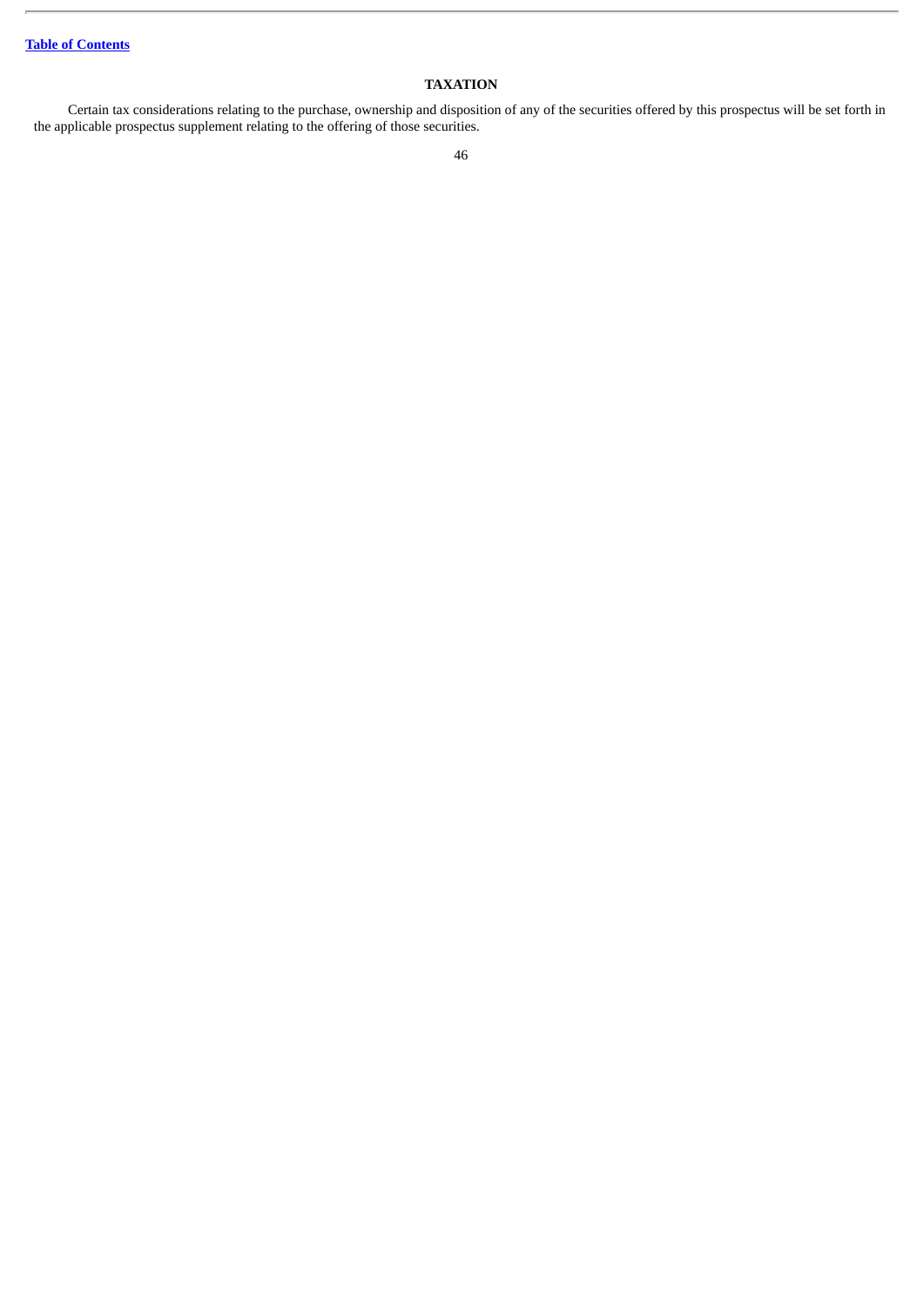# **PLAN OF DISTRIBUTION**

We may sell the securities from time to time pursuant to underwritten public offerings, negotiated transactions, block trades or a combination of these methods or through underwriters or dealers, through agents and/or directly to one or more purchasers. The securities may be distributed from time to time in one or more transactions:

- at a fixed price or prices, which may be changed;
- at market prices prevailing at the time of sale;
- at prices related to such prevailing market prices; or
- at negotiated prices.

Each time that we sell securities covered by this prospectus, we will provide a prospectus supplement or supplements that will describe the method of distribution and set forth the terms and conditions of the offering of such securities, including the offering price of the securities and the proceeds to us, if applicable.

Offers to purchase the securities being offered by this prospectus may be solicited directly. Agents may also be designated to solicit offers to purchase the securities from time to time. Any agent involved in the offer or sale of our securities will be identified in a prospectus supplement.

If a dealer is utilized in the sale of the securities being offered by this prospectus, the securities will be sold to the dealer, as principal. The dealer may then resell the securities to the public at varying prices to be determined by the dealer at the time of resale.

If an underwriter is utilized in the sale of the securities being offered by this prospectus, an underwriting agreement will be executed with the underwriter at the time of sale and the name of any underwriter will be provided in the prospectus supplement that the underwriter will use to make resales of the securities to the public. In connection with the sale of the securities, we or the purchasers of securities for whom the underwriter may act as agent, may compensate the underwriter in the form of underwriting discounts or commissions. The underwriter may sell the securities to or through dealers, and those dealers may receive compensation in the form of discounts, concessions or commissions from the underwriters and/or commissions from the purchasers for which they may act as agent.

Unless otherwise indicated in a prospectus supplement, an agent will be acting on a best efforts basis and a dealer will purchase securities as a principal, and may then resell the securities at varying prices to be determined by the dealer.

Any compensation paid to underwriters, dealers or agents in connection with the offering of the securities, and any discounts, concessions or commissions allowed by underwriters to participating dealers will be provided in the applicable prospectus supplement. Underwriters, dealers and agents participating in the distribution of the securities may be deemed to be underwriters within the meaning of the Securities Act and any discounts and commissions received by them and any profit realized by them on resale of the securities may be deemed to be underwriting discounts and commissions. We may enter into agreements to indemnify underwriters, dealers and agents against civil liabilities, including liabilities under the Securities Act, or to contribute to payments they may be required to make in respect thereof and to reimburse those persons for certain expenses.

To facilitate the offering of securities, certain persons participating in the offering may engage in transactions that stabilize, maintain or otherwise affect the price of the securities. This may include over-allotments or short sales of the securities, which involve the sale by persons participating in the offering of more securities than were sold to them. In these circumstances, these persons would cover such over-allotments or short positions by making purchases in the open market or by exercising their over-allotment option, if any. In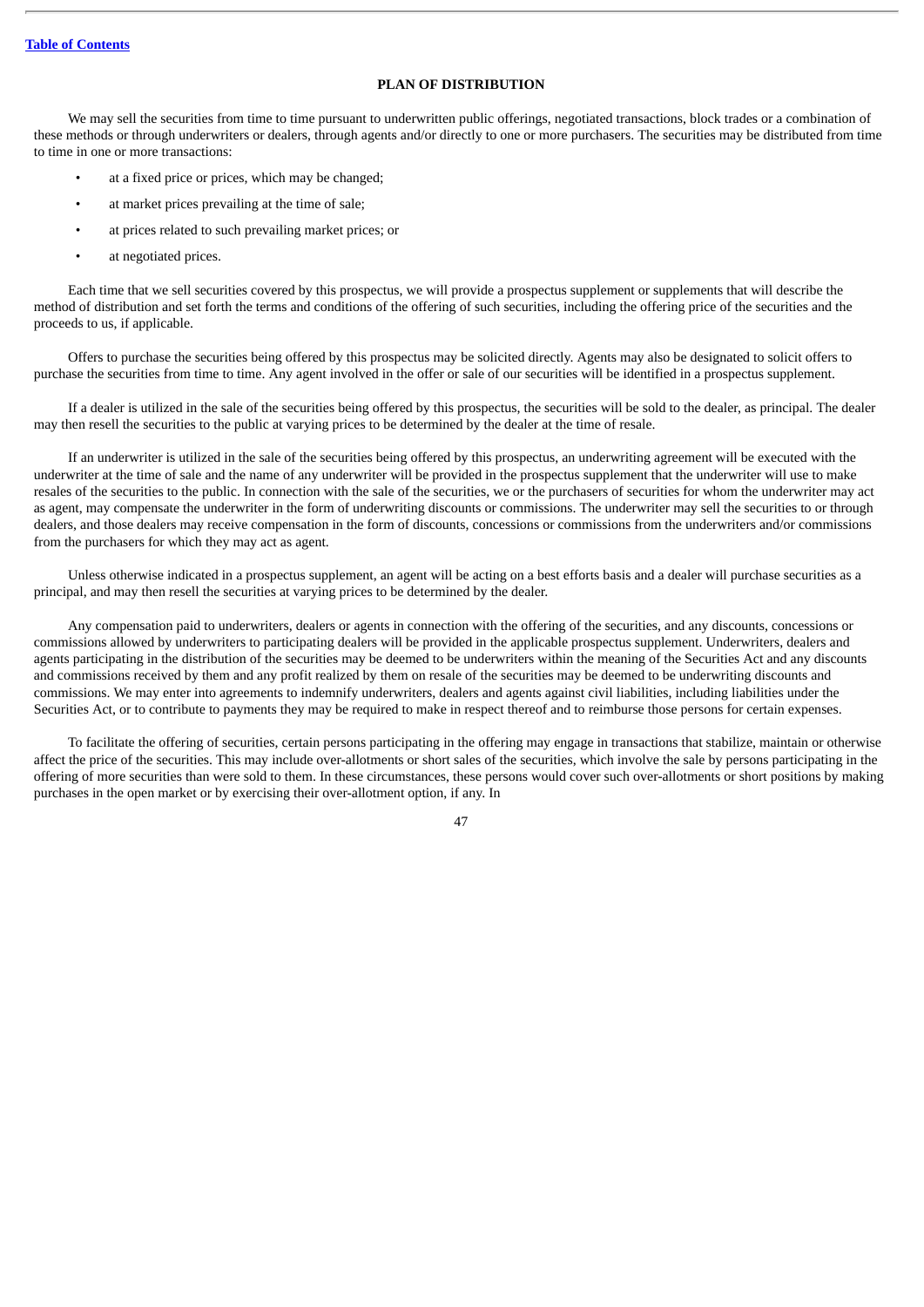addition, these persons may stabilize or maintain the price of the securities by bidding for or purchasing securities in the open market or by imposing penalty bids, whereby selling concessions allowed to dealers participating in the offering may be reclaimed if securities sold by them are repurchased in connection with stabilization transactions. The effect of these transactions may be to stabilize or maintain the market price of the securities at a level above that which might otherwise prevail in the open market. These transactions may be discontinued at any time.

We may engage in at the market offerings into an existing trading market in accordance with Rule 415(a)(4) under the Securities Act. In addition, we may enter into derivative transactions with third parties, or sell securities not covered by this prospectus to third parties in privately negotiated transactions. If the applicable prospectus supplement so indicates, in connection with those derivatives, the third parties may sell securities covered by this prospectus and the applicable prospectus supplement, including in short sale transactions. If so, the third party may use securities pledged by us or borrowed from us or others to settle those sales or to close out any related open borrowings of securities, and may use securities received from us in settlement of those derivatives to close out any related open borrowings of securities. The third party in such sale transactions will be an underwriter and, if not identified in this prospectus, will be named in the applicable prospectus supplement (or a post-effective amendment). In addition, we may otherwise loan or pledge securities to a financial institution or other third party that in turn may sell the securities short using this prospectus and an applicable prospectus supplement. Such financial institution or other third party may transfer its economic short position to investors in our securities or in connection with a concurrent offering of other securities.

The specific terms of any lock-up provisions in respect of any given offering will be described in the applicable prospectus supplement.

The underwriters, dealers and agents may engage in transactions with us, or perform services for us, in the ordinary course of business for which they receive compensation.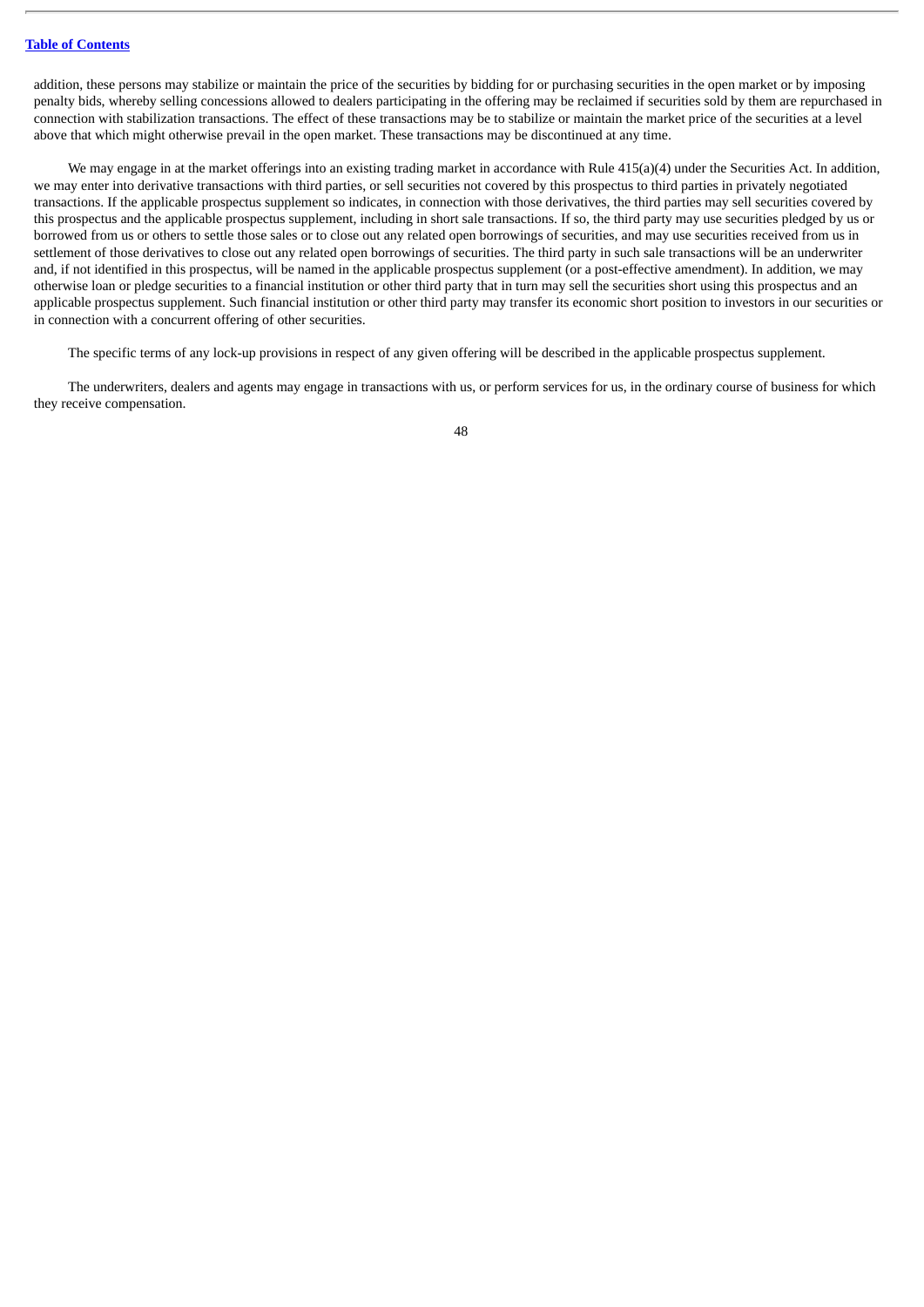# **ENFORCEABILITY OF CIVIL LIABILITIES**

We are incorporated under the laws of the Cayman Islands as an exempted company with limited liability. We are incorporated in the Cayman Islands to take advantage of certain benefits associated with being a Cayman Islands exempted company, such as:

- political and economic stability;
- an effective judicial system;
- tax neutrality;
- the absence of exchange control or currency restrictions; and
- the availability of professional and support services.

However, certain disadvantages accompany incorporation in the Cayman Islands. These disadvantages include but are not limited to:

- the Cayman Islands has a less developed body of securities laws as compared to the United States and these securities laws provide significantly less protection to investors as compared to those of the United States; and
- Cayman Islands companies may not have standing to sue before the federal courts of the United States.

Our constituent documents do not contain provisions requiring that disputes, including those arising under the securities laws of the United States, between us, our officers, directors and shareholders, be arbitrated.

Certain of our directors and officers are nationals or residents of the PRC and jurisdictions other than the United States and most of their assets are located outside the United States. As a result, it may be difficult for a shareholder to effect service of process within the United States upon these individuals, or to bring an action against us or these individuals in the United States, or to enforce against us or them judgments obtained in United States courts, including judgments predicated upon the civil liability provisions of the securities laws of the United States or any state in the United States.

We have appointed Cogency Global Inc., located at 122 East 42nd Street, 18th Floor, New York, NY 10168, as our agent upon whom process may be served in any action brought against us under the securities laws of the United States.

#### **Cayman Islands**

Harney Westwood & Riegels, our counsel as to Cayman Islands law, has advised us that there is uncertainty as to whether the courts of the Cayman Islands would (i) recognize or enforce judgments of U.S. courts obtained against us or our directors or officers (some of whom are located in the PRC) that are predicated upon the civil liability provisions of the federal securities laws of the United States or the securities laws of any state in the United States, or (ii) entertain original actions brought in the Cayman Islands against us or our directors or officers that are predicated upon the federal securities laws of the United States or the securities laws of any state in the United States. See "Risk Factors—Risks Related to Doing Business in China —You may experience difficulties in effecting service of legal process, enforcing foreign judgments or bringing actions in China against us or our management based on foreign laws. It may also be difficult for overseas regulators or you to conduct investigations or collect evidence within China."

Harney Westwood & Riegels has informed us that although there is no statutory enforcement in the Cayman Islands of judgments obtained in the federal or state courts of the United States (and the Cayman Islands are not a party to any treaties for the reciprocal enforcement or recognition of such judgments), the courts of the Cayman Islands would recognize and enforce a final and conclusive judgement in personam obtained in federal or state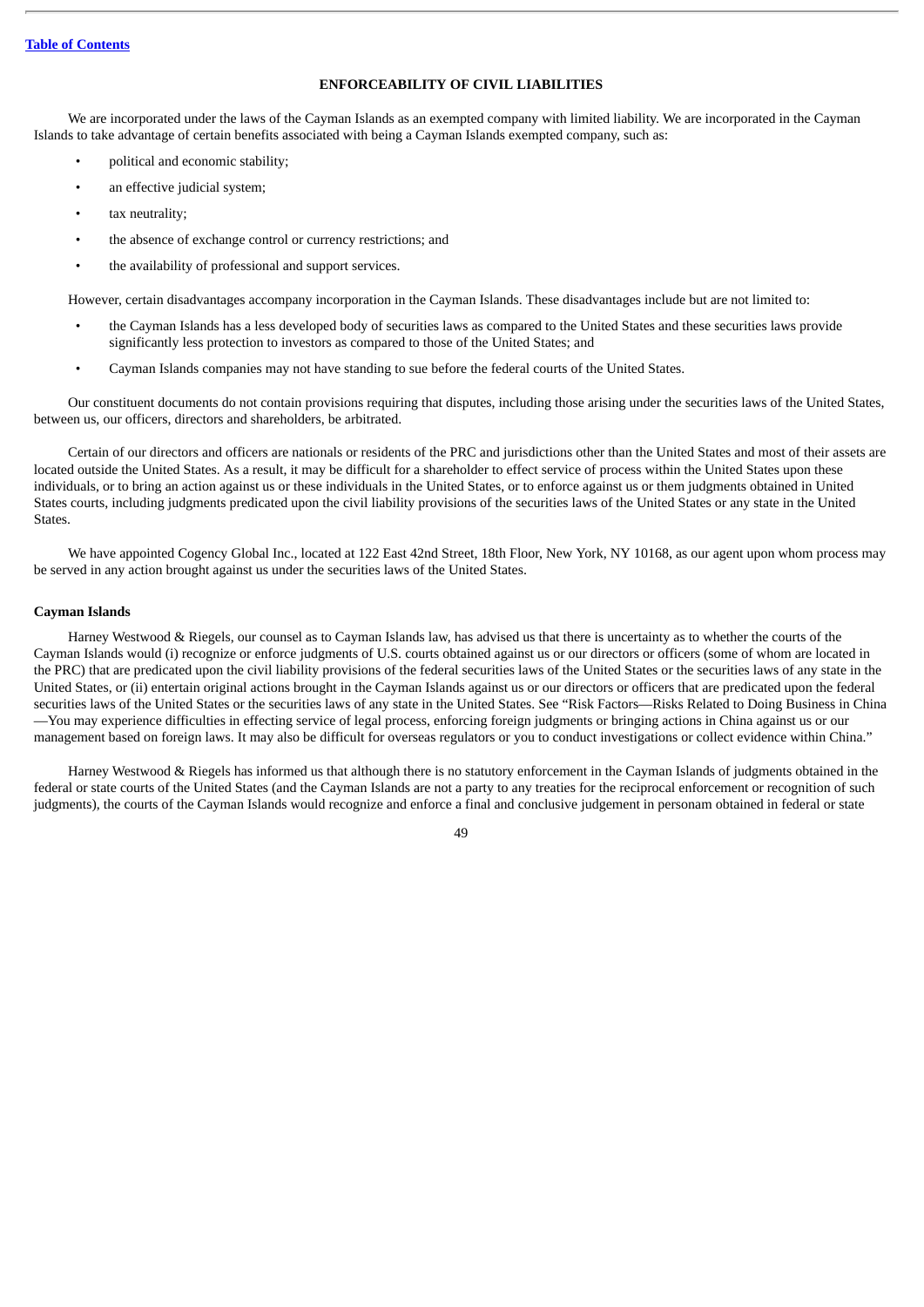courts in the United States under which a sum of money is payable (other than a sum of money payable in respect of multiple damages, taxes or other charges of a like nature, a fine or a penalty or similar fiscal or revenue obligations) or, in certain circumstances, an in personam judgment for non-monetary relief, and would give a judgment based thereon provided that: (a) such courts had proper jurisdiction over the parties subject to such judgment; (b) such courts did not contravene the rules of the natural justice of Cayman Islands; (c) such judgment was not obtained by fraud; (d) such judgment was not obtained in a manner, and is not of a kind the enforcement of which, is contrary to natural justice or the public policy of the Cayman Islands; (e) no new admissible evidence relevant to the action is submitted prior to the rendering of the judgment by the courts of the Cayman Islands; and (f) there is due compliance with the correct procedures under the laws of the Cayman Islands. However, the Cayman Islands courts are unlikely to enforce a punitive judgment of a United States court predicated upon the civil liability provisions of the federal securities laws in the United States without retrial on the merits if such judgment is determined by the courts of the Cayman Islands to give rise to obligations to make payments that may be regarded as fines, penalties or punitive in nature.

#### **PRC**

AllBright Law Offices, our counsel as to PRC law, has advised us that there is uncertainty as to whether the courts of the PRC would (i) recognize or enforce judgments of U.S. courts obtained against us or our directors or officers (some of whom are located in the PRC) that are predicated upon the civil liability provisions of the federal securities laws of the United States or the securities laws of any state in the United States, and (ii) entertain original actions brought in the PRC against us or our directors or officers that are predicated upon the federal securities laws of the United States or the securities laws of any state in the United States. See "Risk Factors—Risks Related to Doing Business in China—You may experience difficulties in effecting service of legal process, enforcing foreign judgments or bringing actions in China against us or our management based on foreign laws. It may also be difficult for overseas regulators or you to conduct investigations or collect evidence within China."

AllBright Law Offices has further advised us that the recognition and enforcement of foreign judgments are provided for under the PRC Civil Procedure Law. PRC courts may recognize and enforce foreign judgments in accordance with the requirements of the PRC Civil Procedure Law based either on treaties between China and the country where the judgment is made or on principles of reciprocity between jurisdictions. As of the date of this prospectus, there exists no treaty or other forms of reciprocity between China and the United States or the Cayman Islands governing the recognition and enforcement of foreign judgments, including those predicated upon the liability provisions of the U.S. federal securities laws. In addition, under the PRC Civil Procedures Law, PRC courts will not enforce a foreign judgment against us or our directors and officers if they decide that the judgement violates the basic legal principles or national sovereignty, safety or social public interest. As a result, it is uncertain whether and on what basis a PRC court would enforce a judgment rendered by a court in the United States or in the Cayman Islands. Under the PRC Civil Procedures Law, foreign shareholders may originate actions based on PRC law before a PRC court against a company for disputes relating to contracts or other property interests, and the PRC court may accept a cause of action based on the laws or the parties' express mutual agreement in contracts choosing PRC courts for dispute resolution if such foreign shareholders can establish sufficient nexus to China for a PRC court to have jurisdiction and meet other procedural requirements, including, among others, that the plaintiff must have a direct interest in the case and that there must be a concrete claim, a factual basis, and a cause for the case. The PRC court will determine whether to accept the complaint in accordance with the PRC Civil Procedures Law. However, it will be difficult for U.S. shareholders to originate actions against us in China in accordance with PRC laws because we are incorporated under the laws of the Cayman Islands and it will be difficult for U.S. shareholders, by virtue only of holding our ordinary shares or ADSs representing our ordinary shares, to establish a connection to China for a PRC court to have jurisdiction as required under the PRC Civil Procedures Law.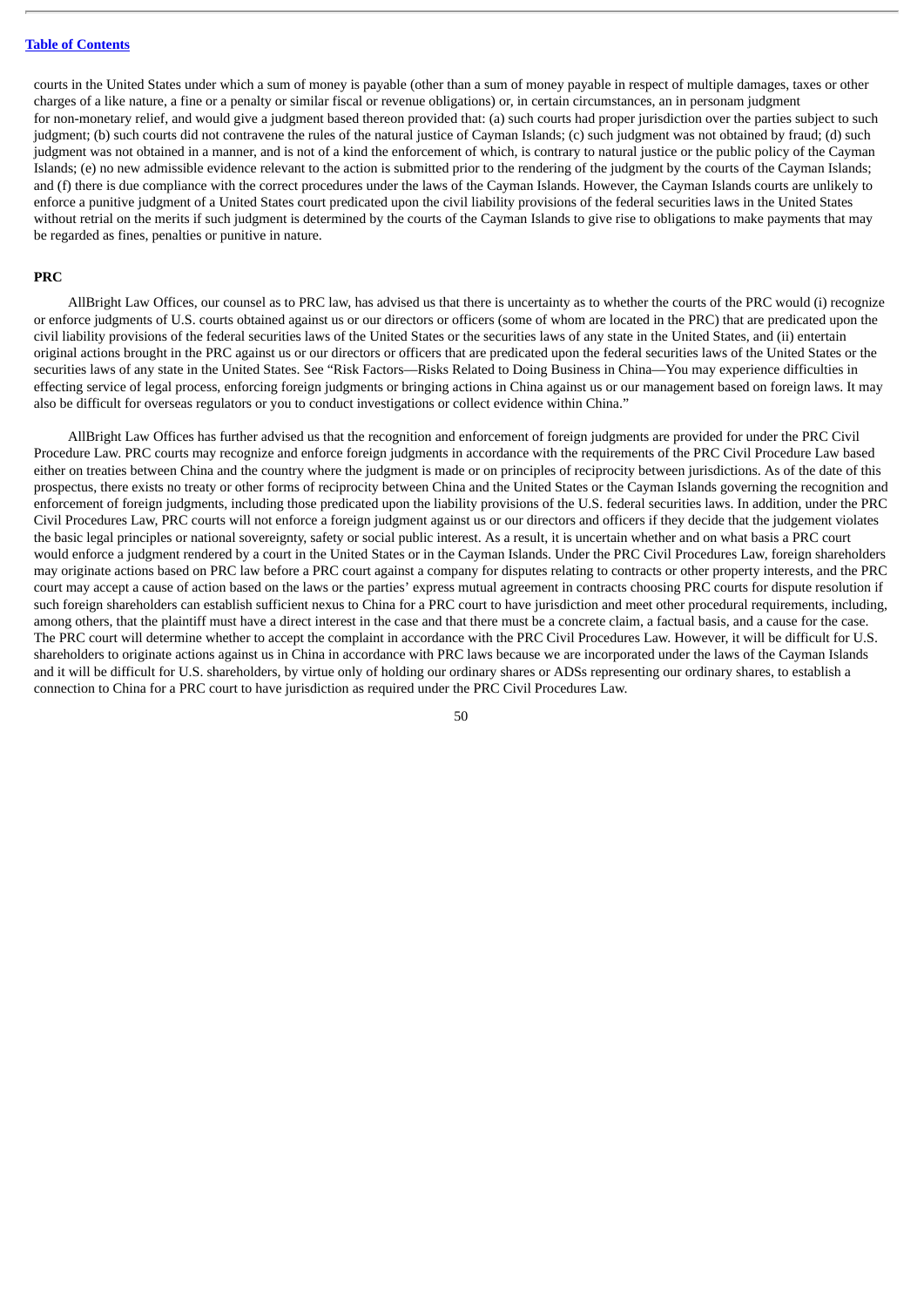# **EXPENSES**

We will incur a SEC registration fee of \$18,540 and an FINRA filing fee of \$30,500 in connection with the offering of securities by this prospectus. We will also incur printing costs, legal fees and expenses, accounting fees and expenses, and other expenses in connection with these offering. These fees and expenses are calculated based on the securities offered and the number of issuances and accordingly are not estimated at this time. Fees and expenses of any of the securities offered by this prospectus will be set forth in the applicable prospectus supplement(s) relating to the offering of those securities.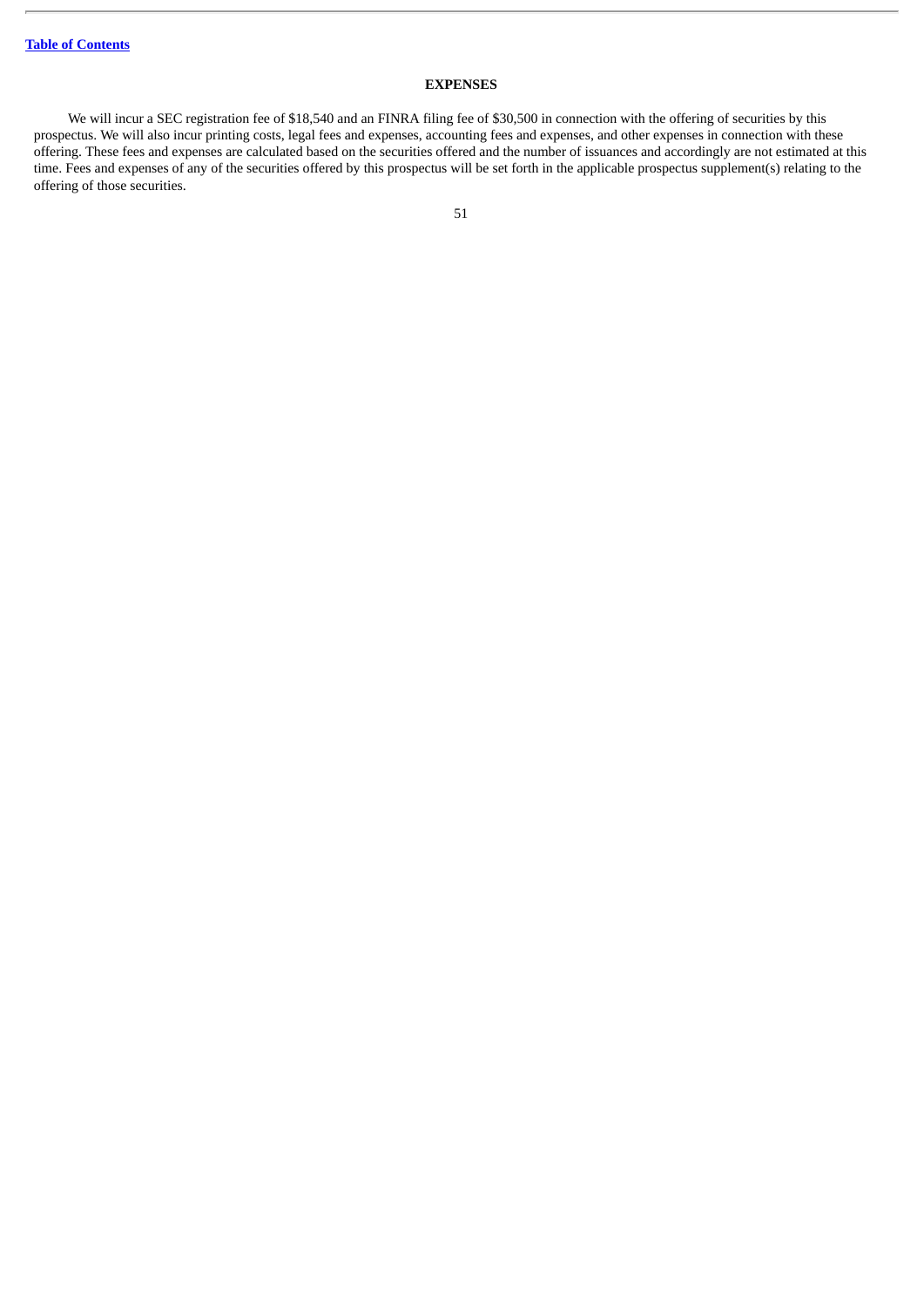# **LEGAL MATTERS**

We are being represented by Cooley LLP with respect to certain legal matters of U.S. federal securities and New York State law. The validity of our ordinary shares and certain other matters of Cayman Islands law will be passed upon for us by Harney Westwood & Riegels. Certain legal matters as to PRC law will be passed upon for us by AllBright Law Offices. Cooley LLP may rely upon Harney Westwood & Riegels with respect to matters governed by Cayman Islands law and AllBright Law Offices with respect to matters governed by PRC law. Additional legal matters may be passed upon for us or any underwriters, dealers or agents, by counsel that we will name in the applicable prospectus supplement.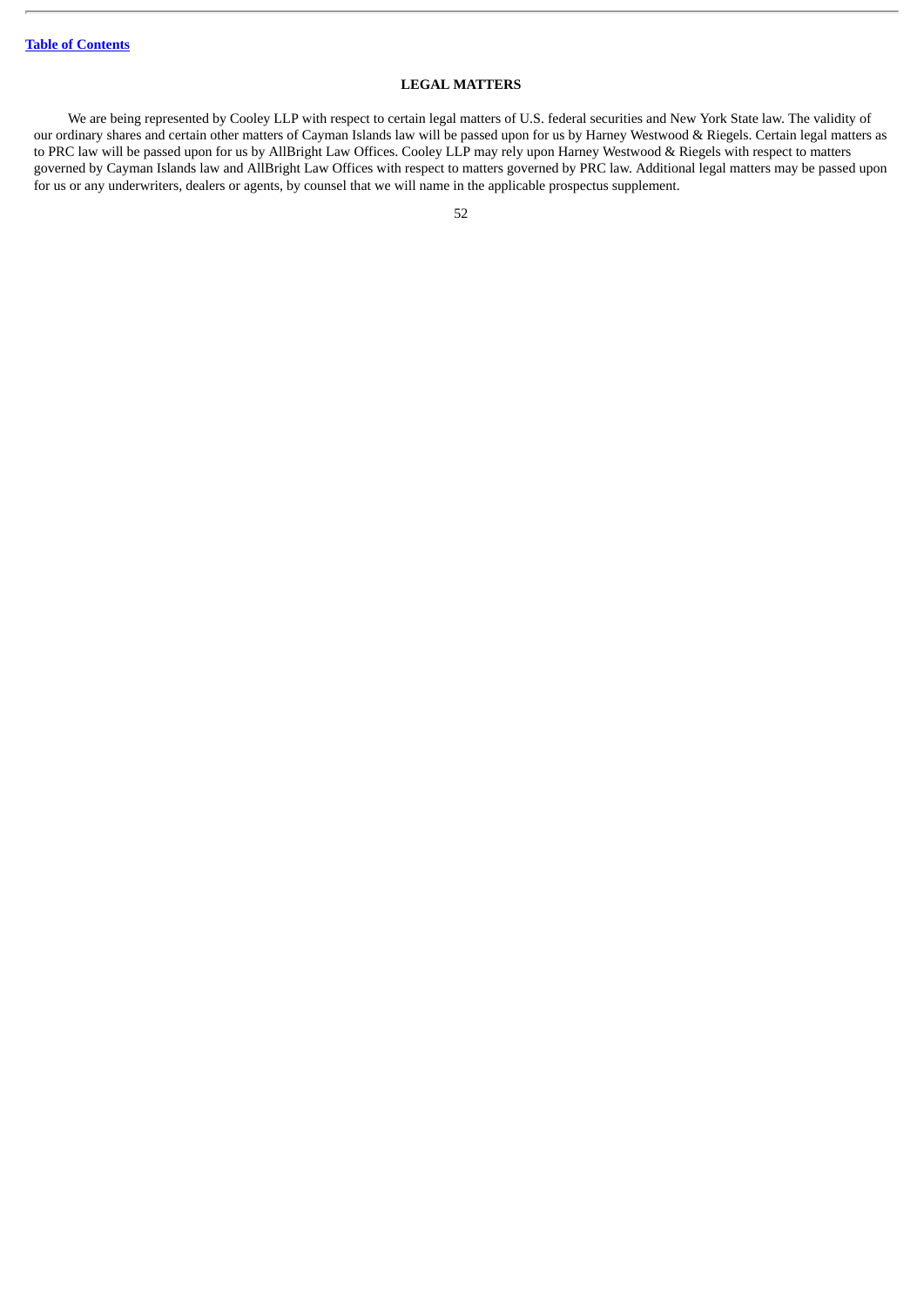# **EXPERTS**

The financial statements incorporated in this Prospectus by reference to the Annual Report on Form 20-F for the year ended December 31, 2021 have been so incorporated in reliance on the report of PricewaterhouseCoopers Zhong Tian LLP, an independent registered public accounting firm, given on the authority of said firm as experts in auditing and accounting.

The office of PricewaterhouseCoopers Zhong Tian LLP is located at 42/F New Bund Center, 588 Dongyu Road, Pudong New Area, Shanghai 200126, the People's Republic of China.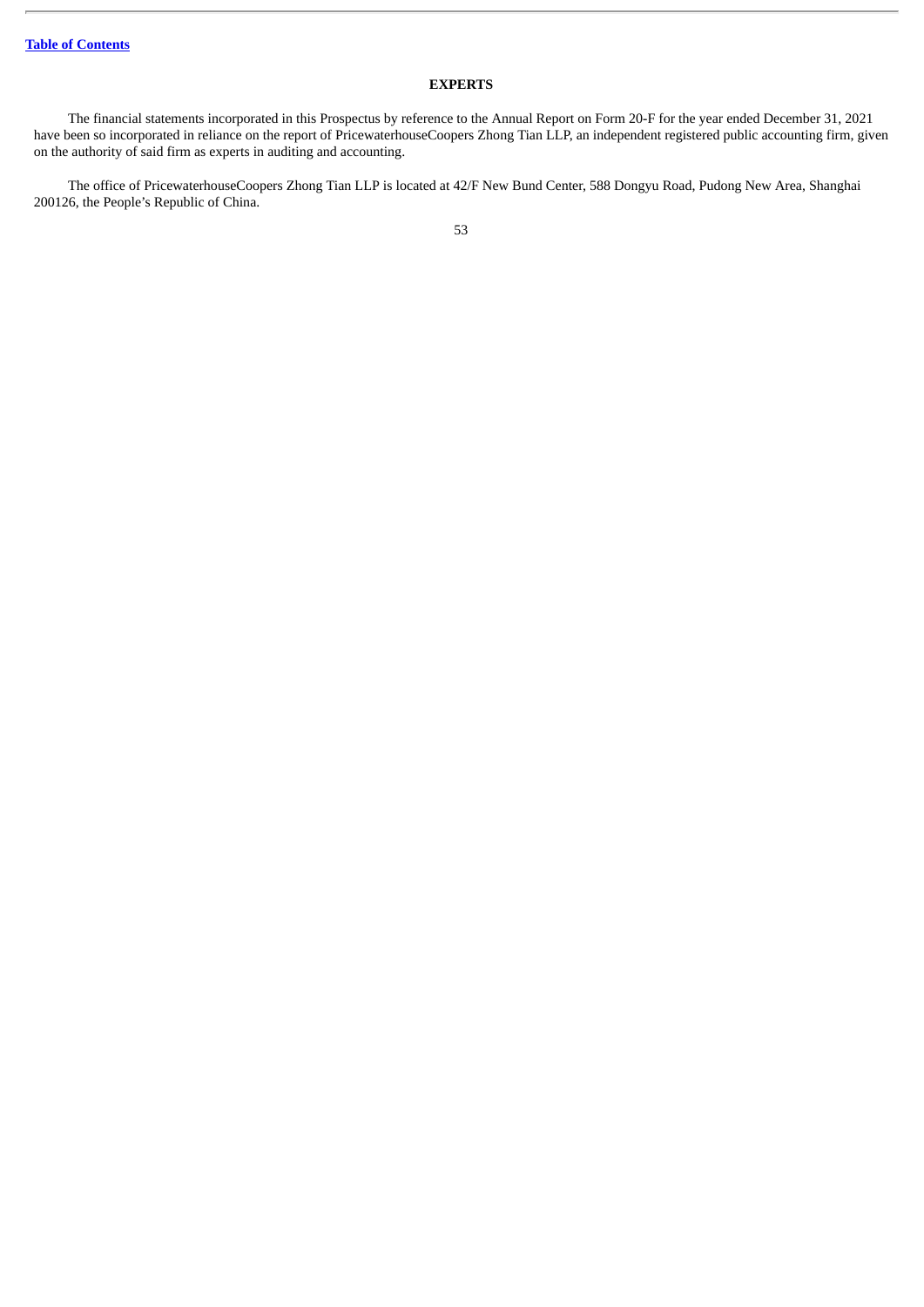**\$200,000,000**

**American Depositary Shares**

**Representing Ordinary Shares**



**PROSPECTUS**

**, 2022**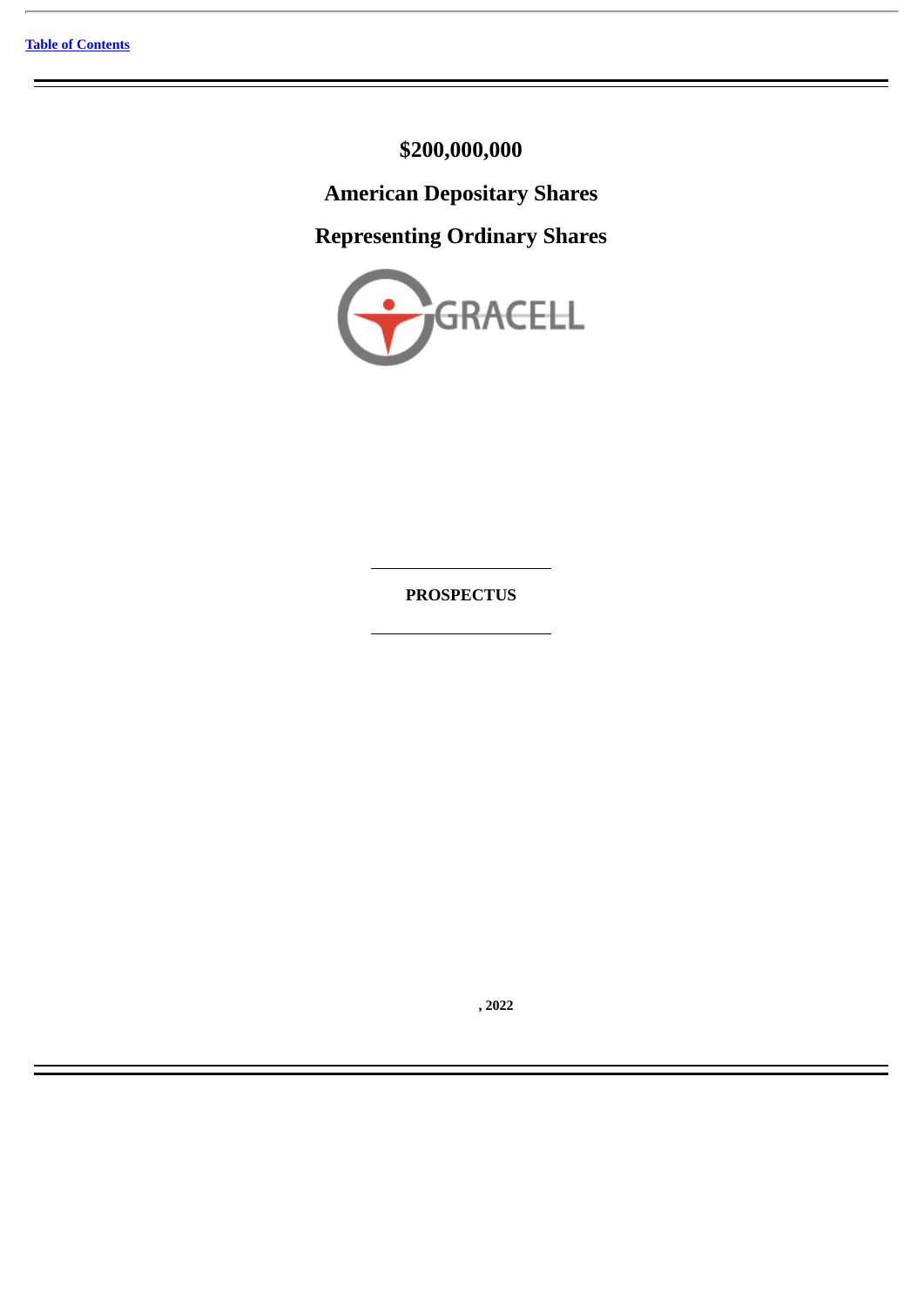The information in this prospectus supplement is not complete and may be changed. These securities may not be sold until the registration statement filed with the Securities and Exchange Commission is effective. This prospectus is not an offer to sell nor does it seek an offer to buy **these securities in any jurisdiction where the offer or sale is not permitted.**

**Subject to Completion, dated May 19, 2022.**

## **PROSPECTUS SUPPLEMENT**



**Gracell Biotechnologies Inc. Up to \$50,000,000 American Depositary Shares Representing Ordinary Shares**

We have entered into a sales agreement with Cantor Fitzgerald & Co., or Cantor, and BTIG, LLC, or BTIG, dated April 28, 2022, relating to the sale of American depositary shares, or ADSs, representing our ordinary shares, offered by this prospectus supplement. In accordance with the terms of the sales agreement, under this prospectus supplement we may offer and sell ADSs, each representing five of our ordinary shares, \$0.0001 par value per share, having an aggregate offering price of up to \$50,000,000 from time to time through Cantor and BTIG, acting as our sales agents.

ADSs representing our ordinary shares are listed on The Nasdaq Global Select Market under the symbol "GRCL." On May 18, 2022, the last reported sale price of ADSs on The Nasdaq Global Select Market was \$3.39 per ADS.

Sales of ADSs, if any, under this prospectus supplement will be made by any method permitted that is deemed an "at the market offering" as defined in Rule 415(a)(4) under the Securities Act of 1933, as amended, or the Securities Act. Cantor and BTIG are not required to sell any specific amount, but will act as our sales agents using commercially reasonable efforts consistent with their normal trading and sales practices and applicable state and federal laws, rules and regulations and the rules of the Nasdaq, on mutually agreed terms between the sales agents and us. There is no arrangement for funds to be received in any escrow, trust or similar arrangement.

The aggregate compensation payable to Cantor and BTIG as sales agents equals 3.0% of the gross sales price of ADSs sold pursuant to the sales agreement. See "Plan of Distribution" beginning on page S-33 for additional information regarding the compensation to be paid to Cantor and BTIG. In connection with the sale of ADSs on our behalf, each of Cantor and BTIG will be deemed to be an "underwriter" within the meaning of the Securities Act and the compensation of Cantor and BTIG will be deemed to be underwriting commissions or discounts. We have also agreed in the Sales Agreement to provide indemnification and contribution to the Sales Agents with respect to certain liabilities, including liabilities under the Securities Act or the Securities Exchange Act of 1934, as amended, or the Exchange Act.

Investing in our securities involves risks. See "Risk [Factors"](#page-80-0) beginning on page S-18 of this prospectus supplement and in the documents incorporated by reference in this prospectus supplement concerning factors you should consider before investing in the ADSs. On May 4, 2022, we were provisionally identified by the U.S. Securities and Exchange Commission under the Holding Foreign Companies Accountable Act. We **anticipate being conclusively identified 15 days after May 4, 2022.**

Gracell Biotechnologies Inc., or Gracell Cayman, is a Cayman Islands holding company that conducts a significant portion of its operations through its wholly-owned subsidiaries in the United States, Hong Kong and China, as well as its variable interest entity, or VIE, and the VIE's subsidiary. Holders of the ADSs are not holding equity interest in the VIE or its subsidiary, but instead are holding equity interest in Gracell Cayman. The VIE structure is used to provide investors with exposure to foreign investment in China-based companies where PRC law prohibits direct foreign investment in the operating companies in China. PRC laws and regulations restrict and impose conditions on foreign investment in development and application of human stem cell or gene diagnostic and therapeutic technologies. Accordingly, these businesses are operated by the VIE and the VIE's subsidiary in China. Neither Gracell Cayman nor its subsidiaries own any equity interest or direct foreign investment in the VIE, Gracell Biotechnologies (Shanghai) Co., Ltd., or Shanghai Gracell Biotech, and the VIE's subsidiary, Suzhou Gracell Biotechnologies Co., Ltd., or Suzhou Gracell Biotech. Instead, Gracell Cayman relies on contractual arrangements among its PRC subsidiary, the VIE and the VIE's nominee shareholders, which allow Gracell Cayman to (i) exercise effective control over the VIE and the VIE's subsidiary; (ii) receive substantially all of the economic benefits of the VIE and the VIE's subsidiary; and (iii) have an exclusive option to purchase all or part of the equity interests in the VIE when and to the extent permitted by PRC law, to consolidate the financial results of the VIE and VIE's subsidiary in its consolidated financial statements in accordance with U.S. GAAP. For a detailed description of these contractual arrangements, see "Our Company—Contractual Arrangements with the VIE and Its Shareholders." As a result, investors in our ADSs are not purchasing equity interest in the VIE or its subsidiary but instead are purchasing equity interest in Gracell Cayman, a Cayman Islands holding company whose consolidated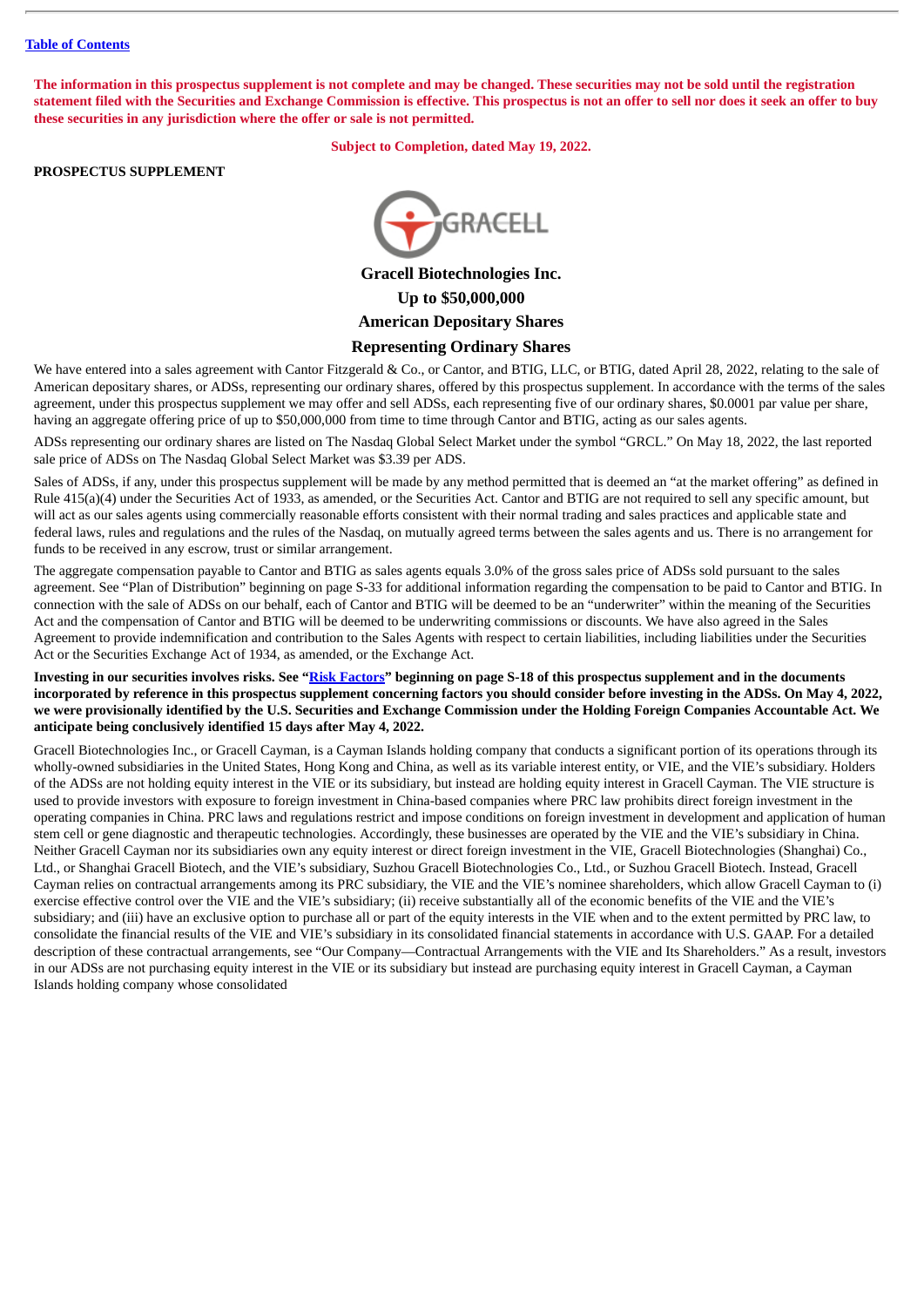financial results include those of the VIE and its subsidiary under U.S. GAAP. As used in this prospectus supplement, "Gracell Cayman" refers to Gracell Biotechnologies Inc., and "we," "us," "our company," or "our" refers to Gracell Biotechnologies Inc. and its subsidiaries, and, when describing our consolidated financial information, also includes the VIE and its subsidiary in China.

Our corporate structure is subject to risks associated with our contractual arrangements with the VIE. These contractual arrangements have not been tested in a court of law in the PRC. If the PRC government finds that these contractual arrangements do not comply with PRC laws and regulations, or if these regulations or the interpretation of existing regulations change or are interpreted differently in the future, we and the VIE could be subject to severe penalties or be forced to relinquish our interests in the operations of the VIE and its subsidiary. This would result in the VIE and its subsidiary being deconsolidated. As of December 31, 2019, 2020 and 2021, 41%, 24%, 15% of our assets were held by the VIE, respectively. An event that results in the deconsolidation of the VIE would have a material adverse effect on our operations and result in the value of the securities diminish substantially or even become worthless. There are substantial uncertainties regarding potential future actions by the PRC government that could affect the enforceability of the contractual arrangements with the VIE and, consequently, significantly affect the financial performance of the VIE and our company as a whole. For a detailed description of the risks associated with our corporate structure, see risks disclosed under "Risk Factors—Risks Related to Our Corporate Structure" in the accompanying base prospectus.

We face various legal and operational risks and uncertainties related to doing business in China, including complex and evolving PRC laws and regulations. For example, we face risks associated with regulatory approvals on offshore offerings, the use of variable interest entities, anti-monopoly regulatory actions, and oversight on cybersecurity and data privacy, as well as the lack of inspection by the Public Company Accounting Oversight Board, or PCAOB, on our independent registered public accounting firm, which may impact our ability to conduct certain businesses, accept foreign investments, or list on a U.S. or other foreign exchange. These risks could result in a material adverse change in our operations and the value of the ADSs, significantly limit or completely hinder our ability to offer or continue to offer securities to investors and cause such securities to significantly decline in value or become worthless. For a detailed description of risks relating to doing business in China, see "Risk Factors—Risks Related to Doing Business in China" in the accompanying base prospectus. Under our current corporate structure, we may rely on dividend payments from our subsidiaries, to fund any cash and financing requirements we may have. As of the date of this prospectus supplement, none of our subsidiaries have ever issued any dividends or made other distributions to us or their respective holding companies nor have we or any of our subsidiaries ever paid dividends or made other distributions to U.S. investors. We currently intend to retain all future earnings to finance business operations. As a result, we do not expect to pay any cash dividends in the foreseeable future. Any limitation on the ability of our subsidiaries to distribute dividends to us or on the ability of the VIE to make payments to us may restrict our ability to satisfy our liquidity requirements. If any of our subsidiaries incurs debt on its own behalf in the future, the instruments governing such debt may restrict their ability to pay dividends to us. To the extent cash in the business is in the PRC or a PRC entity, and may need to be used to fund operations outside of the PRC, the funds may not be available due to limitations placed by the government. For more details, see "Our Company—Restrictions and Limitations on Transfer of Cash." For more details regarding our condensed consolidated financial statements, see "Item 3. Key Information—Condensed Consolidated Balance Sheets Data," "Item 3. Key Information—Condensed Consolidated Statements of Operations Data" and "Item 3. Key Information—Condensed Consolidated Cash Flows Data" in our most recent annual report on Form 20-F, which is incorporated by reference in this prospectus supplement.

Our auditor, an independent registered public accounting firm, is located in China, a jurisdiction where the Public Company Accounting Oversight Board, or the PCAOB, has determined on December 16, 2021 that it is unable to inspect or investigate completely PCAOB-registered public accounting firms without the approval of the Chinese authorities. In March 2022, the SEC issued its first "Conclusive list of issuers identified under the HFCAA" indicating that those companies are now formally subject to the delisting provisions if they remain on the list for three consecutive years. On May 4, 2022, we were provisionally identified by the U.S. Securities and Exchange Commission under the Holding Foreign Companies Accountable Act, or the HFCAA. See https://www.sec.gov/hfcaa. We anticipate being conclusively identified 15 days after May 4, 2022. Pursuant to the HFCAA, our securities will be prohibited from trading on any national securities exchange and in the over-the-counter market in the United States in 2024 if our auditor cannot be fully inspected by the PCAOB for three consecutive years, or in 2023 if the Accelerating Holding Foreign Companies Accountable Act passed by the U.S. Senate on June 22, 2021 is passed by the U.S. House of Representatives and signed into law, which would reduce the time period under the HFCAA to two consecutive years. The termination in or any restriction on the trading of our securities will significantly limit or completely hinder our ability to offer securities to investors, or cause such securities to significantly decline in value or become worthless. For a detailed description of risks relating to doing business in China, see "Risk Factors—Risks Related to Doing Business in China" in the accompanying base prospectus.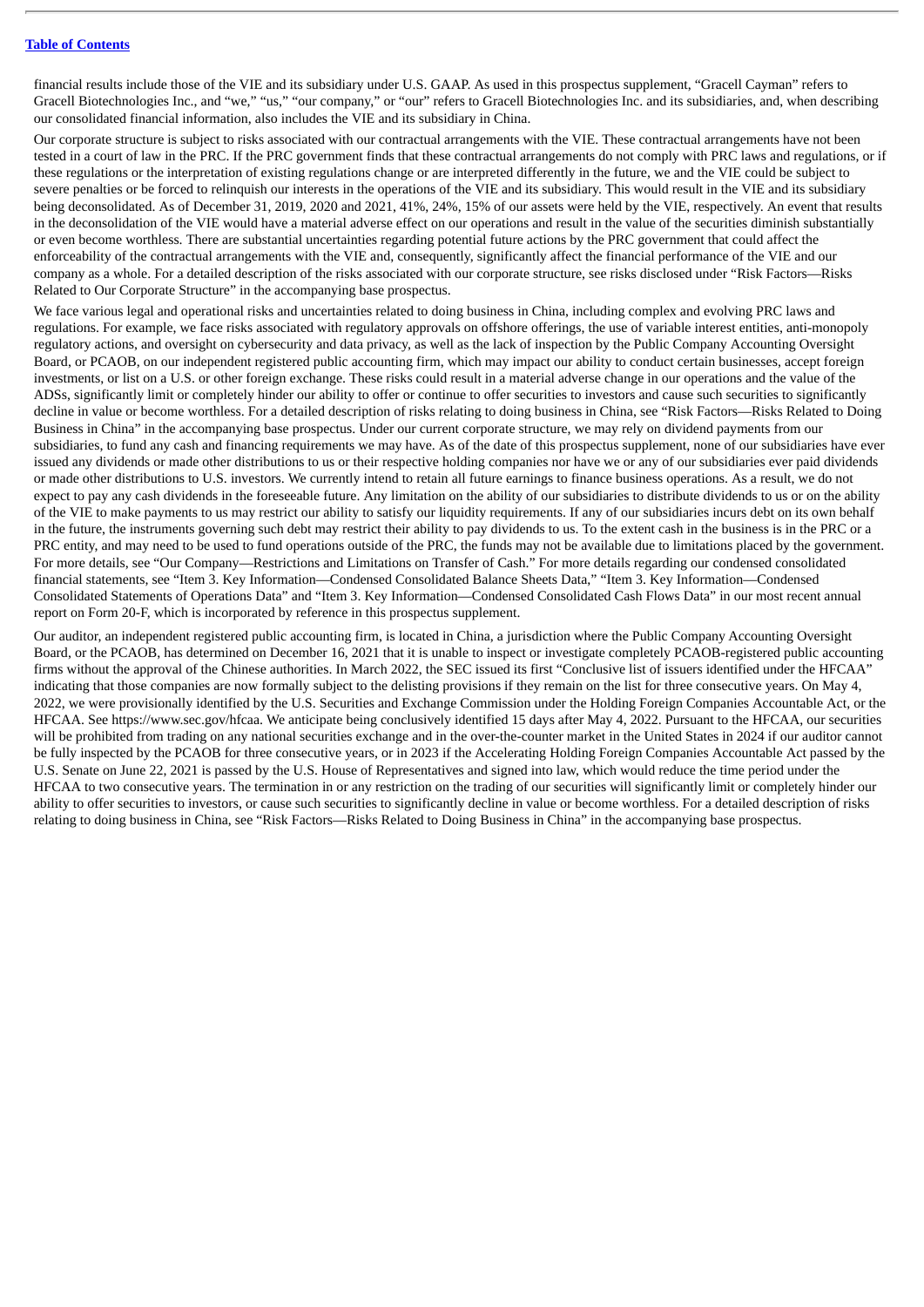Neither the Securities and Exchange Commission nor any state securities commission has approved or disapproved of these securities or passed upon the adequacy or accuracy of this prospectus. Any representation to the contrary is a criminal offense.

**Cantor BTIG**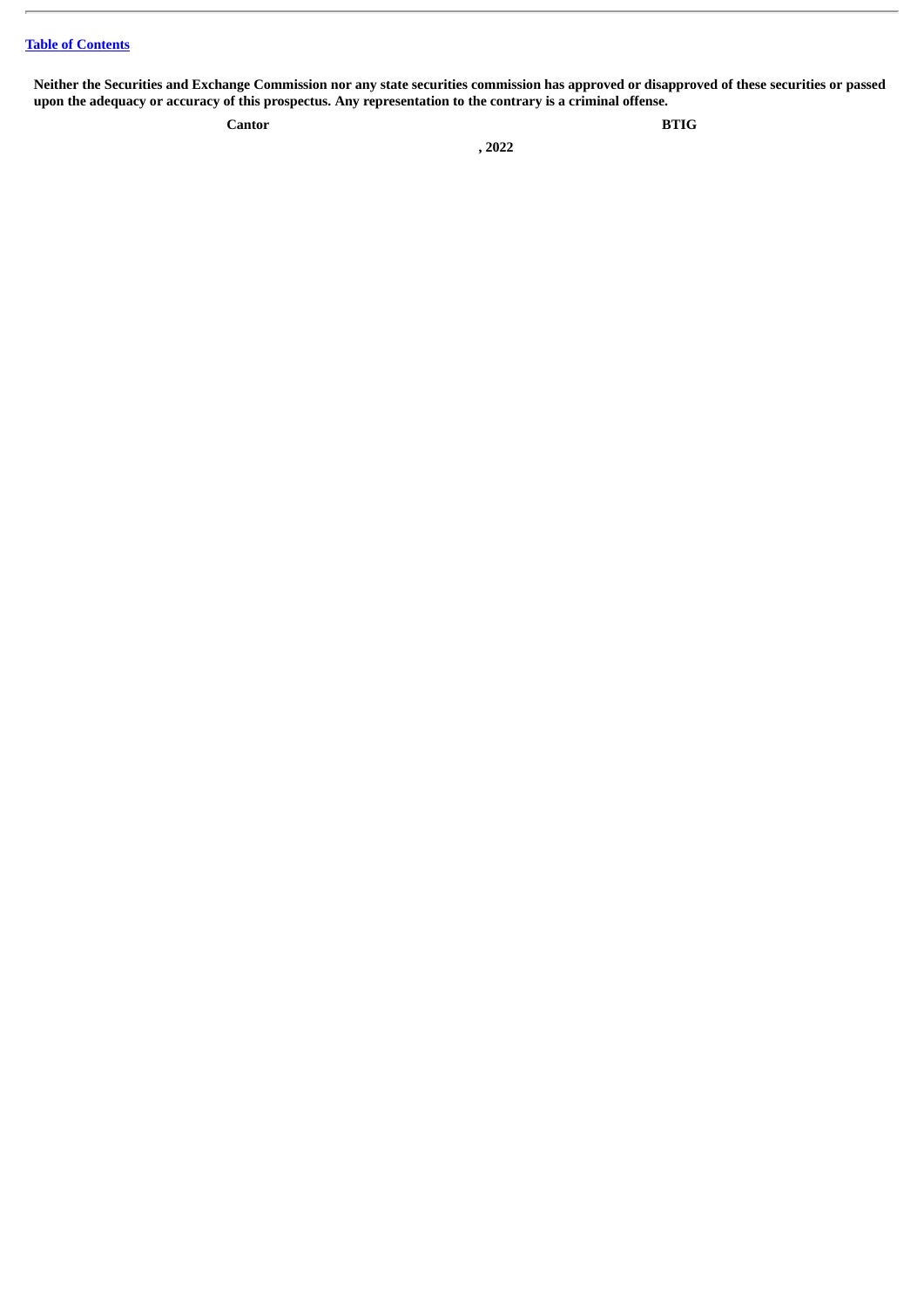ł.

# **TABLE OF CONTENTS**

|                                                                 | Page   |
|-----------------------------------------------------------------|--------|
| <b>ABOUT THIS PROSPECTUS SUPPLEMENT</b>                         | S-1    |
| WHERE YOU CAN FIND MORE INFORMATION; INCORPORATION BY REFERENCE | $S-2$  |
| PROSPECTUS SUPPLEMENT SUMMARY                                   | $S-4$  |
| <b>THE OFFERING</b>                                             | $S-17$ |
| <b>RISK FACTORS</b>                                             | $S-18$ |
| <b>CAUTIONARY NOTE REGARDING FORWARD-LOOKING STATEMENTS</b>     | $S-21$ |
| <b>USE OF PROCEEDS</b>                                          | $S-22$ |
| <b>CAPITALIZATION</b>                                           | $S-23$ |
| <b>DIVIDEND POLICY</b>                                          | $S-24$ |
| <b>TAXATION</b>                                                 | $S-25$ |
| <b>PLAN OF DISTRIBUTION</b>                                     | $S-33$ |
| <b>LEGAL MATTERS</b>                                            | $S-35$ |
| <b>EXPERTS</b>                                                  | $S-36$ |
|                                                                 |        |

S-i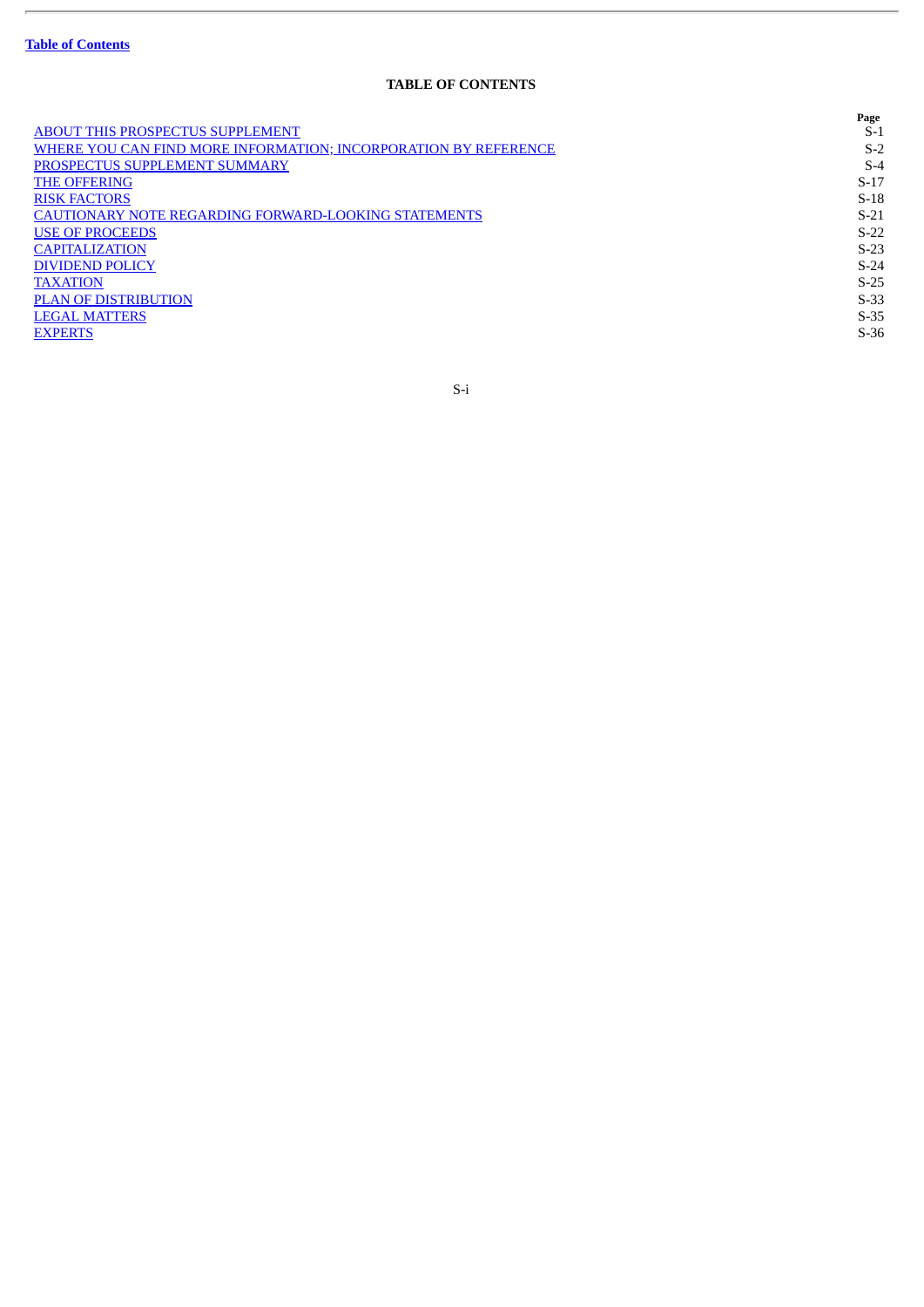# **ABOUT THIS PROSPECTUS SUPPLEMENT**

<span id="page-63-0"></span>This sales agreement prospectus supplement is part of a registration statement that we have filed with the U.S. Securities and Exchange Commission, or the SEC, utilizing a "shelf" registration process. By using a shelf registration statement, we may offer and sell ADSs, representing ordinary shares, having an aggregate offering price of up to \$50,000,000 from time to time under this prospectus supplement at prices and on terms to be determined by market conditions at the time of offering.

We provide information to you about this offering of ADSs in two separate documents that are bound together: (1) this sales agreement prospectus supplement, which describes the specific details regarding this offering; and (2) the accompanying base prospectus, which provides general information, some of which may not apply to this offering. Generally, when we refer to this "prospectus supplement," we are referring to both documents combined. If information in this sales agreement prospectus supplement is inconsistent with the accompanying base prospectus, you should rely on this sales agreement prospectus supplement. To the extent there is a conflict between the information contained in this prospectus supplement, on the one hand, and the information contained in any document incorporated by reference in this prospectus supplement, on the other hand, you should rely on the information in this prospectus supplement. If any statement in one of these documents is inconsistent with a statement in another document having a later date—for example, a document incorporated by reference in this prospectus supplement—the statement in the document having the later date modifies or supersedes the earlier statement.

Neither us, Cantor nor BTIG has authorized anyone to provide you with information other than that contained in this prospectus supplement, the accompanying base prospectus and any free writing prospectus. Neither us, Cantor nor BTIG is making an offer to sell or soliciting any offer to buy these securities in any jurisdiction where the offer or sale is not permitted or in which the person making that offer or solicitation is not qualified to do so or to anyone to whom it is unlawful to make an offer or solicitation. You should assume that the information appearing in this prospectus supplement, the accompanying base prospectus, the documents incorporated by reference herein and therein and any free writing prospectus that we have authorized for use in connection with this offering is accurate only as of the date of those respective documents. Our business, financial condition, results of operations and prospects may have changed since those dates. You should read this prospectus supplement, the accompanying base prospectus, the documents incorporated by reference herein and therein and any free writing prospectus that we have authorized for use in connection with this offering in their entirety before making an investment decision.

Before buying any of the ADSs that we are offering, we urge you to carefully read this prospectus supplement, the accompanying base prospectus and all of the information incorporated by reference herein and therein, as well as the additional information described under the heading "Where You Can Find More Information; Incorporation by Reference." These documents contain important information that you should consider when making your investment decision.

We are offering to sell, and seeking offers to buy, ADSs only in jurisdictions where offers and sales are permitted. The distribution of this prospectus supplement and the offering of the ADSs in certain jurisdictions may be restricted by law. Persons outside the United States who come into possession of this prospectus supplement must inform themselves about, and observe any restrictions relating to, the offering of the ADSs and the distribution of this prospectus supplement outside the United States. This prospectus supplement does not constitute, and may not be used in connection with, an offer to sell, or a solicitation of an offer to buy, any securities offered by this prospectus supplement by any person in any jurisdiction in which it is unlawful for such person to make such an offer or solicitation.

Unless the context otherwise requires, references in this prospectus to "Gracell," "we," "us," "our company" and "our" are to Gracell Biotechnologies Inc., a Cayman Islands exempted company and its subsidiaries and, in the context of describing our consolidated financial information, also include its consolidated PRC affiliated entities.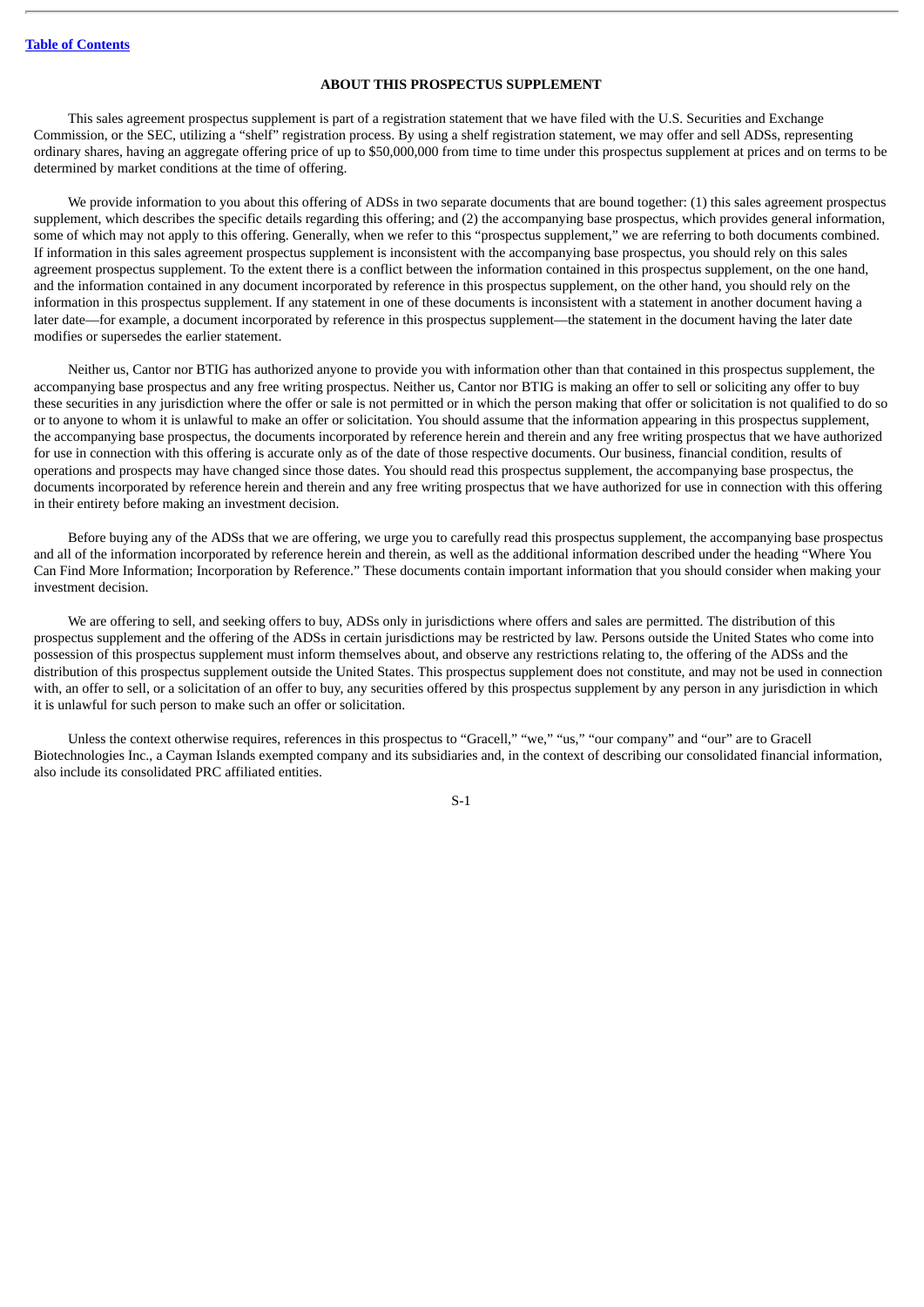## **WHERE YOU CAN FIND MORE INFORMATION; INCORPORATION BY REFERENCE**

# <span id="page-64-0"></span>**Available Information**

We file reports and other information with the SEC. The SEC maintains a website that contains reports and other information about issuers, such as us, who file electronically with the SEC. The address of that website is *www.sec.gov*.

Our website address is *www.gracellbio.com*. The information on our website, however, is not, and should not be deemed to be, a part of this prospectus.

This sales agreement prospectus supplement and the accompanying base prospectus are part of a registration statement that we filed with the SEC and do not contain all of the information in the registration statement. The full registration statement may be obtained from the SEC or us, as provided below. Forms of the documents establishing the terms of the offered securities are or may be filed as exhibits to the registration statement or documents incorporated by reference in the registration statement. Statements in this prospectus supplement and the accompanying base prospectus about these documents are summaries and each statement is qualified in all respects by reference to the document to which it refers. You should refer to the actual documents for a more complete description of the relevant matters. You may inspect a copy of the registration statement through the SEC's website, as provided above.

#### **Incorporation by Reference**

The SEC's rules allow us to "incorporate by reference" information into this prospectus supplement and the accompanying based prospectus, which means that we can disclose important information to you by referring you to another document filed separately with the SEC. The information incorporated by reference is deemed to be part of this prospectus supplement and the accompanying base prospectus, and subsequent information that we file with the SEC will automatically update and supersede that information. Any statement contained in this prospectus supplement and accompanying base prospectus or a previously filed document incorporated by reference will be deemed to be modified or superseded for purposes of this prospectus supplement and the accompanying base prospectus to the extent that a statement contained in this prospectus supplement and the accompanying base prospectus or a subsequently filed document incorporated by reference modifies or replaces that statement.

This prospectus supplement and the accompanying base prospectus incorporate by reference the documents set forth below that have previously been filed with the SEC (other than those documents or the portions of those documents not deemed to be filed):

- our annual report on [Form](http://www.sec.gov/ix?doc=/Archives/edgar/data/1826492/000119312522115083/d273170d20f.htm) 20-F for the year ended December 31, 2021, filed with the SEC on April 22, 2022; and
- the description of the securities contained in our registration statement on [Form](http://www.sec.gov/Archives/edgar/data/1826492/000119312521000456/d86180d8a12b.htm) 8-A filed on January 4, 2021, pursuant to Section 12 of the Exchange Act, together with all amendments and reports filed for the purpose of updating that description.

All reports and other documents we subsequently file pursuant to Section 13(a), 13(c), 14 or 15(d) of the Securities Exchange Act of 1934, as amended, which we refer to as the "Exchange Act" in this prospectus, prior to the termination of this offering, including all such documents we may file with the SEC after the date of the initial registration statement and prior to the effectiveness of the registration statement, will also be incorporated by reference into this prospectus supplement and the accompanying base prospectus and deemed to be part of this prospectus supplement and the accompanying base prospectus from the date of the filing of such reports and documents. We also incorporate by reference future reports on Form 6-K that we subsequently furnish to the SEC after the date of the initial registration statement and prior to the effectiveness of the registration statement that are identified in such reports as being incorporated by reference in this prospectus.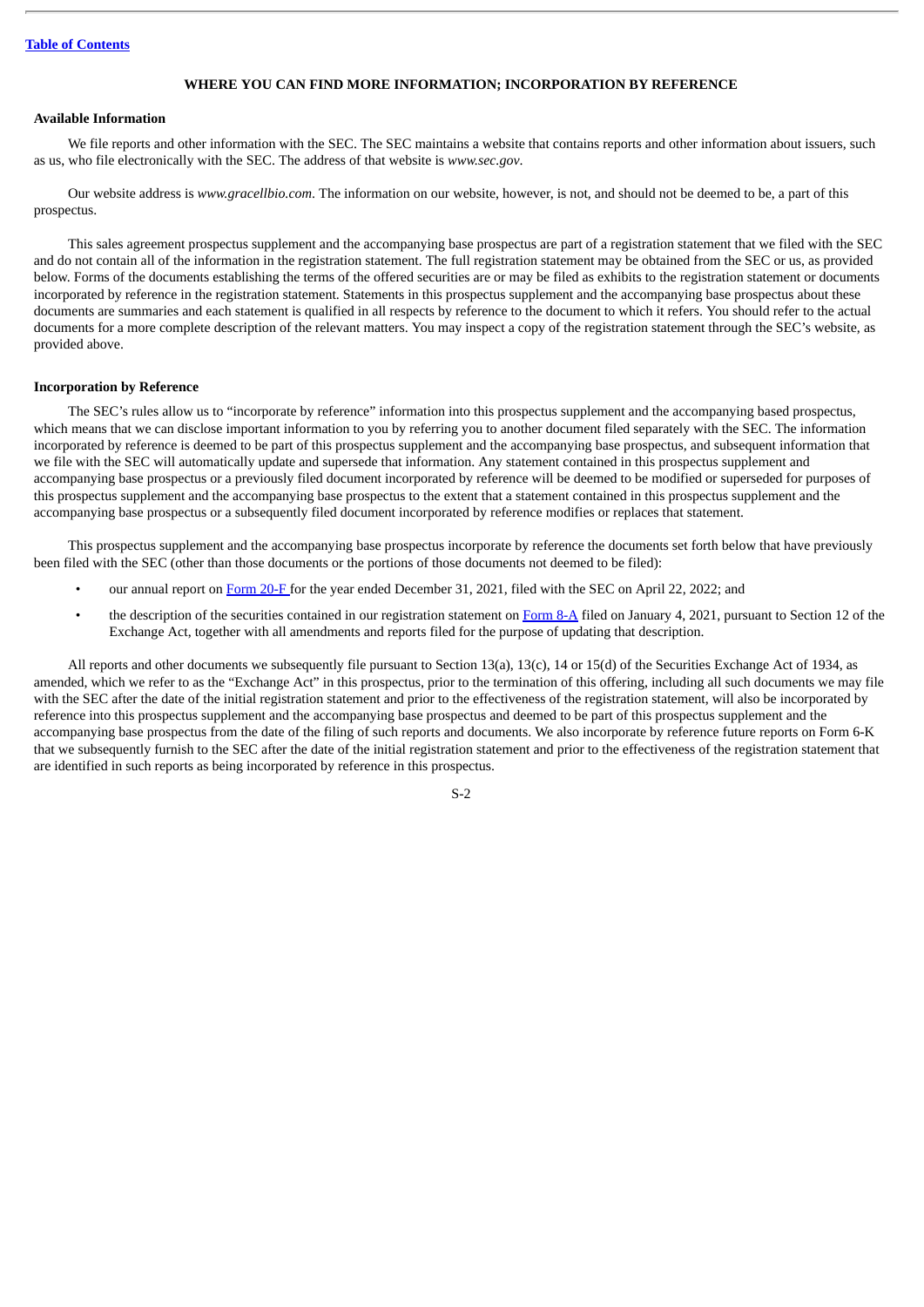You may request a free copy of any of the documents incorporated by reference in this prospectus supplement and the accompanying base prospectus by writing or telephoning us at the following address:

> Building 12, Block B, Phase II Biobay Industrial Park 218 Sangtian St. Suzhou Industrial Park, 215123 People's Republic of China +86 512-6262-6701

Exhibits to the filings will not be sent, however, unless those exhibits have specifically been incorporated by reference in this prospectus supplement and the accompanying base prospectus.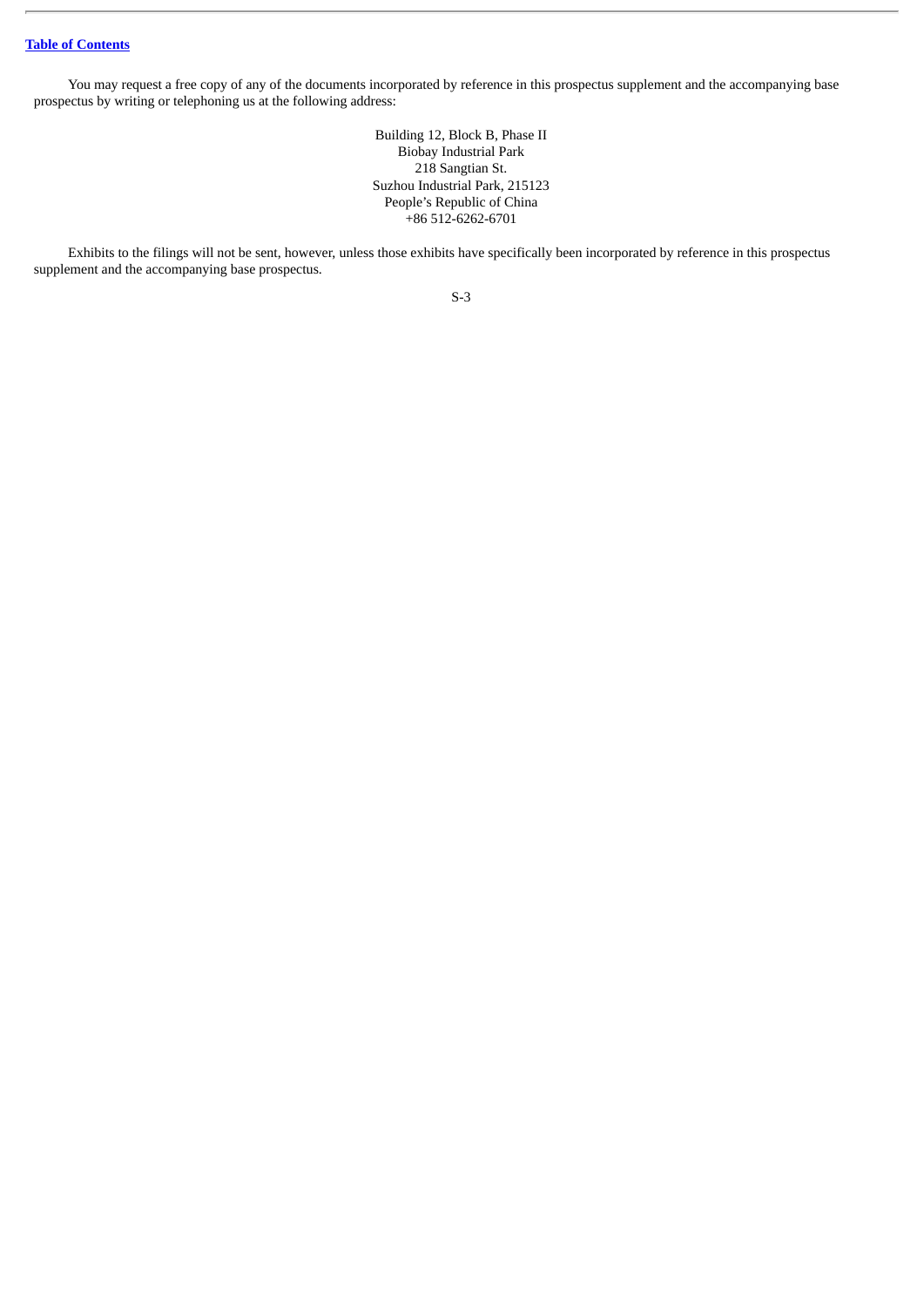## **PROSPECTUS SUPPLEMENT SUMMARY**

<span id="page-66-0"></span>This summary provides a general overview of selected information and does not contain all of the information you should consider before buying our ordinary shares and the ADSs. Therefore, you should read this entire prospectus supplement, the accompanying base prospectus and any free writing prospectus that we have authorized for use in connection with this offering carefully, including the information incorporated by reference, before deciding to invest in our ordinary shares and the ADSs. Investors should carefully consider the information set forth under "Risk Factors" beginning on page S-18 of this prospectus supplement and incorporated by reference to our annual report on Form 20-F.

## **Overview**

We are a global clinical-stage biopharmaceutical company dedicated to discovering and developing breakthrough cell therapies to address major industry challenges and fulfill unmet medical needs in the treatment of cancer. We aim to disrupt conventional approaches to CAR-T cell therapies with our proprietary technology platforms—FasTCAR and TruUCAR.

- With FasTCAR, we are able to deliver younger, less exhausted T cells for autologous cell therapies with enhanced activities and next-day manufacturing versus the industry norm of two to six weeks. Our lead FasTCAR-enabled autologous product candidate, GC012F, has achieved high percentage of negative minimal residual disease, or MRD-, stringent complete responses, or sCR, in relapsed or refractory multiple myeloma, or r/r MM, patients in an ongoing investigator-initiated Phase 1 trial in China.
- With TruUCAR, we are able to derive T cells from non-HLA-matched healthy donors to generate allogeneic CAR-T cell therapies that are readily available off-the-shelf at lower cost for a broad patient base, including those less suitable for autologous CAR-T cell therapies. Our lead TruUCAR-enabled allogeneic product candidate, GC027, has achieved high percentage of complete responses, or CR, in relapsed or refractory T cell acute lymphoblastic leukemia, or r/r T-ALL, patients in an ongoing investigator-initiated Phase 1 trial in China.

In addition to our technology platforms, we utilize our proprietary technology modules, Dual CAR, and SMART CARTTM, to generate enhanced product candidates. With unique construct to take advantage of the suppressive tumor microenvironment, or TME, and effectively combat solid tumors, SMART CARTTM is designed to enhance CAR-T cell proliferation and duration of killing, and to resist exhaustion with improved persistence of CAR-T cells. Leveraging our pioneering platforms, technology modules, know-how and experience, we are developing a rich clinical-stage pipeline of multiple autologous and allogeneic product candidates that we believe will unlock the long-held promise of CAR-T cell therapies for a broad range of patients with advanced hematologic malignancies and solid tumors.

#### **Our Corporate Structure and Operation in China**

Holders of the ADSs are not holding equity interest in the VIE or its subsidiary but instead are holding equity interest in Gracell Biotechnologies Inc., or Gracell Cayman, a Cayman Islands holding company whose consolidated financial results include those of the VIE and its subsidiary under U.S. GAAP.

Gracell Cayman is a Cayman Islands holding company that conducts a significant portion of its operations through its wholly-owned subsidiaries in the United States, Hong Kong and China, as well as a VIE and the VIE's subsidiary. Neither Gracell Cayman nor its subsidiaries own any equity interest or direct foreign investment in the VIE, Gracell Biotechnologies (Shanghai) Co., Ltd., or Shanghai Gracell Biotech, and the VIE's subsidiary, Suzhou Gracell Biotechnologies Co., Ltd., or Suzhou Gracell Biotech. Instead, Gracell Cayman relies on contractual arrangements among its PRC subsidiary, the VIE and the VIE's nominee shareholders, which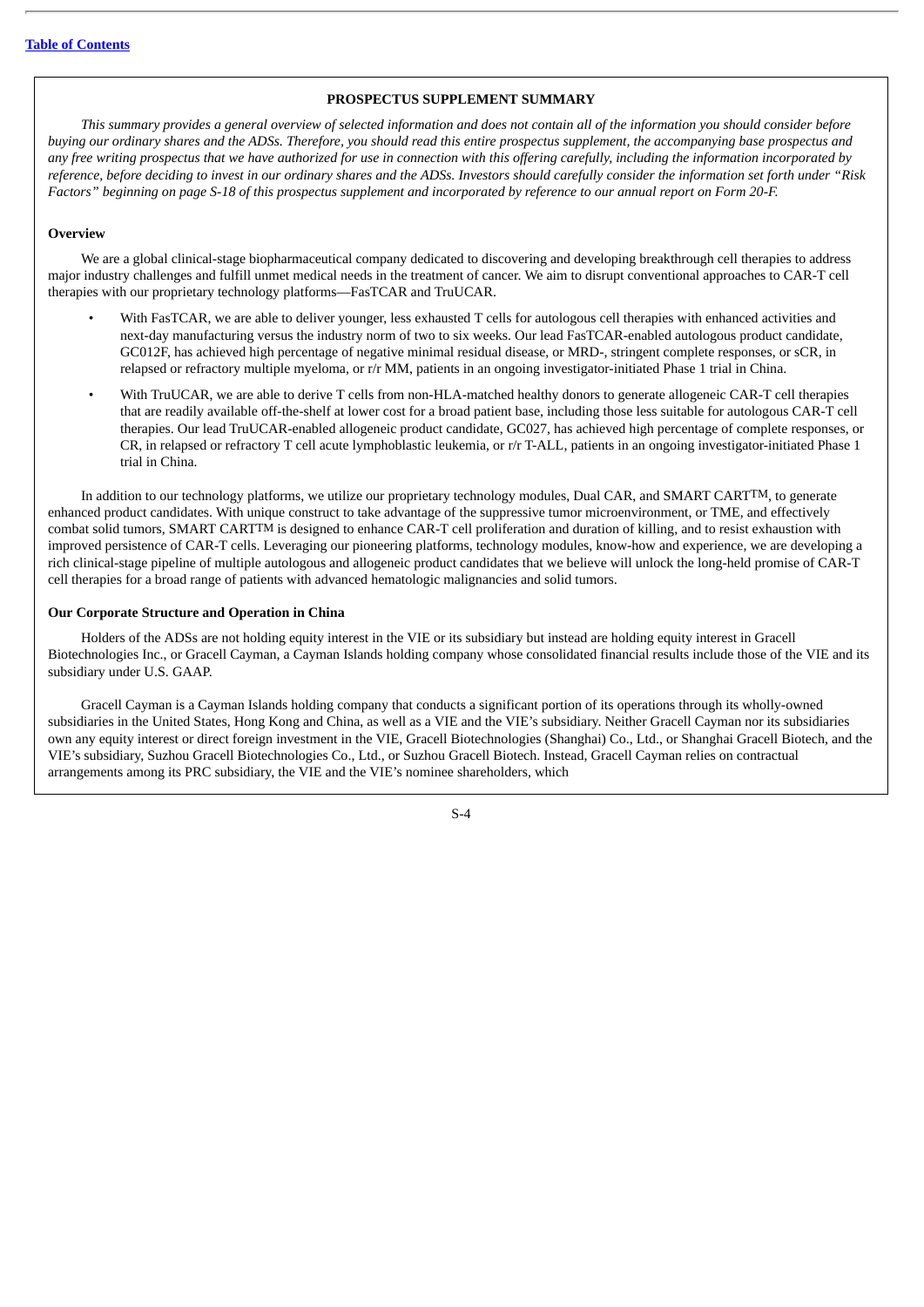allow Gracell Cayman to (i) exercise effective control over the VIE and the VIE's subsidiary; (ii) receive substantially all of the economic benefits of the VIE and the VIE's subsidiary; and (iii) have an exclusive option to purchase all or part of the equity interests in the VIE when and to the extent permitted by PRC law, to consolidate the financial results of the VIE and VIE's subsidiary in its consolidated financial statements in accordance with U.S. GAAP.

The following diagram illustrates our corporate structure as of the date of this prospectus supplement, including our significant subsidiaries and other entities that are material to our business:



(1) Shareholders of Shanghai Gracell Biotech are Dr. William Wei Cao and Xiaomi Hua holding 99.9% and 0.1%, respectively, of the equity interest in the VIE. Dr. Cao is our Founder, Chairman of board of directors and Chief Executive Officer.

# **Contractual Arrangements with the VIE and Its Shareholders**

The following is a summary of the currently effective contractual arrangements by and among Gracell Bioscience (Shanghai) Co., Ltd., or the WFOE, the VIE and its shareholders. These contractual arrangements enable us to (i) exercise effective control over the VIE and its subsidiary; (ii) receive substantially all of the economic benefits of the VIE and its subsidiary; and (iii) have an exclusive option to purchase all or part of the equity interests in and assets of the VIE and its subsidiary when and to the extent permitted by PRC law.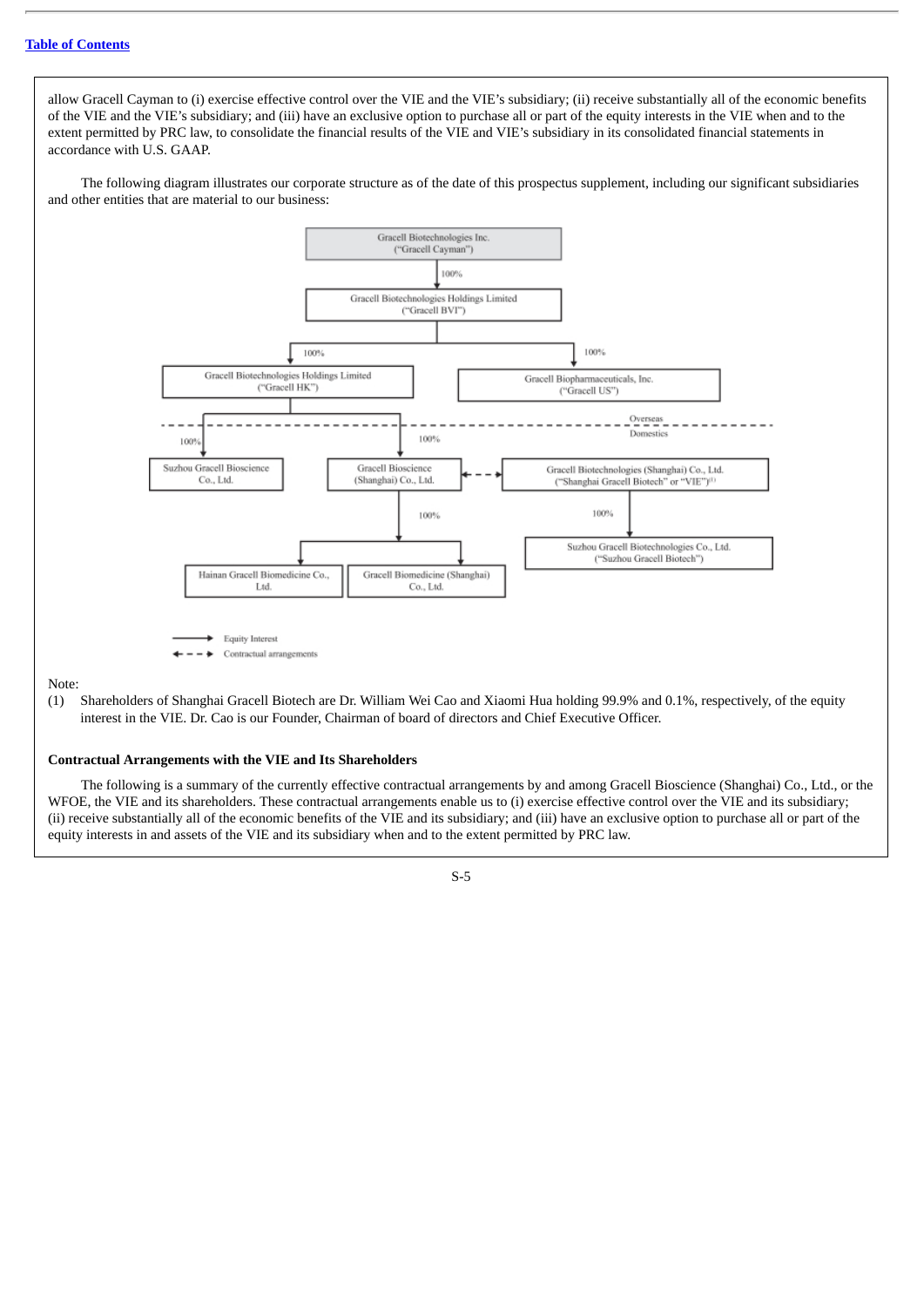### *Agreements That Provide Us Effective Control over the VIE*

#### *Voting Rights Proxy Agreement and Power of Attorney*

On November 10, 2020, Dr. William Wei Cao, a shareholder of the VIE, entered into an amendment to voting rights proxy agreement with the WFOE and the VIE and executed a power of attorney, superseding the voting right proxy agreement and the power of attorney he previously executed on January 3, 2019, to irrevocably authorize the WFOE to act as his attorney-in-fact to exercise all of his rights as a shareholder of the VIE, including, but not limited to, the right to (i) propose to hold and attend shareholders' meetings, (ii) vote on any resolution that requires a shareholder vote pursuant to the applicable laws and article of association of the VIE, such as designation and appointment of directors, the chief executive officer and other senior management members of the VIE, and (iii) exercise other shareholder's rights, such as the sale or transfer of all or part of the equity interests owned by such shareholder. The voting rights proxy agreement will remain effective for 20 years. Prior to the expiration of the term, the WFOE may extend the term through written notification at its sole discretion.

On November 10, 2020, Xiaomi Hua, a shareholder of the VIE, entered into a voting rights proxy agreement and a power of attorney, each contains terms substantially similar to the amendment to voting rights proxy agreement and power of attorney executed by Dr. Cao respectively, as described above.

## *Equity Pledge Agreements*

On November 10, 2020, Dr. Cao, a shareholder of the VIE, entered into an equity pledge supplementary agreement with the WFOE and the VIE, superseding the equity pledge agreement he previously executed on March 6, 2020, pursuant to which Dr. Cao pledges all of his equity interest in the VIE to the WFOE to guarantee the performance by Dr. Cao and the VIE of their obligations under the contractual arrangements, including the technical consultation and service agreement, the business cooperation agreement, the call option agreement, the voting rights proxy agreement and the power of attorney. In the event of a breach by any of the VIE's shareholders of their contractual obligations under these agreements, the WFOE, as pledgee, will have the right to dispose of the pledged equity interests in the VIE. Dr. Cao agrees that, during the term of the equity pledge agreement, he will not dispose of the pledged equity interests or create or allow any encumbrance on the pledged equity interests without the prior written consent of the WFOE, except for the performance of the call option agreement. The equity pledge agreements will remain effective until the VIE and its shareholders discharge all of their obligations under the contractual arrangements. On November 10, 2020, Xiaomi Hua, a shareholder of the VIE, entered into an equity pledge agreement, which contains terms substantially similar to the equity pledge supplementary agreement executed by Dr. Cao, as described above. We have registered the equity pledge with the local branches of the Administration for Market Regulation in accordance with applicable PRC law.

#### *Spouse Consent Letter*

On November 10, 2020, the spouse of Dr. Cao, a shareholder of the VIE, unconditionally and irrevocably agreed that the equity interest in the VIE held by Dr. Cao will be disposed of pursuant to the equity pledge agreement, the voting rights proxy agreement and the call option agreement. The spouse agreed not to make any assertions in connection with the equity interest in the VIE held by Dr. Cao.

## *Agreements That Allow Us to Receive Economic Benefits from the VIE*

#### *Technical Consultation and Service Agreement*

Pursuant to the technical consultation and service agreement between the WFOE and the VIE, dated January 3, 2019, the WFOE has the exclusive right to provide to the VIE consultation and services related to,

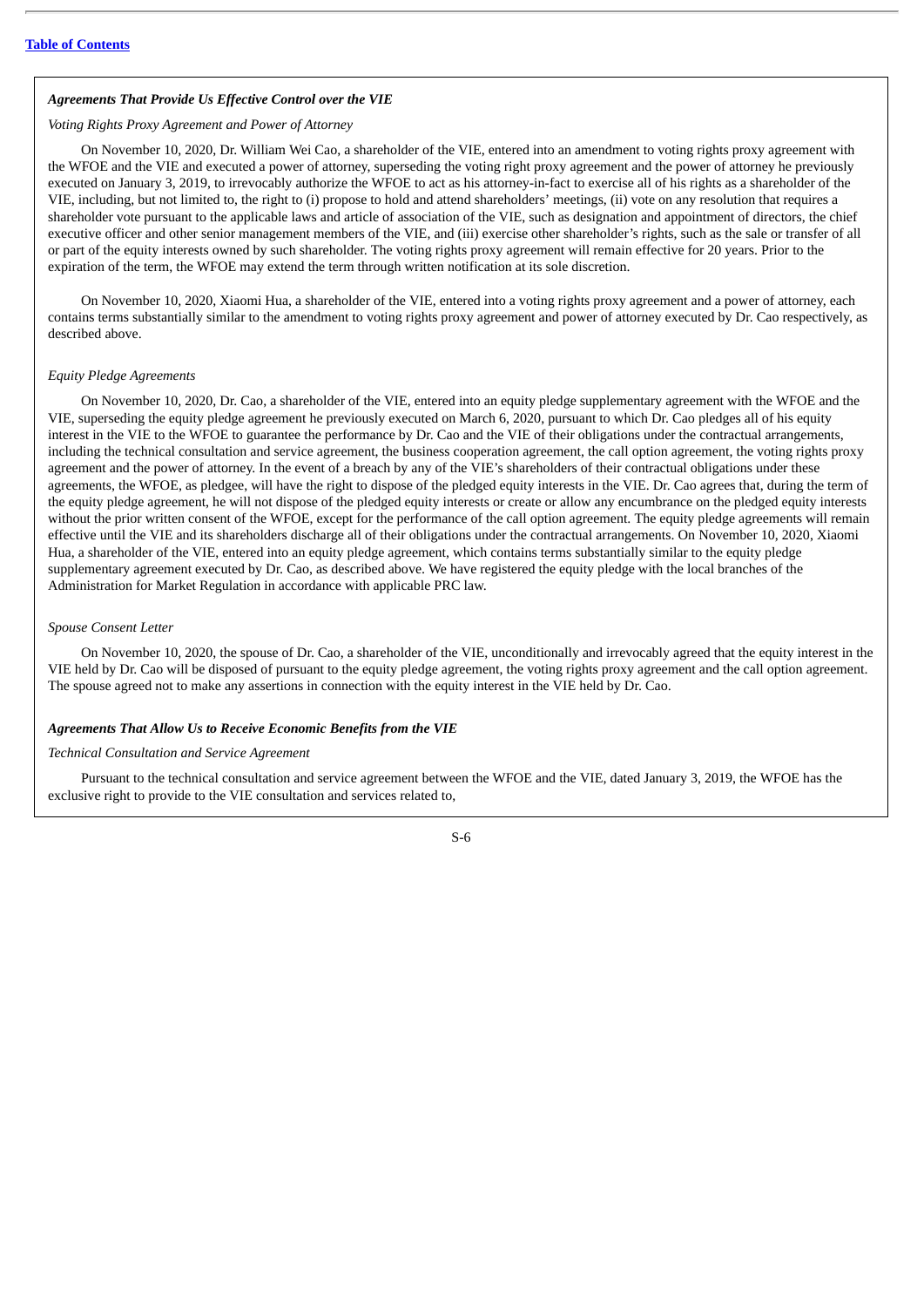among other things, training and technical support, marketing, management and operation. Without the WFOE's written consent, the VIE shall not accept any consultation or services covered by this agreement from any third party. The WFOE has the sole and exclusive ownership of intellectual property rights created as a result of the performance of this agreement. The VIE agrees to pay the WFOE an annual service fee at an amount agreed by the WFOE. This agreement will remain effective for a 20-year term and then can be renewed at the WFOE's sole discretion.

## *Business Cooperation Agreement*

Pursuant to the business corporation agreement between the WFOE and the VIE, dated January 3, 2019, the WFOE has the exclusive right to provide to the VIE technical support, business support and related consulting services. The WFOE has exclusive right and interests in all intellectual properties arising out of or created during the performance of this agreement. The VIE agrees to pay the WFOE a monthly service fee at an amount agreed by the WFOE. The VIE has no right of early termination while the WFOE may terminate this agreement upon a 30-day prior written notice at any time.

#### *Agreements That Provide Us the Option to Purchase the Equity Interests in the VIE*

#### *Call Option Agreement*

The WFOE, the VIE and Dr. Cao, a shareholder of the VIE, entered into an amendment to call option agreement on November 10, 2020, superseding the call option agreement Dr. Cao previously executed on January 3, 2019, pursuant to which he irrevocably grants the WFOE an exclusive option to purchase, or have its designated person or persons to purchase, at its discretion, to the extent permitted by PRC law, all or part of his equity interests in the VIE, and such option may be exercised at the lowest price permitted by applicable PRC law. Any proceeds received by Dr. Cao from the exercise of the option shall be remitted to the WFOE or its designated party, to the extent permitted by applicable PRC law. Dr. Cao undertakes that without the WFOE's prior written consent, he shall not take any actions that may have material effects on the VIE's assets, businesses and liabilities, nor shall they appoint or replace any directors of the VIE.

On November 10, 2020, Xiaomi Hua, a shareholder of the VIE, entered into a call option agreement, which contains terms substantially similar to the amendment to call option agreement executed by Dr. Cao, as described above.

We rely on the performance by the VIE and its shareholders of their obligations under the contracts to exercise control over the VIE. The shareholders of the VIE may not act in the best interests of us or may not perform their obligations under these contracts. Such risks exist throughout the period in which we intend to operate certain portion of our business through the contractual arrangements with the VIE. In addition, our corporate structure is subject to risks associated with our contractual arrangements with the VIE. These contractual arrangements have not been tested in a court of law in the PRC. If the PRC government finds that these contractual arrangements do not comply with PRC laws and regulations, or if these regulations or the interpretation of existing regulations change or are interpreted differently in the future, we and the VIE could be subject to severe penalties or be forced to relinquish our interests in the operations of the VIE and its subsidiary. This would result in the VIE and its subsidiary being deconsolidated. As of December 31, 2019, 2020 and 2021, 41%, 24%, 15% of our assets were held by the VIE, respectively. An event that results in the deconsolidation of the VIE would have a material adverse effect on our operations and result in the value of the securities diminish substantially or even become worthless. There are substantial uncertainties regarding potential future actions by the PRC government that could affect the enforceability of the contractual arrangements with the VIE and consequently, significantly affect the financial performance of the VIE and our company as a whole. For a detailed description of the risks associated with our corporate structure, see "Risk Factors—Risks Related to Our Corporate Structure" in the accompanying base prospectus.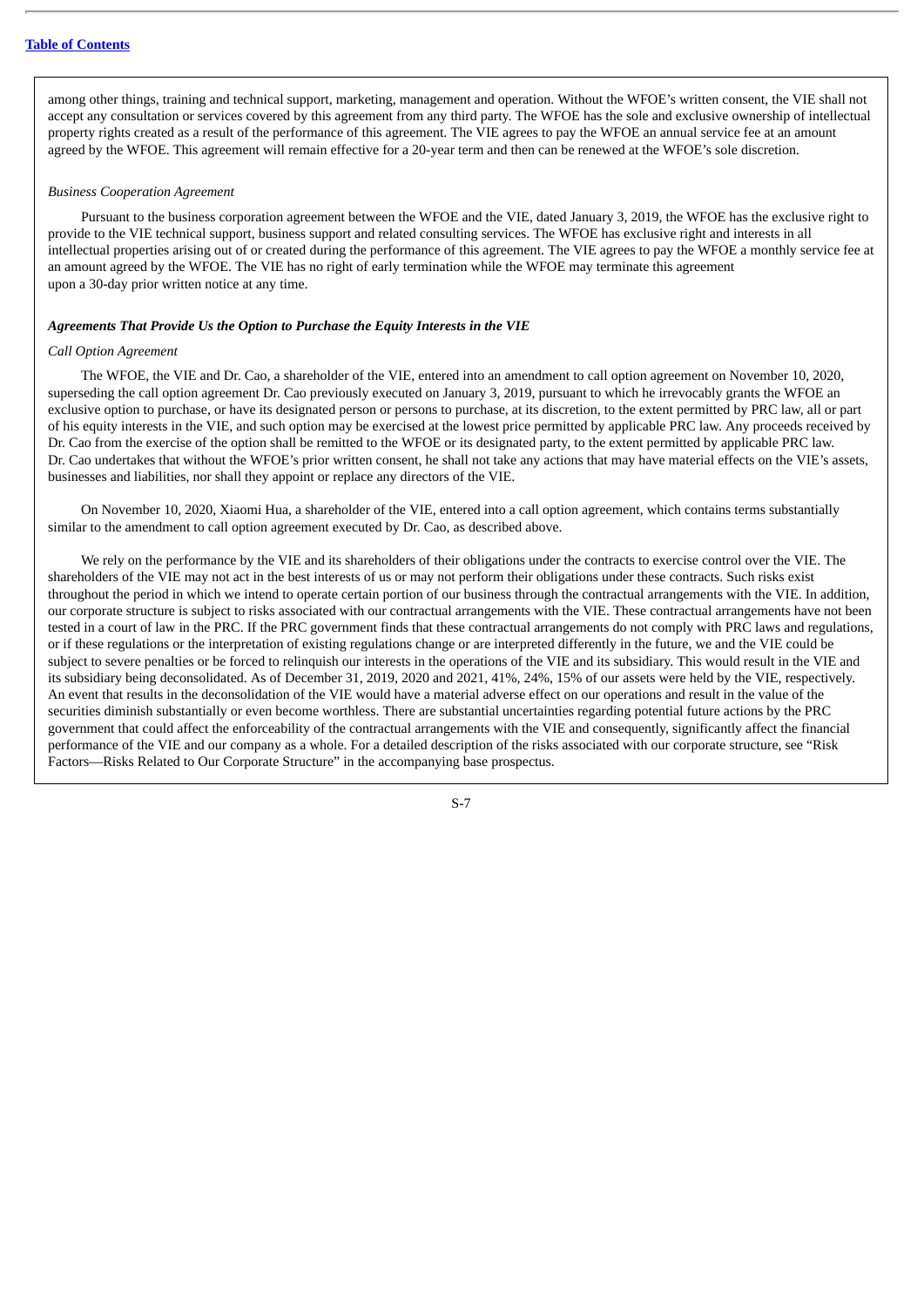## **The Holding Foreign Companies Accountable Act**

Our auditor, an independent registered public accounting firm, is located in China, a jurisdiction where the PCAOB has determined on December 16, 2021 that it is unable to inspect or investigate completely PCAOB-registered public accounting firms. Pursuant to the Holding Foreign Companies Accountable Act, or the HFCA Act, our securities will be prohibited from trading on any national securities exchange and in the over-the-counter market in the United States if our auditor cannot be fully inspected by the PCAOB for three consecutive years, which could be reduced to two consecutive years if the Accelerating Holding Foreign Companies Accountable Act passed by the U.S. Senate on June 22, 2021 is passed by the U.S. House of Representatives and signed into law. The termination in or any restriction on the trading of our securities will significantly limit or completely hinder our ability to offer securities to investors, or cause such securities to significantly decline in value or become worthless. See "Risk Factors—Risks Related to Doing Business in China—Our ADSs will be prohibited from trading in the United States under the HFCAA in 2024 if the PCAOB is unable to inspect or fully investigate auditors located in China, or 2023 if proposed changes to the law are enacted. The delisting of our ADSs, or the threat of their being delisted, may materially and adversely affect the value of your investment" in the accompanying base prospectus.

## **Summary of Risk Factors**

We face various legal and operational risks and uncertainties related to doing business in China, including complex and evolving PRC laws and regulations. For example, we face risks associated with regulatory approvals on offshore offerings, the use of variable interest entities, antimonopoly regulatory actions, and oversight on cybersecurity and data privacy, as well as the lack of inspection by the PCAOB on our independent registered public accounting firm, which may impact our ability to conduct certain businesses, accept foreign investments, or list on a U.S. or other foreign exchange. These risks could result in a material adverse change in our operations and the value of the ADSs, significantly limit or completely hinder our ability to offer or continue to offer securities to investors and cause such securities to significantly decline in value or become worthless, as further explained below:

- The PRC government has significant authority to regulate or intervene in the China operations of an offshore holding company, such as us, at any time. Therefore, investors in the ADSs and our business face potential uncertainty from the PRC government's policy. The Chinese government may intervene or influence our operations at any time, or may exert more control over offerings conducted overseas and/or foreign investment in China-based issuers, which could result in a material change in our operations and/or the value of our ADSs. Any actions by the Chinese government to exert more oversight and control over offerings that are conducted overseas and/or foreign investment in China-based issuers could significantly limit or completely hinder our ability to offer or continue to offer securities to investors and cause the value of such securities to significantly decline. See "Risk Factors—Risks Related to Doing Business in China—The PRC government has significant authority to regulate or intervene in the China operations of an offshore holding company, such as us, at any time. Therefore, investors in the ADSs and our business face potential uncertainty from the PRC government's policy" in the accompanying base prospectus;
- We believe that our corporate structure and contractual arrangements with the VIE comply with the current applicable PRC laws and regulations. As of the date of this prospectus supplement, we believe that our PRC subsidiaries and the VIE are not required to obtain permission or approval from the Chinese Securities Regulatory Commission, or the CSRC, or the Cyberspace Administration of China, or the CAC, to operate their respective business in China or to approve our contractual arrangements with the VIE and its shareholders. However, PRC laws and regulations governing the conditions and the requirements of such approval are uncertain and the relevant government authorities have broad discretion in interpreting these laws and regulations. Accordingly, the PRC regulatory authorities may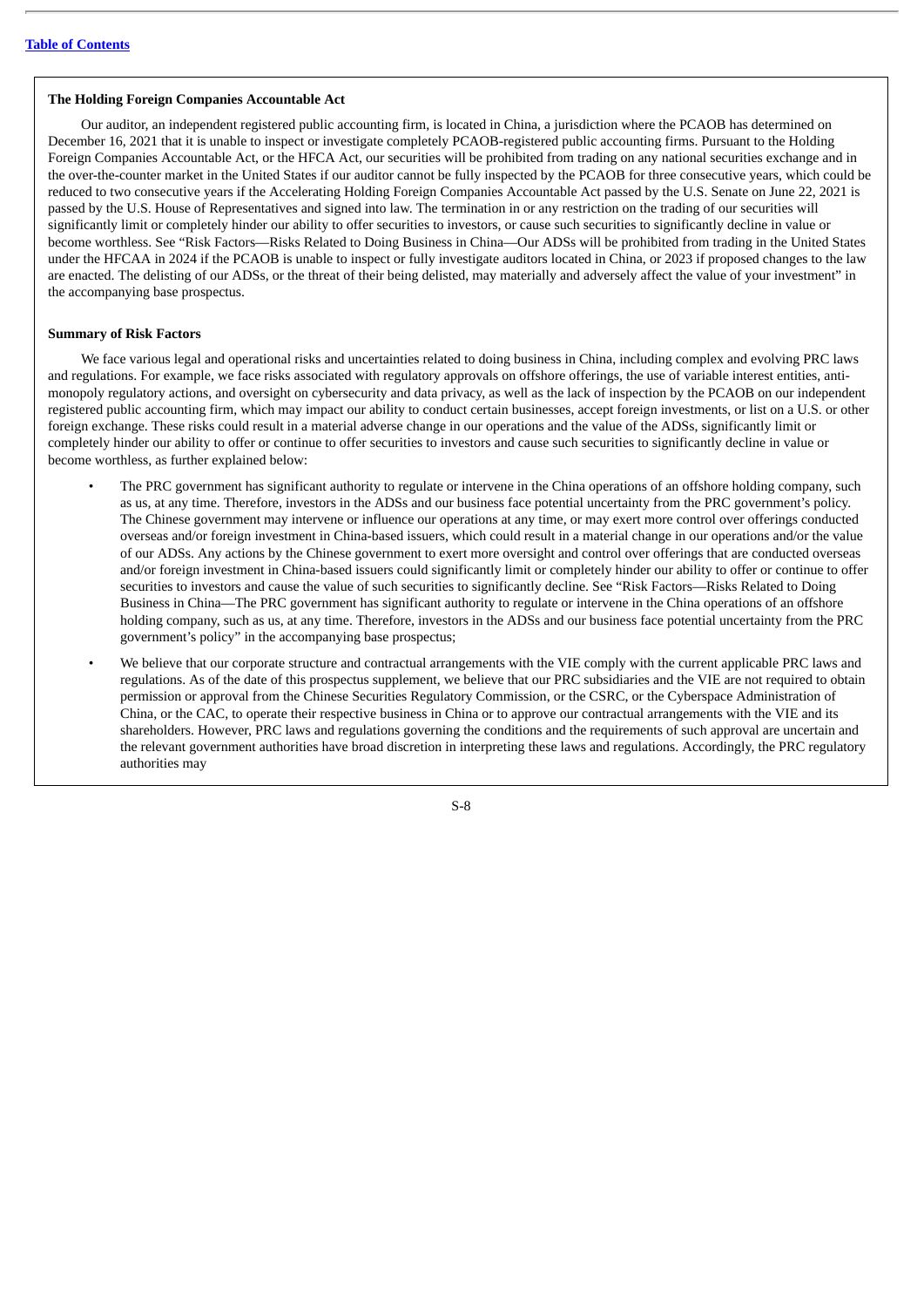take a different view. There can be no assurance that the PRC government authorities would agree that our corporate structure or any of the above contractual arrangements comply with PRC licensing, registration or other regulatory requirements, with existing policies or with requirements or policies that may be adopted in the future. As of the date of this prospectus supplement, we have not received any inquiry, notice, warning, or sanctions regarding our corporate structure and contractual arrangements from the CSRC, CAC or any other PRC governmental agency. If we, our subsidiaries or the VIE (i) do not receive or maintain such permissions or approvals if required, (ii) inadvertently conclude that such permissions or approvals are not required, or (iii) if applicable laws, regulations, or interpretations change and we are required to obtain such permissions or approvals in the future, our ADSs may significantly decline in value or become worthless if we are unable to assert our contractual control rights over the economic benefits and assets of the VIE and its subsidiaries. See "Risk Factors—Risks Related to Our Corporate Structure" in the accompanying base prospectus; and

• Recently, the PRC government initiated a series of regulatory actions and released guidelines to regulate business operations in China with little advance notice, including those related to data security or anti-monopoly concerns, which may have an impact on our ability to conduct certain business in China, accept foreign investments, or list on a U.S. or other foreign exchange. For a detailed description of risks and regulations related to doing business in China, see "Risk Factors—Risks Related to Doing Business in China" in the accompanying base prospectus.

Below please find a summary of the principal risks we face, organized under relevant headings. These risks are discussed more fully in the section titled "Risk Factors" in the accompanying base prospectus and this prospectus supplement.

#### *Risks Related to Doing Business in China*

- The PRC government has significant authority to regulate or intervene in the China operations of an offshore holding company, such as us, at any time. Therefore, investors in the ADSs and our business face potential uncertainty from the PRC government's policy.
- You may experience difficulties in effecting service of legal process, enforcing foreign judgments or bringing actions in China against us or our management based on foreign laws. It may also be difficult for overseas regulators or you to conduct investigations or collect evidence within China.
- Changes in U.S. and international trade policies, particularly with regard to China, may adversely impact our business and operating results.
- The approval, filing or other requirements of the CSRC, the CAC or other PRC government authorities may be required under PRC law in connection with our issuance of securities overseas.
- We and our shareholders face uncertainty with respect to indirect transfers of equity interests in PRC resident enterprises, assets attributed to a PRC establishment of a non-PRC company or immovable properties located in China owned by non-PRC companies.
- The PCAOB is currently unable to inspect our auditor in relation to their audit work performed for our financial statements and the inability of the PCAOB to conduct inspections over our auditor deprives our investors with the benefits of such inspections.
- Our ADSs will be prohibited from trading in the United States under the HFCAA in 2024 if the PCAOB is unable to inspect or fully investigate auditors located in China, or 2023 if proposed changes to the law are enacted. The delisting of our ADSs, or the threat of their being delisted, may materially and adversely affect the value of your investment.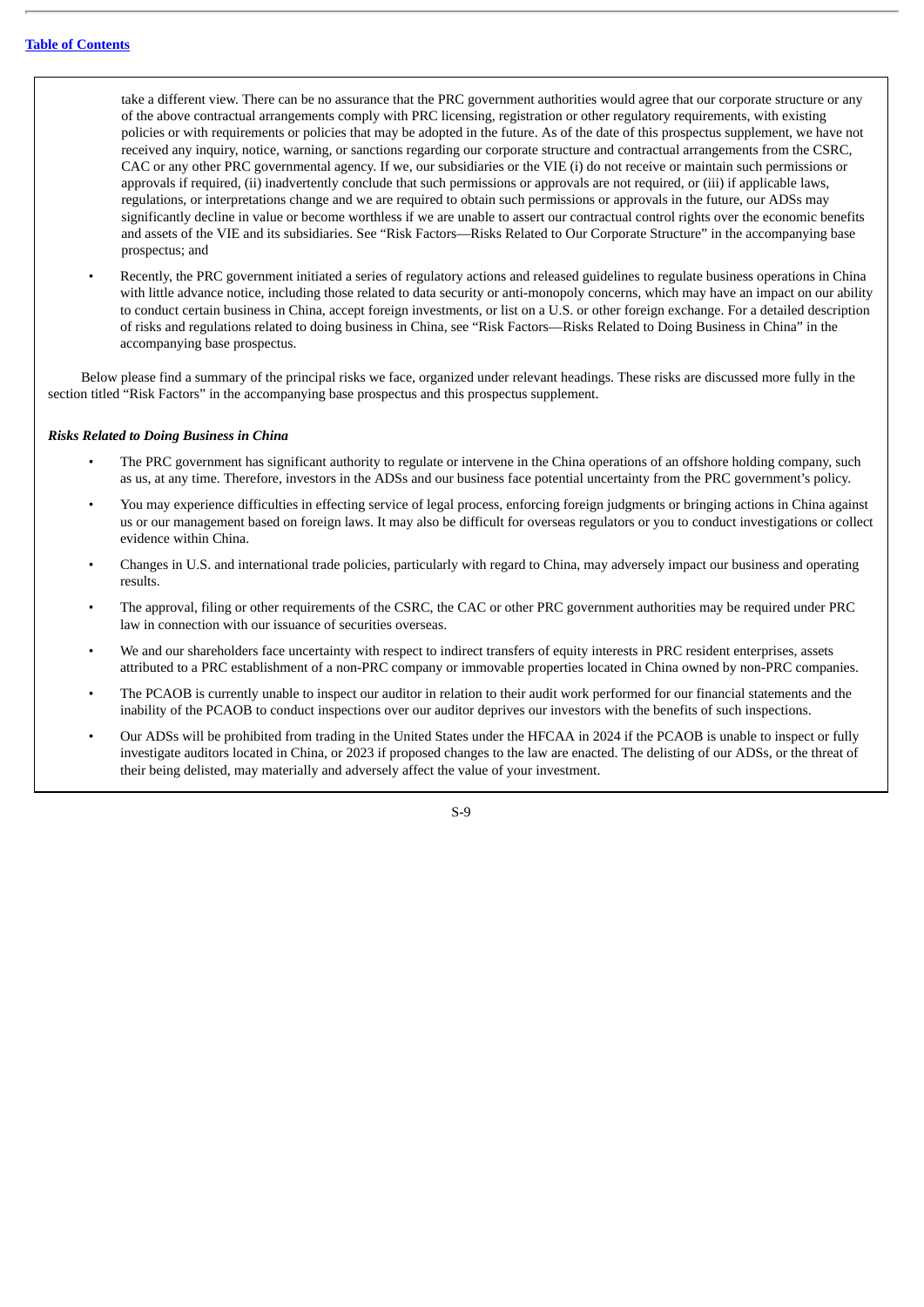- On June 22, 2021, the U.S. Senate passed a bill which would reduce the number of consecutive non-inspection years required for triggering the prohibitions under the HFCAA from three years to two. On February 4, 2022, the U.S. House of Representatives passed the America Competes Act of 2022 which includes the exact same amendments as the bill passed by the Senate. The America Competes Act however includes a broader range of legislation not related to the HFCAA in response to the U.S. Innovation and Competition Act passed by the Senate in 2021. The U.S. House of Representatives and U.S. Senate will need to agree on amendments to these respective bills to align the legislation and pass their amended bills before the President can sign into law. It is unclear when the U.S. Senate and U.S. House of Representatives will resolve the differences in the U.S. Innovation and Competition Act and the America Competes Act of 2022 bills currently passed, or when the U.S. President will sign on the bill to make the amendment into law, or at all.
- Various proceedings and legislative and regulatory developments due to political tensions between the U.S. and China may have an adverse impact on our listing and trading in the U.S., including adverse impact on the market prices of the ADSs.
- Proceedings instituted by the SEC against the "big four" PRC-based accounting firms, including our independent registered public accounting firm, could result in financial statements being determined to not be in compliance with the requirements of the Exchange Act, adverse impact on the trading prices of the ADSs, or possible delisting.

### *Risks Related to Our Corporate Structure*

- The uncertainties in the PRC legal system may subject our contractual arrangements to different interpretations or enforcement challenges, or subject us to severe penalties or force us to relinquish our interests in our operations.
- We rely on contractual arrangements with the VIE and its shareholders to exercise control over our business, which may not be as effective as direct ownership in providing operational control.

### *Risks Related to Our Limited Operating History, Financial Position and Need for Additional Capital*

- We are a clinical-stage biopharmaceutical company with limited operating history, which may make it difficult for you to evaluate the success of our business to date and to assess our future viability.
- We have incurred significant losses in every year since our inception. We expect to continue to incur losses over the next several years and may never achieve or maintain profitability.
- We will need to obtain funding from time to time to complete the development and any commercialization of our product candidates, which may not be available on acceptable terms, or at all. If we are unable to raise capital when needed, we may be forced to delay, reduce or eliminate our product development programs or other operations.
- Raising additional capital may cause dilution to holders of the ADSs or other securities of our company, restrict our operations or require us to relinquish rights to our technologies or product candidates.

### *Risks Related to the Development of Our Product Candidates*

• All of our product candidates are in early stages of development. If we are unable to advance our product candidates through clinical development, obtain regulatory approval and ultimately commercialize our product candidates, or experience significant delays in doing so, our business will be materially harmed.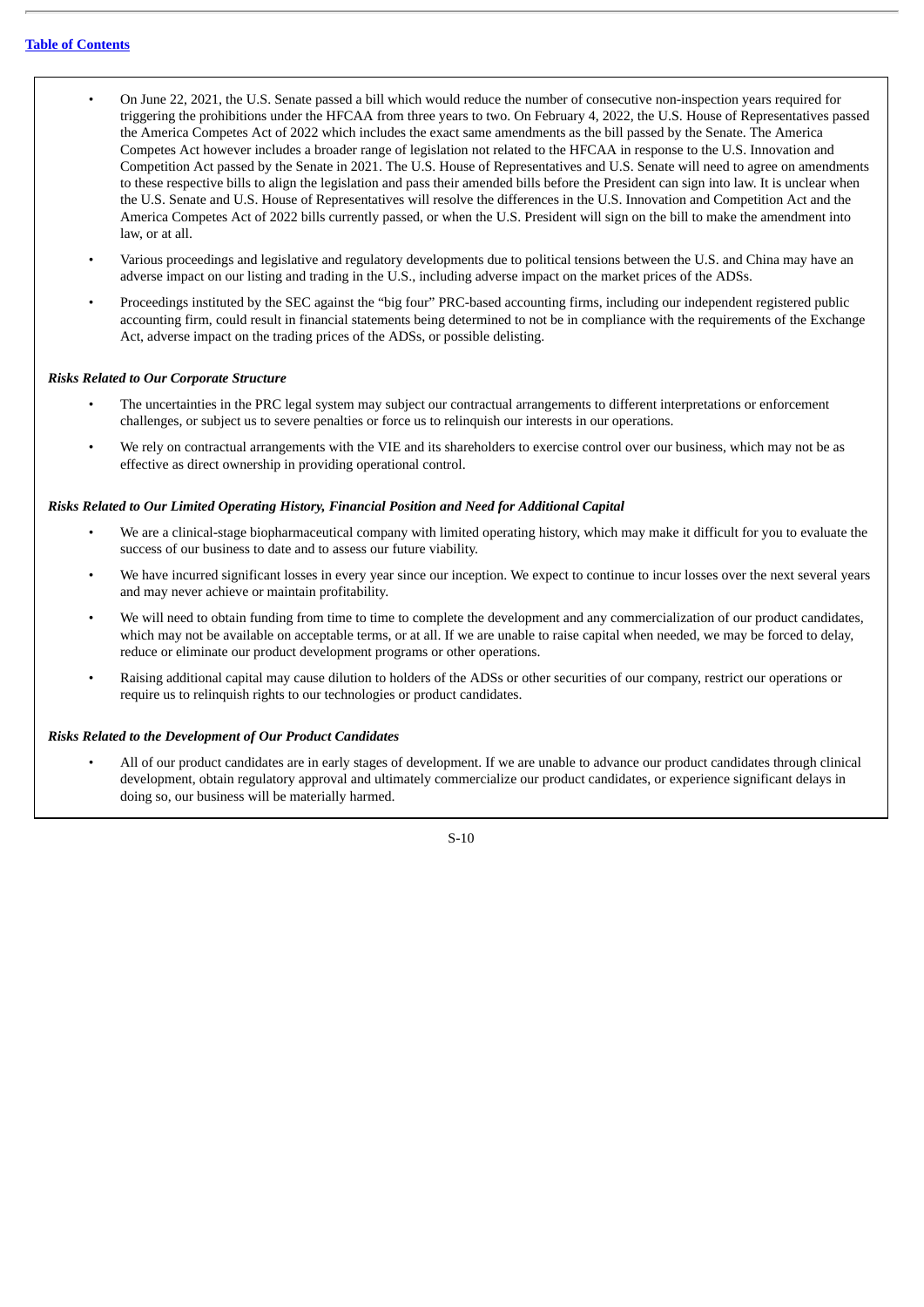- Our product candidates are based on novel technologies, which make it difficult to predict the timing, results and cost of product candidate development and likelihood of obtaining regulatory approval.
- Our future success is highly dependent on the regulatory approval of GC012F, GC027, GC502 and our other pipeline programs. All of our product candidates will require significant preclinical study and clinical trial before we can seek regulatory approval for and launch a product commercially.
- We may not be successful in our efforts to extend our pipeline of product candidates, including identifying or discovering additional product candidates in the future.
- Our preclinical programs may experience delays or may never advance to clinical trials, which would adversely affect our ability to obtain regulatory approvals or commercialize these product candidates on a timely basis or at all, which would have an adverse effect on our business.
- Adverse effects or other safety risks associated with our product candidates could delay or preclude approval, cause us to suspend or discontinue clinical trials, cause us to abandon product candidates, limit the commercial profile of an approved label or result in significant negative consequences following any potential marketing approval.
- We have derived and plan to continue to derive results from investigator-initiated trials of our product candidates to expedite our global clinical development activities. Investigator-initiated trials are sponsored and conducted by principal investigators. As a result, our role and access to the clinical results and data are limited and there is no assurance that the clinical data from these trials will be accepted or considered by the FDA, the NMPA, or other comparable regulatory authorities.

### *Risks Related to Our Business Operations*

- As a company currently with substantial operations outside of the United States, our business is subject to economic, political, regulatory and other risks associated with international operations.
- We are a fast-growing emerging company and may experience difficulties in managing this growth.

# *Risks Related to Regulatory Approval of Our Product Candidates and Other Legal Compliance Matters*

- Even if we complete the necessary preclinical studies and clinical trials, the regulatory approval process is expensive, time-consuming and uncertain and may prevent us from obtaining approvals for the commercialization of some or all of our product candidates. As a result, we cannot predict when or if, and in which territories, we will obtain marketing approval to commercialize a product candidate.
- Obtaining and maintaining regulatory approval of our product candidates in one jurisdiction does not mean that we will be successful in obtaining regulatory approval of our product candidates in other jurisdictions.

# *Risks Related to the Commercialization of Our Product Candidates*

- If we are unable to establish sales, marketing and distribution capabilities for our product candidates, or enter into sales, marketing and distribution agreements with third parties, we may not be successful in commercializing our product candidates, if and when they are approved.
- We operate in a rapidly changing industry and face significant competition, which may result in others discovering, developing or commercializing products before or more successfully than we do.

### *Risks Related to Our Intellectual Property*

• If we are unable to obtain, maintain, defend and enforce patent and other intellectual property rights for our technologies and product candidates, or if the scope of the patent and other intellectual property

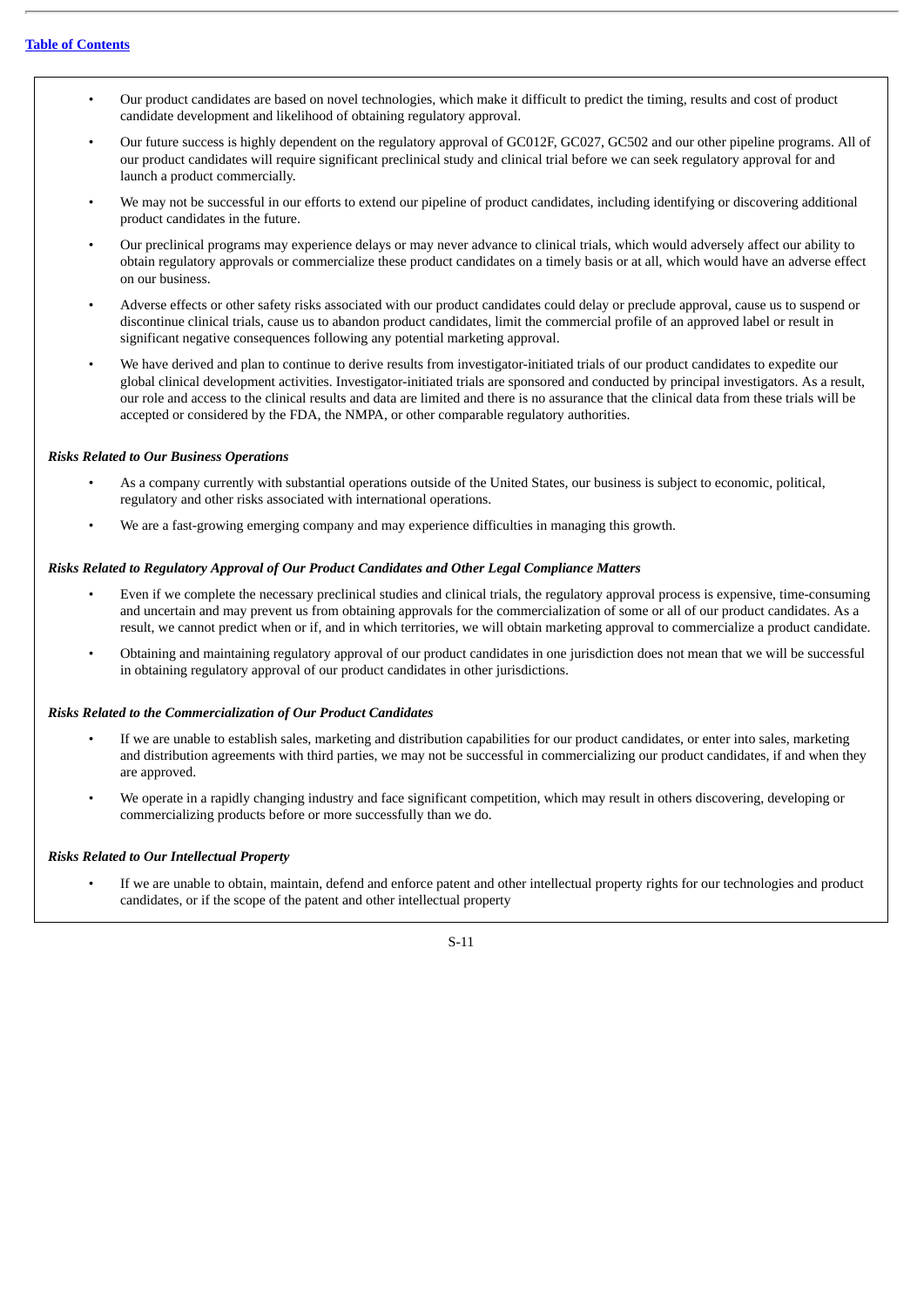rights obtained is not sufficiently broad, our competitors and other third parties could develop and commercialize technology and biologics similar or identical to ours, and our ability to successfully commercialize our technology and product candidates may be impaired.

• The intellectual property landscape around technology involving cellular therapies, including CAR-T cell therapies, is highly dynamic, and third parties may initiate legal proceedings alleging that we are infringing, misappropriating or otherwise violating their intellectual property rights, the outcome of which would be uncertain and could significantly harm our business.

### *Risks Related to the ADSs*

- If we fail to maintain effective internal controls over financial reporting, our ability to produce accurate financial statements on a timely basis could be impaired.
- Holders of the ADSs have fewer rights than our shareholders and must act through the depositary to exercise their rights.

### *Risks Related to This Offering*

- If you purchase the ADSs sold in this offering, you may experience immediate and substantial dilution in the net tangible book value of your ADSs. In addition, we may issue additional equity or debt securities in the future, which may result in additional dilution to you.
- We have broad discretion over the use of the net proceeds from this offering and may not use them effectively.

### **Transfer of Cash Through Our Organization**

Although we consolidate the results of the VIE and its subsidiaries under U.S. GAAP, we only have access to the assets or earnings of the VIE and its subsidiaries through our contractual arrangements with the VIE and its shareholders. The cash flows that have occurred between Gracell Cayman, its subsidiaries and the VIE and its subsidiaries are summarized as follows:

|                                                        |       | For the vears ended December 31. |            |       |  |
|--------------------------------------------------------|-------|----------------------------------|------------|-------|--|
|                                                        | 2019  | 2020                             |            | 2021  |  |
|                                                        | RMB   | RMB                              | <b>RMB</b> | USS   |  |
|                                                        |       | (in thousands)                   |            |       |  |
| Fees paid for services to the VIE and its subsidiaries | 6.604 | 16.906                           | 16.226     | 2.546 |  |

### **Restrictions and Limitations on Transfer of Cash**

Gracell Cayman is incorporated in the Cayman Islands and its businesses in China are conducted mainly through its PRC subsidiaries and partly through the VIE and its subsidiary. While we currently do not have cash management policies and procedures on the transfer of funds within our group, we face various restrictions and limitations on foreign exchange, our ability to transfer cash between entities, across borders and to U.S. investors, and our ability to distribute earnings from our subsidiaries and/or the VIE and its subsidiaries, to Gracell Cayman and holders of the ADSs as well as the ability to settle amounts owed under the contractual arrangements with the VIE.

Uncertainties regarding the interpretation and implementation of the contractual arrangements with the VIE could limit our ability to enforce such agreements. If the PRC authorities determine that the contractual arrangements constituting part of the VIE structure do not comply with PRC regulations, or if current regulations change or are interpreted differently in the future, our ability to settle amount owed by the VIE under the VIE agreements may be seriously hindered.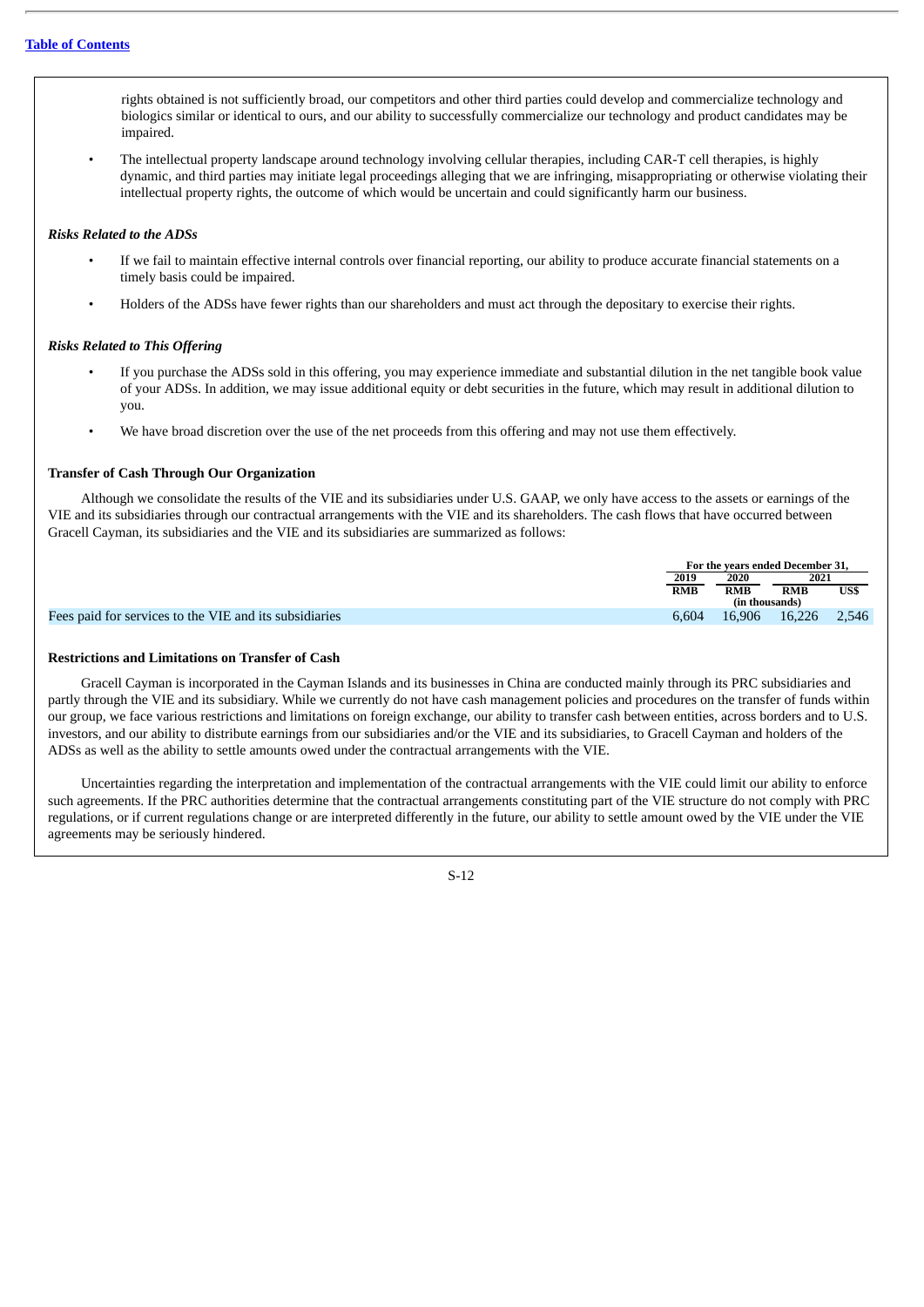Current PRC regulations permit our PRC subsidiaries, including the WFOE, to pay dividends to us only out of their accumulated profits, if any, determined in accordance with PRC accounting standards and regulations. In addition, each of our PRC subsidiaries, the VIE and its PRC subsidiaries are required to set aside at least 10% of their respective accumulated profits each year, if any, to fund certain reserve funds until the total amount set aside reaches 50% of their respective registered capital. Our PRC subsidiaries and the VIE and its subsidiaries may also allocate a portion of their after-tax profits based on PRC accounting standards to employee welfare and bonus funds at their discretion. These reserves are not distributable as cash dividends. Furthermore, if the WFOE incurs debt on its own behalf in the future, the instruments governing the debt may restrict its ability to pay dividends or make other payments to us. In addition, the PRC tax authorities may require us to adjust our taxable income under the contractual arrangements we currently have in place in a manner that would materially and adversely affect the WFOE's ability to pay dividends and other distributions to us. Any limitation on the ability of our PRC subsidiaries, including the WFOE, to distribute dividends to us or on the ability of the VIE to make payments to the WFOE may restrict our ability to satisfy our liquidity requirements. See "Item 4. Information on the Company—B. Business Overview—Regulation—PRC Regulation—Other PRC National- and Provincial-Level Laws and Regulations – Regulations Relating to Dividend Distributions" in our most recent annual report on Form 20-F, which is incorporated by reference in this prospectus supplement.

Gracell HK may be considered a non-resident enterprise for tax purposes, so that any dividends paid by our PRC subsidiaries to Gracell HK may be regarded as China-sourced income and, as a result, may be subject to PRC withholding tax at a rate of up to 10%. If we are required under the PRC Enterprise Income Tax Law to pay income tax for any dividends we receive from PRC subsidiaries, or if Gracell HK is determined by PRC government authority as receiving benefits from reduced income tax rate due to a structure or arrangement that is primarily tax-driven, it would materially and adversely affect the amount of dividends, if any, we may pay to our shareholders and ADS holders. If the PRC tax authorities determine that Gracell Cayman is a PRC resident enterprise for enterprise income tax purposes, we may be required to withhold a 10% tax from dividends we pay to our shareholders and ADS holders, in each case that are non-resident enterprises. See "Risks Relating to Doing Business in China—Dividends we receive from our subsidiaries located in the PRC may be subject to PRC withholding tax, which could materially and adversely affect the amount of dividends, if any, we may pay our shareholders" in the accompanying base prospectus.

In addition, non-resident enterprise shareholders, including our ADS holders, may be subject to PRC tax at a rate of 10% on gains realized on the sale or other disposition of ADSs or ordinary shares if such income is treated as sourced from within the PRC. Furthermore, if Gracell Cayman were deemed to be a PRC resident enterprise, dividends paid to our non-PRC individual shareholders, including our ADS holders, and any gain realized on the transfer of ADSs or ordinary shares by such holders may be subject to PRC tax at a rate of 20% which in the case of dividends may be withheld at source. Any such tax may reduce the returns on your investment in the ADSs or ordinary shares. See "Risks Relating to Doing Business in China—If we are classified as a "resident enterprise" of China under the PRC Enterprise Income Tax Law, we and our non-PRC shareholders could be subject to unfavorable tax consequences, and our business, financial condition and results of operations could be materially and adversely affected" in the accompanying base prospectus.

Our offshore entities are permitted under PRC laws and regulations to provide funding to our PRC subsidiaries only through loans or capital contributions, subject to the approval of government authorities and limits on the amount of capital contributions and loans. This may delay or prevent us from using the proceeds from our offshore capital raising activities to make loans or capital contribution to our PRC subsidiaries. See "Risks Related to Doing Business in China—PRC regulation of loans and direct investment by offshore holding companies to PRC entities may delay or prevent us from making loans or additional capital contributions to our PRC operating subsidiary" in the accompanying base prospectus.

Additionally, the PRC government imposes controls on the convertibility of the RMB into foreign currencies and, in certain cases, the remittance of currency out of China. Under existing PRC foreign exchange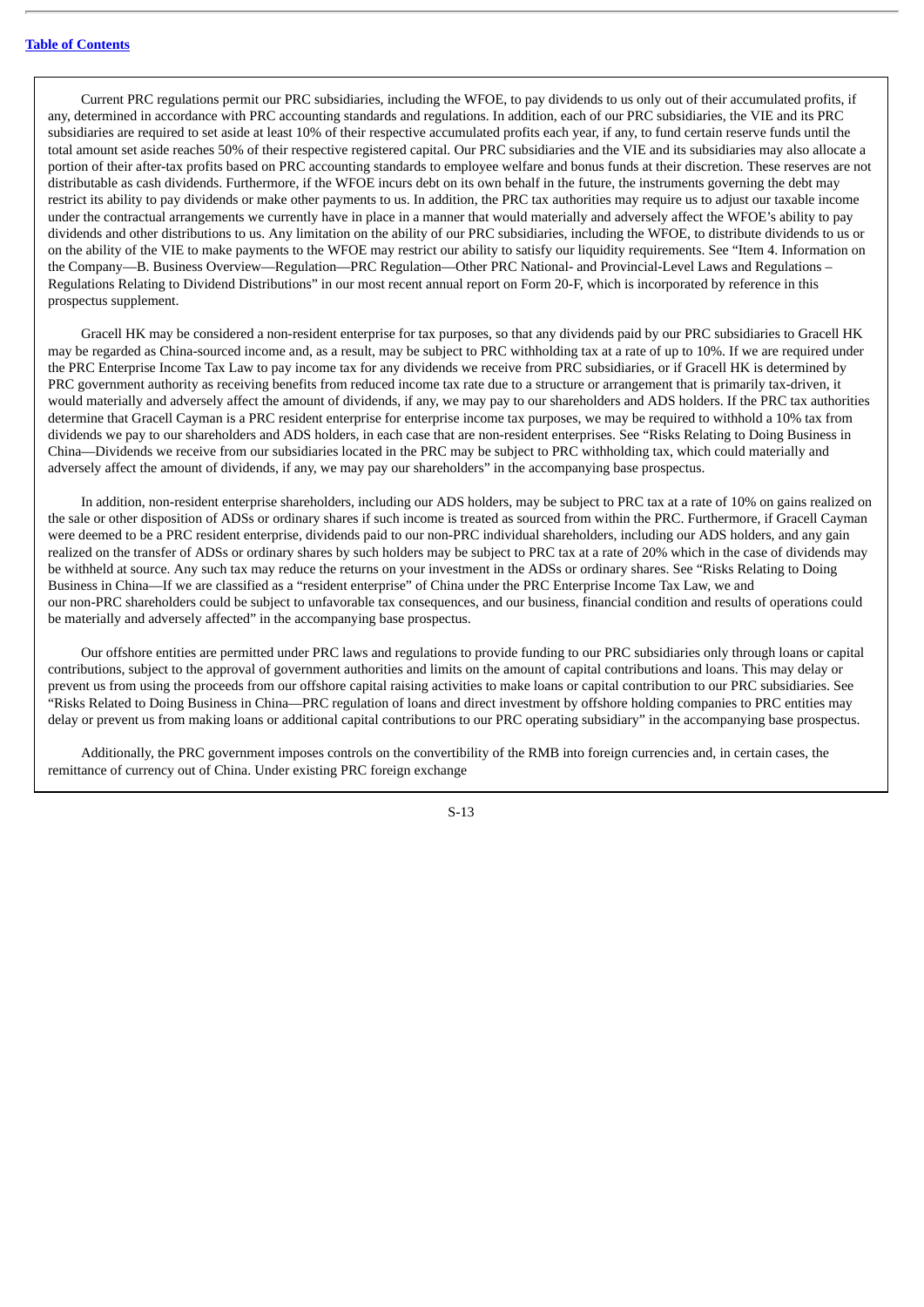regulations, payments of current account items, such as profit distributions and trade and service-related foreign exchange transactions, can be made in foreign currencies without prior approval from the State Administration of Foreign Exchange of the PRC, or the SAFE, by complying with certain procedural requirements. Dividends payments to us by Gracell HK in foreign currencies are subject to the condition that the remittance of such dividends outside of the PRC complies with certain procedures under PRC foreign exchange regulations, such as the overseas investment registrations by our shareholders or the ultimate shareholders of our corporate shareholders who are PRC residents. Approvals by or registration with appropriate government authorities is required where RMB is to be converted into foreign currency and remitted out of China to pay capital expenses such as the repayment of loans denominated in foreign currencies. The PRC government may also at its discretion restrict access in the future to foreign currencies for current account transactions. If the foreign exchange control system prevents us from obtaining sufficient foreign currencies to satisfy our foreign currency demands, our PRC subsidiaries, including the WFOE, may not be able to pay dividends in foreign currencies to us and our access to cash generated from its operations will be restricted. See "Risks Related to Doing Business in China— Governmental control of currency conversion may affect the value of your investment" and "Risk Factors—Risks Related to Doing Business in China—Fluctuation in exchange rates could have a negative effect on our results of operations and the value of your investment" in the accompanying base prospectus.

#### **Taxation on Dividends or Distributions**

Gracell Cayman' source of dividend partly comes from dividends paid by its PRC subsidiaries, including the WFOE, which in part depends on payments received from the VIE under the contractual arrangements with the VIE. None of our subsidiaries has declared or paid any dividend or distribution to us. We have never declared or paid any dividend on our ordinary shares and we have no current intention to pay dividends to shareholders or holders of ADSs. We currently intend to retain most, if not all, of our available funds and any future earnings to fund the research and development of our product candidates and the development and growth of our business. As a result, we do not expect to pay any cash dividends in the foreseeable future.

Under the current laws of the Cayman Islands, Gracell Cayman is not subject to tax on income or capital gains. Upon payments of dividends to our shareholders, no Cayman Islands withholding tax will be imposed. For purposes of illustration, the following discussion reflects the hypothetical taxes that might be required to be paid in Mainland China and Hong Kong, assuming that: (i) we have taxable earnings in the VIE, and (ii) we determine to pay a dividend in the future:

| Hypothetical pre-tax earnings in the VIE                                                 | 100%       |
|------------------------------------------------------------------------------------------|------------|
| Tax on earnings at statutory rate of 25% at WFOE level                                   | (25)%      |
| Amount to be distributed as dividend from WFOE to Gracell HK                             | 75%        |
| Withholding tax at tax treaty rate of 5%                                                 | $(3.75)\%$ |
| Amount to be distributed as dividend at Gracell HK level and net distribution to Gracell |            |
| Cayman                                                                                   | 71.25%     |

Notes:

- (1) For purposes of this example, the tax calculation has been simplified. The hypothetical book pre-tax earnings amount is assumed to equal Chinese taxable income.
- (2) China's Enterprise Income Tax Law imposes a withholding income tax of 10% on dividends distributed by a Foreign Invested Enterprise to its immediate holding company outside of Mainland China. A lower withholding income tax rate of 5% is applied if the Foreign Invested Enterprise's immediate holding company is registered in Hong Kong or other jurisdictions that have a tax treaty arrangement with Mainland China, subject to a qualification review at the time of the distribution. There is no incremental tax at Gracell HK level for any dividend distribution to Gracell Cayman.
- (3) If a 10% withholding income tax rate is imposed, the withholding tax will be 7.5 and the amount to be distributed as dividend at Gracell HK level and net distribution to Gracell Cayman will be 67.5.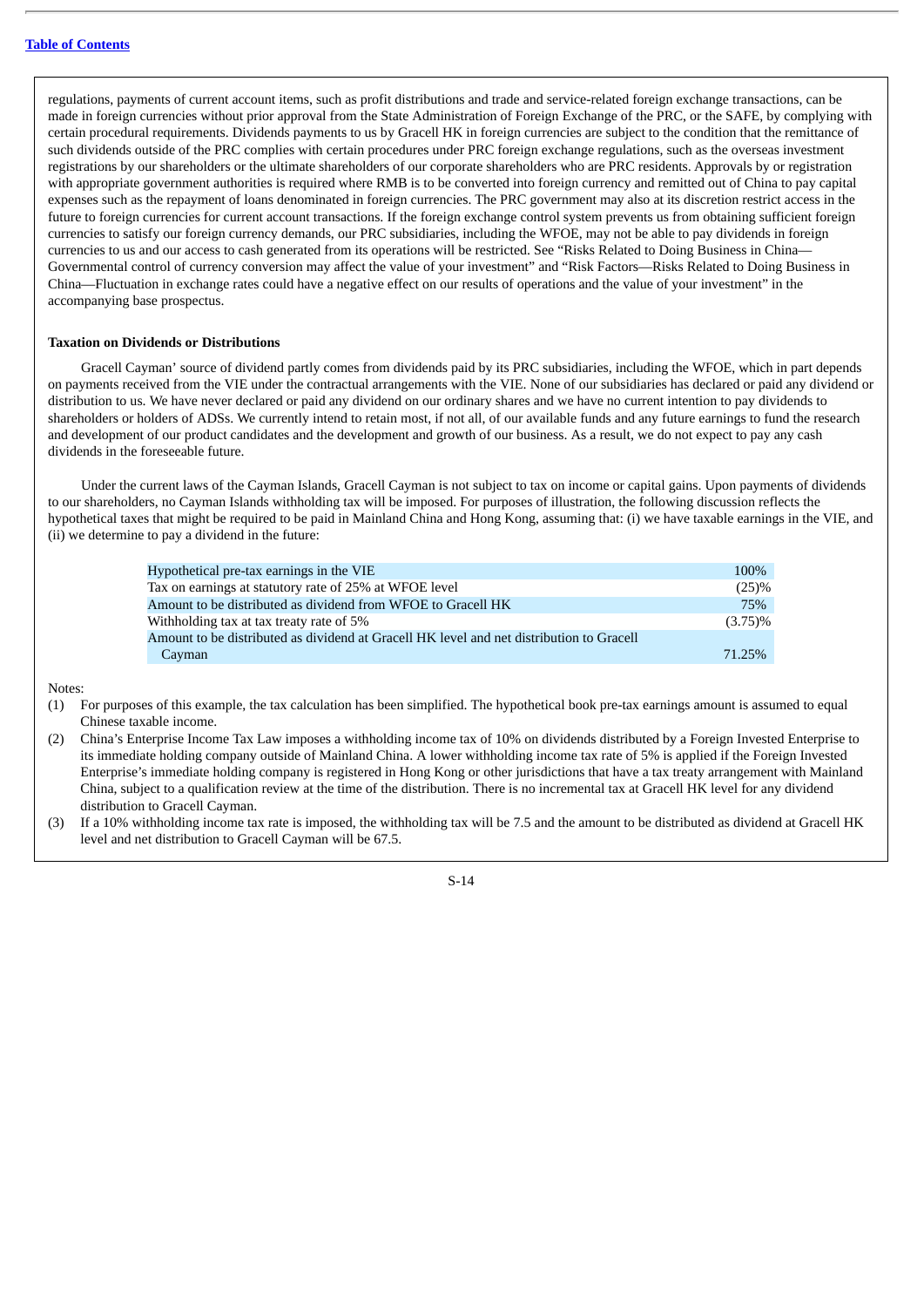### **Condensed Consolidated Financial Statements**

For more details regarding our condensed consolidated financial statements, see "Item 3. Key Information—Condensed Consolidated Balance Sheets Data," "Item 3. Key Information—Condensed Consolidated Statements of Operations Data" and "Item 3. Key Information— Condensed Consolidated Cash Flows Data" in our most recent annual report on Form 20-F, which is incorporated by reference in this prospectus supplement.

### **Corporate Information**

In May 2018, we incorporated Gracell Biotechnologies Inc., or Gracell Cayman, under the laws of the Cayman Islands as our offshore holding company. Our principal executive offices are located at Building 12, Block B, Phase II, Biobay Industrial Park, 218 Sangtian St., Suzhou Industrial Park, People's Republic of China. Our telephone number at this address is +86-512-6262-6701. Our registered office in the Cayman Islands is located at 4th Floor, Harbour Place, 103 South Church Street, P.O. Box 10240, Grand Cayman, KY1-1002, Cayman Islands. We have appointed Cogency Global Inc., located at 122 East 42nd Street, 18th Floor, New York, NY 10168, as our agent upon whom process may be served in any action brought against us under the securities laws of the United States in connection with offerings of securities registered by the registration statement of which this prospectus supplement is a part. Investors should submit any inquiries to the address and telephone number of our principal executive offices.

### **Implications of Being a Foreign Private Issuer**

Because we qualify as a foreign private issuer under the Exchange Act, we are exempt from certain provisions of the Exchange Act that are applicable to U.S. domestic public companies, including:

- the sections of the Exchange Act regulating the solicitation of proxies, consents or authorizations in respect of a security registered under the Exchange Act;
- the sections of the Exchange Act requiring insiders to file public reports of their share ownership and trading activities and liability for insiders who profit from trades made in a short period of time;
- the rules under the Exchange Act requiring the filing with the SEC of quarterly reports on Form 10-Q containing unaudited financial and other specified information, or current reports on Form 8-K, upon the occurrence of specified significant events; and
- the selective disclosure rules by issuers of material nonpublic information under Regulation FD.

We are required to file an annual report on Form 20-F within four months of the end of each fiscal year. The information we are required to file with or furnished to the SEC will be less extensive and less timely compared to that required to be filed with the SEC by U.S. domestic issuers. Foreign private issuers are also exempt from certain more stringent executive compensation disclosure rules. Thus, as long as we remain a foreign private issuer, we will continue to be exempt from the more stringent compensation disclosures required of companies that are neither an emerging growth company nor a foreign private issuer.

### **Implications of Being an Emerging Growth Company**

As a company with less than \$1.07 billion in revenue for the last fiscal year, we qualify as an "emerging growth company" pursuant to the Jumpstart Our Business Startups Act of 2012, or the JOBS Act. An emerging growth company may take advantage of specified reduced reporting and other requirements that are otherwise applicable generally to public companies. These provisions include exemption from the auditor attestation requirement under Section 404 of the Sarbanes-Oxley Act of 2002, or Section 404, related to the assessment of the effectiveness of the emerging growth company's internal control over financial reporting. We have elected to take advantage of such exemptions.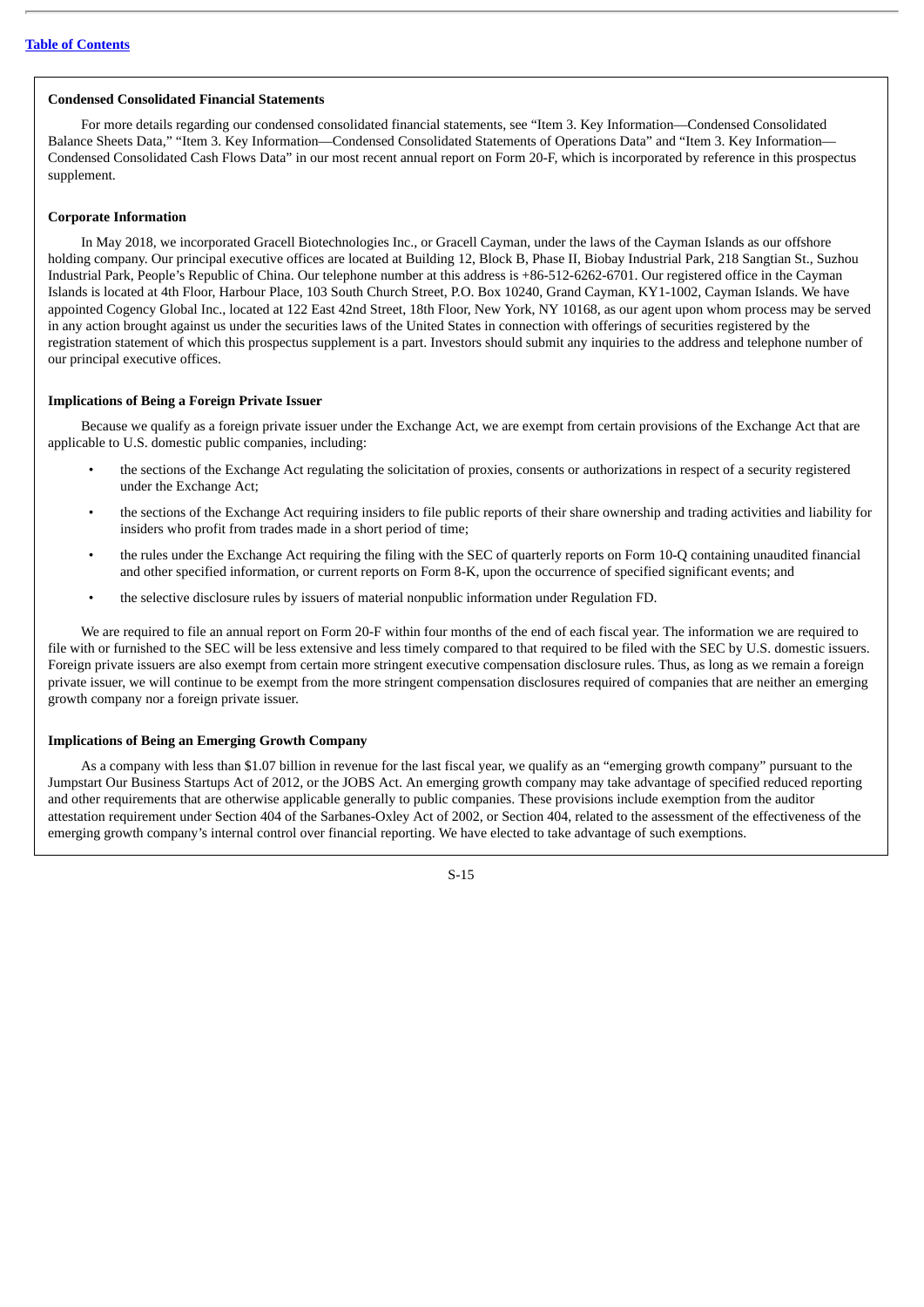We will remain an emerging growth company until the earliest of (a) the last day of our fiscal year during which we have total annual gross revenues of at least \$1.07 billion; (b) the last day of our fiscal year following the fifth anniversary of the completion of this offering; (c) the date on which we have, during the previous three-year period, issued more than \$1.0 billion in non-convertible debt; or (d) the date on which we are deemed to be a "large accelerated filer" under the Securities Exchange Act of 1934, as amended, or the Exchange Act, which would occur if the market value of our ADSs that are held by non-affiliates exceeds \$700 million as of the last business day of our most recently completed second fiscal quarter. Once we cease to be an emerging growth company, we will not be entitled to the exemptions provided in the JOBS Act discussed above.

### **Permissions Required from the PRC Authorities for Our Issuance of Securities to Foreign Investors**

The PRC government has recently indicated an intent to exert more oversight and control over offerings that are conducted overseas by and/or foreign investments in China-based issuers. For example, on December 24, 2021, the CSRC published the draft Administrative Provisions of the State Council on the Overseas Issuance and Listing of Securities by Domestic Companies (Draft for Comments), or the Draft Overseas Listing Regulations, and the draft Measures for the Overseas Issuance and Listing of Securities Record-filings by Domestic Companies (Draft for Comments), or the Draft Overseas Listing Measures, for public comments. These drafts stipulate that PRC domestic companies that seek to offer and list securities in overseas markets directly or indirectly shall complete the filing procedures with and report relevant information to the CSRC. For more detailed information, see "Risk Factors – Risks Related to Doing Business in China – The approval, filing or other requirements of the CSRC, the CAC or other PRC government authorities may be required under PRC law in connection with our issuance of securities overseas" in the accompanying base prospectus.

In connection with our issuance of securities to foreign investors, under current PRC laws, regulations, and rules, as of the date of this prospectus supplement, based on the legal advice of our PRC legal counsel, AllBright Law Offices, we, our PRC subsidiaries, the VIE, and the VIE's subsidiary, (i) are not required to obtain any permissions or approvals from the CSRC; and (ii) are not required to go through cybersecurity review by the CAC. However, there are substantial uncertainties regarding the interpretation and application of current and future PRC laws. Accordingly, a PRC government agency may take a view that is contrary to the above conclusion. In addition, we, our PRC subsidiaries, the VIE, and VIE's subsidiary have not been asked to obtain or denied such permissions by any PRC authority. In addition, as of the date of this prospectus supplement, we have not received any inquiry, notice, warning, or sanctions regarding our corporate structure and contractual arrangements from the CSRC, CAC or any other PRC governmental agency.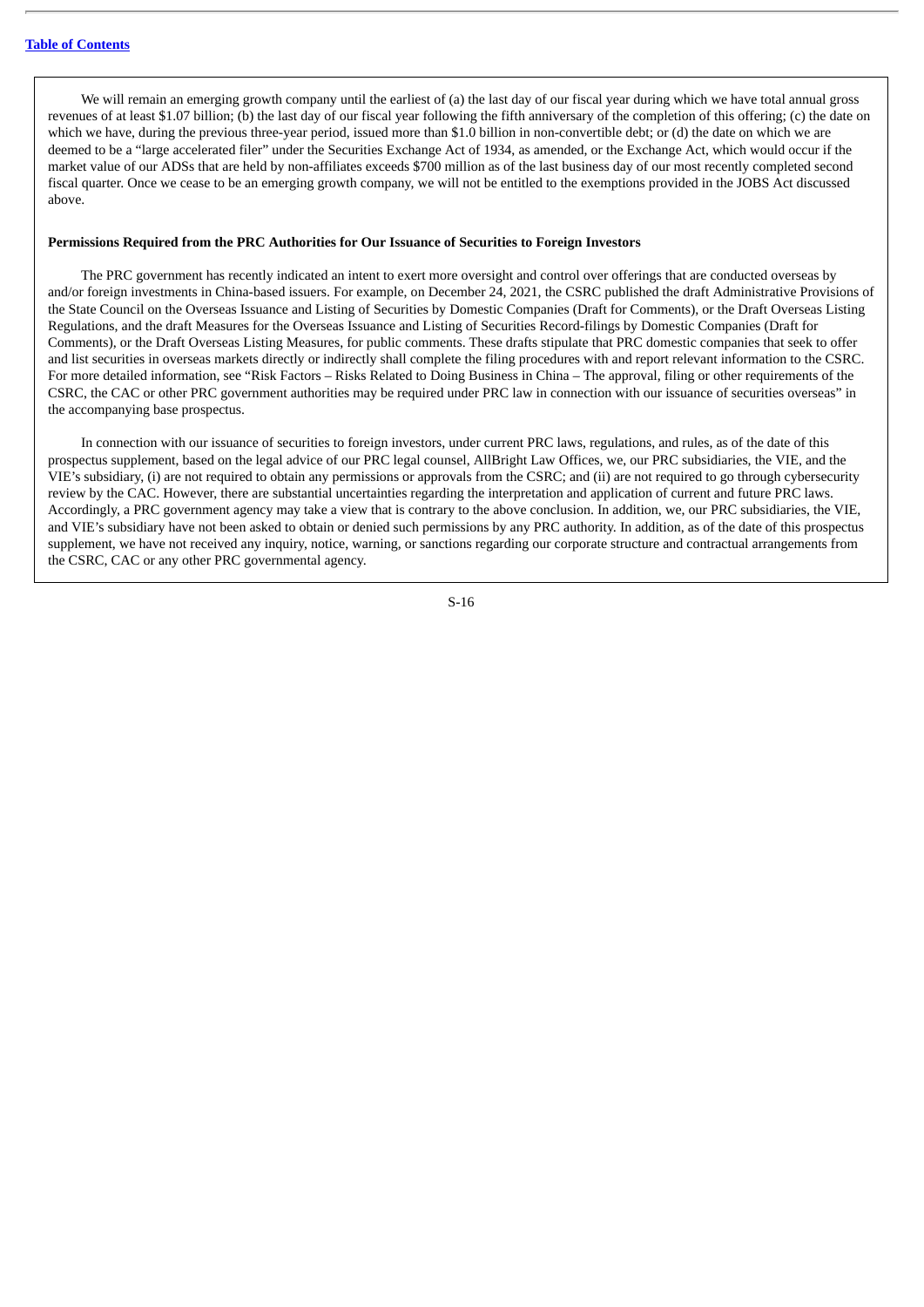$\overline{a}$ 

# **THE OFFERING**

| ADSs offered by us                 | ADSs, each representing five ordinary shares, par value \$0.0001 per share, having an<br>aggregate offering price of up to \$50,000,000.                                                                                                                                                                                                                                                                                       |  |  |
|------------------------------------|--------------------------------------------------------------------------------------------------------------------------------------------------------------------------------------------------------------------------------------------------------------------------------------------------------------------------------------------------------------------------------------------------------------------------------|--|--|
| The ADSs                           | Each ADS represents five Ordinary Share. The ADSs initially will be delivered by The Bank<br>of New York Mellon, as depositary, or the Depositary.                                                                                                                                                                                                                                                                             |  |  |
|                                    | The Depositary, or its nominee, will be the holder of the Ordinary Shares underlying your<br>ADSs and you will have rights as provided in the Deposit Agreement, dated as of January 7,<br>2021, among us, the Depositary and all owners and holders from time to time of ADSs issued<br>thereunder, or the Deposit Agreement.                                                                                                 |  |  |
|                                    | Subject to the terms of the Deposit Agreement and in compliance with the relevant<br>requirements set out in the prospectus, you may turn in your ADSs to the Depositary for<br>cancellation and withdrawal of the Ordinary Shares underlying your ADSs.                                                                                                                                                                       |  |  |
|                                    | The Depositary will charge you fees for such cancellations pursuant to the Deposit<br>Agreement.                                                                                                                                                                                                                                                                                                                               |  |  |
|                                    | You should carefully read the "Description of American Depositary Shares" section of base<br>prospectus and the Deposit Agreement to better understand the terms of the ADSs.                                                                                                                                                                                                                                                  |  |  |
| Plan of Distribution               | "At the market offerings" that may be made from time to time on The Nasdaq Global Select<br>Market or other existing trading market for ADSs through our sales agents, Cantor and BTIG.<br>See the section entitled "Plan of Distribution" on page S-33 of this prospectus supplement.                                                                                                                                         |  |  |
| <b>Use of Proceeds</b>             | We intend to use the net proceeds of this offering for general corporate purposes, which may<br>include the development and commercialization of our products, research and development,<br>manufacturing, general and administrative expenses, license or technology acquisitions, and<br>working capital and capital expenditures. See the section entitled "Use of Proceeds" on page<br>S-22 of this prospectus supplement. |  |  |
| <b>Risk Factors</b>                | See "Risk Factors" beginning on page S-18 of this prospectus supplement and the other<br>information included in, or incorporated by reference into, this prospectus supplement for a<br>discussion of certain factors you should carefully consider before deciding to invest in our<br>securities.                                                                                                                           |  |  |
| Nasdaq Global Select Market symbol | <b>GRCL</b>                                                                                                                                                                                                                                                                                                                                                                                                                    |  |  |
| $S-17$                             |                                                                                                                                                                                                                                                                                                                                                                                                                                |  |  |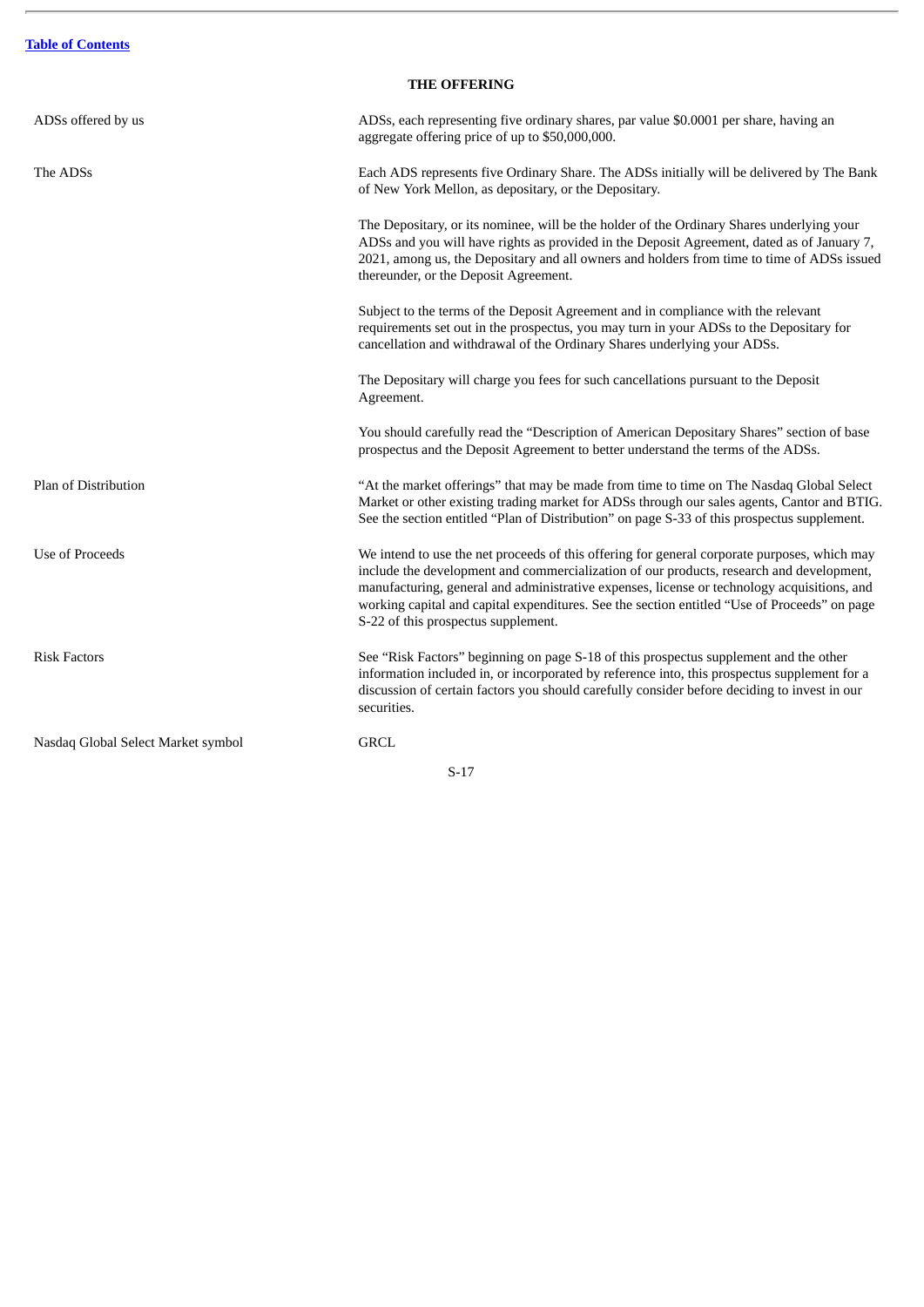### **RISK FACTORS**

Investment in any securities offered pursuant to this prospectus supplement and the accompanying base prospectus involves risks. You should carefully consider the risk factors described below and in our annual report on Form 20-F for the year ended December 31, 2021, or the 2021 Form 20-F, incorporated by reference in this prospectus supplement, any amendment or update thereto reflected in subsequent filings with the SEC, including in our annual reports on Form 20-F, and all other information contained or incorporated by reference in this prospectus supplement, as updated by our subsequent filings under the Exchange Act. The risks and uncertainties we have described are not the only ones we face. Additional risks and uncertainties not presently known to us or that we currently deem immaterial may also affect our operations. The occurrence of any of these risks might *cause you to lose all or part of your investment in the offered securities.*

### **Risks Relating to This Offering**

#### If you purchase the ADSs sold in this offering, you may experience immediate and substantial dilution in the net tangible book value of your ADSs. In addition, we may issue additional equity or debt securities in the future, which may result in additional dilution to you.

The price per ADS being offered may be higher than the net tangible book value per ADS prior to this offering. To the extent outstanding stock options are exercised or outstanding restricted share units are vested, there will be further dilution to new investors. In addition, to the extent we need to raise additional capital in the future and we issue additional ordinary shares or securities convertible or exchangeable for our ordinary shares, our then existing shareholders may experience dilution and the new securities may have rights senior to those of the ADSs offered in this offering.

### We have broad discretion over the use of the net proceeds from this offering and may not use them effectively.

Our management will have broad discretion in the application of the net proceeds from this offering, including for any of the purposes described in the section entitled "Use of Proceeds," and you will not have the opportunity as part of your investment decision to assess whether the net proceeds are being used appropriately. Because of the number and variability of factors that will determine our use of the net proceeds from this offering, their ultimate use may vary substantially from their currently intended use. Our management might not apply our net proceeds in ways that ultimately increase the value of your investment. We expect to use the net proceeds from this offering for general corporate purposes, which may include the development and commercialization of our products, research and development, manufacturing, general and administrative expenses, license or technology acquisitions, and working capital and capital expenditures. The failure by our management to apply these funds effectively could harm our business. Pending their use, we plan to invest the net proceeds from this offering in short- and intermediate-term, interest-bearing obligations, investment-grade instruments, certificates of deposit or direct or guaranteed obligations of the U.S. government. These investments may not yield a favorable return to our shareholders. If we do not invest or apply the net proceeds from this offering in ways that enhance shareholder value, we may fail to achieve expected financial results, which could cause the price of ADSs to decline.

#### Future sales or issuances of ADSs in the public markets, or the perception of such sales, could depress the trading price of the ADSs.

The sale of a substantial number of ADSs or other equity-related securities in the public markets, or the perception that such sales could occur, could depress the market price of the ADSs and impair our ability to raise capital through the sale of additional equity securities. We may sell large quantities of ADSs at any time pursuant to this prospectus supplement or in one or more separate offerings. We cannot predict the effect that future sales of ADSs, ordinary shares or other equity-related securities would have on the market price of the ADSs.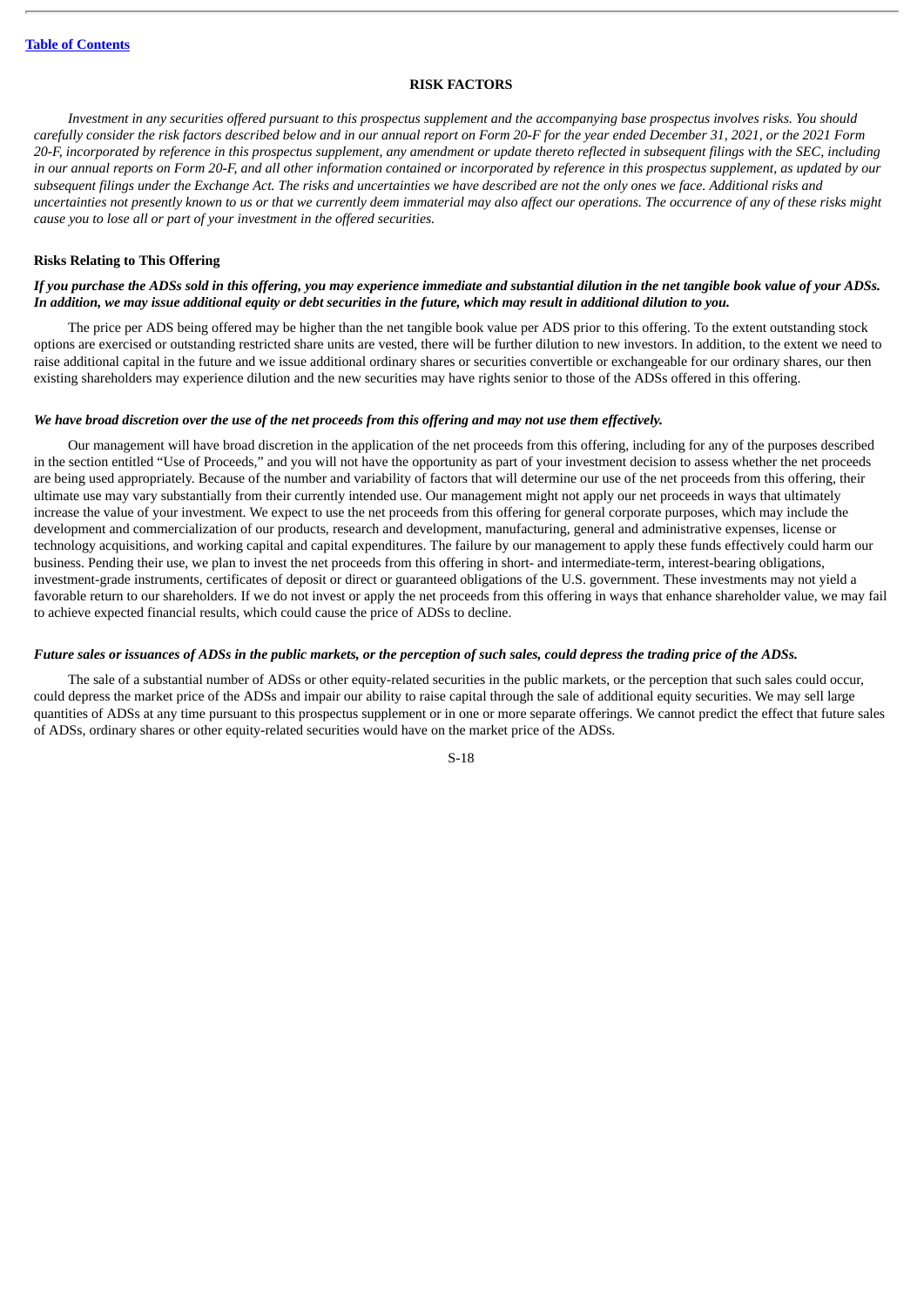#### The actual number of ordinary shares we will issue under the sales agreement, at any one time or in total, is uncertain.

Subject to certain limitations in the sales agreement and compliance with applicable law, we have the discretion to deliver a placement notice to either Cantor or BTIG at any time throughout the term of the sales agreement. The number of ADSs that are sold by either Cantor or BTIG after delivering a placement notice will fluctuate based on the market price of the ADSs during the sales period and limits we set with Cantor and BTIG. Because the price per ADS sold will fluctuate based on the market price of ADSs during the sales period, it is not possible at this stage to predict the number of ordinary shares that will be ultimately issued.

### The ADSs offered hereby will be sold in "at the market offerings," and investors who buy shares at different times will likely pay different prices.

Investors who purchase ADSs in this offering at different times will likely pay different prices, and so may experience different outcomes in their investment results. We will have discretion, subject to market demand, to vary the timing, prices, and numbers of ADSs sold, and there is no minimum or maximum sales price. Investors may experience a decline in the value of their ADSs as a result of ADS sales made at prices lower than the prices they paid.

### If we are or become classified as a passive foreign investment company, our U.S. shareholders may suffer adverse tax consequences as a result.

Generally, for any taxable year, if at least 75% of our gross income is passive income, or at least 50% of the value of our assets is attributable to assets that produce passive income or are held for the production of passive income, including cash, we would be characterized as a passive foreign investment company, or PFIC, for U.S. federal income tax purposes. For purposes of these tests, passive income includes dividends, interest, gains from commodities and securities transactions, the excess of gains over losses from the disposition of assets which produce passive income (including amounts derived by reason of the temporary investment of funds raised in offerings of our shares) and rents and royalties other than rents and royalties which are received from unrelated parties in connection with the active conduct of a trade or business. If we are characterized as a PFIC, our U.S. shareholders may suffer adverse tax consequences, including having gains realized on the sale of our ordinary shares treated as ordinary income, rather than capital gain, the non-availability of the preferential rate applicable to dividends received by U.S. non-corporate holders, and having interest charges apply to distributions by us and gains from the sales of our shares.

Based on our estimated income, assets and market capitalization for 2021, we anticipate we will likely be a PFIC for 2021. The determination of whether we are a PFIC is a fact-intensive determination made on an annual basis and the applicable law is subject to varying interpretation. In particular, the characterization of our assets as active or passive may depend in part on our current and intended future business plans, which are subject to change. The treatment of our goodwill as a passive or active asset will depend on the allocation of our goodwill to our business assets, which is subject to significant uncertainty. Our status as a PFIC will depend on the nature and composition of our income and the nature, composition and value of our assets (which may be determined based on the fair market value of each asset, with the value of goodwill and going concern value determined in large part by reference to the market value of the ADSs, which may be volatile). Therefore, declines in our market capitalization could adversely affect our PFIC status for any taxable year. Our status may also depend, in part, on how quickly we utilize our current cash balances in our business. Furthermore, prior to the commercialization of any of our product candidates, for any taxable year interest or other passive income may constitute 75% or more of our total gross income. Moreover, it is not entirely clear how the contractual arrangements between us, the VIE and its nominal shareholders will be treated for purposes of the PFIC rules, and we may be or become a PFIC if the VIE is not treated as owned by us for these purposes. Even if we determine that we are not a PFIC for a taxable year, there can be no assurance that the Internal Revenue Service, or IRS, will agree with our conclusion and that the IRS would not successfully challenge our position. Because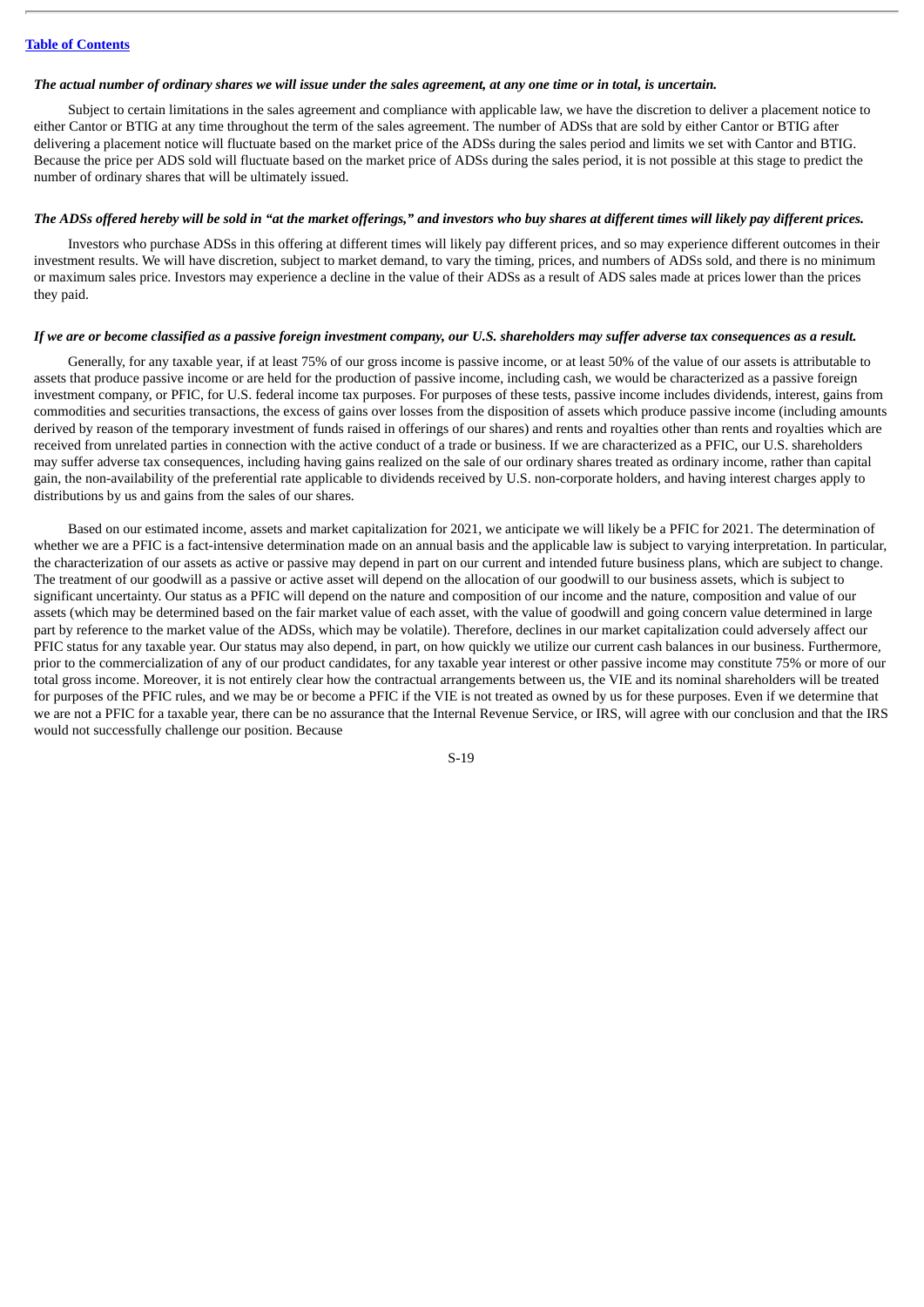our PFIC status is a factual determination, our U.S. counsel expresses no opinion with respect to our PFIC status for any taxable year.

The tax consequences that would apply if we are classified as a PFIC will be different from those described above if a U.S. shareholder makes a valid qualified electing fund, or QEF, election. See "Item 10. Additional Information—E. Taxation—United States Federal Income Tax Considerations" in our most recent annual report on Form 20-F, which is incorporated by reference in this prospectus supplement.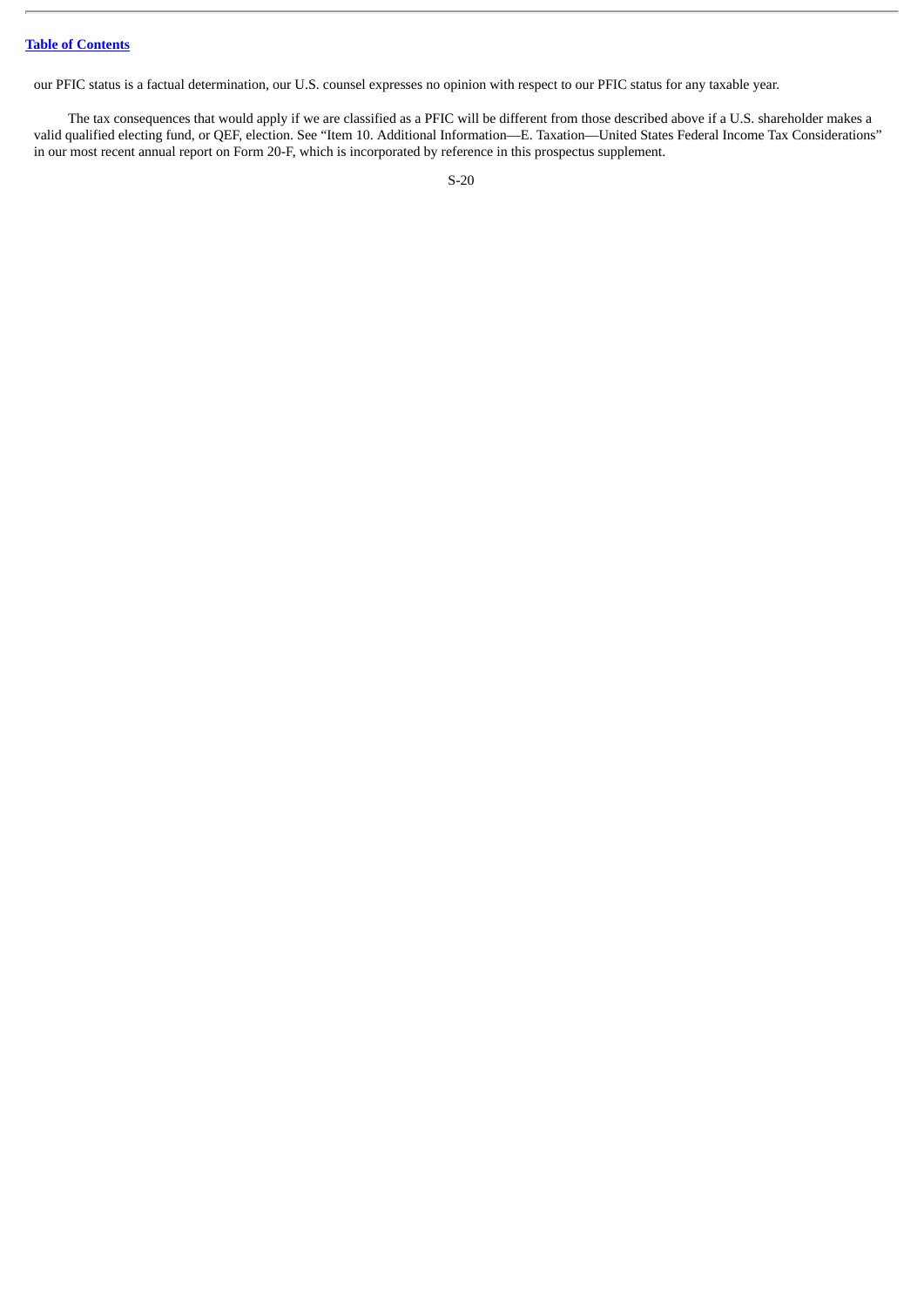### **CAUTIONARY NOTE REGARDING FORWARD-LOOKING STATEMENTS**

This prospectus supplement, the accompanying base prospectus and the documents incorporated by reference herein and therein and any free writing prospectus that we have authorized for use in connection with this offering may contain forward-looking statements. All statements other than statements of historical facts contained in this prospectus supplement, the accompanying base prospectus and the documents incorporated by reference herein and therein and any free writing prospectus, including, but not limited to, statements regarding our future results of operations and financial position, our product candidate development, anticipated milestones regarding clinical data and reporting of such data, meetings with regulatory authorities regarding pathways for regulatory approval of our product candidates, timing and results of data from our trials and timing of the initiation of trials in respect of our product candidates, are forward-looking statements. These statements involve known and unknown risks, uncertainties and other important factors that may cause our actual results, performance or achievements to be materially different from any future results, performance or achievements expressed or implied by the forward-looking statements. This prospectus supplement, the accompanying base prospectus and the documents incorporated by reference herein and therein and any free writing prospectus may also contain estimates and other statistical data made by independent parties and by us relating to market size and growth and other data about our industry. This data involves a number of assumptions and limitations, and you are cautioned not to give undue weight to such estimates. In addition, projections, assumptions and estimates of our future performance and the future performance of the markets in which we operate are necessarily subject to a high degree of uncertainty and risk.

In some cases, you can identify forward-looking statements by terms such as "may," "will," "should," "expect," "plan," "anticipate," "could," "intend," "target," "project," "contemplates," "believes," "estimates," "predicts," "potential" or "continue" or the negative of these terms or other similar expressions. The forward-looking statements in this prospectus supplement, the accompanying base prospectus and the documents incorporated by reference herein and therein and any free writing prospectus are only predictions. We have based these forward-looking statements largely on our current expectations and projections about future events and financial trends that we believe may affect our business, financial condition and results of operations. These forward-looking statements speak only as of the respective dates of this prospectus supplement, the accompanying base prospectus and the documents incorporated by reference herein and therein and any free writing prospectus, as applicable, and are subject to a number of risks, uncertainties and assumptions, including those described under "Risk Factors" and elsewhere in this prospectus supplement. The events and circumstances reflected in our forward-looking statements may not be achieved or occur and actual results could differ materially from those projected in the forward-looking statements. Moreover, we operate in an evolving environment. New risk factors and uncertainties may emerge from time to time, and it is not possible for management to predict all risk factors and uncertainties. Except as required by applicable law, we do not plan to publicly update or revise any forward-looking statements contained in this prospectus supplement, the accompanying base prospectus and the documents incorporated by reference herein and therein and any free writing prospectus, whether as a result of any new information, future events, changed circumstances or otherwise.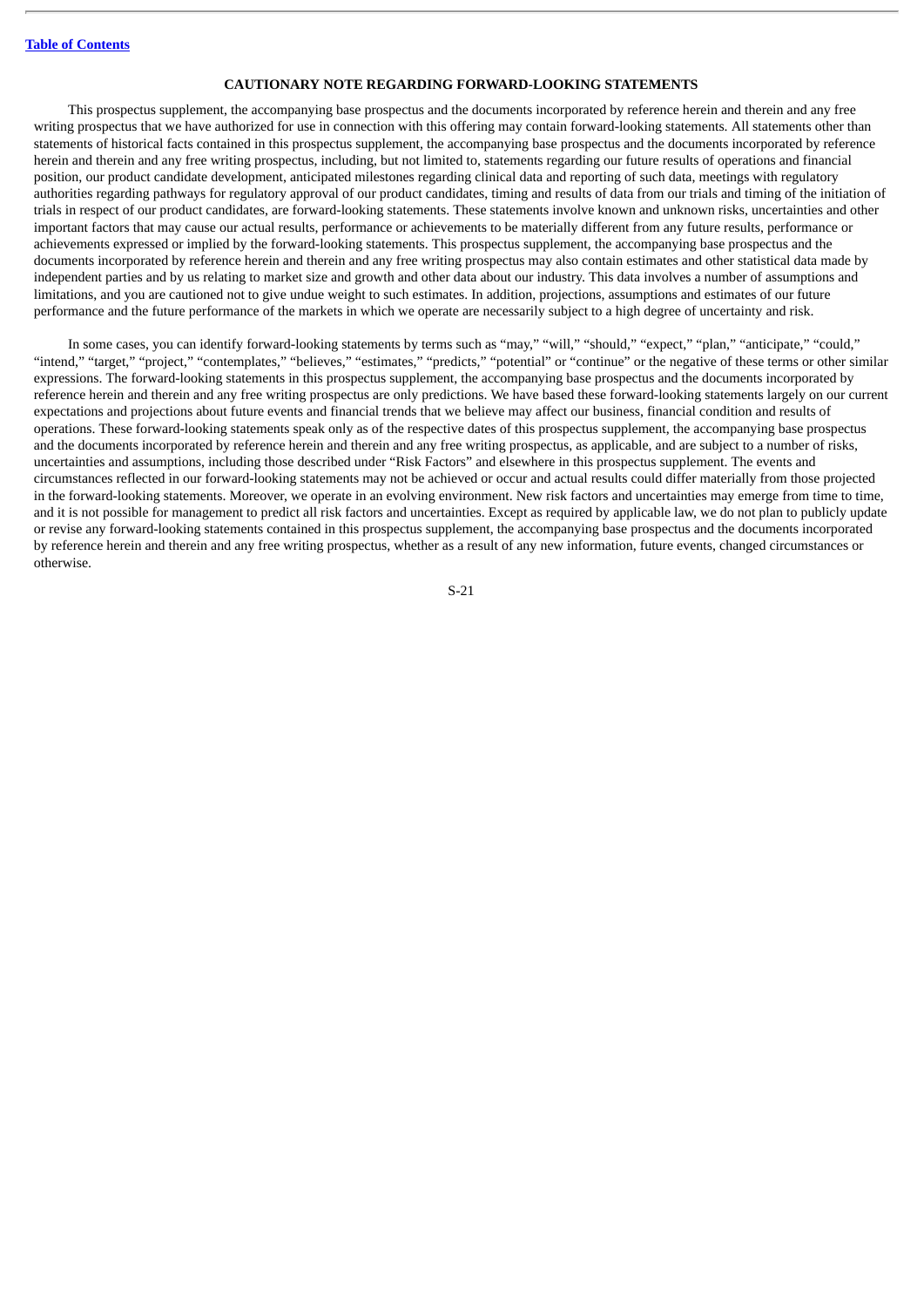### **USE OF PROCEEDS**

We may offer and sell ADSs, each representing five ordinary shares, having aggregate sales proceeds of up to \$50,000,000 from time to time. Because there is no minimum offering amount required as a condition to close this offering, the actual total public offering amount, commissions and proceeds to us, if any, are not determinable at this time. There can be no assurance that we will be able to sell any ADSs under or fully utilize the Sales Agreement with the Sales Agents as a source of financing.

We intend to use the net proceeds of this offering for general corporate purposes, which may include the development and commercialization of our products, research and development, manufacturing, general and administrative expenses, license or technology acquisitions, and working capital and capital expenditures. The amounts and timing of our actual expenditures will depend on numerous factors, including the progress of our clinical trials and other development efforts and other factors described under "Risk Factors" in this prospectus supplement, the accompanying base prospectus and the documents incorporated by reference herein and therein, as well as the amount of cash used in our operations. We may find it necessary or advisable to use the net proceeds for other purposes, and we will have broad discretion in the application of the net proceeds. Pending the use of the net proceeds described above, we plan to invest the net proceeds from this offering in a variety of capital preservation investments, including short- and intermediate-term, interest-bearing obligations, investment-grade instruments, certificates of deposit or direct or guaranteed obligations of the U.S. government.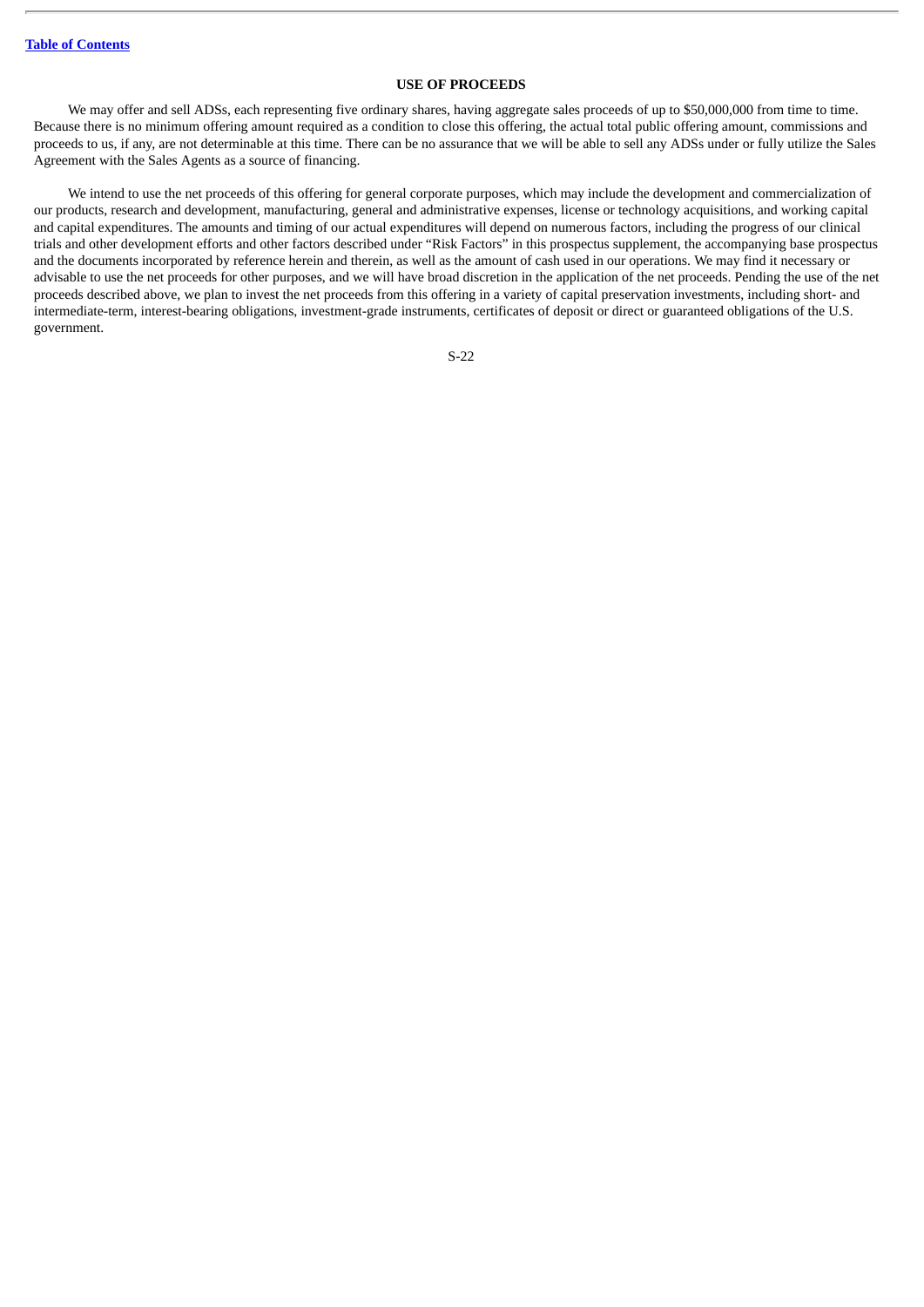# **CAPITALIZATION**

The following table sets forth our capitalization as of December 31, 2021, the latest date for which we have audited financial statements:

- on an actual basis;
- on an as adjusted basis to give effect to the issuance and sale of \$50,000,000 of ADSs in this offering at an assumed offering price of \$3.39 per ADS, which was the closing price of our ADSs on May 18, 2022, after deducting estimated offering expenses payable by us.

The as adjusted information below is illustrative only. You should read this table together with our audited consolidated financial statements and the related notes and "Item 5. Operating and Financial Review and Prospects" in our most recent annual report on Form 20-F, which is incorporated by reference in this prospectus supplement.

|                                        | As of December 31, 2021 |                    |                    |                      |  |
|----------------------------------------|-------------------------|--------------------|--------------------|----------------------|--|
|                                        | Actual                  |                    | <b>As Adjusted</b> |                      |  |
|                                        | <b>RMB'000</b>          | <b>US\$'000(1)</b> | <b>RMB'000</b>     | $US$^{\prime}000(1)$ |  |
| <b>Cash and cash equivalents</b>       | 1,829,006               | 287,011            | 2,134,891          | 335,011              |  |
| <b>Shareholders' equity</b>            |                         |                    |                    |                      |  |
| Ordinary shares                        | 223                     | 35                 | 270                | 42                   |  |
| Additional paid-in capital             | 2,902,856               | 455.521            | 3,208,694          | 503,514              |  |
| Accumulated other comprehensive income | (57, 936)               | (9,091)            | (57, 936)          | (9,091)              |  |
| Accumulated deficit                    | (1,017,772)             | (159, 711)         | (1,017,772)        | (159,711)            |  |
| <b>Total shareholders' equity</b>      | 1,827,371               | 286,754            | 2,133,256          | 334,754              |  |
| <b>Total capitalization</b>            | 1,827,371               | 286,754            | 2,133,256          | 334,754              |  |

(1) Translation from Renminbi to U.S. dollars were made at a rate of RMB6.3726 to US\$1.00, the exchange rate as of December 31, 2021 as set forth in the H.10 statistical release of the Board of Governors of the Federal Reserve System. We make no representation that any Renminbi or U.S. dollar amounts could have been, or could be, converted into U.S. dollars or Renminbi, as the case may be, at any particular rate, or at all.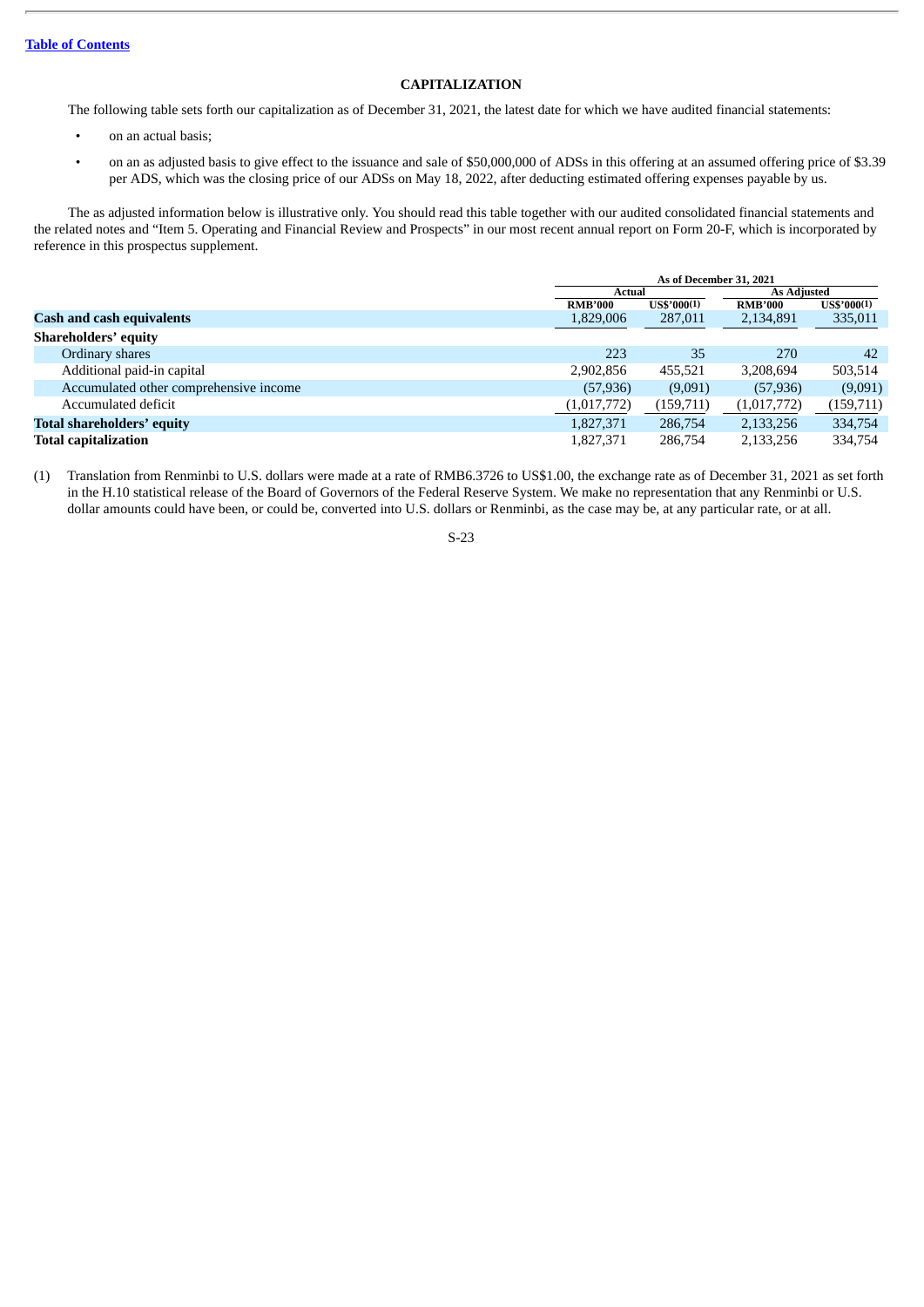### **DIVIDEND POLICY**

Our board of directors has discretion on whether to distribute dividends, subject to our current memorandum and articles of association of our company and certain requirements of Cayman Islands law. In addition, our shareholders may by ordinary resolution declare a dividend, but no dividend may exceed the amount recommended by our board of directors. In either case, all dividends are subject to certain restrictions under Cayman Islands law, namely that our company may only pay dividends out of profits or the credit standing in our company's share premium account, and provided always that in no circumstances may a dividend be paid if this would result in our company being unable to pay its debts as they fall due in the ordinary course of business immediately following the date on which the distribution or dividend is paid. Even if we decide to pay dividends, the form, frequency and amount will depend upon our future operations and earnings, capital requirements and surplus, general financial condition, contractual restrictions and other factors that the board of directors may deem relevant.

We have never declared or paid any cash dividends on our ordinary shares. We do not have any present plan to pay any cash dividends on our ordinary shares in the foreseeable future. We currently intend to retain most, if not all, of our available funds and any future earnings to operate and expand our business. Any future determination related to our dividend policy will be made at the discretion of our board of directors after considering our financial condition, results of operations, capital requirements, business prospects and other factors the board of directors deems relevant, and subject to the restrictions contained in any future financing instruments.

We are a holding company incorporated in the Cayman Islands. We may rely on dividends from our subsidiaries in China for our cash requirements, including any payment of dividends to our shareholders. PRC regulations may restrict the ability of our PRC subsidiaries to pay dividends to us. See "Item 3. Key Information—D. Risk Factors—Risks Related to Doing Business in China—We may rely on dividends paid by our subsidiaries for our cash needs, and any limitation on the ability of our subsidiaries to make payments to us could have a material adverse effect on our ability to conduct our business." and "Item 4. Information on the Company—B. Business Overview—Regulation—PRC Regulation—Other PRC National- and Provincial-Level Laws and Regulations—Regulations Relating to Dividend Distributions" in our most recent annual report on Form 20-F.

If we pay any dividends on our ordinary shares, we will pay those dividends, which are payable in respect of the ordinary shares underlying the ADSs to the depositary, as the registered holder of such ordinary shares, and the depositary then will pay such amounts to the ADS holders in proportion to the ordinary shares underlying the ADSs held by such ADS holders, subject to the terms of the deposit agreement, including the fees and expenses payable thereunder.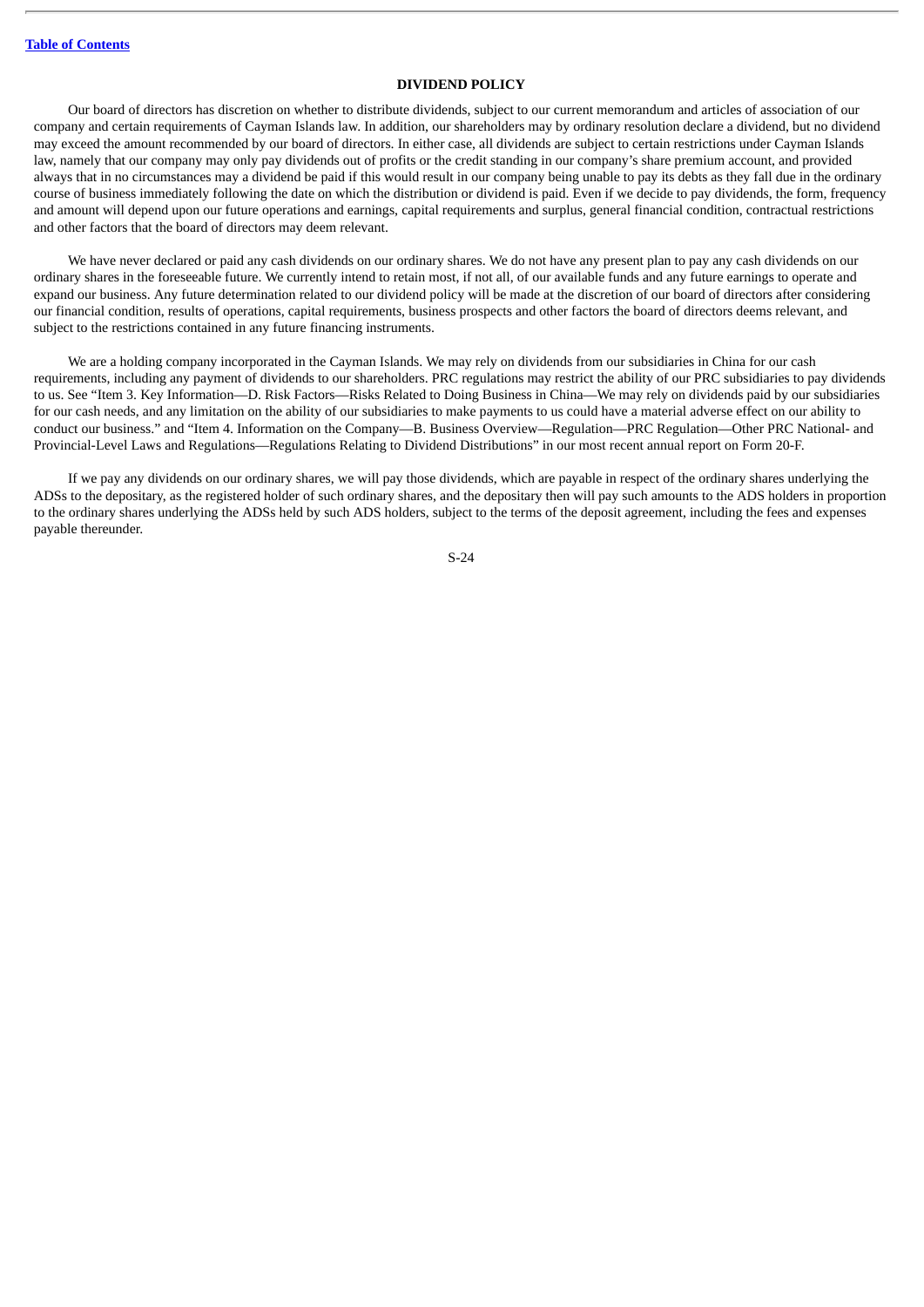### **TAXATION**

### **Material Cayman Islands Tax Considerations**

The Cayman Islands currently levies no taxes on individuals or corporations based upon profits, income, gains or appreciation and *there* is no taxation in the nature of inheritance tax or estate duty.

No other taxes are likely to be material to us levied by the Government of the Cayman Islands except for stamp duties which may be applicable on instruments executed in, brought to, or produced before a court of the Cayman Islands. The Cayman Islands is not party to any double tax treaties which are applicable to any payments made to or by our company. There are no exchange control regulations or currency restrictions in the Cayman Islands.

Payments of dividends and capital in respect of our ordinary shares and ADSs will not be subject to taxation in the Cayman Islands and no withholding will be required on the payment of dividends or capital to any holder of our ordinary shares or ADSs, nor will gains derived from the disposal of our ordinary shares or ADSs be subject to Cayman Islands income or corporation tax.

No stamp duty is payable in respect of the issue of our ordinary shares or on an instrument of transfer in respect of our ordinary shares, unless the relevant instruments are executed in, brought to, or produced before a court of the Cayman Islands or our company holds interests in land in the Cayman Islands.

Pursuant to section 6 of the Tax Concessions Law (as amended) of the Cayman Islands, the Company may obtain an undertaking from the Governor-in-Cabinet that:

- (i) no law which is enacted in the Cayman Islands imposing any tax to be levied on profit or income or gains or appreciations shall apply to the Company or its operations; and
- (ii) no tax be levied on profits, income, gains or appreciations or which is in the nature of estate duty or inheritance tax shall be payable by the Company:
	- on or in respect of the shares, debenture, or other obligations of the Company; or
	- by way of withholding in whole or in party of any relevant payment as defined in section 6(3) of the Tax Concessions Law (as amended).

These concessions shall be for a period of 20 years from December 7, 2020.

### **Material PRC Tax Considerations**

Under the PRC Enterprise Income Tax Law and its implementation rules, an enterprise established outside China with "de facto management body" within China is considered as a Tax Resident Enterprise for PRC enterprise income tax purposes and is generally subject to a uniform 25% enterprise income tax rate on its worldwide income. The implementation rules of the PRC Enterprise Income Tax Law define the term "de facto management body" as the body that exercises full and substantial control and overall management over the business, productions, personnel, accounts and properties of an enterprise. In April 2009, the SAT issued SAT Circular 82, which provides certain specific criteria for determining whether the "de facto management body" of a PRC-controlled enterprise that is incorporated offshore is located in China. Although this circular only applies to offshore enterprises controlled by PRC enterprises or PRC enterprise groups, not those controlled by PRC individuals or foreigners, the criteria set forth in the circular may reflect the SAT's general position on how the "de facto management body" text should be applied in determining the tax resident status of all offshore enterprises. According to SAT Circular 82, an offshore incorporated enterprise controlled by a PRC enterprise or a PRC enterprise group will be regarded as a PRC tax resident by virtue of having its "de facto management body" in China if all of the following conditions are met: (i) the primary location of the day-to-day operational management is in China; (ii) decisions relating to the enterprise's financial and human resource matters are made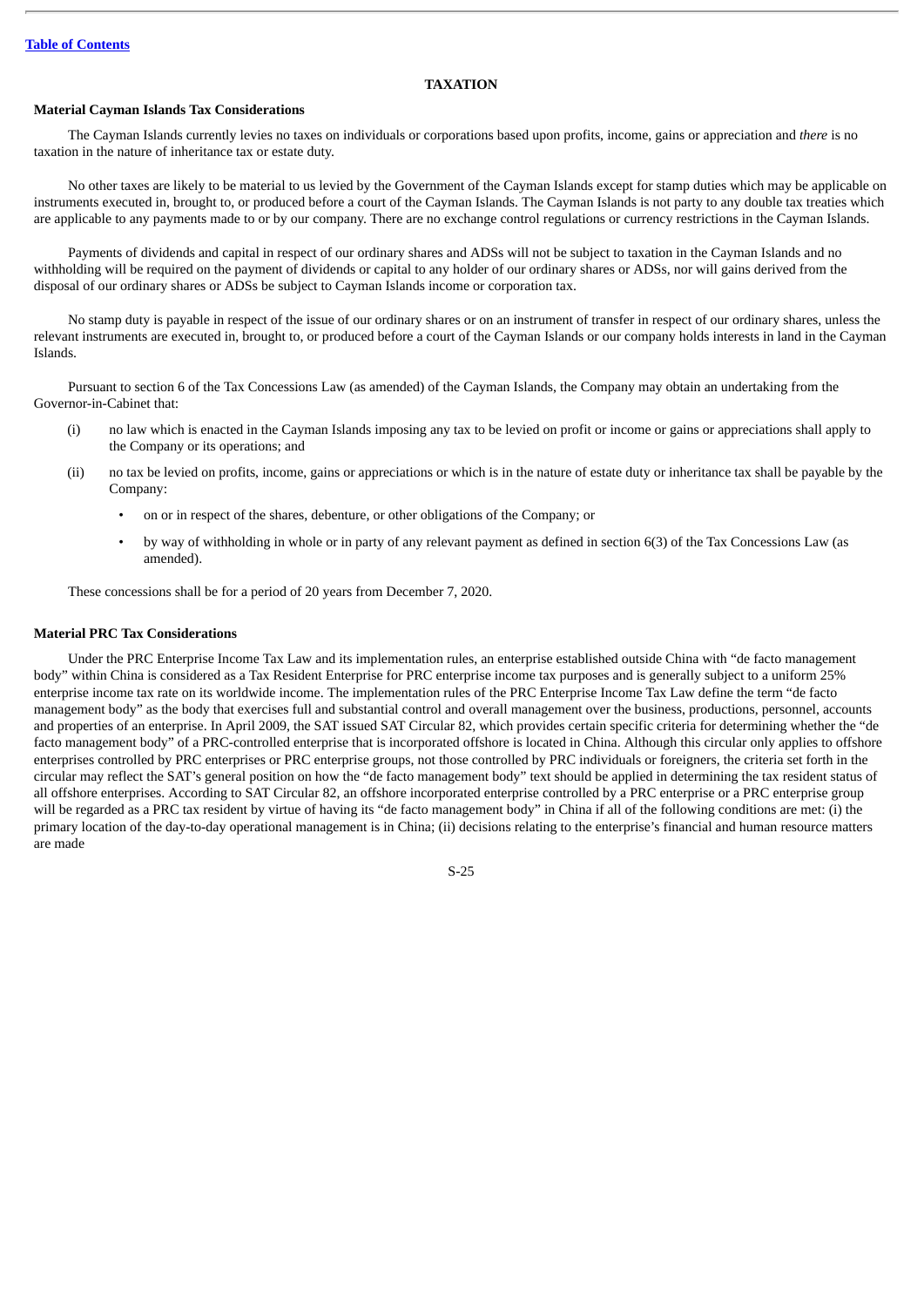or are subject to approval by organizations or personnel located in China; (iii) the enterprise's primary assets, accounting books and records, company seals, and board and shareholder resolutions, are located or maintained in China; and (iv) at least 50% of board members with voting rights or senior executives habitually reside in China.

As advised by our PRC Counsel, our company will not be considered as a PRC resident enterprise for PRC tax purposes as (i) our company is incorporated outside of China and not controlled by a PRC enterprise or PRC enterprise group; and (ii) it does not meet all of the conditions above. However, the tax resident status of an enterprise is subject to determination by the PRC tax authorities and uncertainties remain with respect to the interpretation of the term "de facto management body." There can be no assurance that PRC tax authorities will ultimately not take a different view.

As our company is not deemed to be a PRC resident, holders of the ADSs and ordinary shares who are not PRC residents will not be subject to PRC income tax on dividends distributed by us or gains realized from the sale or other disposition of our shares or ADSs. Therefore, no PRC income tax will be payable by the holders of the ADSs and ordinary shares who are not PRC resident on above situations. SAT Public Notice 7 further clarifies that, if a non-resident enterprise derives income by acquiring and selling shares in an offshore listed enterprise in the public market, such income will not be subject to PRC tax. For risks related to PRC taxes, see "Risk Factors—Risks Related to Doing Business in China—If we are classified as a "resident enterprise" of China under the PRC Enterprise Income Tax Law, we and our non-PRC shareholders could be subject to unfavorable tax consequences, and our business, financial condition and results of operations could be materially and adversely affected."

#### **Material United States Federal Income Tax Considerations to U.S. Holders**

The following discussion is a summary of U.S. federal income tax considerations generally applicable to the ownership and disposition of the ADSs or ordinary shares by a U.S. Holder (as defined below) that holds the ADSs or ordinary shares as "capital assets" (generally, property held for investment) under the U.S. Internal Revenue Code of 1986, as amended, or the Code. This discussion is based upon existing U.S. federal tax law, which is subject to differing interpretations or change, possibly with retroactive effect. No ruling has been sought from the Internal Revenue Service, or the IRS, with respect to any U.S. federal income tax consequences described below, and there can be no assurance that the IRS or a court will not take a contrary position. This discussion, moreover, does not address any U.S. federal non-income tax considerations, including estate or gift tax considerations, the Medicare contribution tax on net investment income, the alternative minimum tax or the special tax accounting rules under Section 451(b) of the Code, or any state, local or non-U.S. tax considerations, relating to the ownership or disposition of the ADSs or ordinary shares. The following summary also does not address all aspects of U.S. federal income taxation that may be important to particular investors in light of their individual circumstances or to persons in special tax situations such as:

- banks and other financial institutions;
- insurance companies;
- pension plans;
- cooperatives;
- regulated investment companies;
- real estate investment trusts;
- corporations that accumulate income to avoid U.S. federal income tax;
- broker-dealers;
- dealers or traders that elect to use a mark-to-market method of accounting;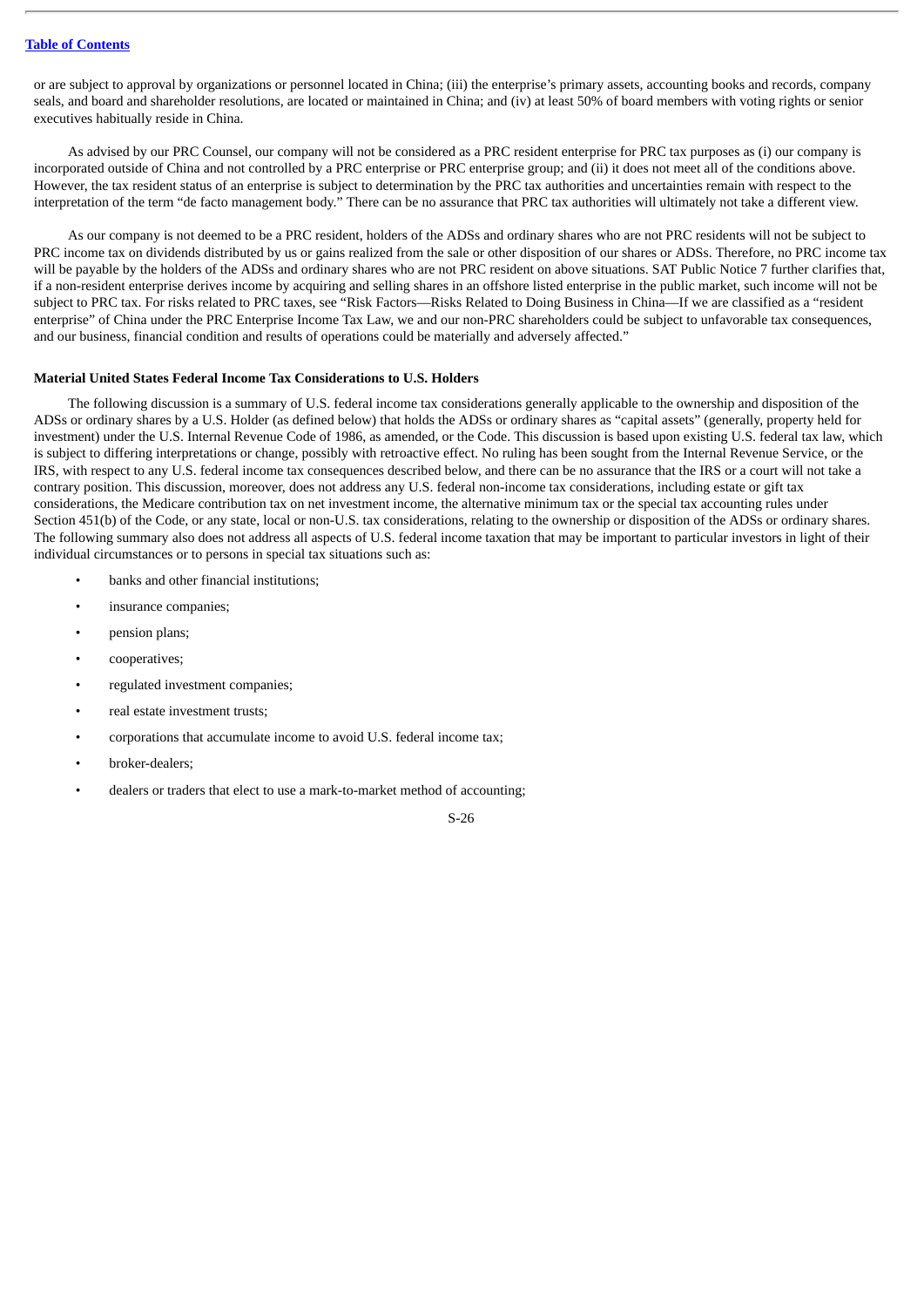- certain former U.S. citizens or long-term residents;
- tax-exempt entities (including private foundations);
- governmental organizations;
- investors who acquire their ADSs or ordinary shares pursuant to any employee share option or otherwise as compensation;
- investors that will hold their ADSs or ordinary shares as part of a straddle, hedge, conversion, constructive sale or other integrated transaction for U.S. federal income tax purposes;
- investors that have a functional currency other than the U.S. dollar for U.S. federal income tax purposes;
- investors required to accelerate the recognition of any item of gross income with respect to their ADSs or ordinary shares as a result of such income being recognized on an applicable financial statement;
- investors that actually or constructively own 10% or more of our stock (by vote or value); or
- partnerships or other entities or arrangements taxable as partnerships for U.S. federal income tax purposes, or persons holding ADSs or ordinary shares through such entities,

all of whom may be subject to tax rules that differ significantly from those discussed below.

# **EACH U.S. HOLDER IS URGED TO CONSULT ITS TAX ADVISOR REGARDING THE APPLICATION OF U.S. FEDERAL TAXATION TO ITS PARTICULAR CIRCUMSTANCES, AND THE STATE, LOCAL, NON-U.S. AND OTHER TAX CONSIDERATIONS OF THE OWNERSHIP AND DISPOSITION OF THE ADSs OR ORDINARY SHARES.**

#### *General*

For purposes of this discussion, a "U.S. Holder" is a beneficial owner of the ADSs or ordinary shares that is, for U.S. federal income tax purposes:

- an individual who is a citizen or resident of the United States;
- a corporation (or other entity treated as a corporation for U.S. federal income tax purposes) created in, or organized under the laws of the United States or any state thereof or the District of Columbia;
- an estate, the income of which is includible in gross income for U.S. federal income tax purposes regardless of its source; or
- a trust (A) the administration of which is subject to the primary supervision of a U.S. court and which has one or more U.S. persons who have the authority to control all substantial decisions of the trust or (B) that has otherwise validly elected to be treated as a U.S. person under the Code.

If a partnership (or other entity treated as a partnership for U.S. federal income tax purposes) is a beneficial owner of the ADSs or ordinary shares, the tax treatment of a partner in the partnership will generally depend upon the status of the partner and the activities of the partnership. Partnerships holding the ADSs or ordinary shares and their partners are urged to consult their tax advisors regarding an investment in the ADSs or ordinary shares.

For U.S. federal income tax purposes, it is generally expected that a U.S. Holder of ADSs will be treated as the beneficial owner of the underlying shares represented by the ADSs. The remainder of this discussion assumes that a U.S. Holder of the ADSs will be treated in this manner. Accordingly, deposits or withdrawals of ordinary shares for ADSs will generally not be subject to U.S. federal income tax.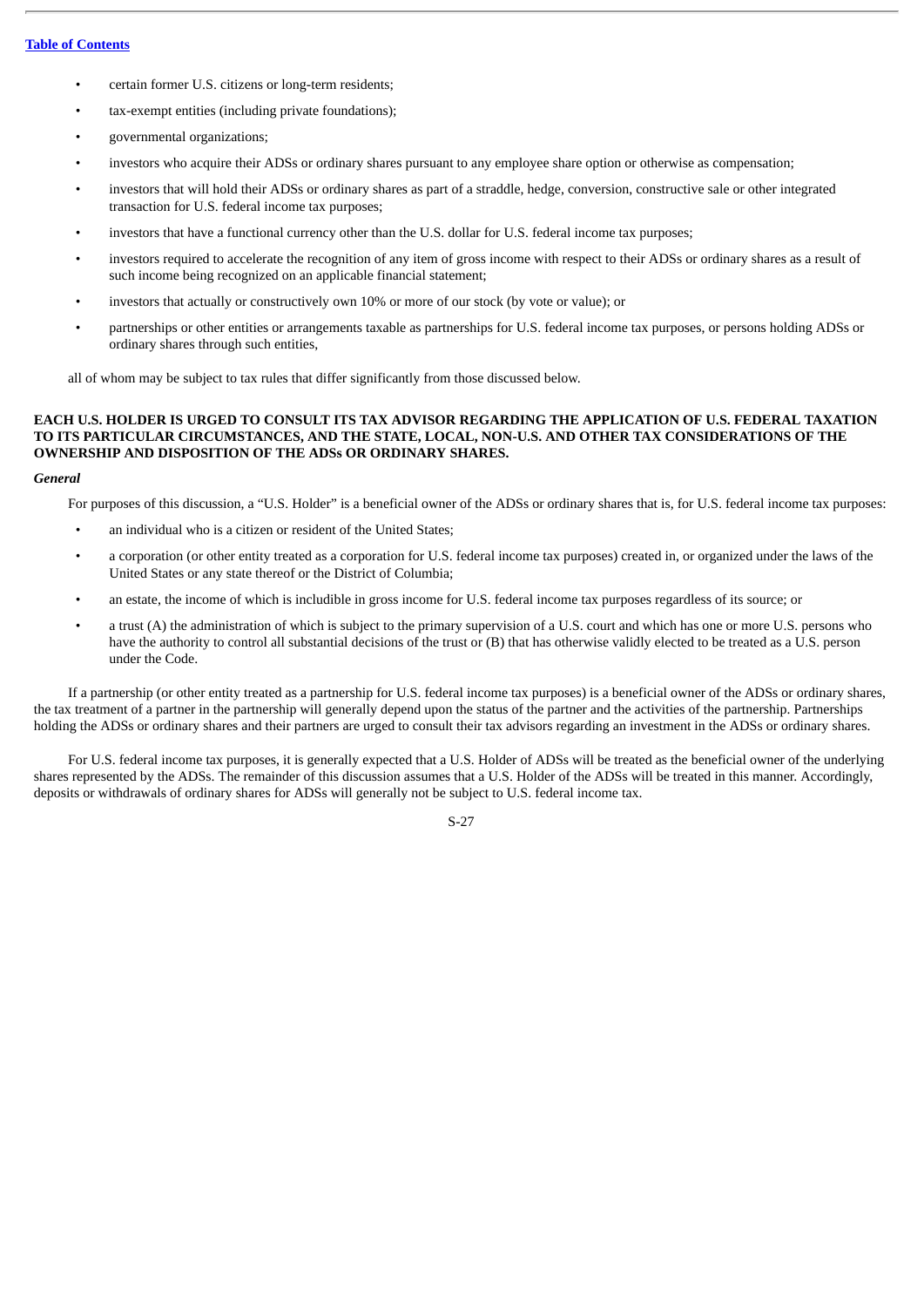#### **Table of [Contents](#page-4-0)**

#### *Dividends*

Subject to the discussion below under "—Passive Foreign Investment Company," distributions paid on the ADSs or ordinary shares out of our current or accumulated earnings and profits as determined under U.S. federal income tax principles, would generally be includible in the gross income of a U.S. Holder as dividend income on the day actually or constructively received by the U.S. Holder, in the case of ordinary shares, or by the depositary, in the case of ADSs. Because we do not intend to determine our earnings and profits on the basis of U.S. federal income tax principles, any distribution we pay will generally be treated as a "dividend" for U.S. federal income tax purposes. Dividends received on the ADSs or ordinary shares will not be eligible for the dividends received deduction allowed to corporations in respect of dividends received from U.S. corporations. The amount of any dividend income paid in foreign currency will be the U.S. dollar amount calculated by reference to the spot rate in effect on the date of receipt, regardless of whether the payment is in fact converted into U.S. dollars on such date. If the dividend is converted into U.S. dollars on the date of receipt, a U.S. Holder generally should not be required to recognize foreign currency gain or loss in respect of the amount received. A U.S. Holder may have foreign currency gain or loss if the dividend is converted into U.S. dollars after the date of receipt.

Individuals and other non-corporate U.S. Holders may be subject to tax on dividend income from a "qualified foreign corporation" at a lower capital gains rate rather than the marginal tax rates generally applicable to ordinary income, provided that certain holding period and other requirements are met. A non-U.S. corporation (other than a corporation that is classified as a PFIC for the taxable year in which the dividend is paid or the preceding taxable year) will generally be considered to be a qualified foreign corporation (i) if it is eligible for the benefits of a comprehensive income tax treaty with the U.S. which the Secretary of the Treasury of the U.S. determines is satisfactory for purposes of the applicable provision of the Code and which includes an exchange of information program, or (ii) with respect to any dividend it pays on stock (or ADSs in respect of such stock) which is readily tradable on an established securities market in the U.S. We expect the ADSs (but not our ordinary shares) will be readily tradeable on an established securities market in the United States. Since we do not expect that our ordinary shares will be listed on an established securities market in the United States, it is unclear whether dividends that we pay on our ordinary shares that are not represented by ADSs will meet the conditions required for the reduced tax rate. There can be no assurance that, the ADSs will continue to be considered readily tradeable on an established securities market. Non-corporate U.S. Holders should consult their tax advisers regarding the availability of these reduced tax rates in their particular circumstances and in light of our possible PFIC status for any taxable year.

Dividends will generally be treated as income from foreign sources for United States foreign tax credit purposes and will generally constitute passive category income. In the event that we are deemed to be a PRC resident enterprise under the PRC Enterprise Income Tax Law, a U.S. Holder may be subject to PRC withholding taxes on dividends paid on the ADSs or ordinary shares (see "—PRC Taxation"). For U.S. federal income tax purposes, the amount of the dividend income will include amounts withheld in respect of PRC withholding tax, if any. Depending on the U.S. Holder's individual facts and circumstances, a U.S. Holder may be eligible, subject to a number of complex limitations, to claim a foreign tax credit not in excess of any applicable treaty rate in respect of any foreign withholding taxes imposed on dividends received on the ADSs or ordinary shares. A U.S. Holder who does not elect to claim a foreign tax credit for foreign tax withheld may instead claim a deduction, for U.S. federal income tax purposes, in respect of such withholding, but only for a year in which such holder elects to do so for all creditable foreign income taxes. The rules governing the foreign tax credit are complex and their outcome depends in large part on the U.S. Holder's individual facts and circumstances. Accordingly, U.S. Holders are urged to consult their tax advisors regarding the availability of the foreign tax credit under their particular circumstances.

### *Sale or Other Disposition*

Subject to the discussion below under "—Passive Foreign Investment Company," a U.S. Holder will generally recognize gain or loss upon the sale or other disposition of the ADSs or ordinary shares in an amount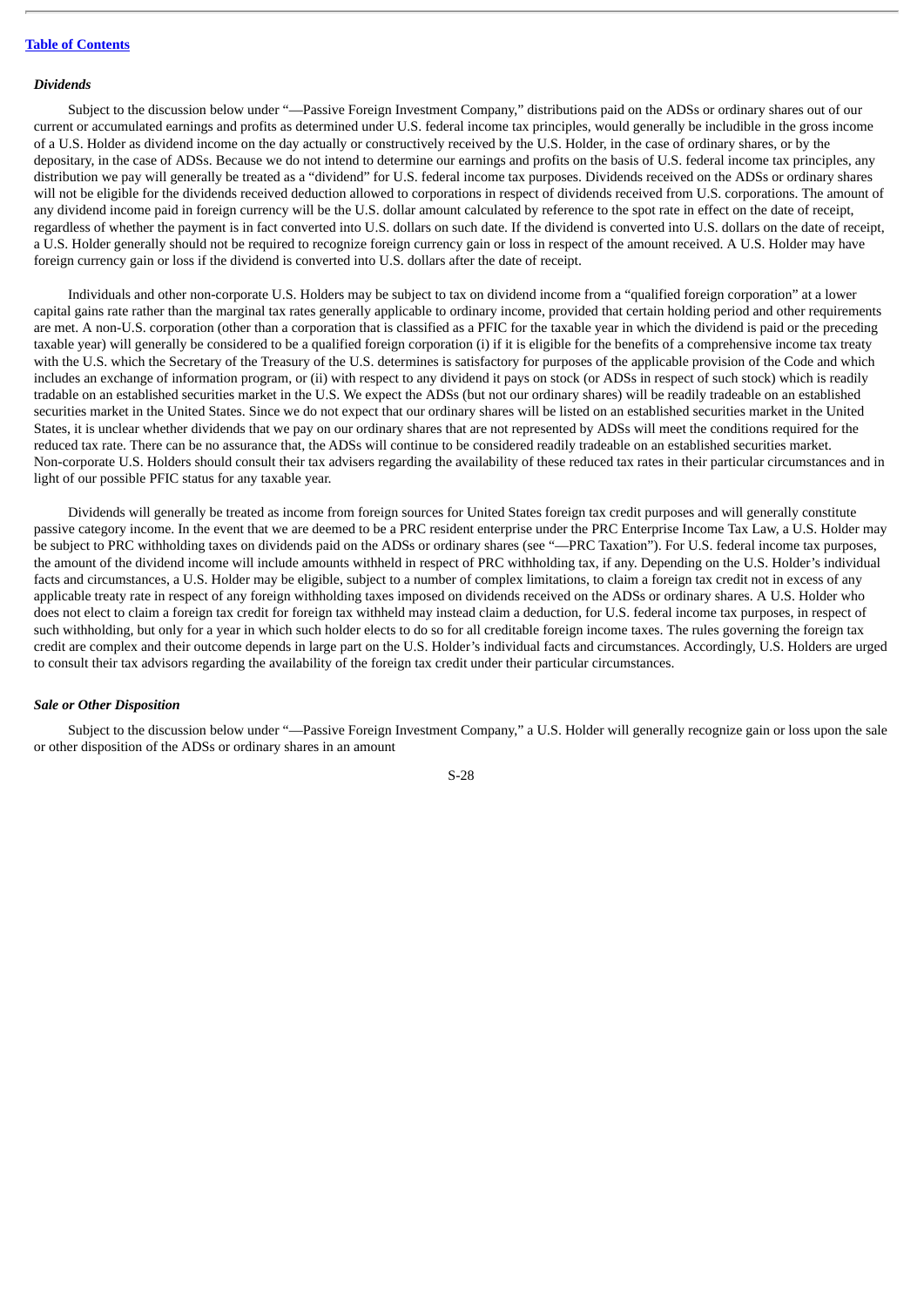equal to the difference between the amount realized upon the disposition and the holder's adjusted tax basis in such ADSs or ordinary shares. The gain or loss will generally be capital gain or loss. Any capital gain or loss will be long-term capital gain or loss if the ADSs or ordinary shares have been held for more than one year. The deductibility of a capital loss is subject to limitations. Any such gain or loss that the U.S. Holder recognizes will generally be treated as U.S.-source income or loss and, subject to certain exceptions, Treasury Regulations generally preclude U.S. taxpayers from claiming a foreign tax credit with respect to any non-U.S. tax imposed on gains from dispositions of shares held as capital assets unless the tax is creditable under an applicable income tax treaty. Accordingly, your ability to claim a foreign tax credit with respect to the PRC tax imposed on such sale or other taxable disposition, if any, may be significantly limited. In lieu of claiming a credit, you may be able to elect to deduct the PRC taxes in computing your taxable income, subject to applicable limitations. An election to deduct PRC taxes instead of claiming foreign tax credits applies to all foreign taxes paid or accrued in the relevant taxable year. Each U.S. Holder is advised to consult their tax advisors regarding the tax consequences if a foreign tax is imposed on a disposition of the ADSs or ordinary shares, including the creditability or deductibility of any PRC tax on disposition gains under its particular circumstances.

#### *Passive Foreign Investment Company*

A non-U.S. corporation, such as the Company, will be a PFIC if, in the case of any particular taxable year, either (i) 75% or more of its gross income for such year consists of certain types of "passive" income or (ii) 50% or more of the value of its assets (generally determined on the basis of a quarterly average) during such year is attributable to assets that produce or are held for the production of passive income. For this purpose, cash and assets readily convertible into cash are categorized as passive assets and the company's goodwill and other unbooked intangibles associated with active business activities may generally be classified as active assets. Passive income generally includes, among other things, dividends, interest, rents, royalties, and gains from the disposition of passive assets. For purposes of these rules, we will be treated as owning a proportionate share of the assets and earning a proportionate share of the income of any other corporation in which we own, directly or indirectly, more than 25% (by value) of the stock.

Based on our estimated income, assets and market capitalization for 2021, we were likely a PFIC for 2021. While we hold a substantial amount of cash and cash equivalents, our PFIC status for any taxable year will depend primarily on the average value of our goodwill. Because our market capitalization has declined substantially since our initial public offering (including in recent months), if the value of our goodwill is determined by reference to our market capitalization there is a significant risk that we will be a PFIC for our taxable year 2022, and possibly future taxable years. No assurances can be provided that we will not be a PFIC for the current or any future taxable year or that we have not been a PFIC in any prior taxable years. The determination of whether we are a PFIC is a fact-intensive determination made on an annual basis and the applicable law is subject to varying interpretations. In particular, the characterization of our assets as active or passive may depend in part on our current and intended future business plans, which are subject to change. The treatment of our goodwill as a passive or active asset will depend on the allocation of our goodwill to our business assets, which is subject to significant uncertainty. Our status as a PFIC will depend on the nature and composition of our income and the nature, composition and value of our assets (which may be determined based on the fair market value of each asset, with the value of goodwill and going concern value determined in large part by reference to the market value of the ADSs, which may be volatile). Therefore, declines in our market capitalization would adversely affect our PFIC status for any taxable year. Our status may also depend, in part, on how quickly we utilize our current cash balances in our business. Furthermore, prior to the commercialization of any of our product candidates, for any taxable year interest or other passive income may constitute 75% or more of our total gross income. Moreover, it is not entirely clear how the contractual arrangements between us, the VIE and its nominal shareholders will be treated for purposes of the PFIC rules, and we may be or become a PFIC if the VIE is treated as owned by us for these purposes. Even if we determine that we are not a PFIC for a taxable year, there can be no assurance that the Internal Revenue Service, or IRS, will agree with our conclusion and that the IRS would not successfully challenge our position. Because our PFIC status is a factual determination, our U.S. counsel expresses no opinion with respect to our PFIC status for any taxable year.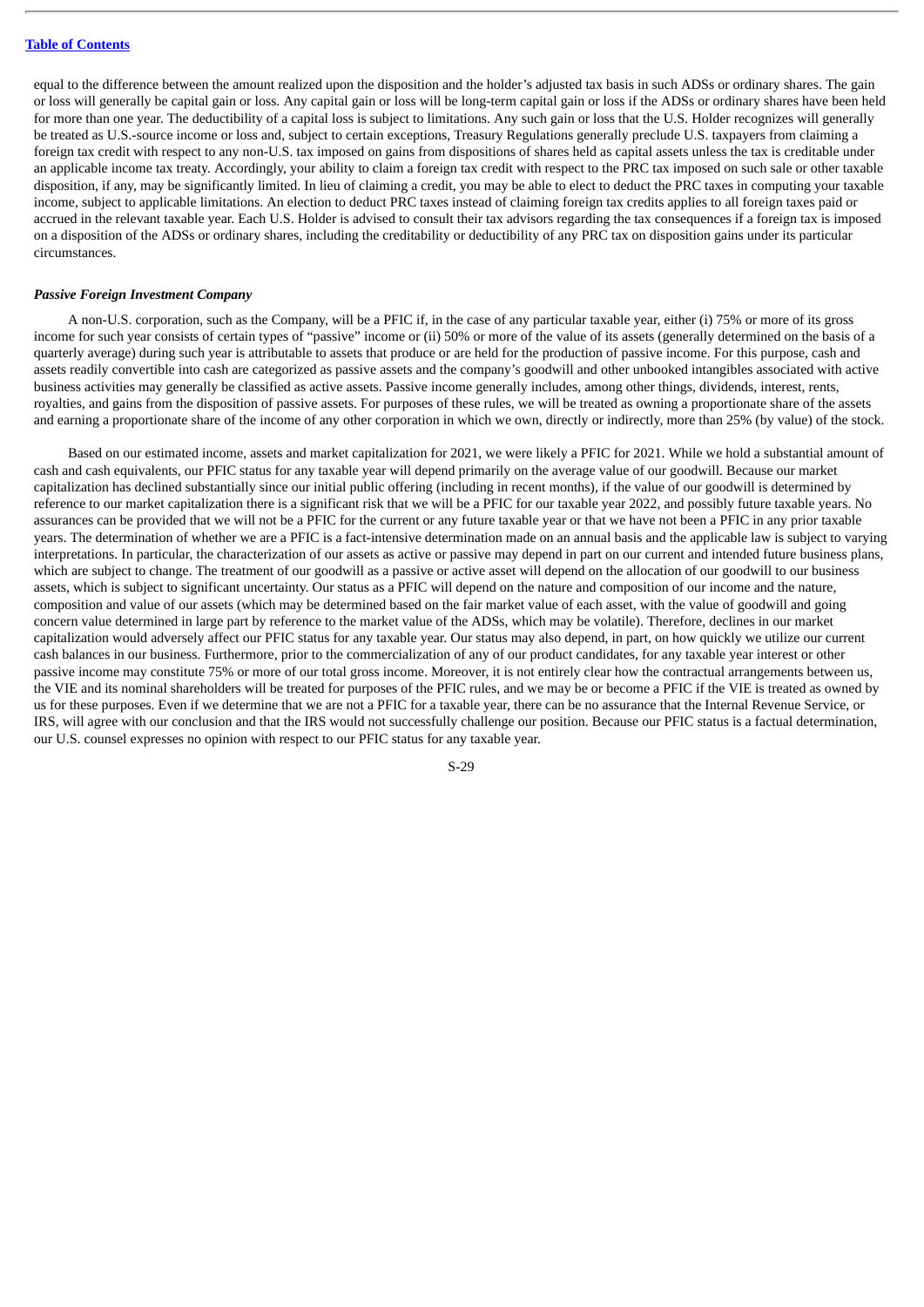### **Table of [Contents](#page-4-0)**

If we are a PFIC for any taxable year during which a U.S. Holder holds the ADSs or ordinary shares, and unless the U.S. Holder makes a mark-to-market election or a QEF election (each as described below), the U.S. Holder will generally be subject to special tax rules that have a penalizing effect, regardless of whether we remain a PFIC, on (i) any excess distribution that we make to the U.S. Holder (which generally means any distribution paid during a taxable year to a U.S. Holder that is greater than 125 percent of the average annual distributions paid in the three preceding taxable years or, if shorter, the U.S. Holder's holding period for the ADSs or ordinary shares), and (ii) any gain realized on the sale or other disposition of ADSs or ordinary shares. Under the PFIC rules:

- the excess distribution or gain will be allocated ratably over the U.S. Holder's holding period for the ADSs or ordinary shares;
- the amount allocated to the current taxable year and any taxable years in the U.S. Holder's holding period prior to the first taxable year in which we are classified as a PFIC (each, a "pre-PFIC year"), will be taxable as ordinary income;
- the amount allocated to each prior taxable year, other than a pre-PFIC year, will be subject to tax at the highest tax rate in effect for individuals or corporations, as appropriate, for that year; and
- the interest charge generally applicable to underpayments of tax will be imposed on the tax attributable to each prior taxable year, other than a pre-PFIC year.

If we are a PFIC for any taxable year during which a U.S. Holder holds the ADSs or ordinary shares and any of the entities in which we hold equity interests (including generally, the VIE or any of the entities in which the VIE holds equity interests) is also a PFIC (in each case, a "lower-tier PFIC"), such U.S. Holder would be treated as owning a proportionate amount (by value) of the shares of the lower-tier PFIC for purposes of the application of these rules. U.S. Holders are urged to consult their tax advisors regarding the application of the PFIC rules to any of the entities in which we hold equity interests, the VIE or any of the entities in which the VIE holds equity interests.

If we were a PFIC for any taxable year during which a U.S. Holder owned ADSs or ordinary shares, we would generally continue to be treated as a PFIC with respect to the U.S. Holder for all succeeding years during which the U.S. Holder owned the ADSs or ordinary shares, even if we ceased to meet the threshold requirements for PFIC status, unless the U.S. Holder made a timely "deemed sale" election, in which case any gain on the deemed sale would be taxed under the PFIC rules described above.

As an alternative to the foregoing rules, a U.S. Holder of "marketable stock" (as defined below) in a PFIC may make a mark-to-market election with respect to such stock. If a U.S. Holder makes this election with respect to the ADSs, the holder will generally (i) include as ordinary income for each taxable year that we are a PFIC the excess, if any, of the fair market value of ADSs held at the end of the taxable year over the adjusted tax basis of such ADSs and (ii) deduct as an ordinary loss in each such taxable year the excess, if any, of the adjusted tax basis of the ADSs over the fair market value of such ADSs held at the end of the taxable year, but such deduction will only be allowed to the extent of the amount previously included in income as a result of the mark-to-market election. The U.S. Holder's adjusted tax basis in the ADSs would be adjusted to reflect any income or loss resulting from the mark-to-market election. If a U.S. Holder makes a mark-to-market election in respect of the ADSs and we cease to be classified as a PFIC, the U.S. Holder will not be required to take into account the gain or loss described above during any period that we are not classified as a PFIC. If a U.S. Holder makes a mark-to-market election, any gain such U.S. Holder recognizes upon the sale or other disposition of the ADSs in a year when we are a PFIC will be treated as ordinary income and any loss will be treated as ordinary loss, but such loss will only be treated as ordinary loss to the extent of the net amount previously included in income as a result of the mark-to-market election.

The mark-to-market election is available only for "marketable stock," which is stock that is regularly traded on a qualified exchange or other market as defined in applicable U.S. Treasury regulations. The ADSs will be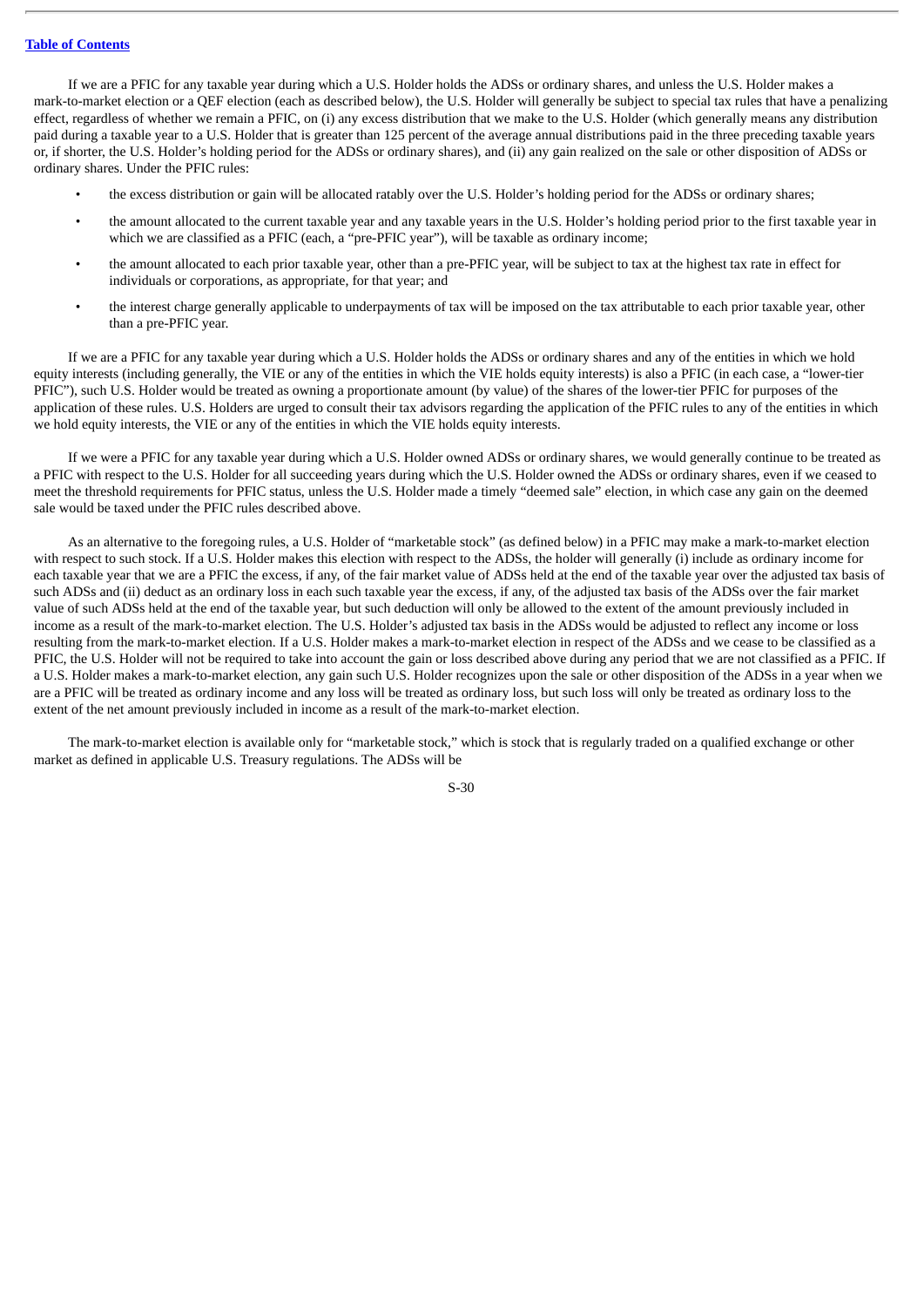### **Table of [Contents](#page-4-0)**

treated as "regularly traded" for any calendar year in which more than a de minimis quantity of the ADSs are traded on a qualified exchange for at least 15 days during each calendar quarter. The Nasdaq Global Select Market, where the ADSs are listed, is a qualified exchange for this purpose.

Because a mark-to-market election cannot be made for any lower-tier PFICs that we may own, a U.S. Holder may continue to be subject to the PFIC rules with respect to such U.S. Holder's indirect interest in any investments held by us that are treated as an equity interest in a PFIC for U.S. federal income tax purposes.

If a U.S. Holder makes an effective qualified electing fund election, or QEF election, the U.S. Holder will be required to include in gross income each year, whether or not we make distributions, as capital gains, such U.S. Holder's pro rata share of our net capital gains and, as ordinary income, such U.S. Holder's pro rata share of our earnings in excess of our net capital gains. Inclusions of net capital gains and ordinary income under a QEF election is required only for our taxable years in which we are a PFIC. An electing U.S. Holder's basis in our ordinary shares or ADSs will be increased to reflect the amount of any taxed but undistributed income. Distributions of income that had previously been taxed will result in a corresponding reduction of basis in the ordinary shares or ADSs and generally will not be taxed again as distributions to the U.S. Holder. In addition, a U.S. Holder that makes a QEF election will be taxed on the disposition of ordinary shares or ADSs as described in "Sale or Other Disposition" above. In order to apply the QEF regime in lieu of the general PFIC rules described above a U.S. Holder generally must make the QEF election for the first taxable year that we are treated as a PFIC.

A U.S. Holder can only make a QEF election with respect to ordinary shares or ADSs in a PFIC if the Company agrees to furnish such U.S. Holder with certain information annually. If we determine that the Company is a PFIC in any taxable year, we intend to make available to U.S. Holders, upon request and in accordance with applicable procedures, a "PFIC Annual Information Statement" with respect to the Company for such taxable year. The "PFIC Annual Information Statement" may be used by U.S. Holders for purposes of complying with the reporting requirements applicable to a QEF election with respect to the Company.

U.S. Holders should note that if they make a QEF election with respect to us, they may be required to pay U.S. federal income tax with respect to their ordinary shares or ADSs for any taxable year significantly in excess of any cash distributions (which are expected to be zero) received on the ordinary shares or ADSs for such taxable year. U.S. Holders should consult their tax advisors regarding PFIC investments and making QEF elections based on their particular circumstances.

A QEF election with respect to the Company will not apply to any of our lower-tier PFICs. If we determine that any of our current subsidiaries is a lower-tier PFIC for any taxable year, we currently expect that we will provide the information necessary for U.S. Holders to make a QEF election with respect to such lower-tier PFIC upon request, but there can be no assurance that we will be able to provide such information.

If we are a PFIC (or with respect to a particular U.S. Holder are treated as a PFIC) for a taxable year of ours in which we pay a dividend or the prior taxable year, the favorable tax rate described above with respect to dividends paid to certain non-corporate U.S. Holders would not apply.

If a U.S. Holder owns the ADSs or ordinary shares during any taxable year that we are a PFIC, the holder must generally file an annual IRS Form 8621 or such other form as is required by the U.S. Treasury Department. Each U.S. Holder is advised to consult its tax advisor regarding the potential tax consequences to such holder if we were, are or become a PFIC, including the possibility of making a mark-to-market election.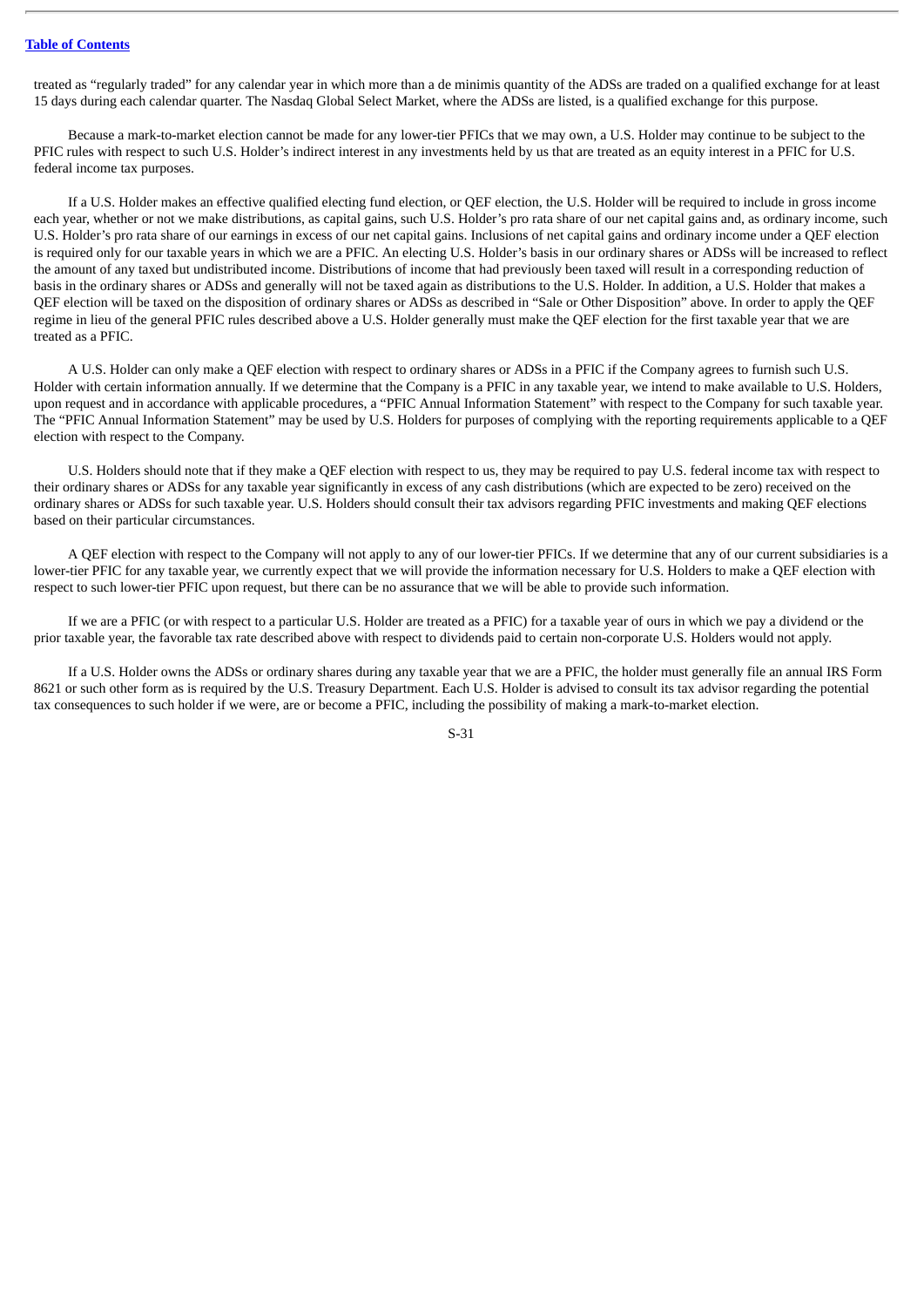### **WE STRONGLY URGE YOU TO CONSULT YOUR TAX ADVISOR REGARDING THE IMPACT OF OUR PFIC STATUS ON YOUR INVESTMENT IN THE ORDINARY SHARES OR ADSs AS WELL AS THE APPLICATION OF THE PFIC RULES TO YOUR INVESTMENT IN THE ORDINARY SHARES OR ADSs.**

# *Information Reporting and Backup Withholding*

Payments of dividends and sales proceeds that are made within the United States or through certain U.S.-related financial intermediaries generally are subject to information reporting, and may be subject to backup withholding, unless (i) the U.S. Holder is a corporation or other exempt recipient or (ii) in the case of backup withholding, the U.S. Holder provides a correct taxpayer identification number and certifies that it is not subject to backup withholding.

Backup withholding is not an additional tax. The amount of any backup withholding from a payment to a U.S. Holder will be allowed as a credit against the holder's U.S. federal income tax liability and may entitle it to a refund, provided that the required information is timely furnished to the IRS.

#### *Information with Respect to Foreign Financial Assets*

Certain U.S. Holders who are individuals (and, under proposed regulations, certain entities) may be required to report information relating to the ordinary shares or ADSs, subject to certain exceptions (including an exception for ordinary shares or ADSs held in accounts maintained by certain U.S. financial institutions). Such U.S. Holders who fail to timely furnish the required information may be subject to a penalty. Additionally, if a U.S. Holder does not file the required information, the statute of limitations with respect to tax returns of the U.S. Holder to which the information relates may not close until three years after such information is filed. U.S. Holders should consult their tax advisers regarding their reporting obligations with respect to their ownership and disposition of the ordinary shares or ADSs.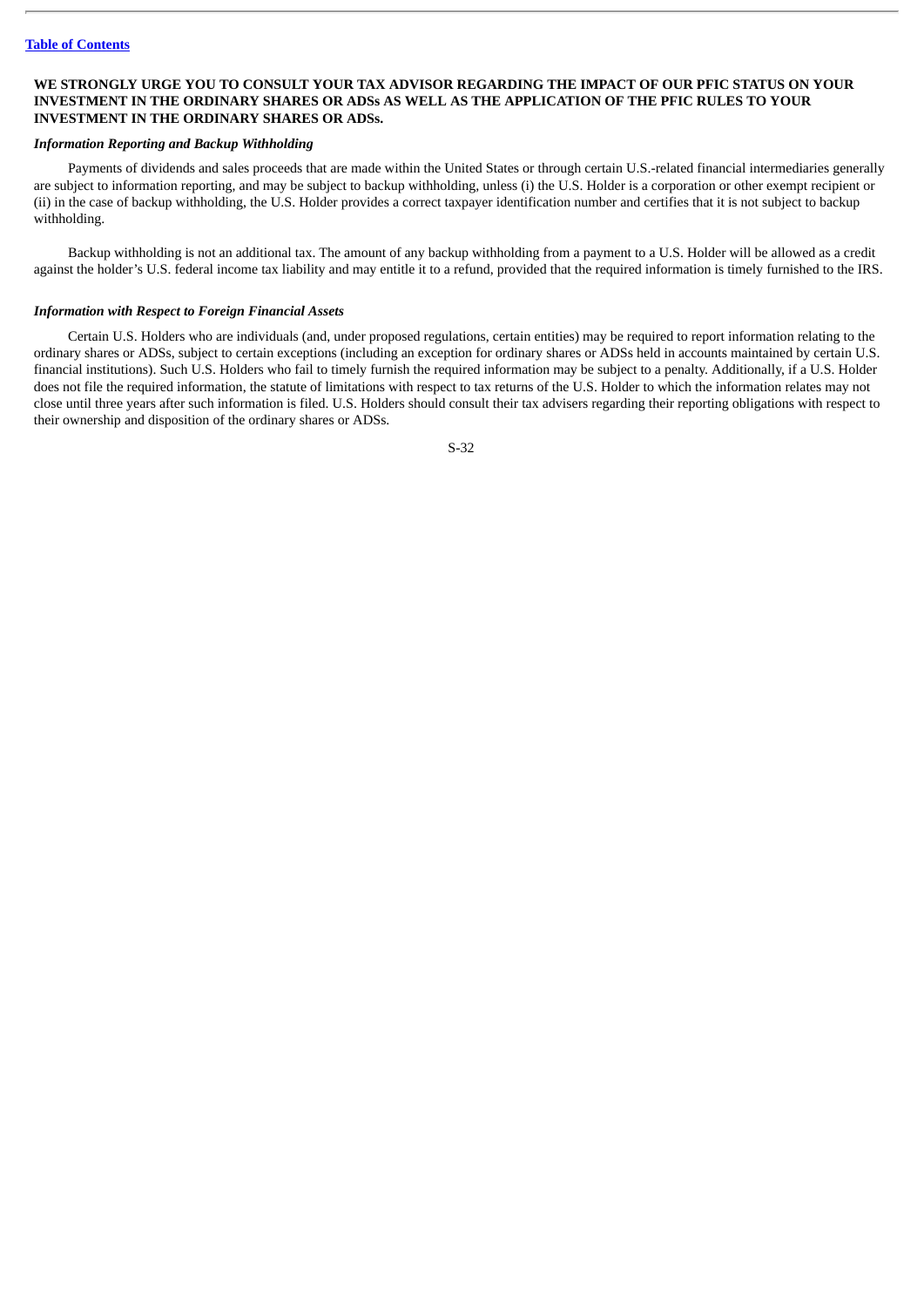### **PLAN OF DISTRIBUTION**

We entered into a Controlled Equity OfferingSM sales agreement, or sales agreement, with Cantor Fitzgerald & Co., or Cantor, and BTIG, LLC, or BTIG, relating to the offer and sale from time to time of American depositary shares, or ADSs, each representing five of our ordinary shares, par value \$0.0001 per share, having an aggregate offering price of up to \$50,000,000 through, at our option, Cantor or BTIG, acting as sales agents. The sales agreement has been filed as an exhibit to our Registration Statement on Form F-3 of which this prospectus supplement forms a part.

We will submit orders to only one sales agent relating to the sale of shares of ADS under the sales agreement on any given day. Upon delivery of a placement notice to a sales agent and subject to the terms and conditions of the sales agreement, such sales agent may offer and sell shares of our ADS by any method permitted by law deemed to be an "at the market offering," as defined in Rule 415(a)(4) promulgated under the Securities Act. We may instruct such sales agent not to sell ADS if the sales cannot be effected at or above the price designated by us from time to time. We or the sales agents may suspend the offering of ADS upon notice and subject to other conditions.

We will pay the sales agents commissions for their services in acting as agent in the sale of ADS. A sales agent is entitled to compensation at a commission rate of 3.0% of the gross sales price per share sold by such sales agent under the sales agreement. Because there is no minimum offering amount required as a condition to close this offering, the actual total public offering amount, commissions and proceeds to us, if any, are not determinable at this time. We have also agreed to reimburse the sales agents for certain specified fees and documented expenses, including the fees and documented expenses of their legal counsel in connection with entering into the transactions contemplated by the sales agreement in an amount not to exceed \$85,000 and have agreed to reimburse the sales agents an amount not to exceed \$25,000 per calendar quarter during the term of the sales agreement for the fees and documented expenses of their legal counsel, as provided in the sales agreement. We estimate that the total expenses for the offering, excluding compensation and reimbursements, if any, payable to Cantor and BTIG under the terms of the sales agreement, will be approximately \$500,000.

Settlement for shares of ADS will occur on the second business day following the date on which any sales are made, or on some other date that is agreed upon by us and the applicable sales agent in connection with a particular transaction, in return for payment of the net proceeds to us. Sales of our ADS as contemplated in this prospectus supplement will be settled through the facilities of The Depository Trust Company or by such other means as we and the applicable sales agents may agree upon. There is no arrangement for funds to be received in an escrow, trust or similar arrangement.

The sales agents will use their commercially reasonable efforts, consistent with their sales and trading practices, to solicit offers to purchase the ADS under the terms and subject to the conditions set forth in the sales agreement. In connection with the sale of the ADS on our behalf, the applicable sales agent may be deemed to be an "underwriter" within the meaning of the Securities Act, and the compensation of such sales agent (and their respective partners, members, directors, officers, employees and agents) may be deemed to be underwriting commissions or discounts. We have agreed to provide indemnification and contribution to each sales agent against certain liabilities, including civil liabilities under the Securities Act.

The offering of shares of ADS pursuant to the sales agreement will terminate upon the termination of the sales agreement as permitted therein. Either sales agent may terminate the sales agreement, with respect to such sales agent's rights and obligations under the sales agreement, at any time upon ten days' prior notice. We may terminate the sales agreement with respect to either or both sales agents at any time upon ten days' prior notice.

This summary of the material provisions of the sales agreement does not purport to be a complete statement of its terms and conditions. A copy of the sales agreement has been filed as an exhibit to our Registration Statement on Form F-3 of which this prospectus supplement forms a part.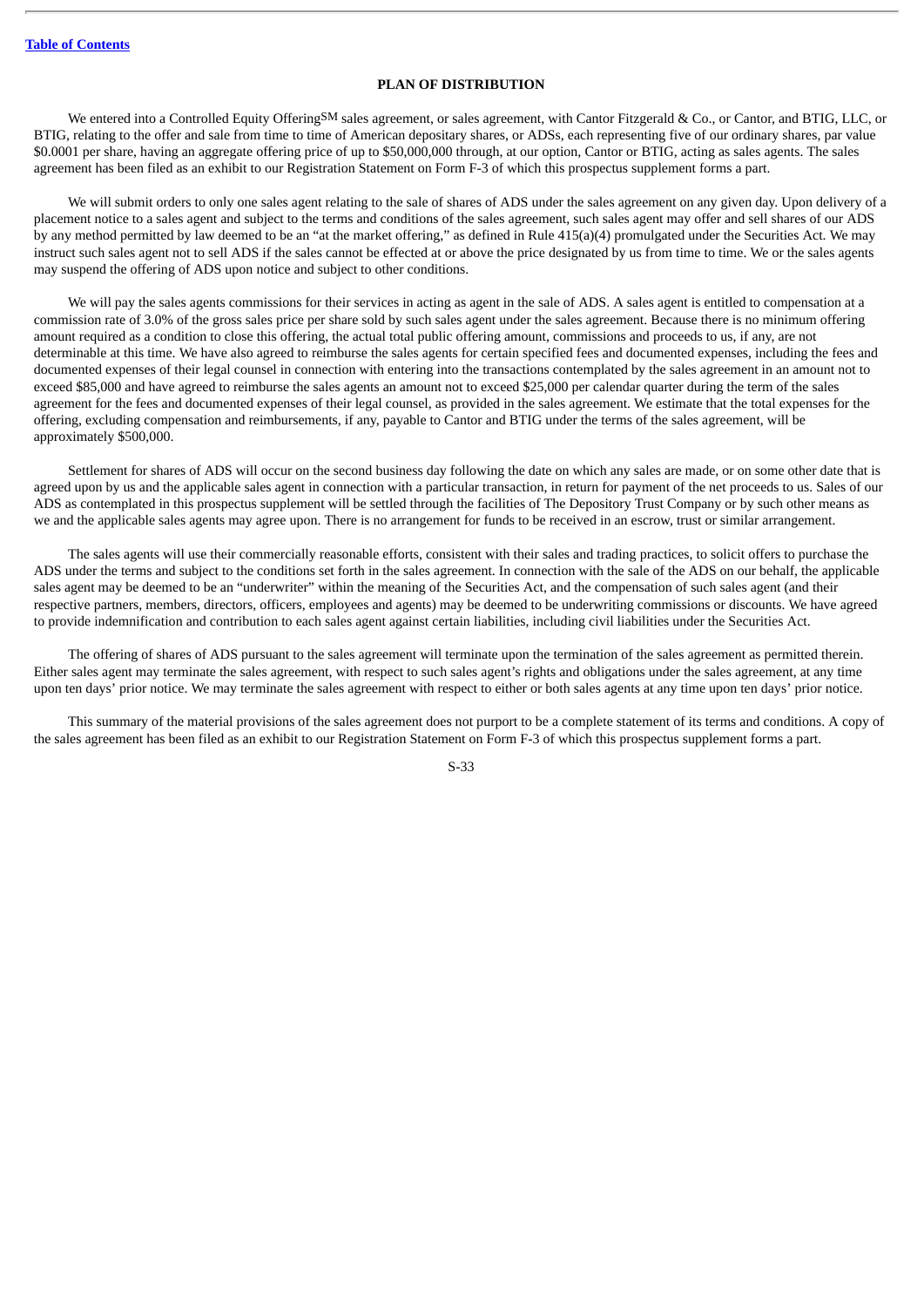### **Table of [Contents](#page-4-0)**

The sales agents and their respective affiliates may in the future provide various investment banking, commercial banking and other financial services for us, our subsidiaries and our affiliates, for which services they may in the future receive customary fees. To the extent required by Regulation M, the sales agents will not engage in any market-making activities involving ADS while the offering is ongoing under this prospectus supplement. This prospectus supplement and the accompanying prospectus in electronic format may be made available on a website maintained by Cantor or BTIG, and each of Cantor and BTIG may distribute this prospectus supplement and the accompanying prospectus electronically.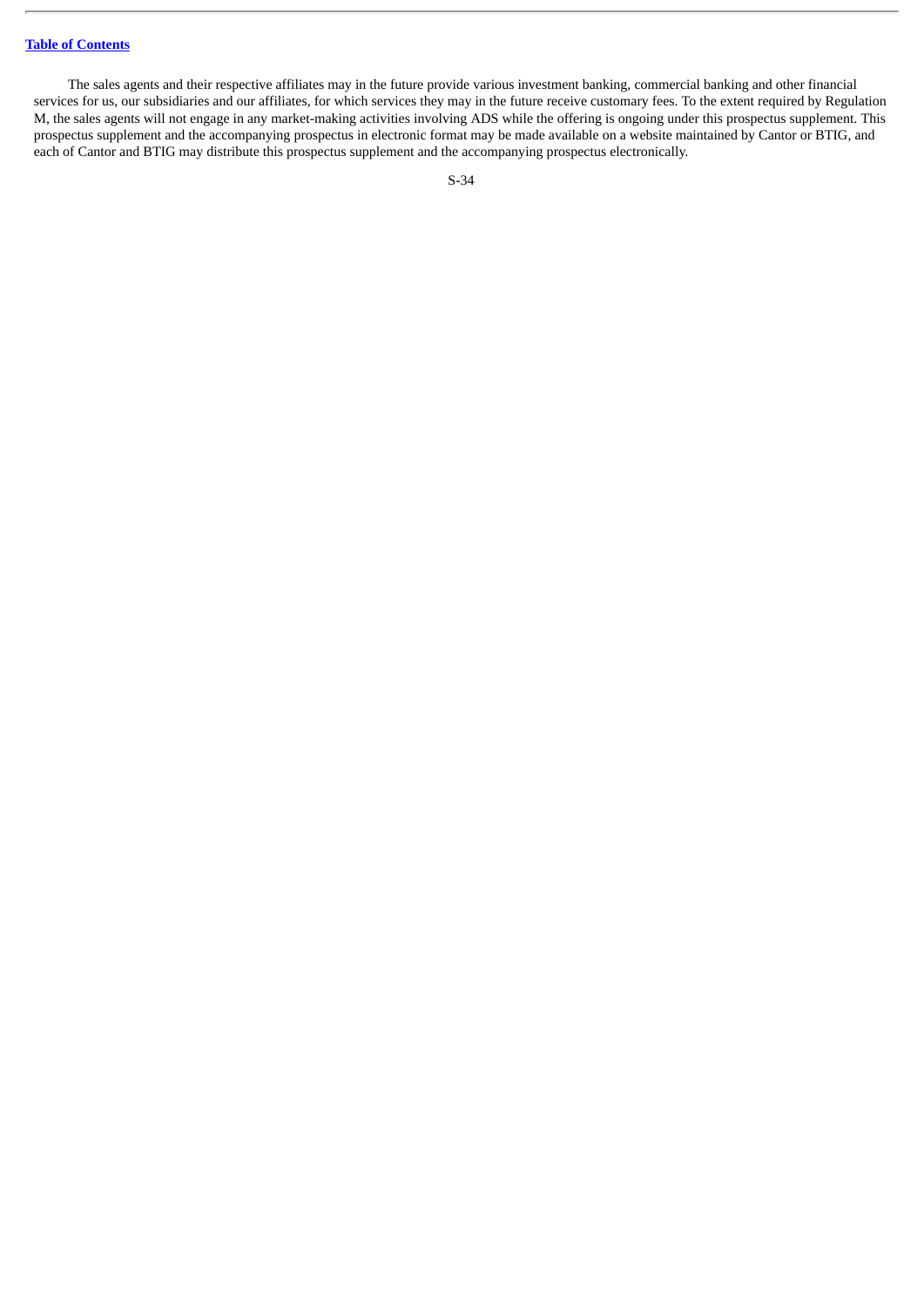# **LEGAL MATTERS**

We are being represented by Cooley LLP with respect to certain legal matters as to United States federal securities and New York State law. The sales agents are being represented by Davis Polk & Wardwell LLP with respect to certain legal matters as to United States federal securities and New York State law. The validity of the ordinary shares represented by the ADSs offered in this offering and legal matters as to Cayman Islands law will be passed upon for us by Harney Westwood & Riegels. Certain legal matters as to the People's Republic of China, or PRC, law will be passed upon for us by AllBright Law Offices. Cooley LLP may rely upon Harney Westwood & Riegels with respect to matters governed by Cayman Islands law and AllBright Law Offices with respect to matters governed by PRC law.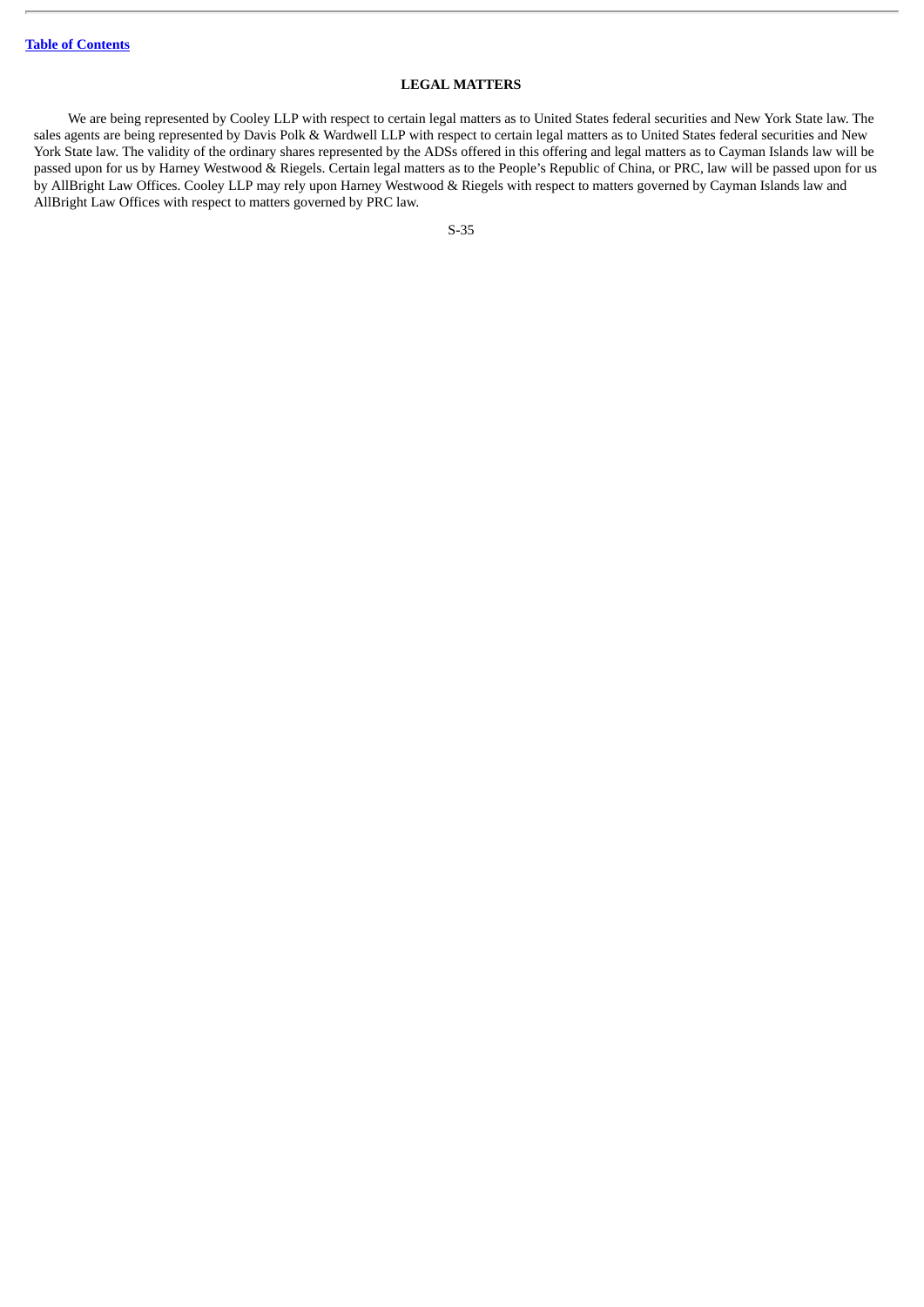# **EXPERTS**

The financial statements incorporated in this Prospectus Supplement by reference to the Annual Report on Form 20-F for the year ended December 31, 2021 have been so incorporated in reliance on the report of PricewaterhouseCoopers Zhong Tian LLP, an independent registered public accounting firm, given on the authority of said firm as experts in auditing and accounting.

The office of PricewaterhouseCoopers Zhong Tian LLP is located at 42/F New Bund Center, 588 Dongyu Road, Pudong New Area, Shanghai 200126, the People's Republic of China.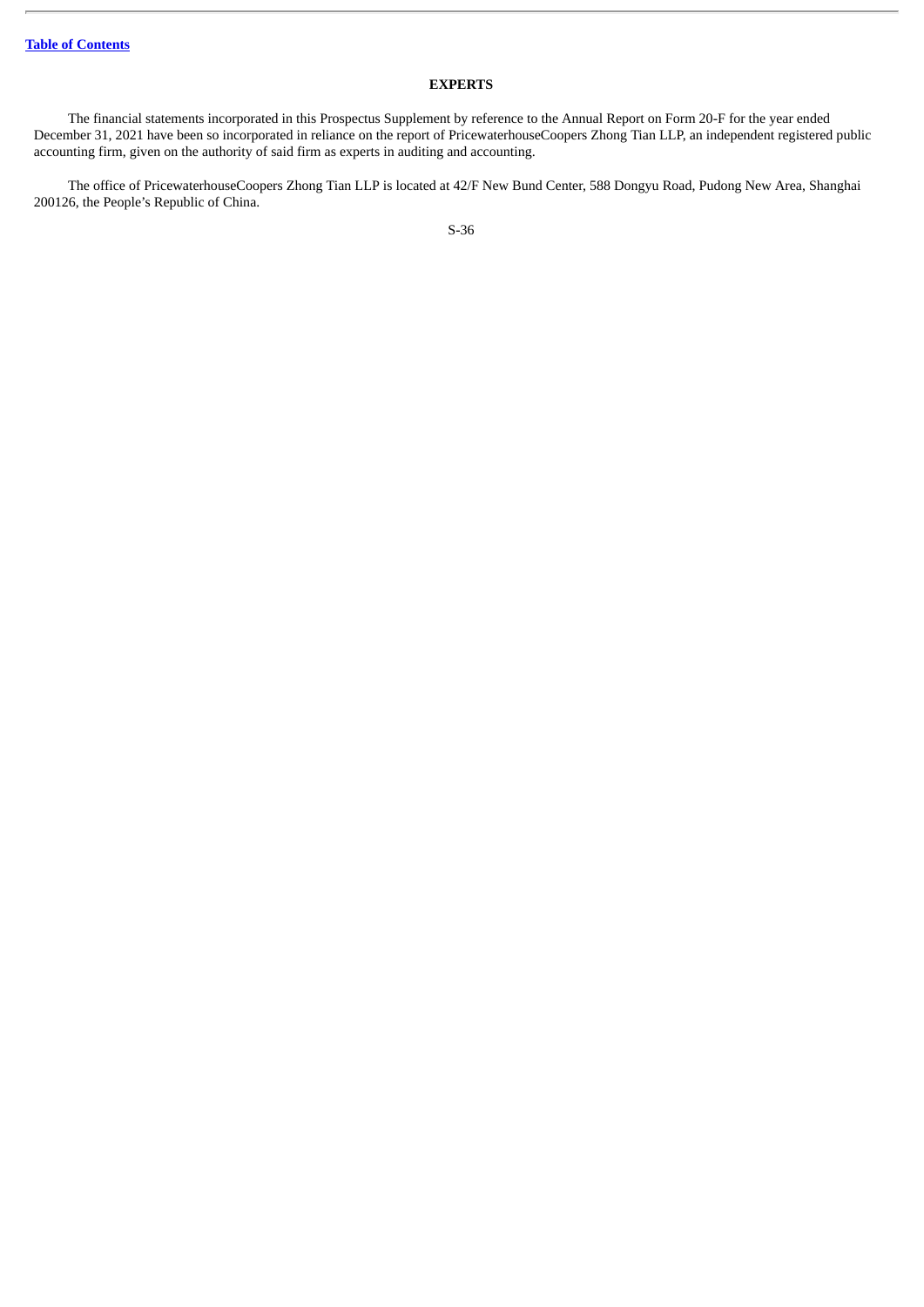

**Up to \$50,000,000**

**American Depositary Shares**

**Representing Ordinary Shares**

**PROSPECTUS SUPPLEMENT**

**Cantor BTIG**

**, 2022**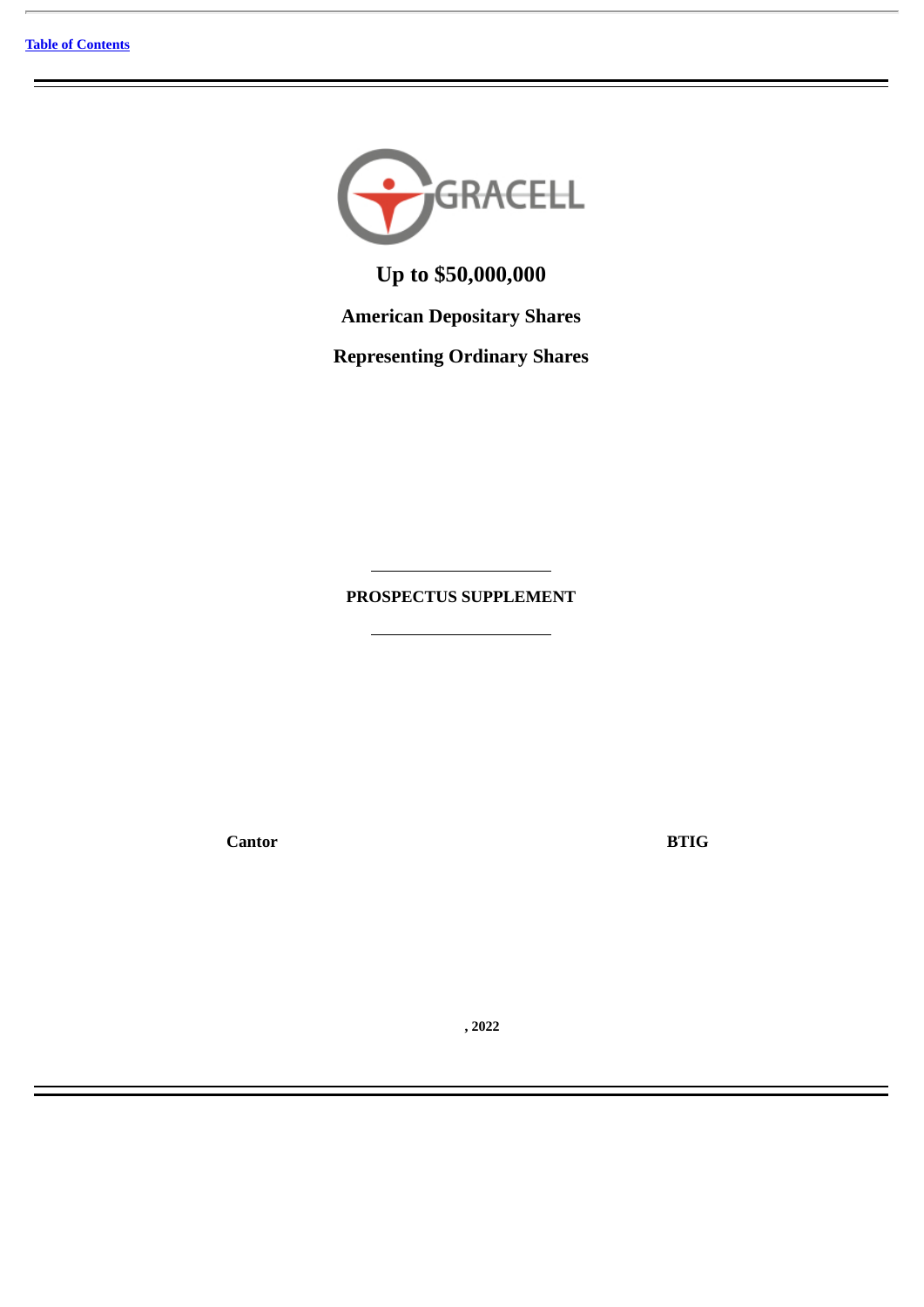#### **PART II**

### **INFORMATION NOT REQUIRED IN PROSPECTUS**

### **Item 8. Indemnification of Directors and Officers**

Cayman Islands law does not limit the extent to which a company's articles of association may provide for indemnification of officers and directors, except to the extent any such provision may be held by the Cayman Islands courts to be contrary to public policy, such as to provide indemnification against conduct amounting to willful default, willful neglect, fraud or dishonesty, for example, civil fraud or the consequences of committing a crime. Our articles of association provide for indemnification of officers and directors for actions, proceedings, costs, charges, expenses, losses, damages or liabilities incurred or sustained their capacities as such, except through their own dishonesty, willful default or fraud.

Pursuant to the indemnification agreements, the form of which has been filed as Exhibit 10.3 to the registration statement on Form F-1 filed with the Securities and Exchange Commission on December 18, 2020 (File No. 333-251494), as amended, we agreed to indemnify our directors and officers against certain liabilities and expenses incurred by such persons in connection with claims made by reason of their being such a director or officer.

The underwriting agreement, the form of which will be filed as Exhibit 1.1 to this registration statement, will also provide for indemnification of us and our officers and directors.

Insofar as indemnification for liabilities arising under the Securities Act of 1933, as amended, or the Securities Act, may be permitted to directors, officers or persons controlling us pursuant to the foregoing provisions, we have been informed that in the opinion of the Securities and Exchange Commission such indemnification is against public policy as expressed in the Securities Act and is therefore unenforceable.

#### **Item 9. Exhibits**

See the Exhibit Index included herewith which is incorporated herein by reference.

#### **Item 10. Undertakings**

(a) The undersigned registrant hereby undertakes:

- (1) To file, during any period in which offers or sales are being made, a post-effective amendment to this registration statement:
	- (i) To include any prospectus required by Section 10(a)(3) of the Securities Act;
	- (ii) To reflect in the prospectus any facts or events arising after the effective date of the registration statement (or the most recent posteffective amendment thereof) which, individually or in the aggregate, represent a fundamental change in the information set forth in the registration statement. Notwithstanding the foregoing, any increase or decrease in volume of securities offered (if the total dollar value of securities offered would not exceed that which was registered) and any deviation from the low or high end of the estimated maximum offering range may be reflected in the form of prospectus filed with the Commission pursuant to Rule 424(b) if, in the aggregate, the changes in volume and price represent no more than 20% change in the maximum aggregate offering price set forth in the "Calculation of Registration Fee" table in the effective registration statement.
	- (iii) To include any material information with respect to the plan of distribution not previously disclosed in the registration statement or any material change to such information in the registration statement;

*provided, however*, that paragraphs (1)(i), (1)(ii) and (1)(iii) do not apply if the information required to be included in a post-effective amendment by those paragraphs is contained in reports filed with or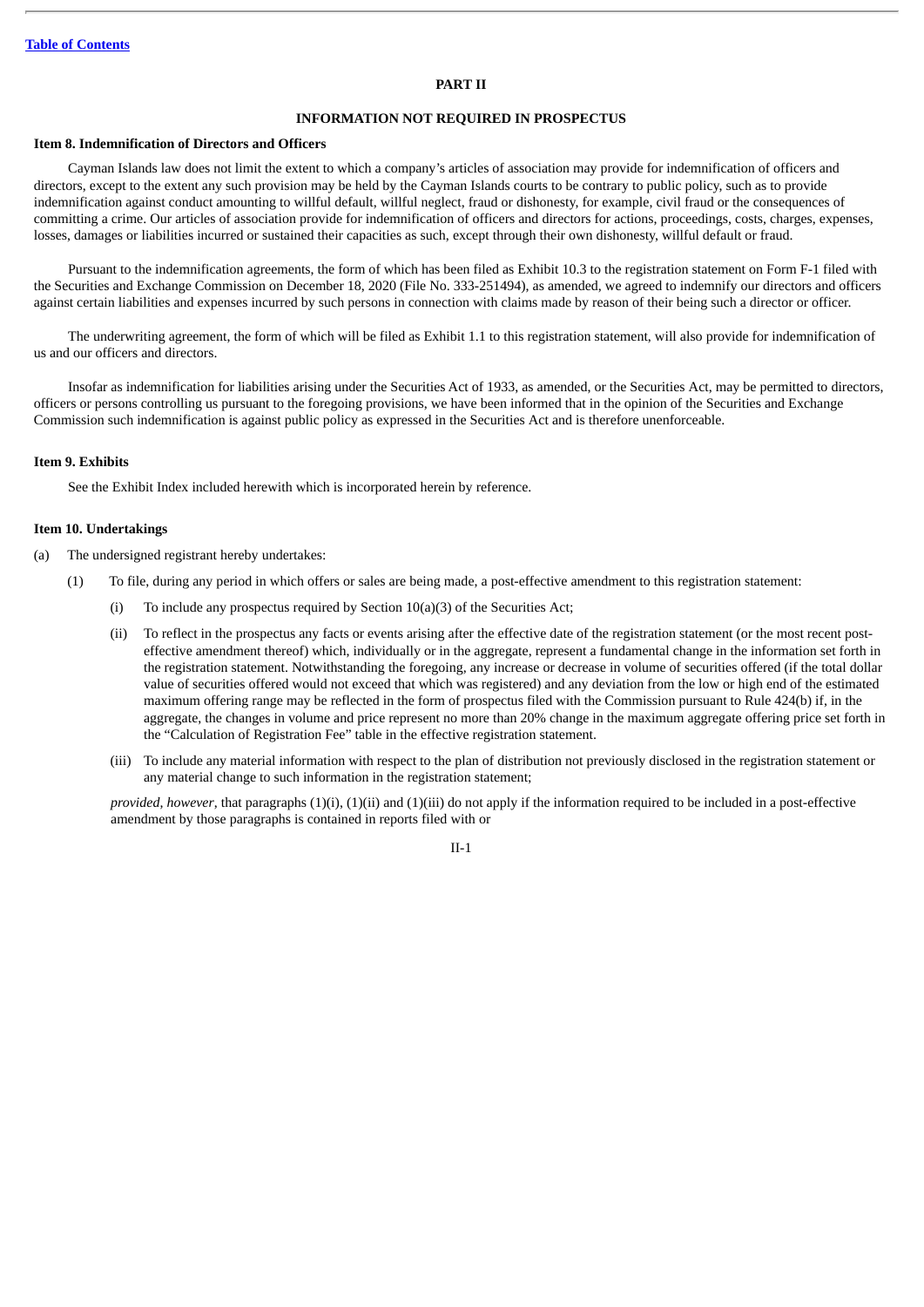furnished to the SEC by the registrant pursuant to Section 13 or Section 15(d) of the Exchange Act that are incorporated by reference in the registration statement, or is contained in a form of prospectus filed pursuant to Rule 424(b) that is part of the registration statement.

- (2) That, for the purpose of determining any liability under the Securities Act, each such post-effective amendment shall be deemed to be a new registration statement relating to the securities offered therein, and the offering of such securities at that time shall be deemed to be the initial *bona fide* offering thereof.
- (3) To remove from registration by means of a post-effective amendment any of the securities being registered which remain unsold at the termination of the offering.
- (4) To file a post-effective amendment to the registration statement to include any financial statements required by Item 8.A of Form 20-F at the start of any delayed offering or throughout a continuous offering. Financial statements and information otherwise required by Section 10(a)(3) of the Securities Act need not be furnished, provided that the registrant includes in the prospectus, by means of a posteffective amendment, financial statements required pursuant to this paragraph (a)(4) and other information necessary to ensure that all other information in the prospectus is at least as current as the date of those financial statements. Notwithstanding the foregoing, a posteffective amendment need not be filed to include financial statements and information required by Section 10(a)(3) of the Securities Act or Item 8.A of Form 20-F if such financial statements and information are contained in periodic reports filed with or furnished to the SEC by the registrant pursuant to section 13 or section 15(d) of the Exchange Act that are incorporated by reference in the registration statement.
- (5) That, for the purpose of determining liability under the Securities Act to any purchaser:
	- (i) Each prospectus filed by the registrant pursuant to Rule 424(b)(3) shall be deemed to be part of the registration statement as of the date the filed prospectus was deemed part of and included in the registration statement; and
	- (ii) Each prospectus required to be filed pursuant to Rule  $424(b)(2)$ , (b)(5) or (b)(7) as part of a registration statement in reliance on Rule 430B relating to an offering made pursuant to Rule  $415(a)(1)(i)$ , (vii), or (x) for the purpose of providing the information required by section 10(a) of the Securities Act shall be deemed to be part of and included in the registration statement as of the earlier of the date such form of prospectus is first used after effectiveness or the date of the first contract of sale of securities in the offering described in the prospectus. As provided in Rule 430B, for liability purposes of the issuer and any person that is at that date an underwriter, such date shall be deemed to be a new effective date of the registration statement relating to the securities in the registration statement to which that prospectus relates, and the offering of such securities at that time shall be deemed to be the initial bona fide offering thereof. Provided, however, that no statement made in a registration statement or prospectus that is part of the registration statement or made in a document incorporated or deemed incorporated by reference into the registration statement or prospectus that is part of the registration statement will, as to a purchaser with a time of contract of sale prior to such effective date, supersede or modify any statement that was made in the registration statement or prospectus that was part of the registration statement or made in any such document immediately prior to such effective date.
- (6) That, for the purpose of determining liability of the registrant under the Securities Act to any purchaser in the initial distribution of the securities, the undersigned registrant undertakes that in a primary offering of securities of the undersigned registrant pursuant to this registration statement, regardless of the underwriting method used to sell the securities to the purchaser, if the securities are offered or sold to such purchaser by means of any of the following communications, the undersigned registrant will be a seller to the purchaser and will be considered to offer or sell such securities to such purchaser:
	- (i) Any preliminary prospectus or prospectus of the undersigned registrant relating to the offering required to be filed pursuant to Rule  $424$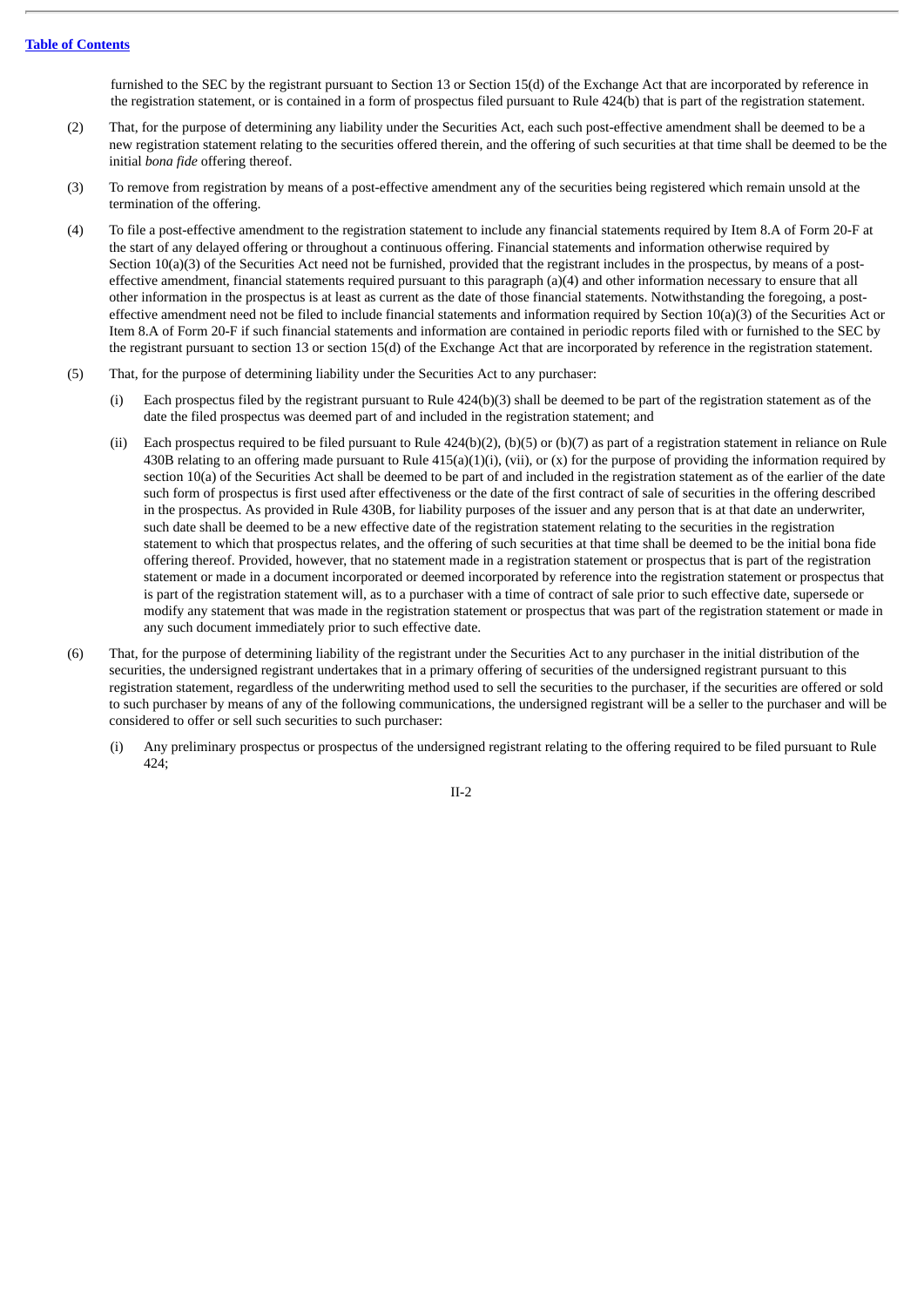- (ii) Any free writing prospectus relating to the offering prepared by or on behalf of the undersigned registrant or used or referred to by the undersigned registrant;
- (iii) The portion of any other free writing prospectus relating to the offering containing material information about the undersigned registrant or its securities provided by or on behalf of the undersigned registrant; and
- (iv) Any other communication that is an offer in the offering made by the undersigned registrant to the purchaser.
- (b) The undersigned registrant hereby undertakes that, for purposes of determining any liability under the Securities Act, each filing of the registrant's annual report pursuant to section 13(a) or section 15(d) of the Exchange Act (and, where applicable, each filing of an employee benefit plan's annual report pursuant to section 15(d) of the Exchange Act) that is incorporated by reference in the registration statement shall be deemed to be a new registration statement relating to the securities offered therein, and the offering of such securities at that time shall be deemed to be the initial bona fide offering thereof.
- (h) Insofar as indemnification for liabilities arising under the Securities Act may be permitted to directors, officers and controlling persons of the registrant pursuant to the foregoing provisions, or otherwise, the registrant has been advised that in the opinion of the SEC such indemnification is against public policy as expressed in the Securities Act and is, therefore, unenforceable. In the event that a claim for indemnification against such liabilities (other than the payment by the registrant of expenses incurred or paid by a director, officer or controlling person of the registrant in the successful defense of any action, suit or proceeding) is asserted by such director, officer or controlling person in connection with the securities being registered, the registrant will, unless in the opinion of its counsel the matter has been settled by controlling precedent, submit to a court of appropriate jurisdiction the question whether such indemnification by it is against public policy as expressed in the Securities Act and will be governed by the final adjudication of such issue.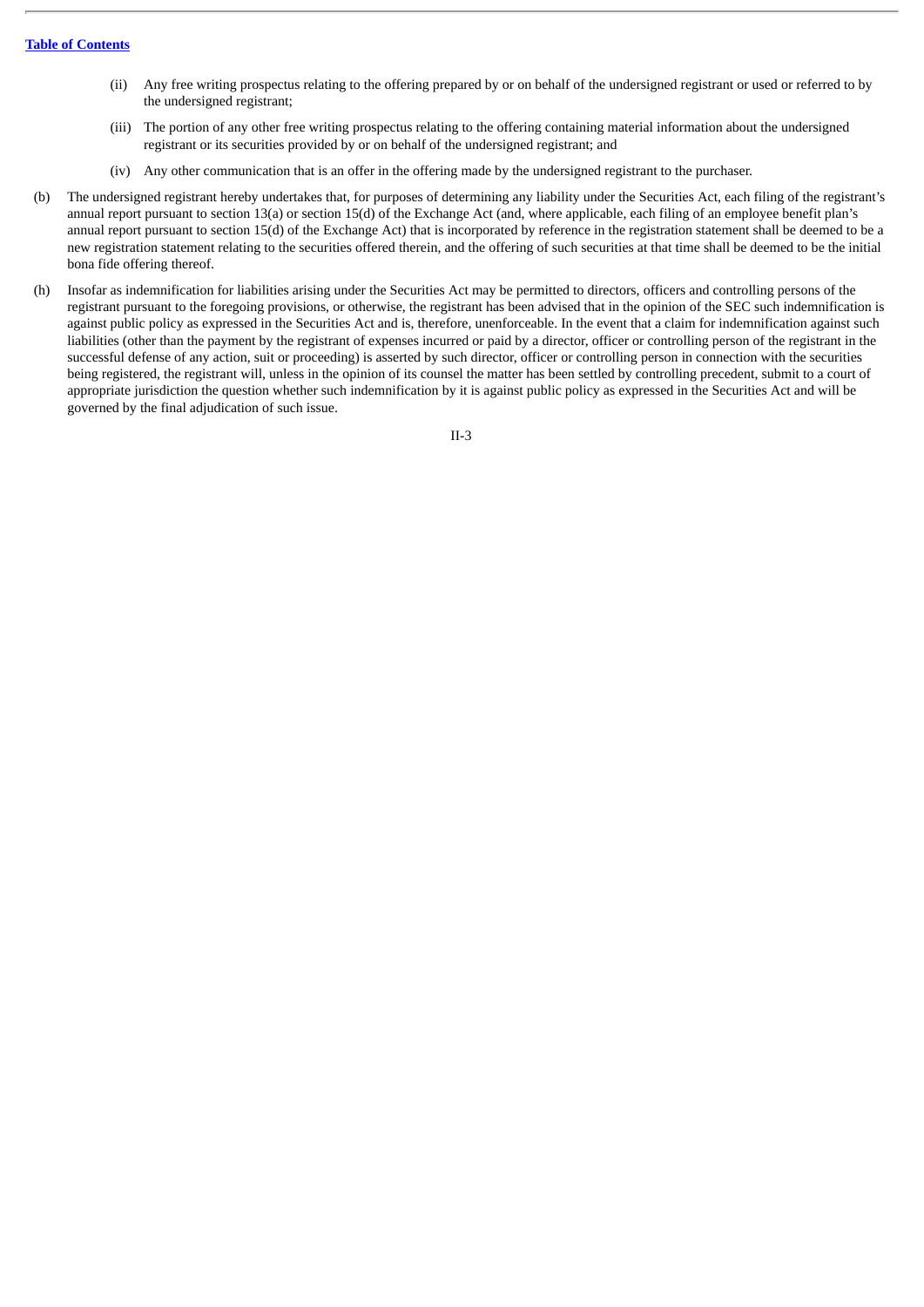# **EXHIBIT INDEX**

| <b>Exhibit</b><br><b>Number</b>        | <b>Exhibit Description</b>                                                                                                                                                                                                                                                                                                                                           |
|----------------------------------------|----------------------------------------------------------------------------------------------------------------------------------------------------------------------------------------------------------------------------------------------------------------------------------------------------------------------------------------------------------------------|
| $1.1***$                               | Form of Underwriting Agreement                                                                                                                                                                                                                                                                                                                                       |
| 1.2#                                   | Sales Agreement, dated as of April 28, 2022, by and between Gracell Biotechnologies, Cantor Fitzgerald & Co. and BTIG, LLC                                                                                                                                                                                                                                           |
| 4.1                                    | Registrant's Specimen American Depositary Receipt (incorporated herein by reference to the copy included in Exhibit 4.3 to the<br>registration statement on Form F-1 filed with the Securities and Exchange Commission on January 4, 2021 (File No. 333-251494))                                                                                                     |
| 4.2                                    | Registrant's Specimen Certificate for Ordinary Shares (incorporated herein by reference to Exhibit 4.2 to the registration statement on<br>Form F-1 filed with the Securities and Exchange Commission on December 18, 2020 (File No. 333-251494))                                                                                                                    |
| 4.3                                    | Deposit Agreement, among the Registrant, the depositary and holder and beneficial owners of the American Depositary Receipts issued<br>thereunder, dated January 7, 2021 (incorporated herein by reference to Exhibit 4.3 to the registration statement on Form S-8 filed with<br>the Securities and Exchange Commission on February 25, 2021 (File No. 333-253486)) |
| 4.4                                    | Second Amended and Restated Shareholders Agreement, dated as of October 20, 2020, among the Registrant and other parties thereto<br>(incorporated herein by reference to Exhibit 4.4 to the registration statement on Form F-1 filed with the Securities and Exchange<br>Commission on December 18, 2020 (File No. 333-251494))                                      |
| 5.1#                                   | Opinion of Harney Westwood & Riegels regarding the validity of the ordinary shares being registered                                                                                                                                                                                                                                                                  |
| 8.1#                                   | Opinion of Harney Westwood & Riegels regarding certain Cayman Islands tax matters (included in Exhibit 5.1)                                                                                                                                                                                                                                                          |
| 8.2#                                   | Opinion of AllBright Law Offices regarding certain PRC law matters                                                                                                                                                                                                                                                                                                   |
| $23.1*$                                | Consent of PricewaterhouseCoopers Zhong Tian LLP, an independent registered public accounting firm                                                                                                                                                                                                                                                                   |
| 23.2#                                  | Consent of Harney Westwood & Riegels (included in Exhibit 5.1)                                                                                                                                                                                                                                                                                                       |
| 23.3#                                  | Consent of AllBright Law Offices (included in Exhibit 8.2)                                                                                                                                                                                                                                                                                                           |
| 24.1#                                  | Powers of Attorney (incorporated by reference to the signature page hereto)                                                                                                                                                                                                                                                                                          |
| 107#                                   | <b>Filing Fee Table</b>                                                                                                                                                                                                                                                                                                                                              |
| $\star$ . The definition of the $\sim$ |                                                                                                                                                                                                                                                                                                                                                                      |

Filed herewith.

\*\* To be filed by amendment or incorporated by reference in connection with the offering of the securities.

# Previously filed.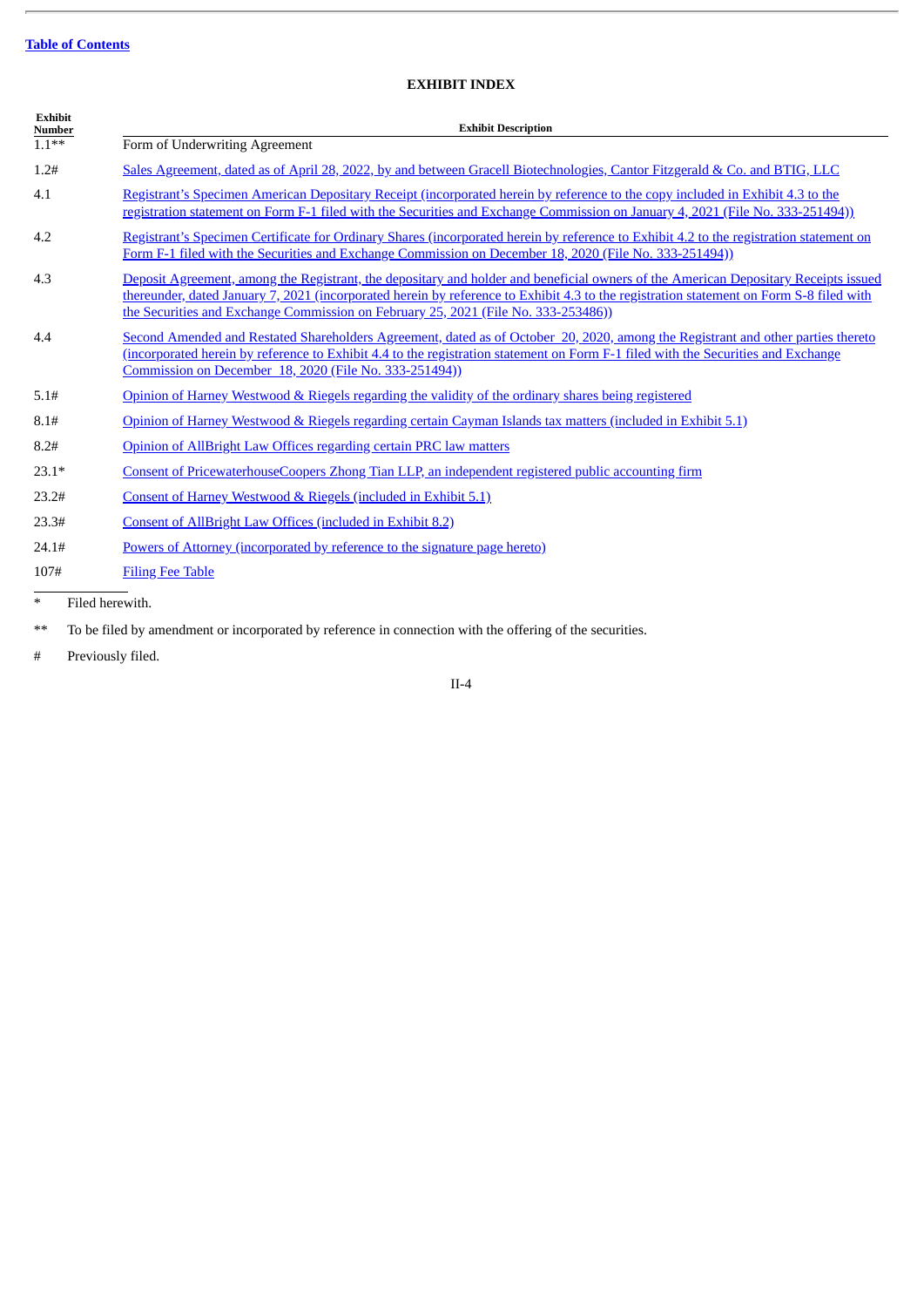# **SIGNATURES**

Pursuant to the requirements of the Securities Act of 1933, the registrant certifies that it has reasonable grounds to believe that it meets all of the requirements for filing on Form F-3 and has duly caused this registration statement to be signed on its behalf by the undersigned, thereunto duly authorized, in Suzhou, China on May 19, 2022.

# **Gracell Biotechnologies Inc.**

By: /s/ William Wei Cao Name: William Wei Cao Title: Chairman of the Board of Directors and Chief Executive Officer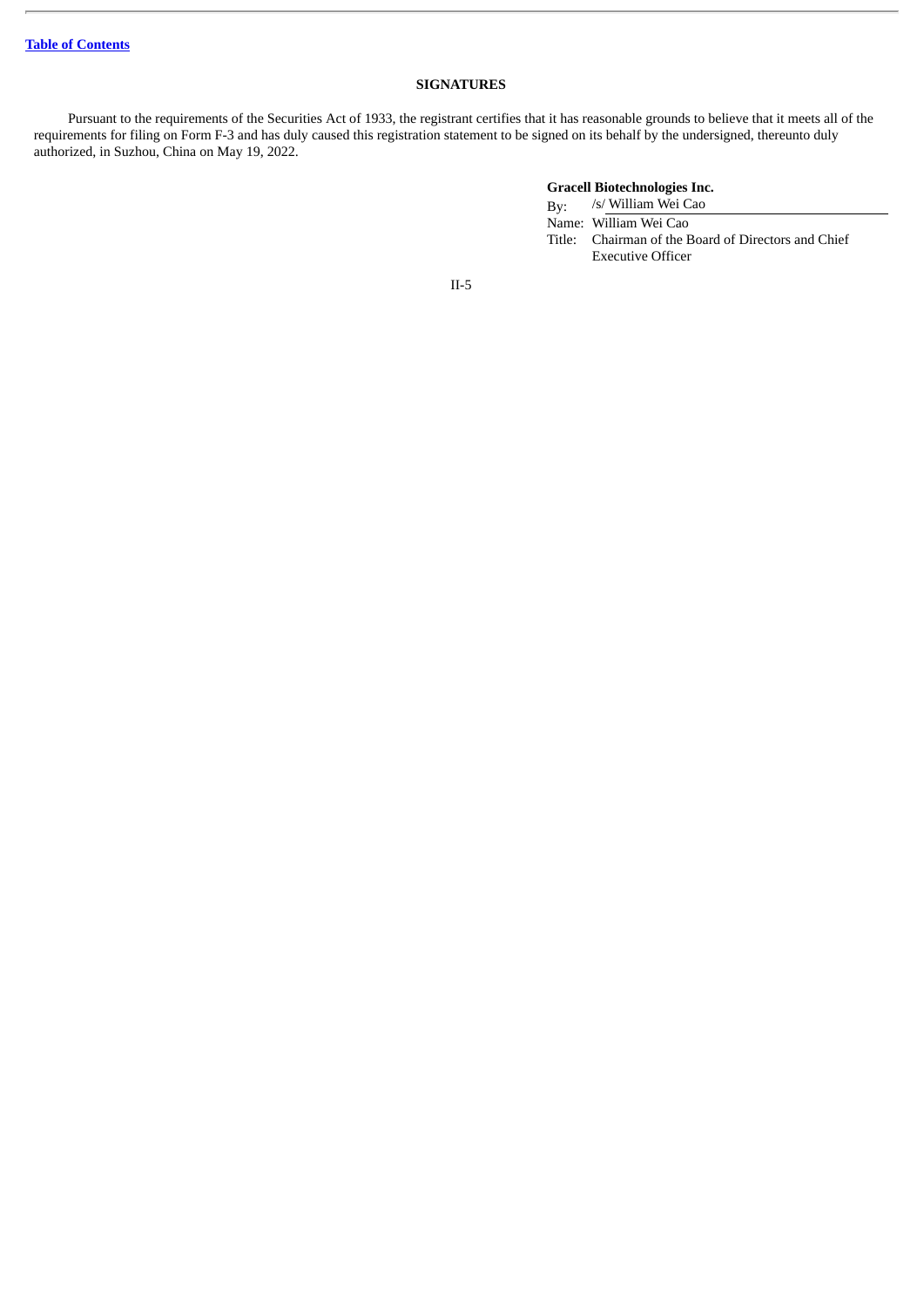# **Table of [Contents](#page-4-0)**

Pursuant to the requirements of the Securities Act, this registration statement has been signed by the following persons in the capacities and on the dates indicated.

| Signature                      | <b>Title</b>                                 | <b>Date</b>  |
|--------------------------------|----------------------------------------------|--------------|
| /s/ William Wei Cao            | Chairman of the Board and Chief Executive    | May 19, 2022 |
| Dr. William Wei Cao            | Officer (Principal Executive Officer)        |              |
| *                              | Chief Financial Officer (Principal Financial | May 19, 2022 |
| Dr. Yili Kevin Xie             | and Accounting Officer)                      |              |
| *                              | <b>Independent Director</b>                  | May 19, 2022 |
| Dr. Guotong Xu                 |                                              |              |
| *                              | <b>Independent Director</b>                  | May 19, 2022 |
| Ms. Wendy Hayes                |                                              |              |
| *                              | <b>Independent Director</b>                  | May 19, 2022 |
| Mr. Christophe Kin Ping Lee    |                                              |              |
| $\ast$                         | Director                                     | May 19, 2022 |
| Dr. David Guowei Wang          |                                              |              |
| $*$ By:<br>/s/ William Wei Cao |                                              |              |
| Name: William Wei Cao          |                                              |              |

*Attorney-in-fact*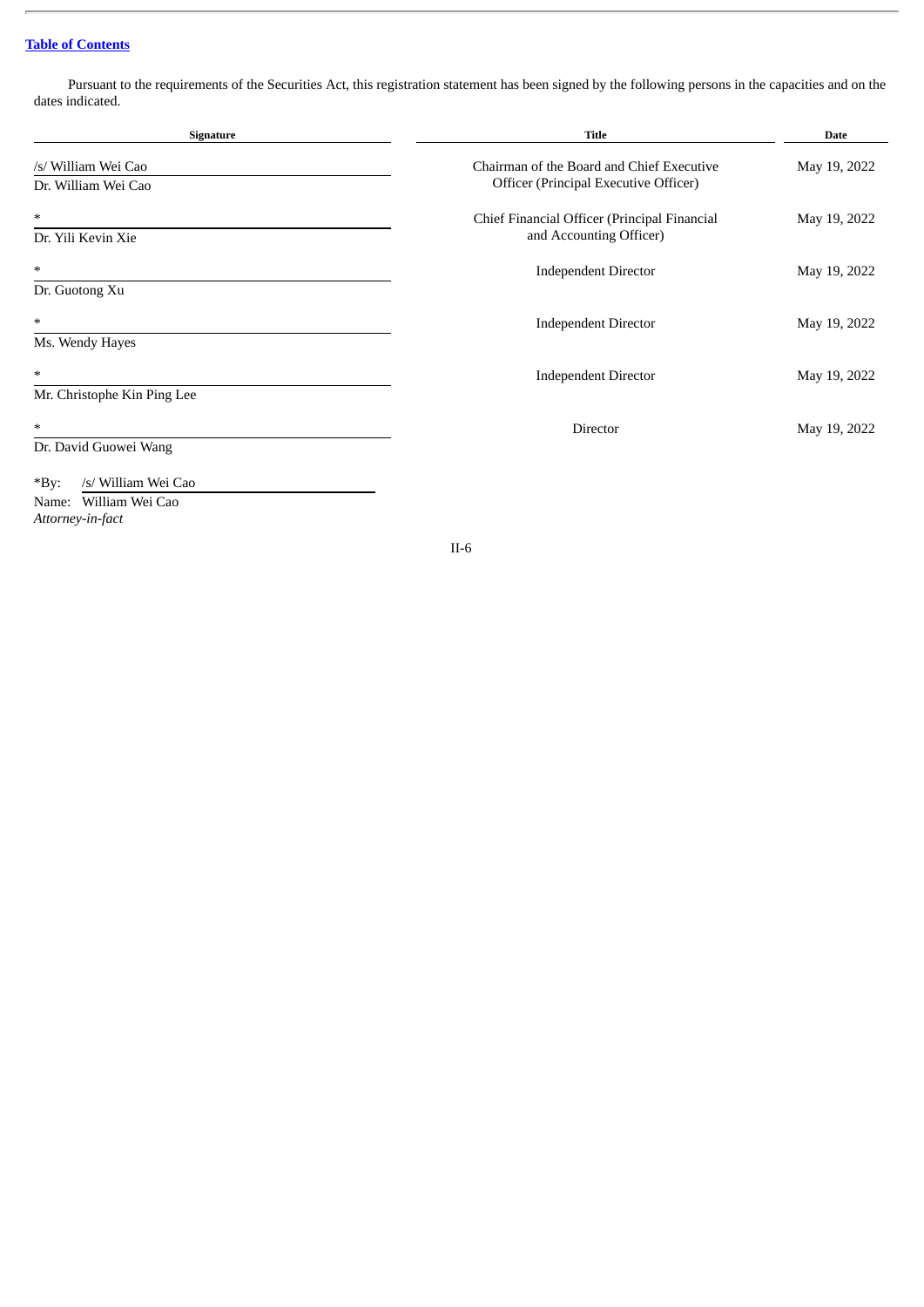# **SIGNATURE OF AUTHORIZED REPRESENTATIVE IN THE UNITED STATES**

Pursuant to the Securities Act of 1933, as amended, the undersigned, the fully authorized representative in the United States of Gracell Biotechnologies Inc., has signed this registration statement on Form F-3 in New York on May 19, 2022.

### **Authorized U.S. Representative Cogency Global Inc.**

By: /s/ Collen A. De Vries Name: Collen A. De Vries Title: Senior Vice President